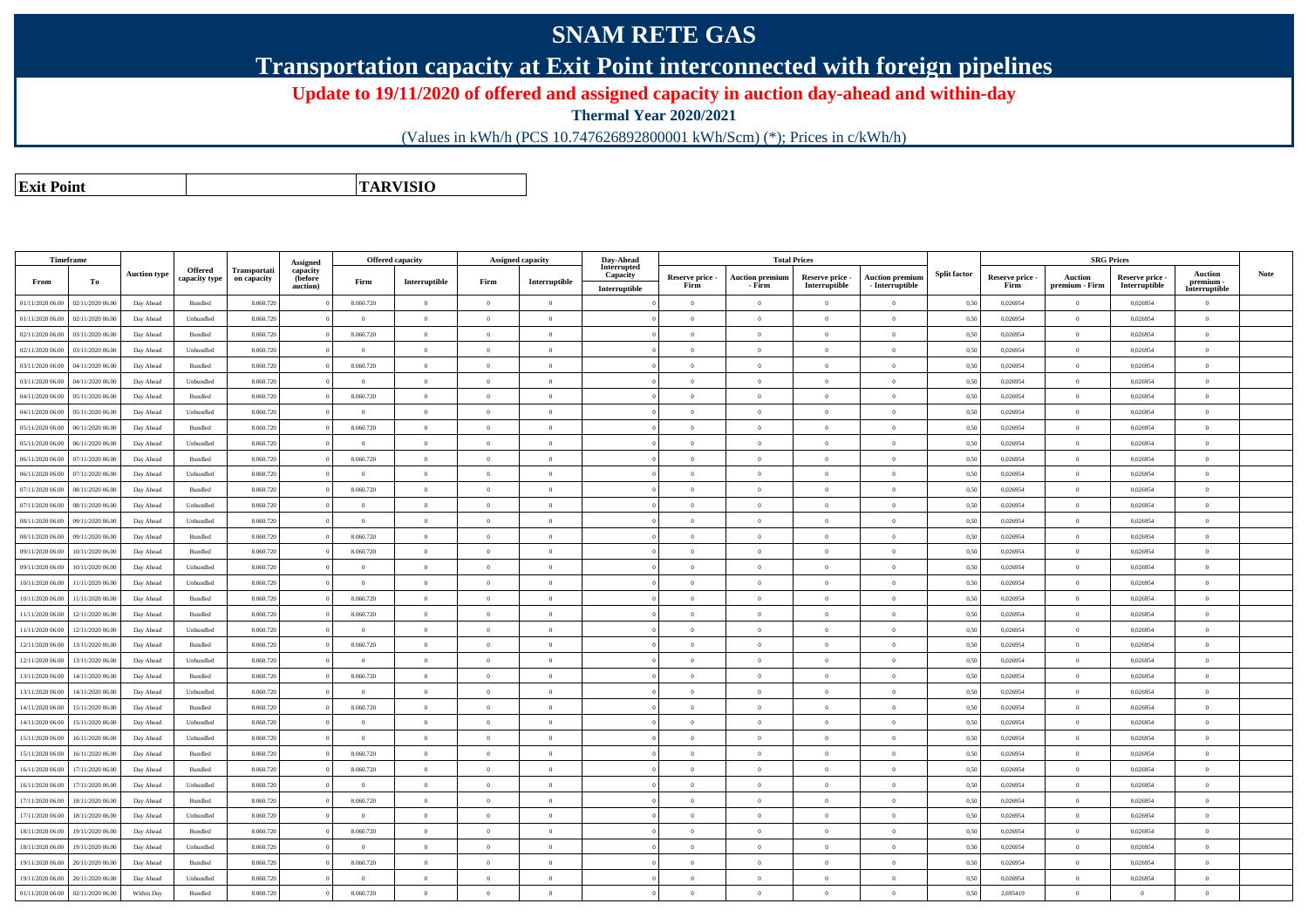| 01/11/2020 07:00<br>02/11/2020 06:00 | Within Day | Bundled | 8.060.720 | 8.060.720 | $\overline{0}$ | $\theta$       |                |                | $\Omega$       | $\Omega$       | $\overline{0}$ | 0,50 | 2,583110 | $\theta$       | $\theta$       | $\theta$       |  |
|--------------------------------------|------------|---------|-----------|-----------|----------------|----------------|----------------|----------------|----------------|----------------|----------------|------|----------|----------------|----------------|----------------|--|
| 01/11/2020 08:00<br>02/11/2020 06.00 | Within Dav | Bundled | 8.060.720 | 8.060.720 | $\overline{0}$ | $\Omega$       |                | $\Omega$       | $\Omega$       | $\Omega$       | $\bf{0}$       | 0.50 | 2,470801 | $\theta$       | $\Omega$       | $\sqrt{ }$     |  |
| 01/11/2020 09:00<br>02/11/2020 06.00 | Within Day | Bundled | 8.060.720 | 8.060.720 | $\overline{0}$ | $\overline{0}$ | $\overline{0}$ | $\overline{0}$ | $\,$ 0 $\,$    | $\overline{0}$ | $\,$ 0 $\,$    | 0,50 | 2,358492 | $\,$ 0 $\,$    | $\overline{0}$ | $\overline{0}$ |  |
| 01/11/2020 11:00<br>02/11/2020 06.00 |            |         | 8.060.720 | 8.060.720 | $\overline{0}$ | $\overline{0}$ | $\overline{0}$ | $\overline{0}$ | $\bf{0}$       | $\overline{0}$ | $\bf{0}$       | 0,50 | 2,133873 | $\bf{0}$       | $\overline{0}$ | $\overline{0}$ |  |
|                                      | Within Day | Bundled |           |           |                |                |                |                |                |                |                |      |          |                |                |                |  |
| 01/11/2020 12:00<br>02/11/2020 06:00 | Within Day | Bundled | 8.060.720 | 8.060.720 | $\overline{0}$ | $\Omega$       | $^{\circ}$     | $\Omega$       | $\overline{0}$ | $\Omega$       | $\overline{0}$ | 0.50 | 2,021564 | $\theta$       | $\theta$       | $\sqrt{ }$     |  |
| 01/11/2020 13:00<br>02/11/2020 06.00 | Within Day | Bundled | 8.060.720 | 8.060.720 | $\overline{0}$ | $\overline{0}$ | $\overline{0}$ | $\overline{0}$ | $\,$ 0 $\,$    | $\overline{0}$ | $\,$ 0 $\,$    | 0,50 | 1,909255 | $\,$ 0 $\,$    | $\overline{0}$ | $\overline{0}$ |  |
| 01/11/2020 14:00<br>02/11/2020 06.00 | Within Day | Bundled | 8.060.720 | 8.060.720 | $\overline{0}$ | $\overline{0}$ | $\overline{0}$ | $\Omega$       | $\overline{0}$ | $\overline{0}$ | $\bf{0}$       | 0,50 | 1,796946 | $\bf{0}$       | $\theta$       | $\overline{0}$ |  |
| 01/11/2020 15.00<br>02/11/2020 06.00 | Within Dav | Bundled | 8.060.720 | 8.060.720 | $\overline{0}$ | $\Omega$       | $^{\circ}$     | $\Omega$       | $\bf{0}$       | $\Omega$       | $\bf{0}$       | 0.50 | 1,684637 | $\theta$       | $\theta$       | $\sqrt{ }$     |  |
| 01/11/2020 16.00<br>02/11/2020 06.00 |            |         | 8.060.720 | 8.060.720 | $\overline{0}$ | $\overline{0}$ | $\overline{0}$ | $\overline{0}$ | $\overline{0}$ | $\overline{0}$ | $\,$ 0 $\,$    |      | 1,572328 | $\,$ 0 $\,$    | $\overline{0}$ | $\overline{0}$ |  |
|                                      | Within Day | Bundled |           |           |                |                |                |                |                |                |                | 0,50 |          |                |                |                |  |
| 01/11/2020 17.00<br>02/11/2020 06.00 | Within Day | Bundled | 8.060.720 | 8.060.720 | $\overline{0}$ | $\overline{0}$ | $\overline{0}$ | $\Omega$       | $\overline{0}$ | $\overline{0}$ | $\bf{0}$       | 0,50 | 1,460019 | $\bf{0}$       | $\overline{0}$ | $\overline{0}$ |  |
| 01/11/2020 18.00<br>02/11/2020 06.00 | Within Dav | Bundled | 8.060.720 | 8.060.720 | $\overline{0}$ | $\Omega$       | $^{\circ}$     | $\Omega$       | $\overline{0}$ | $\Omega$       | $\overline{0}$ | 0.50 | 1,347710 | $\theta$       | $\theta$       | $\sqrt{ }$     |  |
| 01/11/2020 19:00<br>02/11/2020 06.00 | Within Day | Bundled | 8.060.720 | 8.060.720 | $\overline{0}$ | $\overline{0}$ | $\overline{0}$ | $\overline{0}$ | $\,$ 0 $\,$    | $\overline{0}$ | $\,$ 0 $\,$    | 0,50 | 1,235400 | $\,$ 0 $\,$    | $\overline{0}$ | $\overline{0}$ |  |
| 01/11/2020 20.00<br>02/11/2020 06.00 | Within Day | Bundled | 8.060.720 | 8.060.720 | $\overline{0}$ | $\overline{0}$ | $\overline{0}$ | $\overline{0}$ | $\bf{0}$       | $\overline{0}$ | $\bf{0}$       | 0,50 | 1,123091 | $\bf{0}$       | $\overline{0}$ | $\overline{0}$ |  |
| 01/11/2020 21.00<br>02/11/2020 06.00 | Within Day | Bundled | 8.060.720 | 8.060.720 | $\overline{0}$ | $\Omega$       | $^{\circ}$     | $\Omega$       | $\overline{0}$ | $\Omega$       | $\bf{0}$       | 0.50 | 1,010782 | $\theta$       | $\theta$       | $\sqrt{ }$     |  |
|                                      |            |         |           |           |                |                |                |                |                |                |                |      |          |                |                |                |  |
| 01/11/2020 22.00<br>02/11/2020 06.00 | Within Day | Bundled | 8.060.720 | 8.060.720 | $\overline{0}$ | $\overline{0}$ | $\overline{0}$ | $\overline{0}$ | $\,$ 0 $\,$    | $\overline{0}$ | $\,$ 0 $\,$    | 0,50 | 0,898473 | $\theta$       | $\overline{0}$ | $\overline{0}$ |  |
| 01/11/2020 23.00<br>02/11/2020 06.00 | Within Day | Bundled | 8.060.720 | 8.060.720 | $\overline{0}$ | $\overline{0}$ | $\overline{0}$ | $\Omega$       | $\overline{0}$ | $\overline{0}$ | $\bf{0}$       | 0,50 | 0,786164 | $\theta$       | $\overline{0}$ | $\overline{0}$ |  |
| 02/11/2020 00.00<br>02/11/2020 06.00 | Within Day | Bundled | 8.060.720 | 8.060.720 | $\overline{0}$ | $\Omega$       | $^{\circ}$     | $\Omega$       | $\overline{0}$ | $\Omega$       | $\bf{0}$       | 0.50 | 0,673855 | $\theta$       | $\Omega$       | -0             |  |
| 02/11/2020 01:00<br>02/11/2020 06.00 | Within Day | Bundled | 8.060.720 | 8.060.720 | $\overline{0}$ | $\overline{0}$ | $\overline{0}$ | $\overline{0}$ | $\,$ 0 $\,$    | $\overline{0}$ | $\,$ 0 $\,$    | 0,50 | 0,561546 | $\,$ 0 $\,$    | $\overline{0}$ | $\overline{0}$ |  |
| 02/11/2020 02.00<br>02/11/2020 06:00 | Within Day | Bundled | 8.060.720 | 8.060.720 | $\overline{0}$ | $\overline{0}$ | $\overline{0}$ | $\Omega$       | $\overline{0}$ | $\overline{0}$ | $\bf{0}$       | 0,50 | 0,449237 | $\bf{0}$       | $\theta$       | $\overline{0}$ |  |
| 02/11/2020 03.00<br>02/11/2020 06.00 | Within Day | Bundled | 8.060.720 | 8.060.720 | $\overline{0}$ | $\Omega$       | $\Omega$       | $\Omega$       | $\bf{0}$       | $\Omega$       | $\overline{0}$ | 0.50 | 0,336927 | $\theta$       | $\theta$       | $\sqrt{ }$     |  |
|                                      |            |         |           |           |                |                |                |                |                |                |                |      |          |                |                |                |  |
| 02/11/2020 04:00<br>02/11/2020 06.00 | Within Day | Bundled | 8.060.720 | 8.060.720 | $\overline{0}$ | $\overline{0}$ | $\overline{0}$ | $\overline{0}$ | $\,$ 0 $\,$    | $\overline{0}$ | $\,$ 0 $\,$    | 0,50 | 0,224618 | $\,$ 0 $\,$    | $\overline{0}$ | $\overline{0}$ |  |
| 02/11/2020 05:00<br>02/11/2020 06.00 | Within Day | Bundled | 8.060.720 | 8.060.720 | $\overline{0}$ | $\overline{0}$ | $\overline{0}$ | $\overline{0}$ | $\bf{0}$       | $\overline{0}$ | $\bf{0}$       | 0,50 | 0,112309 | $\bf{0}$       | $\overline{0}$ | $\bf{0}$       |  |
| 02/11/2020 06.00<br>03/11/2020 06.00 | Within Day | Bundled | 8.060.720 | 8.060.720 | $\overline{0}$ | $\Omega$       | $^{\circ}$     | $\overline{0}$ | $\bf{0}$       | $\Omega$       | $\overline{0}$ | 0.50 | 2,695419 | $\theta$       | $\theta$       | $\sqrt{ }$     |  |
| 02/11/2020 07.00<br>03/11/2020 06.00 | Within Day | Bundled | 8.060.720 | 8.060.720 | $\overline{0}$ | $\overline{0}$ | $\overline{0}$ | $\overline{0}$ | $\,$ 0 $\,$    | $\overline{0}$ | $\,$ 0 $\,$    | 0,50 | 2,583110 | $\,$ 0 $\,$    | $\overline{0}$ | $\overline{0}$ |  |
| 02/11/2020 08:00<br>03/11/2020 06:00 | Within Day | Bundled | 8.060.720 | 8.060.720 | $\overline{0}$ | $\overline{0}$ | $\overline{0}$ | $\Omega$       | $\overline{0}$ | $\overline{0}$ | $\bf{0}$       | 0,50 | 2,470801 | $\bf{0}$       | $\overline{0}$ | $\overline{0}$ |  |
| 02/11/2020 09:00<br>03/11/2020 06.00 | Within Dav | Bundled | 8.060.720 | 8.060.720 | $\overline{0}$ | $\Omega$       | $\Omega$       | $\Omega$       | $\bf{0}$       | $\Omega$       | $\bf{0}$       | 0.50 | 2,358492 | $\theta$       | $\theta$       | $\sqrt{ }$     |  |
| 02/11/2020 10:00<br>03/11/2020 06.00 |            |         | 8.060.720 | 8.060.720 | $\overline{0}$ | $\overline{0}$ | $\overline{0}$ | $\overline{0}$ | $\,$ 0 $\,$    | $\overline{0}$ | $\,$ 0 $\,$    |      | 2,246183 | $\,$ 0 $\,$    | $\overline{0}$ | $\overline{0}$ |  |
|                                      | Within Day | Bundled |           |           |                |                |                |                |                |                |                | 0,50 |          |                |                |                |  |
| 02/11/2020 11:00<br>03/11/2020 06:00 | Within Day | Bundled | 8.060.720 | 8.060.720 | $\overline{0}$ | $\overline{0}$ | $\overline{0}$ | $\Omega$       | $\overline{0}$ | $\overline{0}$ | $\bf{0}$       | 0,50 | 2,133873 | $\bf{0}$       | $\theta$       | $\overline{0}$ |  |
| 02/11/2020 12.00<br>03/11/2020 06.00 | Within Day | Bundled | 8.060.720 | 8.060.720 | $\overline{0}$ | $\Omega$       | $^{\circ}$     | $\Omega$       | $\overline{0}$ | $\Omega$       | $\overline{0}$ | 0.50 | 2,021564 | $\theta$       | $\theta$       | $\sqrt{ }$     |  |
| 02/11/2020 13:00<br>03/11/2020 06.00 | Within Day | Bundled | 8.060.720 | 8.060.720 | $\overline{0}$ | $\overline{0}$ | $\overline{0}$ | $\overline{0}$ | $\,$ 0 $\,$    | $\overline{0}$ | $\,$ 0 $\,$    | 0,50 | 1,909255 | $\,$ 0 $\,$    | $\overline{0}$ | $\,$ 0         |  |
| 02/11/2020 14:00<br>03/11/2020 06.00 | Within Day | Bundled | 8.060.720 | 8.060.720 | $\bf{0}$       | $\overline{0}$ | $\overline{0}$ | $\bf{0}$       | $\bf{0}$       | $\bf{0}$       | $\bf{0}$       | 0,50 | 1,796946 | $\,$ 0 $\,$    | $\overline{0}$ | $\overline{0}$ |  |
| 02/11/2020 15:00<br>03/11/2020 06:00 | Within Day | Bundled | 8.060.720 | 8.060.720 | $\overline{0}$ | $\theta$       | $\Omega$       | $\overline{0}$ | $\overline{0}$ | $\Omega$       | $\bf{0}$       | 0.50 | 1,684637 | $\theta$       | $\theta$       | $\sqrt{ }$     |  |
| 02/11/2020 16.00<br>03/11/2020 06.00 | Within Day | Bundled | 8.060.720 | 8.060.720 | $\overline{0}$ | $\overline{0}$ | $\overline{0}$ | $\overline{0}$ | $\,$ 0 $\,$    | $\overline{0}$ | $\,$ 0 $\,$    | 0,50 | 1,572328 | $\theta$       | $\overline{0}$ | $\overline{0}$ |  |
|                                      |            |         |           |           |                | $\theta$       | $\overline{0}$ | $\overline{0}$ | $\,$ 0         |                |                |      |          | $\,$ 0 $\,$    | $\overline{0}$ | $\overline{0}$ |  |
| 02/11/2020 17.00<br>03/11/2020 06.00 | Within Day | Bundled | 8.060.720 | 8.060.720 | $\bf{0}$       |                |                |                |                | $\bf{0}$       | $\bf{0}$       | 0,50 | 1,460019 |                |                |                |  |
| 02/11/2020 18:00<br>03/11/2020 06.00 | Within Day | Bundled | 8.060.720 | 8.060.720 | $\overline{0}$ | $\Omega$       | $^{\circ}$     | $\Omega$       | $\overline{0}$ | $\Omega$       | $\overline{0}$ | 0.50 | 1,347710 | $\theta$       | $\Omega$       | $\sqrt{ }$     |  |
| 02/11/2020 19:00<br>03/11/2020 06.00 | Within Day | Bundled | 8.060.720 | 8.060.720 | $\overline{0}$ | $\overline{0}$ | $\overline{0}$ | $\overline{0}$ | $\,$ 0 $\,$    | $\bf{0}$       | $\,$ 0 $\,$    | 0,50 | 1,235400 | $\,$ 0 $\,$    | $\overline{0}$ | $\overline{0}$ |  |
| 02/11/2020 20.00<br>03/11/2020 06.00 | Within Day | Bundled | 8.060.720 | 8.060.720 | $\bf{0}$       | $\overline{0}$ | $\overline{0}$ | $\bf{0}$       | $\bf{0}$       | $\bf{0}$       | $\bf{0}$       | 0,50 | 1,123091 | $\,$ 0 $\,$    | $\overline{0}$ | $\overline{0}$ |  |
| 02/11/2020 21.00<br>03/11/2020 06:00 | Within Day | Bundled | 8.060.720 | 8.060.720 | $\overline{0}$ | $\Omega$       | $^{\circ}$     | $\Omega$       | $\overline{0}$ | $\Omega$       | $\overline{0}$ | 0.50 | 1,010782 | $\theta$       | $\theta$       | $\sqrt{ }$     |  |
| 02/11/2020 22.00<br>03/11/2020 06.00 | Within Day | Bundled | 8.060.720 | 8.060.720 | $\overline{0}$ | $\overline{0}$ | $\overline{0}$ | $\overline{0}$ | $\,$ 0 $\,$    | $\overline{0}$ | $\,$ 0 $\,$    | 0,50 | 0,898473 | $\,$ 0 $\,$    | $\overline{0}$ | $\overline{0}$ |  |
| 02/11/2020 23.00<br>03/11/2020 06.00 | Within Day | Bundled | 8.060.720 | 8.060.720 | $\bf{0}$       | $\overline{0}$ | $\overline{0}$ | $\bf{0}$       | $\,$ 0         | $\bf{0}$       | $\bf{0}$       | 0,50 | 0,786164 | $\,$ 0 $\,$    | $\overline{0}$ | $\overline{0}$ |  |
|                                      |            |         |           |           |                |                |                |                |                |                |                |      |          |                |                |                |  |
| 03/11/2020 00.00<br>03/11/2020 06.00 | Within Day | Bundled | 8.060.720 | 8.060.720 | $\overline{0}$ | $\theta$       | $\Omega$       | $\Omega$       | $\bf{0}$       | $\Omega$       | $\overline{0}$ | 0.50 | 0,673855 | $\theta$       | $\theta$       | $\sqrt{ }$     |  |
| 03/11/2020 01:00<br>03/11/2020 06.00 | Within Day | Bundled | 8.060.720 | 8.060.720 | $\overline{0}$ | $\theta$       | $\overline{0}$ | $\overline{0}$ | $\,$ 0 $\,$    | $\overline{0}$ | $\,$ 0 $\,$    | 0,50 | 0,561546 | $\,$ 0 $\,$    | $\overline{0}$ | $\overline{0}$ |  |
| 03/11/2020 02.00<br>03/11/2020 06.0  | Within Day | Bundled | 8.060.720 | 8.060.720 | $\overline{0}$ | $\theta$       | $\overline{0}$ | $\overline{0}$ | $\overline{0}$ | $\overline{0}$ | $\bf{0}$       | 0,50 | 0,449237 | $\,$ 0 $\,$    | $\overline{0}$ | $\overline{0}$ |  |
| 03/11/2020 03:00<br>03/11/2020 06:00 | Within Day | Bundled | 8.060.720 | 8.060.720 | $\overline{0}$ | $\overline{0}$ | $\Omega$       | $\overline{0}$ | $\bf{0}$       | $\overline{0}$ | $\overline{0}$ | 0,50 | 0,336927 | $\theta$       | $\theta$       | $\overline{0}$ |  |
| 03/11/2020 04:00 03/11/2020 06:00    | Within Day | Bundled | 8.060.720 | 8.060.720 | $\overline{0}$ | $\theta$       |                |                |                |                |                | 0,50 | 0,224618 | $\theta$       | $\theta$       |                |  |
| 03/11/2020 05:00<br>03/11/2020 06.00 | Within Day | Bundled | 8.060.720 | 8.060.720 | $\bf{0}$       | $\bf{0}$       | $\overline{0}$ | $\bf{0}$       | $\bf{0}$       | $\bf{0}$       | $\bf{0}$       | 0,50 | 0,112309 | $\bf{0}$       | $\overline{0}$ | $\bf{0}$       |  |
| 03/11/2020 06:00<br>04/11/2020 06.00 | Within Day | Bundled | 8.060.720 | 8.060.720 | $\overline{0}$ | $\overline{0}$ | $\overline{0}$ | $\overline{0}$ | $\overline{0}$ | $\overline{0}$ | $\overline{0}$ | 0,50 | 2,695419 | $\overline{0}$ | $\theta$       | $\overline{0}$ |  |
|                                      |            |         |           |           |                | $\bf{0}$       |                |                |                |                |                |      |          |                | $\,$ 0 $\,$    |                |  |
| 03/11/2020 07.00<br>04/11/2020 06.00 | Within Day | Bundled | 8.060.720 | 8.060.720 | $\overline{0}$ |                | $\overline{0}$ | $\overline{0}$ | $\bf{0}$       | $\overline{0}$ | $\,$ 0 $\,$    | 0,50 | 2,583110 | $\mathbf{0}$   |                | $\bf{0}$       |  |
| 03/11/2020 08.00<br>04/11/2020 06.00 | Within Day | Bundled | 8.060.720 | 8.060.720 | $\overline{0}$ | $\overline{0}$ | $\overline{0}$ | $\bf{0}$       | $\bf{0}$       | $\bf{0}$       | $\mathbf{0}$   | 0,50 | 2,470801 | $\bf{0}$       | $\overline{0}$ | $\bf{0}$       |  |
| 03/11/2020 09:00<br>04/11/2020 06:00 | Within Day | Bundled | 8.060.720 | 8.060.720 | $\overline{0}$ | $\overline{0}$ | $\overline{0}$ | $\overline{0}$ | $\overline{0}$ | $\overline{0}$ | $\overline{0}$ | 0,50 | 2,358492 | $\overline{0}$ | $\theta$       | $\overline{0}$ |  |
| 03/11/2020 10:00<br>04/11/2020 06.00 | Within Day | Bundled | 8.060.720 | 8.060.720 | $\overline{0}$ | $\bf{0}$       | $\overline{0}$ | $\overline{0}$ | $\bf{0}$       | $\overline{0}$ | $\,$ 0 $\,$    | 0,50 | 2,246183 | $\,$ 0 $\,$    | $\,$ 0 $\,$    | $\,$ 0 $\,$    |  |
| 03/11/2020 11.00<br>04/11/2020 06.00 | Within Day | Bundled | 8.060.720 | 8.060.720 | $\overline{0}$ | $\overline{0}$ | $\overline{0}$ | $\bf{0}$       | $\bf{0}$       | $\bf{0}$       | $\bf{0}$       | 0,50 | 2,133873 | $\bf{0}$       | $\overline{0}$ | $\bf{0}$       |  |
| 03/11/2020 12:00<br>04/11/2020 06.00 | Within Day | Bundled | 8.060.720 | 8.060.720 | $\overline{0}$ | $\overline{0}$ | $\overline{0}$ | $\overline{0}$ | $\overline{0}$ | $\overline{0}$ | $\mathbf{0}$   | 0,50 | 2,021564 | $\overline{0}$ | $\theta$       | $\overline{0}$ |  |
| 03/11/2020 13:00<br>04/11/2020 06.00 | Within Day | Bundled | 8.060.720 | 8.060.720 | $\overline{0}$ | $\bf{0}$       | $\overline{0}$ | $\bf{0}$       | $\bf{0}$       | $\overline{0}$ | $\,$ 0 $\,$    | 0,50 | 1,909255 | $\mathbf{0}$   | $\,$ 0 $\,$    | $\,$ 0         |  |
|                                      |            |         |           |           |                | $\overline{0}$ |                | $\bf{0}$       | $\bf{0}$       |                |                |      |          |                | $\overline{0}$ | $\overline{0}$ |  |
| 03/11/2020 14:00<br>04/11/2020 06.00 | Within Day | Bundled | 8.060.720 | 8.060.720 | $\overline{0}$ |                | $\overline{0}$ |                |                | $\bf{0}$       | $\bf{0}$       | 0,50 | 1,796946 | $\bf{0}$       |                |                |  |
| 03/11/2020 15:00<br>04/11/2020 06.00 | Within Day | Bundled | 8.060.720 | 8.060.720 | $\overline{0}$ | $\overline{0}$ | $\overline{0}$ | $\overline{0}$ | $\mathbf{0}$   | $\overline{0}$ | $\overline{0}$ | 0.50 | 1,684637 | $\overline{0}$ | $\theta$       | $\overline{0}$ |  |
| 03/11/2020 16:00 04/11/2020 06:00    | Within Day | Bundled | 8.060.720 | 8.060.720 | $\mathbf{0}$   | $\bf{0}$       | $\overline{0}$ | $\overline{0}$ | $\bf{0}$       | $\overline{0}$ | $\,$ 0 $\,$    | 0,50 | 1,572328 | $\mathbf{0}$   | $\,$ 0 $\,$    | $\,$ 0 $\,$    |  |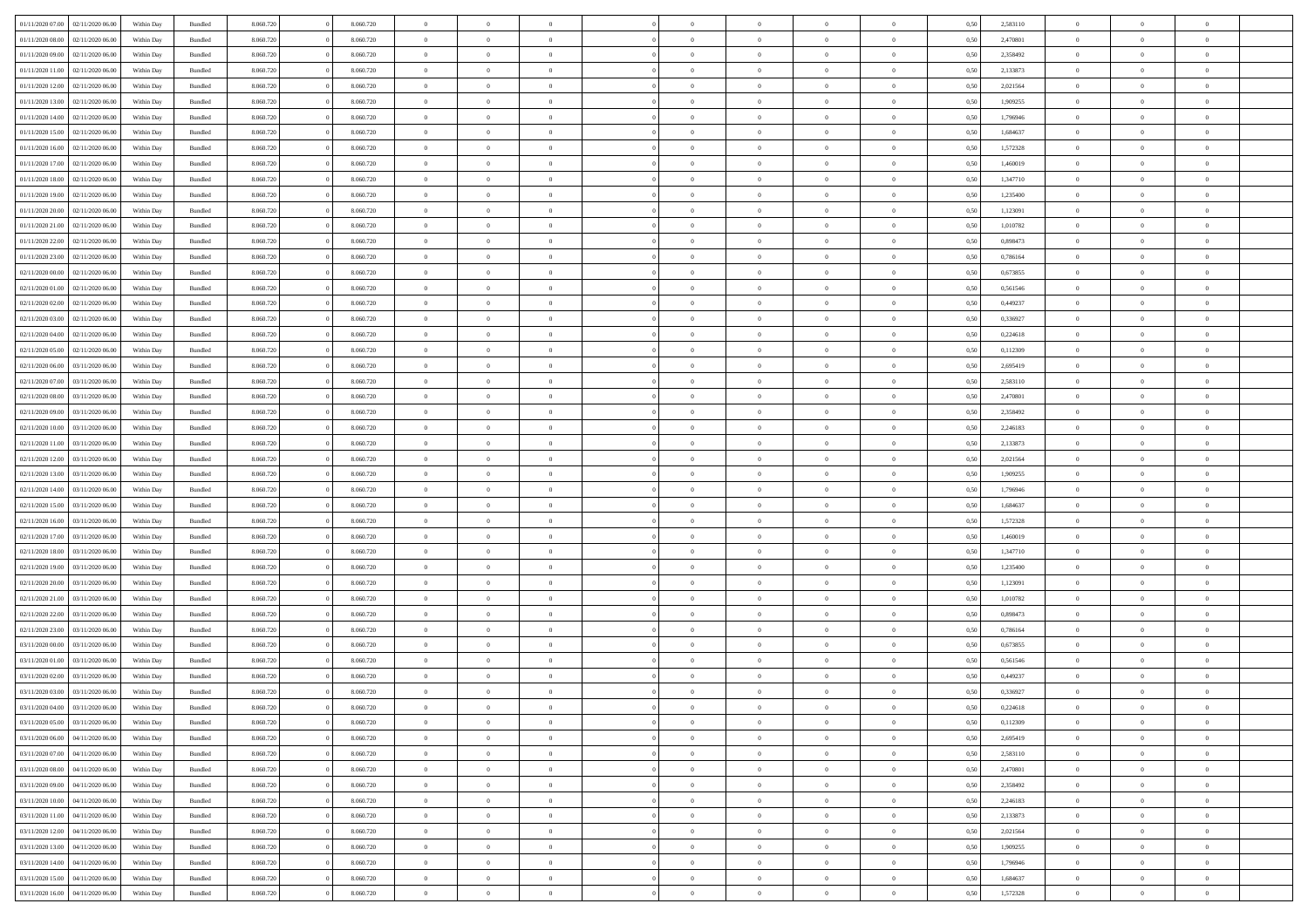| 03/11/2020 17:00                  | 04/11/2020 06.00 | Within Day | Bundled | 8.060.720 | 8.060.720 | $\overline{0}$ | $\theta$       |                |                | $\Omega$       | $\Omega$       | $\overline{0}$ | 0,50 | 1,460019 | $\theta$       | $\theta$       | $\theta$       |  |
|-----------------------------------|------------------|------------|---------|-----------|-----------|----------------|----------------|----------------|----------------|----------------|----------------|----------------|------|----------|----------------|----------------|----------------|--|
| 03/11/2020 18:00                  | 04/11/2020 06.00 | Within Dav | Bundled | 8.060.720 | 8.060.720 | $\overline{0}$ | $\Omega$       |                | $\Omega$       | $\Omega$       | $\Omega$       | $\mathbf{0}$   | 0.50 | 1,347710 | $\theta$       | $\Omega$       | $\sqrt{ }$     |  |
| 03/11/2020 19:00                  | 04/11/2020 06.00 | Within Day | Bundled | 8.060.720 | 8.060.720 | $\overline{0}$ | $\overline{0}$ | $\overline{0}$ | $\overline{0}$ | $\,$ 0 $\,$    | $\overline{0}$ | $\,$ 0 $\,$    | 0,50 | 1,235400 | $\,$ 0 $\,$    | $\overline{0}$ | $\overline{0}$ |  |
| 03/11/2020 20:00                  | 04/11/2020 06.00 | Within Day | Bundled | 8.060.720 | 8.060.720 | $\overline{0}$ | $\overline{0}$ | $\overline{0}$ | $\overline{0}$ | $\bf{0}$       | $\overline{0}$ | $\bf{0}$       | 0,50 | 1,123091 | $\bf{0}$       | $\overline{0}$ | $\overline{0}$ |  |
|                                   |                  |            |         |           |           |                |                |                |                |                |                |                |      |          |                |                |                |  |
| 03/11/2020 21.00                  | 04/11/2020 06.00 | Within Day | Bundled | 8.060.720 | 8.060.720 | $\overline{0}$ | $\Omega$       | $^{\circ}$     | $\Omega$       | $\overline{0}$ | $\Omega$       | $\overline{0}$ | 0.50 | 1,010782 | $\theta$       | $\theta$       | $\sqrt{ }$     |  |
| 03/11/2020 22.00                  | 04/11/2020 06.00 | Within Day | Bundled | 8.060.720 | 8.060.720 | $\overline{0}$ | $\overline{0}$ | $\overline{0}$ | $\overline{0}$ | $\,$ 0 $\,$    | $\overline{0}$ | $\,$ 0 $\,$    | 0,50 | 0,898473 | $\,$ 0 $\,$    | $\overline{0}$ | $\overline{0}$ |  |
| 03/11/2020 23.00                  | 04/11/2020 06.00 | Within Day | Bundled | 8.060.720 | 8.060.720 | $\overline{0}$ | $\overline{0}$ | $\overline{0}$ | $\overline{0}$ | $\overline{0}$ | $\overline{0}$ | $\bf{0}$       | 0,50 | 0,786164 | $\bf{0}$       | $\theta$       | $\overline{0}$ |  |
| 04/11/2020 00.00                  | 04/11/2020 06.00 | Within Dav | Bundled | 8.060.720 | 8.060.720 | $\overline{0}$ | $\Omega$       | $^{\circ}$     | $\Omega$       | $\bf{0}$       | $\Omega$       | $\mathbf{0}$   | 0.50 | 0,673855 | $\theta$       | $\theta$       | $\sqrt{ }$     |  |
| 04/11/2020 01:00                  | 04/11/2020 06.00 | Within Day | Bundled | 8.060.720 | 8.060.720 | $\overline{0}$ | $\overline{0}$ | $\overline{0}$ | $\overline{0}$ | $\,$ 0 $\,$    | $\overline{0}$ | $\,$ 0 $\,$    | 0,50 | 0,561546 | $\,$ 0 $\,$    | $\overline{0}$ | $\overline{0}$ |  |
| 04/11/2020 02.00                  | 04/11/2020 06.00 | Within Day | Bundled | 8.060.720 | 8.060.720 | $\overline{0}$ | $\overline{0}$ | $\overline{0}$ | $\Omega$       | $\overline{0}$ | $\overline{0}$ | $\bf{0}$       | 0,50 | 0,449237 | $\bf{0}$       | $\overline{0}$ | $\overline{0}$ |  |
|                                   |                  |            |         |           |           |                |                |                |                |                |                |                |      |          |                |                |                |  |
| 04/11/2020 03.00                  | 04/11/2020 06.00 | Within Dav | Bundled | 8.060.720 | 8.060.720 | $\overline{0}$ | $\Omega$       | $^{\circ}$     | $\Omega$       | $\overline{0}$ | $\Omega$       | $\overline{0}$ | 0.50 | 0,336927 | $\theta$       | $\theta$       | $\sqrt{ }$     |  |
| 04/11/2020 04:00                  | 04/11/2020 06.00 | Within Day | Bundled | 8.060.720 | 8.060.720 | $\overline{0}$ | $\overline{0}$ | $\overline{0}$ | $\overline{0}$ | $\,$ 0 $\,$    | $\overline{0}$ | $\,$ 0 $\,$    | 0,50 | 0,224618 | $\,$ 0 $\,$    | $\overline{0}$ | $\overline{0}$ |  |
| 04/11/2020 05.00                  | 04/11/2020 06.00 | Within Day | Bundled | 8.060.720 | 8.060.720 | $\bf{0}$       | $\overline{0}$ | $\overline{0}$ | $\overline{0}$ | $\bf{0}$       | $\overline{0}$ | $\bf{0}$       | 0,50 | 0,112309 | $\bf{0}$       | $\overline{0}$ | $\overline{0}$ |  |
| 04/11/2020 06.00                  | 05/11/2020 06.00 | Within Day | Bundled | 8.060.720 | 8.060.720 | $\overline{0}$ | $\theta$       | $^{\circ}$     | $\overline{0}$ | $\overline{0}$ | $\Omega$       | $\bf{0}$       | 0.50 | 2,695419 | $\theta$       | $\theta$       | $\sqrt{ }$     |  |
| 04/11/2020 07.00                  | 05/11/2020 06.00 | Within Day | Bundled | 8.060.720 | 8.060.720 | $\overline{0}$ | $\overline{0}$ | $\overline{0}$ | $\overline{0}$ | $\,$ 0 $\,$    | $\overline{0}$ | $\,$ 0 $\,$    | 0,50 | 2,583110 | $\theta$       | $\overline{0}$ | $\overline{0}$ |  |
|                                   |                  |            |         |           |           |                |                |                |                |                |                |                |      |          |                |                |                |  |
| 04/11/2020 08:00                  | 05/11/2020 06.00 | Within Day | Bundled | 8.060.720 | 8.060.720 | $\overline{0}$ | $\overline{0}$ | $\overline{0}$ | $\Omega$       | $\overline{0}$ | $\overline{0}$ | $\bf{0}$       | 0,50 | 2,470801 | $\bf{0}$       | $\overline{0}$ | $\overline{0}$ |  |
| 04/11/2020 09:00                  | 05/11/2020 06.00 | Within Day | Bundled | 8.060.720 | 8.060.720 | $\overline{0}$ | $\Omega$       | $^{\circ}$     | $\Omega$       | $\overline{0}$ | $\Omega$       | $\mathbf{0}$   | 0.50 | 2,358492 | $\theta$       | $\theta$       | -0             |  |
| 04/11/2020 10:00                  | 05/11/2020 06.00 | Within Day | Bundled | 8.060.720 | 8.060.720 | $\overline{0}$ | $\overline{0}$ | $\overline{0}$ | $\overline{0}$ | $\,$ 0 $\,$    | $\overline{0}$ | $\,$ 0 $\,$    | 0,50 | 2,246183 | $\,$ 0 $\,$    | $\overline{0}$ | $\overline{0}$ |  |
| 04/11/2020 11.00                  | 05/11/2020 06:00 | Within Day | Bundled | 8.060.720 | 8.060.720 | $\overline{0}$ | $\overline{0}$ | $\overline{0}$ | $\Omega$       | $\overline{0}$ | $\overline{0}$ | $\bf{0}$       | 0,50 | 2,133873 | $\bf{0}$       | $\theta$       | $\overline{0}$ |  |
| 04/11/2020 12.00                  | 05/11/2020 06.00 | Within Day | Bundled | 8.060.720 | 8.060.720 | $\overline{0}$ | $\Omega$       | $\Omega$       | $\Omega$       | $\bf{0}$       | $\Omega$       | $\overline{0}$ | 0.50 | 2,021564 | $\theta$       | $\theta$       | $\sqrt{ }$     |  |
| 04/11/2020 13:00                  | 05/11/2020 06.00 | Within Day | Bundled | 8.060.720 | 8.060.720 | $\overline{0}$ | $\overline{0}$ | $\overline{0}$ | $\overline{0}$ | $\,$ 0 $\,$    | $\overline{0}$ | $\,$ 0 $\,$    | 0,50 | 1,909255 | $\,$ 0 $\,$    | $\overline{0}$ | $\overline{0}$ |  |
| 04/11/2020 14:00                  | 05/11/2020 06.00 | Within Day | Bundled | 8.060.720 | 8.060.720 | $\overline{0}$ | $\overline{0}$ | $\overline{0}$ | $\overline{0}$ | $\bf{0}$       | $\overline{0}$ | $\bf{0}$       | 0,50 | 1,796946 | $\bf{0}$       | $\overline{0}$ | $\overline{0}$ |  |
|                                   |                  |            |         |           |           |                |                |                |                |                |                |                |      |          |                |                |                |  |
| 04/11/2020 15.00                  | 05/11/2020 06.00 | Within Day | Bundled | 8.060.720 | 8.060.720 | $\overline{0}$ | $\Omega$       | $^{\circ}$     | $\overline{0}$ | $\bf{0}$       | $\Omega$       | $\overline{0}$ | 0.50 | 1,684637 | $\theta$       | $\theta$       | $\sqrt{ }$     |  |
| 04/11/2020 16.00                  | 05/11/2020 06.00 | Within Day | Bundled | 8.060.720 | 8.060.720 | $\overline{0}$ | $\overline{0}$ | $\overline{0}$ | $\overline{0}$ | $\,$ 0 $\,$    | $\overline{0}$ | $\,$ 0 $\,$    | 0,50 | 1,572328 | $\,$ 0 $\,$    | $\overline{0}$ | $\overline{0}$ |  |
| 04/11/2020 17.00                  | 05/11/2020 06.00 | Within Day | Bundled | 8.060.720 | 8.060.720 | $\overline{0}$ | $\overline{0}$ | $\overline{0}$ | $\Omega$       | $\overline{0}$ | $\overline{0}$ | $\bf{0}$       | 0,50 | 1,460019 | $\bf{0}$       | $\overline{0}$ | $\overline{0}$ |  |
| 04/11/2020 18.00                  | 05/11/2020 06.00 | Within Dav | Bundled | 8.060.720 | 8.060.720 | $\overline{0}$ | $\Omega$       | $\Omega$       | $\Omega$       | $\bf{0}$       | $\Omega$       | $\overline{0}$ | 0.50 | 1,347710 | $\theta$       | $\theta$       | $\sqrt{ }$     |  |
| 04/11/2020 19:00                  | 05/11/2020 06.00 | Within Day | Bundled | 8.060.720 | 8.060.720 | $\overline{0}$ | $\overline{0}$ | $\overline{0}$ | $\overline{0}$ | $\,$ 0 $\,$    | $\overline{0}$ | $\,$ 0 $\,$    | 0,50 | 1,235400 | $\,$ 0 $\,$    | $\overline{0}$ | $\overline{0}$ |  |
| 04/11/2020 20.00                  | 05/11/2020 06:00 | Within Day | Bundled | 8.060.720 | 8.060.720 | $\overline{0}$ | $\overline{0}$ | $\overline{0}$ | $\Omega$       | $\overline{0}$ | $\overline{0}$ | $\bf{0}$       | 0,50 | 1,123091 | $\bf{0}$       | $\overline{0}$ | $\overline{0}$ |  |
| 04/11/2020 21.00                  | 05/11/2020 06.00 | Within Day | Bundled | 8.060.720 | 8.060.720 | $\overline{0}$ | $\Omega$       | $^{\circ}$     | $\Omega$       | $\overline{0}$ | $\Omega$       | $\overline{0}$ | 0.50 | 1,010782 | $\theta$       | $\theta$       | $\sqrt{ }$     |  |
|                                   |                  |            |         |           |           |                |                |                |                |                |                |                |      |          |                |                |                |  |
| 04/11/2020 22.00                  | 05/11/2020 06.00 | Within Day | Bundled | 8.060.720 | 8.060.720 | $\overline{0}$ | $\overline{0}$ | $\overline{0}$ | $\overline{0}$ | $\,$ 0 $\,$    | $\overline{0}$ | $\,$ 0 $\,$    | 0,50 | 0,898473 | $\,$ 0 $\,$    | $\overline{0}$ | $\,$ 0         |  |
| 04/11/2020 23.00                  | 05/11/2020 06.00 | Within Day | Bundled | 8.060.720 | 8.060.720 | $\overline{0}$ | $\overline{0}$ | $\overline{0}$ | $\bf{0}$       | $\bf{0}$       | $\bf{0}$       | $\bf{0}$       | 0,50 | 0,786164 | $\,$ 0 $\,$    | $\overline{0}$ | $\overline{0}$ |  |
| 05/11/2020 00:00                  | 05/11/2020 06:00 | Within Day | Bundled | 8.060.720 | 8.060.720 | $\overline{0}$ | $\theta$       | $\Omega$       | $\overline{0}$ | $\bf{0}$       | $\Omega$       | $\bf{0}$       | 0.50 | 0,673855 | $\theta$       | $\theta$       | $\sqrt{ }$     |  |
| 05/11/2020 01:00                  | 05/11/2020 06.00 | Within Day | Bundled | 8.060.720 | 8.060.720 | $\overline{0}$ | $\overline{0}$ | $\overline{0}$ | $\overline{0}$ | $\,$ 0 $\,$    | $\overline{0}$ | $\,$ 0 $\,$    | 0,50 | 0,561546 | $\theta$       | $\overline{0}$ | $\overline{0}$ |  |
| 05/11/2020 02.00                  | 05/11/2020 06.00 | Within Day | Bundled | 8.060.720 | 8.060.720 | $\overline{0}$ | $\theta$       | $\overline{0}$ | $\overline{0}$ | $\,$ 0         | $\bf{0}$       | $\bf{0}$       | 0,50 | 0,449237 | $\,$ 0 $\,$    | $\overline{0}$ | $\overline{0}$ |  |
| 05/11/2020 03.00                  | 05/11/2020 06.00 | Within Day | Bundled | 8.060.720 | 8.060.720 | $\overline{0}$ | $\Omega$       | $^{\circ}$     | $\Omega$       | $\overline{0}$ | $\Omega$       | $\overline{0}$ | 0.50 | 0,336927 | $\theta$       | $\theta$       | $\sqrt{ }$     |  |
|                                   |                  |            |         |           |           |                |                |                |                |                |                |                |      |          |                |                |                |  |
| 05/11/2020 04:00                  | 05/11/2020 06.00 | Within Day | Bundled | 8.060.720 | 8.060.720 | $\overline{0}$ | $\overline{0}$ | $\overline{0}$ | $\overline{0}$ | $\,$ 0 $\,$    | $\bf{0}$       | $\,$ 0 $\,$    | 0,50 | 0,224618 | $\,$ 0 $\,$    | $\overline{0}$ | $\overline{0}$ |  |
| 05/11/2020 05:00                  | 05/11/2020 06.00 | Within Day | Bundled | 8.060.720 | 8.060.720 | $\overline{0}$ | $\overline{0}$ | $\overline{0}$ | $\bf{0}$       | $\bf{0}$       | $\bf{0}$       | $\bf{0}$       | 0,50 | 0,112309 | $\,$ 0 $\,$    | $\overline{0}$ | $\overline{0}$ |  |
| 05/11/2020 06.00                  | 06/11/2020 06:00 | Within Day | Bundled | 8.060.720 | 8.060.720 | $\overline{0}$ | $\Omega$       | $\Omega$       | $\Omega$       | $\overline{0}$ | $\Omega$       | $\overline{0}$ | 0.50 | 2,695419 | $\theta$       | $\theta$       | $\sqrt{ }$     |  |
| 05/11/2020 07.00                  | 06/11/2020 06.00 | Within Day | Bundled | 8.060.720 | 8.060.720 | $\overline{0}$ | $\overline{0}$ | $\overline{0}$ | $\overline{0}$ | $\,$ 0 $\,$    | $\overline{0}$ | $\,$ 0 $\,$    | 0,50 | 2,583110 | $\,$ 0 $\,$    | $\overline{0}$ | $\overline{0}$ |  |
| 05/11/2020 08:00                  | 06/11/2020 06.00 | Within Day | Bundled | 8.060.720 | 8.060.720 | $\overline{0}$ | $\overline{0}$ | $\overline{0}$ | $\bf{0}$       | $\,$ 0         | $\bf{0}$       | $\bf{0}$       | 0,50 | 2,470801 | $\,$ 0 $\,$    | $\overline{0}$ | $\overline{0}$ |  |
| 05/11/2020 09:00                  | 06/11/2020 06.00 | Within Day | Bundled | 8.060.720 | 8.060.720 | $\overline{0}$ | $\theta$       | $\Omega$       | $\Omega$       | $\bf{0}$       | $\Omega$       | $\overline{0}$ | 0.50 | 2,358492 | $\theta$       | $\theta$       | $\sqrt{ }$     |  |
| 05/11/2020 10:00                  | 06/11/2020 06.00 | Within Day | Bundled | 8.060.720 | 8.060.720 | $\overline{0}$ | $\theta$       | $\overline{0}$ | $\overline{0}$ | $\,$ 0 $\,$    | $\overline{0}$ | $\,$ 0 $\,$    | 0,50 | 2,246183 | $\,$ 0 $\,$    | $\overline{0}$ | $\overline{0}$ |  |
|                                   | 06/11/2020 06.0  | Within Day | Bundled | 8.060.720 | 8.060.720 | $\overline{0}$ | $\theta$       | $\overline{0}$ | $\overline{0}$ | $\bf{0}$       | $\overline{0}$ | $\bf{0}$       | 0,50 | 2,133873 | $\,$ 0 $\,$    | $\overline{0}$ | $\overline{0}$ |  |
| 05/11/2020 11:00                  |                  |            |         |           |           |                |                |                |                |                |                |                |      |          |                |                |                |  |
| 05/11/2020 12:00                  | 06/11/2020 06:00 | Within Day | Bundled | 8.060.720 | 8.060.720 | $\overline{0}$ | $\overline{0}$ | $\Omega$       | $\overline{0}$ | $\bf{0}$       | $\overline{0}$ | $\overline{0}$ | 0,50 | 2,021564 | $\theta$       | $\theta$       | $\overline{0}$ |  |
| 05/11/2020 13:00 06/11/2020 06:00 |                  | Within Day | Bundled | 8.060.720 | 8.060.720 | $\overline{0}$ | $\theta$       |                |                | $\bf{0}$       |                |                | 0,50 | 1,909255 | $\theta$       | $\theta$       |                |  |
| 05/11/2020 14:00                  | 06/11/2020 06.00 | Within Day | Bundled | 8.060.720 | 8.060.720 | $\overline{0}$ | $\bf{0}$       | $\overline{0}$ | $\bf{0}$       | $\bf{0}$       | $\bf{0}$       | $\bf{0}$       | 0,50 | 1,796946 | $\bf{0}$       | $\overline{0}$ | $\bf{0}$       |  |
| 05/11/2020 15:00                  | 06/11/2020 06.00 | Within Day | Bundled | 8.060.720 | 8.060.720 | $\overline{0}$ | $\overline{0}$ | $\overline{0}$ | $\overline{0}$ | $\mathbf{0}$   | $\overline{0}$ | $\overline{0}$ | 0,50 | 1,684637 | $\overline{0}$ | $\theta$       | $\overline{0}$ |  |
| 05/11/2020 16.00                  | 06/11/2020 06.00 | Within Day | Bundled | 8.060.720 | 8.060.720 | $\overline{0}$ | $\bf{0}$       | $\overline{0}$ | $\overline{0}$ | $\bf{0}$       | $\overline{0}$ | $\,$ 0 $\,$    | 0,50 | 1,572328 | $\mathbf{0}$   | $\,$ 0 $\,$    | $\bf{0}$       |  |
| 05/11/2020 17.00                  | 06/11/2020 06.00 | Within Day | Bundled | 8.060.720 | 8.060.720 | $\overline{0}$ | $\overline{0}$ | $\overline{0}$ | $\bf{0}$       | $\bf{0}$       | $\bf{0}$       | $\mathbf{0}$   | 0,50 | 1,460019 | $\bf{0}$       | $\overline{0}$ | $\bf{0}$       |  |
| 05/11/2020 18:00                  | 06/11/2020 06:00 | Within Day | Bundled | 8.060.720 | 8.060.720 | $\overline{0}$ | $\overline{0}$ | $\overline{0}$ | $\overline{0}$ | $\overline{0}$ | $\overline{0}$ | $\overline{0}$ | 0,50 | 1,347710 | $\overline{0}$ | $\theta$       | $\overline{0}$ |  |
|                                   |                  |            |         |           |           |                |                |                |                |                |                |                |      |          |                |                |                |  |
| 05/11/2020 19:00                  | 06/11/2020 06.00 | Within Day | Bundled | 8.060.720 | 8.060.720 | $\overline{0}$ | $\bf{0}$       | $\overline{0}$ | $\overline{0}$ | $\bf{0}$       | $\overline{0}$ | $\,$ 0 $\,$    | 0,50 | 1,235400 | $\,$ 0 $\,$    | $\,$ 0 $\,$    | $\,$ 0         |  |
| 05/11/2020 20.00                  | 06/11/2020 06.00 | Within Day | Bundled | 8.060.720 | 8.060.720 | $\bf{0}$       | $\overline{0}$ | $\overline{0}$ | $\bf{0}$       | $\bf{0}$       | $\bf{0}$       | $\bf{0}$       | 0,50 | 1,123091 | $\bf{0}$       | $\overline{0}$ | $\bf{0}$       |  |
| 05/11/2020 21.00                  | 06/11/2020 06.00 | Within Day | Bundled | 8.060.720 | 8.060.720 | $\overline{0}$ | $\overline{0}$ | $\overline{0}$ | $\overline{0}$ | $\overline{0}$ | $\overline{0}$ | $\mathbf{0}$   | 0,50 | 1,010782 | $\overline{0}$ | $\theta$       | $\overline{0}$ |  |
| 05/11/2020 22.00                  | 06/11/2020 06.00 | Within Day | Bundled | 8.060.720 | 8.060.720 | $\overline{0}$ | $\bf{0}$       | $\overline{0}$ | $\bf{0}$       | $\bf{0}$       | $\overline{0}$ | $\,$ 0 $\,$    | 0,50 | 0,898473 | $\mathbf{0}$   | $\,$ 0 $\,$    | $\,$ 0         |  |
| 05/11/2020 23.00                  | 06/11/2020 06.00 | Within Day | Bundled | 8.060.720 | 8.060.720 | $\overline{0}$ | $\overline{0}$ | $\overline{0}$ | $\bf{0}$       | $\bf{0}$       | $\bf{0}$       | $\bf{0}$       | 0,50 | 0,786164 | $\bf{0}$       | $\overline{0}$ | $\bf{0}$       |  |
| 06/11/2020 00:00                  | 06/11/2020 06.00 | Within Day | Bundled | 8.060.720 | 8.060.720 | $\overline{0}$ | $\overline{0}$ | $\overline{0}$ | $\overline{0}$ | $\mathbf{0}$   | $\overline{0}$ | $\overline{0}$ | 0.50 | 0,673855 | $\overline{0}$ | $\theta$       | $\overline{0}$ |  |
| 06/11/2020 01:00                  | 06/11/2020 06:00 | Within Day | Bundled | 8.060.720 | 8.060.720 | $\mathbf{0}$   | $\bf{0}$       | $\overline{0}$ | $\overline{0}$ | $\bf{0}$       | $\overline{0}$ | $\,$ 0 $\,$    | 0,50 | 0,561546 | $\mathbf{0}$   | $\,$ 0 $\,$    | $\,$ 0 $\,$    |  |
|                                   |                  |            |         |           |           |                |                |                |                |                |                |                |      |          |                |                |                |  |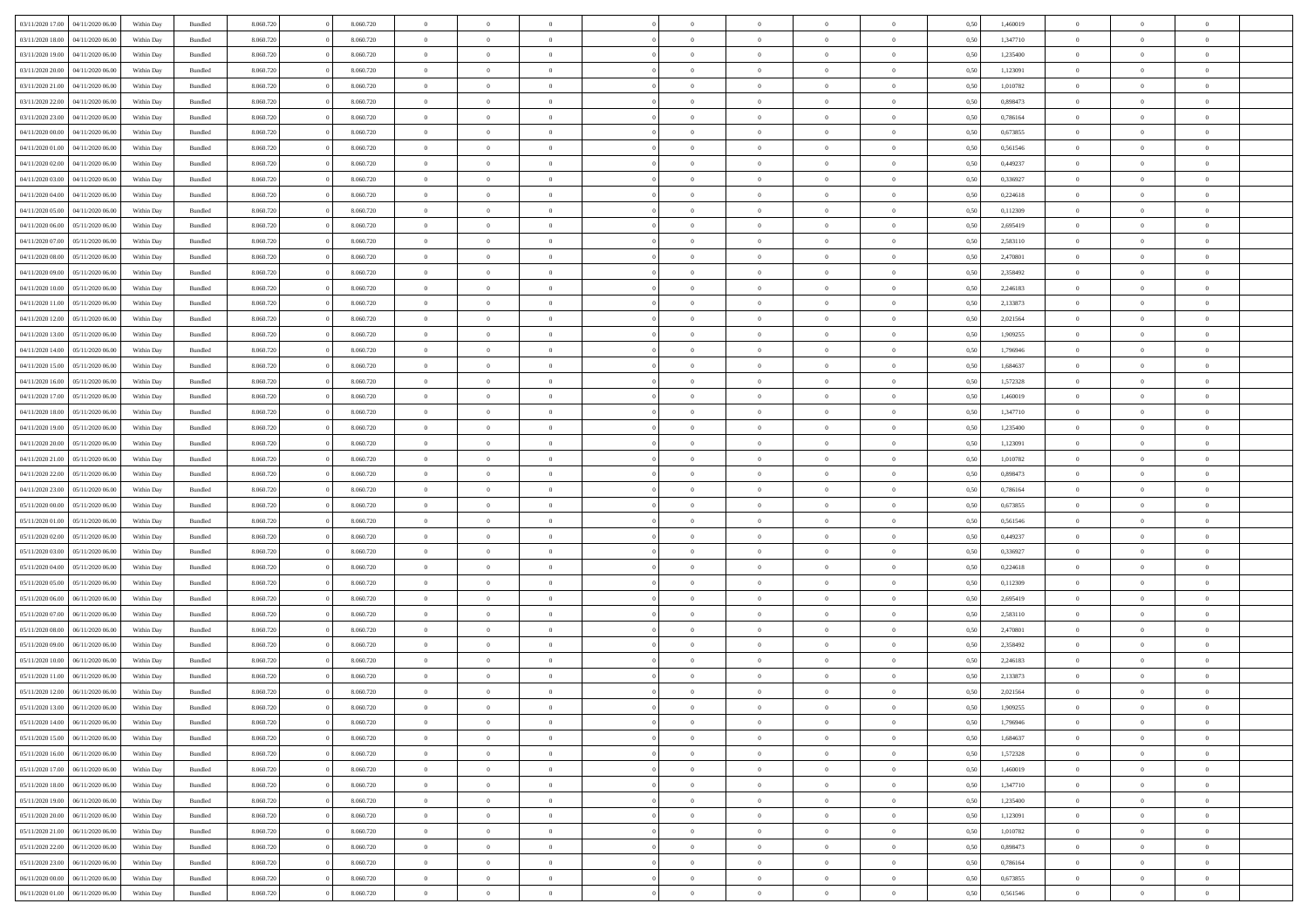| 06/11/2020 02:00<br>06/11/2020 06:00 | Within Day | Bundled | 8.060.720 | 8.060.720 | $\overline{0}$ | $\theta$       |                |                | $\Omega$       | $\Omega$       | $\overline{0}$ | 0,50 | 0,449237 | $\theta$       | $\theta$       | $\theta$       |  |
|--------------------------------------|------------|---------|-----------|-----------|----------------|----------------|----------------|----------------|----------------|----------------|----------------|------|----------|----------------|----------------|----------------|--|
| 06/11/2020 03:00<br>06/11/2020 06.00 | Within Dav | Bundled | 8.060.720 | 8.060.720 | $\overline{0}$ | $\Omega$       |                | $\Omega$       | $\Omega$       | $\Omega$       | $\bf{0}$       | 0.50 | 0,336927 | $\theta$       | $\Omega$       | $\sqrt{ }$     |  |
| 06/11/2020 04:00<br>06/11/2020 06.00 | Within Day | Bundled | 8.060.720 | 8.060.720 | $\overline{0}$ | $\overline{0}$ | $\overline{0}$ | $\overline{0}$ | $\,$ 0 $\,$    | $\overline{0}$ | $\,$ 0 $\,$    | 0,50 | 0,224618 | $\,$ 0 $\,$    | $\overline{0}$ | $\overline{0}$ |  |
| 06/11/2020 05:00<br>06/11/2020 06.00 | Within Day | Bundled | 8.060.720 | 8.060.720 | $\overline{0}$ | $\overline{0}$ | $\overline{0}$ | $\overline{0}$ | $\bf{0}$       | $\overline{0}$ | $\bf{0}$       | 0,50 | 0,112309 | $\bf{0}$       | $\overline{0}$ | $\overline{0}$ |  |
|                                      |            |         |           |           |                |                |                |                |                |                |                |      |          |                |                |                |  |
| 06/11/2020 06:00<br>07/11/2020 06.00 | Within Day | Bundled | 8.060.720 | 8.060.720 | $\overline{0}$ | $\Omega$       | $^{\circ}$     | $\Omega$       | $\overline{0}$ | $\Omega$       | $\overline{0}$ | 0.50 | 2,695419 | $\theta$       | $\theta$       | $\sqrt{ }$     |  |
| 06/11/2020 07.00<br>07/11/2020 06.00 | Within Day | Bundled | 8.060.720 | 8.060.720 | $\overline{0}$ | $\overline{0}$ | $\overline{0}$ | $\overline{0}$ | $\,$ 0 $\,$    | $\overline{0}$ | $\,$ 0 $\,$    | 0,50 | 2,583110 | $\,$ 0 $\,$    | $\overline{0}$ | $\overline{0}$ |  |
| 06/11/2020 08:00<br>07/11/2020 06.00 | Within Day | Bundled | 8.060.720 | 8.060.720 | $\overline{0}$ | $\overline{0}$ | $\overline{0}$ | $\Omega$       | $\overline{0}$ | $\overline{0}$ | $\overline{0}$ | 0,50 | 2,470801 | $\,0\,$        | $\theta$       | $\overline{0}$ |  |
| 06/11/2020 09:00<br>07/11/2020 06.00 | Within Dav | Bundled | 8.060.720 | 8.060.720 | $\overline{0}$ | $\Omega$       | $^{\circ}$     | $\Omega$       | $\bf{0}$       | $\Omega$       | $\bf{0}$       | 0.50 | 2,358492 | $\theta$       | $\theta$       | $\sqrt{ }$     |  |
| 06/11/2020 10:00<br>07/11/2020 06.00 | Within Day | Bundled | 8.060.720 | 8.060.720 | $\overline{0}$ | $\overline{0}$ | $\overline{0}$ | $\overline{0}$ | $\overline{0}$ | $\overline{0}$ | $\,$ 0 $\,$    | 0,50 | 2,246183 | $\,$ 0 $\,$    | $\overline{0}$ | $\overline{0}$ |  |
| 06/11/2020 11:00<br>07/11/2020 06.00 | Within Day | Bundled | 8.060.720 | 8.060.720 | $\overline{0}$ | $\overline{0}$ | $\overline{0}$ | $\Omega$       | $\overline{0}$ | $\overline{0}$ | $\bf{0}$       | 0,50 | 2,133873 | $\bf{0}$       | $\overline{0}$ | $\overline{0}$ |  |
|                                      |            |         |           |           |                |                |                |                |                |                |                |      |          |                |                |                |  |
| 06/11/2020 12.00<br>07/11/2020 06.00 | Within Dav | Bundled | 8.060.720 | 8.060.720 | $\overline{0}$ | $\Omega$       | $^{\circ}$     | $\Omega$       | $\overline{0}$ | $\Omega$       | $\overline{0}$ | 0.50 | 2,021564 | $\theta$       | $\theta$       | $\sqrt{ }$     |  |
| 06/11/2020 13.00<br>07/11/2020 06.00 | Within Day | Bundled | 8.060.720 | 8.060.720 | $\overline{0}$ | $\overline{0}$ | $\overline{0}$ | $\overline{0}$ | $\,$ 0 $\,$    | $\overline{0}$ | $\,$ 0 $\,$    | 0,50 | 1,909255 | $\,$ 0 $\,$    | $\overline{0}$ | $\overline{0}$ |  |
| 06/11/2020 14:00<br>07/11/2020 06.00 | Within Day | Bundled | 8.060.720 | 8.060.720 | $\overline{0}$ | $\overline{0}$ | $\overline{0}$ | $\overline{0}$ | $\bf{0}$       | $\overline{0}$ | $\bf{0}$       | 0,50 | 1,796946 | $\bf{0}$       | $\overline{0}$ | $\overline{0}$ |  |
| 06/11/2020 15:00<br>07/11/2020 06.00 | Within Day | Bundled | 8.060.720 | 8.060.720 | $\overline{0}$ | $\Omega$       | $^{\circ}$     | $\Omega$       | $\overline{0}$ | $\Omega$       | $\bf{0}$       | 0.50 | 1,684637 | $\theta$       | $\theta$       | $\sqrt{ }$     |  |
| 06/11/2020 16.00<br>07/11/2020 06.00 | Within Day | Bundled | 8.060.720 | 8.060.720 | $\overline{0}$ | $\overline{0}$ | $\overline{0}$ | $\overline{0}$ | $\,$ 0 $\,$    | $\overline{0}$ | $\,$ 0 $\,$    | 0,50 | 1,572328 | $\theta$       | $\overline{0}$ | $\overline{0}$ |  |
|                                      |            |         |           |           |                |                |                |                |                |                |                |      |          |                |                |                |  |
| 06/11/2020 17.00<br>07/11/2020 06.00 | Within Day | Bundled | 8.060.720 | 8.060.720 | $\overline{0}$ | $\overline{0}$ | $\overline{0}$ | $\Omega$       | $\overline{0}$ | $\overline{0}$ | $\bf{0}$       | 0,50 | 1,460019 | $\theta$       | $\overline{0}$ | $\overline{0}$ |  |
| 06/11/2020 18.00<br>07/11/2020 06.00 | Within Day | Bundled | 8.060.720 | 8.060.720 | $\overline{0}$ | $\Omega$       | $^{\circ}$     | $\Omega$       | $\overline{0}$ | $\Omega$       | $\bf{0}$       | 0.50 | 1,347710 | $\theta$       | $\Omega$       | -0             |  |
| 06/11/2020 19:00<br>07/11/2020 06.00 | Within Day | Bundled | 8.060.720 | 8.060.720 | $\overline{0}$ | $\overline{0}$ | $\overline{0}$ | $\overline{0}$ | $\,$ 0 $\,$    | $\overline{0}$ | $\,$ 0 $\,$    | 0,50 | 1,235400 | $\,$ 0 $\,$    | $\overline{0}$ | $\overline{0}$ |  |
| 06/11/2020 20.00<br>07/11/2020 06:00 | Within Day | Bundled | 8.060.720 | 8.060.720 | $\overline{0}$ | $\overline{0}$ | $\overline{0}$ | $\Omega$       | $\overline{0}$ | $\overline{0}$ | $\bf{0}$       | 0,50 | 1,123091 | $\bf{0}$       | $\theta$       | $\overline{0}$ |  |
| 06/11/2020 21.00<br>07/11/2020 06.00 | Within Dav | Bundled | 8.060.720 | 8.060.720 | $\overline{0}$ | $\Omega$       | $\Omega$       | $\Omega$       | $\bf{0}$       | $\Omega$       | $\overline{0}$ | 0.50 | 1,010782 | $\theta$       | $\theta$       | $\sqrt{ }$     |  |
| 06/11/2020 22.00<br>07/11/2020 06.00 | Within Day | Bundled | 8.060.720 | 8.060.720 | $\overline{0}$ | $\overline{0}$ | $\overline{0}$ | $\overline{0}$ | $\,$ 0 $\,$    | $\overline{0}$ | $\,$ 0 $\,$    | 0,50 | 0,898473 | $\,$ 0 $\,$    | $\overline{0}$ | $\overline{0}$ |  |
| 06/11/2020 23.00<br>07/11/2020 06.00 | Within Day | Bundled | 8.060.720 | 8.060.720 | $\overline{0}$ | $\overline{0}$ | $\overline{0}$ | $\overline{0}$ | $\bf{0}$       | $\overline{0}$ | $\bf{0}$       | 0,50 | 0,786164 | $\bf{0}$       | $\overline{0}$ | $\bf{0}$       |  |
|                                      |            |         |           |           |                |                |                |                |                |                |                |      |          |                |                |                |  |
| 07/11/2020 00.00<br>07/11/2020 06.00 | Within Day | Bundled | 8.060.720 | 8.060.720 | $\overline{0}$ | $\Omega$       | $^{\circ}$     | $\overline{0}$ | $\bf{0}$       | $\Omega$       | $\overline{0}$ | 0.50 | 0,673855 | $\theta$       | $\theta$       | $\sqrt{ }$     |  |
| 07/11/2020 01:00<br>07/11/2020 06.00 | Within Day | Bundled | 8.060.720 | 8.060.720 | $\overline{0}$ | $\overline{0}$ | $\overline{0}$ | $\overline{0}$ | $\,$ 0 $\,$    | $\overline{0}$ | $\,$ 0 $\,$    | 0,50 | 0,561546 | $\,$ 0 $\,$    | $\overline{0}$ | $\overline{0}$ |  |
| 07/11/2020 02.00<br>07/11/2020 06.00 | Within Day | Bundled | 8.060.720 | 8.060.720 | $\overline{0}$ | $\overline{0}$ | $\overline{0}$ | $\Omega$       | $\overline{0}$ | $\overline{0}$ | $\bf{0}$       | 0,50 | 0,449237 | $\bf{0}$       | $\overline{0}$ | $\overline{0}$ |  |
| 07/11/2020 03.00<br>07/11/2020 06.00 | Within Dav | Bundled | 8.060.720 | 8.060.720 | $\overline{0}$ | $\Omega$       | $\Omega$       | $\Omega$       | $\bf{0}$       | $\Omega$       | $\overline{0}$ | 0.50 | 0,336927 | $\theta$       | $\theta$       | $\sqrt{ }$     |  |
| 07/11/2020 04.00<br>07/11/2020 06.00 | Within Day | Bundled | 8.060.720 | 8.060.720 | $\overline{0}$ | $\overline{0}$ | $\overline{0}$ | $\overline{0}$ | $\overline{0}$ | $\bf{0}$       | $\,$ 0 $\,$    | 0,50 | 0,224618 | $\,$ 0 $\,$    | $\overline{0}$ | $\overline{0}$ |  |
| 07/11/2020 05:00<br>07/11/2020 06:00 | Within Day | Bundled | 8.060.720 | 8.060.720 | $\overline{0}$ | $\overline{0}$ | $\overline{0}$ | $\Omega$       | $\overline{0}$ | $\overline{0}$ | $\bf{0}$       | 0.50 | 0,112309 | $\bf{0}$       | $\theta$       | $\overline{0}$ |  |
| 07/11/2020 06.00<br>08/11/2020 06.00 | Within Day | Bundled | 8.060.720 | 8.060.720 | $\overline{0}$ | $\Omega$       | $^{\circ}$     | $\Omega$       | $\overline{0}$ | $\Omega$       | $\overline{0}$ | 0.50 | 2,695419 | $\theta$       | $\theta$       | $\sqrt{ }$     |  |
|                                      |            |         |           |           |                |                |                |                |                |                |                |      |          |                |                |                |  |
| 07/11/2020 07.00<br>08/11/2020 06.00 | Within Day | Bundled | 8.060.720 | 8.060.720 | $\overline{0}$ | $\overline{0}$ | $\overline{0}$ | $\overline{0}$ | $\,$ 0 $\,$    | $\overline{0}$ | $\,$ 0 $\,$    | 0,50 | 2,583110 | $\,$ 0 $\,$    | $\overline{0}$ | $\,$ 0         |  |
| 07/11/2020 08.00<br>08/11/2020 06.00 | Within Day | Bundled | 8.060.720 | 8.060.720 | $\bf{0}$       | $\overline{0}$ | $\overline{0}$ | $\bf{0}$       | $\bf{0}$       | $\bf{0}$       | $\bf{0}$       | 0,50 | 2,470801 | $\,$ 0 $\,$    | $\overline{0}$ | $\overline{0}$ |  |
| 07/11/2020 09:00<br>08/11/2020 06.00 | Within Day | Bundled | 8.060.720 | 8.060.720 | $\overline{0}$ | $\theta$       | $\Omega$       | $\Omega$       | $\overline{0}$ | $\Omega$       | $\bf{0}$       | 0.50 | 2,358492 | $\theta$       | $\theta$       | $\sqrt{ }$     |  |
| 07/11/2020 10:00<br>08/11/2020 06.00 | Within Day | Bundled | 8.060.720 | 8.060.720 | $\overline{0}$ | $\overline{0}$ | $\overline{0}$ | $\overline{0}$ | $\,$ 0 $\,$    | $\overline{0}$ | $\,$ 0 $\,$    | 0,50 | 2,246183 | $\theta$       | $\overline{0}$ | $\overline{0}$ |  |
| 07/11/2020 11:00<br>08/11/2020 06.00 | Within Day | Bundled | 8.060.720 | 8.060.720 | $\bf{0}$       | $\theta$       | $\overline{0}$ | $\overline{0}$ | $\,$ 0         | $\bf{0}$       | $\bf{0}$       | 0,50 | 2,133873 | $\,$ 0 $\,$    | $\overline{0}$ | $\overline{0}$ |  |
| 07/11/2020 12.00<br>08/11/2020 06.00 | Within Day | Bundled | 8.060.720 | 8.060.720 | $\overline{0}$ | $\Omega$       | $^{\circ}$     | $\Omega$       | $\overline{0}$ | $\Omega$       | $\overline{0}$ | 0.50 | 2,021564 | $\theta$       | $\Omega$       | $\sqrt{ }$     |  |
|                                      |            |         |           |           |                |                |                |                |                |                |                |      |          |                |                |                |  |
| 07/11/2020 13:00<br>08/11/2020 06.00 | Within Day | Bundled | 8.060.720 | 8.060.720 | $\overline{0}$ | $\overline{0}$ | $\overline{0}$ | $\overline{0}$ | $\,$ 0 $\,$    | $\bf{0}$       | $\,$ 0 $\,$    | 0,50 | 1,909255 | $\,$ 0 $\,$    | $\overline{0}$ | $\overline{0}$ |  |
| 07/11/2020 14.00<br>08/11/2020 06.00 | Within Day | Bundled | 8.060.720 | 8.060.720 | $\bf{0}$       | $\,$ 0 $\,$    | $\overline{0}$ | $\bf{0}$       | $\bf{0}$       | $\bf{0}$       | $\bf{0}$       | 0,50 | 1,796946 | $\,$ 0 $\,$    | $\overline{0}$ | $\overline{0}$ |  |
| 07/11/2020 15.00<br>08/11/2020 06:00 | Within Day | Bundled | 8.060.720 | 8.060.720 | $\overline{0}$ | $\Omega$       | $^{\circ}$     | $\Omega$       | $\overline{0}$ | $\Omega$       | $\overline{0}$ | 0.50 | 1,684637 | $\theta$       | $\theta$       | $\sqrt{ }$     |  |
| 07/11/2020 16.00<br>08/11/2020 06.00 | Within Day | Bundled | 8.060.720 | 8.060.720 | $\overline{0}$ | $\overline{0}$ | $\overline{0}$ | $\overline{0}$ | $\,$ 0 $\,$    | $\overline{0}$ | $\,$ 0 $\,$    | 0,50 | 1,572328 | $\,$ 0 $\,$    | $\overline{0}$ | $\overline{0}$ |  |
| 07/11/2020 17.00<br>08/11/2020 06.00 | Within Day | Bundled | 8.060.720 | 8.060.720 | $\overline{0}$ | $\overline{0}$ | $\overline{0}$ | $\bf{0}$       | $\,$ 0         | $\bf{0}$       | $\bf{0}$       | 0,50 | 1,460019 | $\,$ 0 $\,$    | $\overline{0}$ | $\overline{0}$ |  |
| 07/11/2020 18.00<br>08/11/2020 06.00 | Within Day | Bundled | 8.060.720 | 8.060.720 | $\overline{0}$ | $\theta$       | $\Omega$       | $\Omega$       | $\bf{0}$       | $\Omega$       | $\bf{0}$       | 0.50 | 1,347710 | $\theta$       | $\theta$       | $\sqrt{ }$     |  |
| 07/11/2020 19:00<br>08/11/2020 06.00 | Within Day | Bundled | 8.060.720 | 8.060.720 | $\overline{0}$ | $\theta$       | $\overline{0}$ | $\overline{0}$ | $\,$ 0 $\,$    | $\overline{0}$ | $\,$ 0 $\,$    | 0,50 | 1,235400 | $\,$ 0 $\,$    | $\overline{0}$ | $\overline{0}$ |  |
|                                      |            |         |           |           | $\overline{0}$ | $\theta$       | $\overline{0}$ | $\overline{0}$ | $\overline{0}$ | $\overline{0}$ |                |      |          | $\,$ 0 $\,$    | $\overline{0}$ | $\overline{0}$ |  |
| 07/11/2020 20.00<br>08/11/2020 06.00 | Within Day | Bundled | 8.060.720 | 8.060.720 |                |                |                |                |                |                | $\bf{0}$       | 0,50 | 1,123091 |                |                |                |  |
| 07/11/2020 21.00 08/11/2020 06.00    | Within Day | Bundled | 8.060.720 | 8.060.720 | $\overline{0}$ | $\overline{0}$ | $\Omega$       | $\overline{0}$ | $\bf{0}$       | $\overline{0}$ | $\overline{0}$ | 0,50 | 1,010782 | $\theta$       | $\theta$       | $\overline{0}$ |  |
| 07/11/2020 22.00 08/11/2020 06:00    | Within Day | Bundled | 8.060.720 | 8.060.720 | $\overline{0}$ | $\theta$       |                |                |                |                |                | 0,50 | 0,898473 | $\theta$       | $\theta$       |                |  |
| 07/11/2020 23.00<br>08/11/2020 06.00 | Within Day | Bundled | 8.060.720 | 8.060.720 | $\overline{0}$ | $\bf{0}$       | $\overline{0}$ | $\bf{0}$       | $\bf{0}$       | $\bf{0}$       | $\bf{0}$       | 0,50 | 0,786164 | $\bf{0}$       | $\overline{0}$ | $\bf{0}$       |  |
| 08/11/2020 00:00<br>08/11/2020 06:00 | Within Day | Bundled | 8.060.720 | 8.060.720 | $\overline{0}$ | $\overline{0}$ | $\overline{0}$ | $\overline{0}$ | $\theta$       | $\overline{0}$ | $\overline{0}$ | 0,50 | 0,673855 | $\overline{0}$ | $\theta$       | $\overline{0}$ |  |
| 08/11/2020 01:00<br>08/11/2020 06.00 | Within Day | Bundled | 8.060.720 | 8.060.720 | $\overline{0}$ | $\bf{0}$       | $\overline{0}$ | $\overline{0}$ | $\bf{0}$       | $\overline{0}$ | $\,$ 0 $\,$    | 0,50 | 0,561546 | $\mathbf{0}$   | $\,$ 0 $\,$    | $\bf{0}$       |  |
| 08/11/2020 02.00<br>08/11/2020 06.00 | Within Day | Bundled | 8.060.720 | 8.060.720 | $\overline{0}$ | $\overline{0}$ | $\overline{0}$ | $\bf{0}$       | $\bf{0}$       | $\bf{0}$       | $\mathbf{0}$   | 0,50 | 0,449237 | $\bf{0}$       | $\overline{0}$ | $\bf{0}$       |  |
| 08/11/2020 03:00<br>08/11/2020 06:00 | Within Day | Bundled | 8.060.720 | 8.060.720 | $\overline{0}$ | $\overline{0}$ | $\overline{0}$ | $\overline{0}$ | $\overline{0}$ | $\overline{0}$ | $\overline{0}$ | 0,50 | 0,336927 | $\overline{0}$ | $\theta$       | $\overline{0}$ |  |
|                                      |            |         |           |           |                |                |                |                |                |                |                |      |          |                |                |                |  |
| 08/11/2020 04:00<br>08/11/2020 06.00 | Within Day | Bundled | 8.060.720 | 8.060.720 | $\overline{0}$ | $\bf{0}$       | $\overline{0}$ | $\overline{0}$ | $\bf{0}$       | $\overline{0}$ | $\,$ 0 $\,$    | 0,50 | 0,224618 | $\,$ 0 $\,$    | $\,$ 0 $\,$    | $\,$ 0         |  |
| 08/11/2020 05.00<br>08/11/2020 06.00 | Within Day | Bundled | 8.060.720 | 8.060.720 | $\overline{0}$ | $\overline{0}$ | $\overline{0}$ | $\bf{0}$       | $\bf{0}$       | $\bf{0}$       | $\bf{0}$       | 0,50 | 0,112309 | $\bf{0}$       | $\overline{0}$ | $\bf{0}$       |  |
| 08/11/2020 06.00<br>09/11/2020 06:00 | Within Day | Bundled | 8.060.720 | 8.060.720 | $\overline{0}$ | $\overline{0}$ | $\overline{0}$ | $\overline{0}$ | $\overline{0}$ | $\overline{0}$ | $\mathbf{0}$   | 0,50 | 2,695419 | $\overline{0}$ | $\theta$       | $\overline{0}$ |  |
| 08/11/2020 07:00<br>09/11/2020 06.00 | Within Day | Bundled | 8.060.720 | 8.060.720 | $\overline{0}$ | $\bf{0}$       | $\overline{0}$ | $\bf{0}$       | $\bf{0}$       | $\overline{0}$ | $\,$ 0 $\,$    | 0,50 | 2,583110 | $\mathbf{0}$   | $\,$ 0 $\,$    | $\,$ 0         |  |
| 08/11/2020 08:00<br>09/11/2020 06.00 | Within Day | Bundled | 8.060.720 | 8.060.720 | $\overline{0}$ | $\overline{0}$ | $\overline{0}$ | $\bf{0}$       | $\bf{0}$       | $\bf{0}$       | $\bf{0}$       | 0,50 | 2,470801 | $\bf{0}$       | $\overline{0}$ | $\bf{0}$       |  |
| 08/11/2020 10:00<br>09/11/2020 06.00 | Within Day | Bundled | 8.060.720 | 8.060.720 | $\overline{0}$ | $\overline{0}$ | $\overline{0}$ | $\overline{0}$ | $\mathbf{0}$   | $\overline{0}$ | $\overline{0}$ | 0.50 | 2,246183 | $\overline{0}$ | $\theta$       | $\overline{0}$ |  |
|                                      |            |         |           |           |                |                |                |                |                |                |                |      |          |                |                |                |  |
| 08/11/2020 11:00<br>09/11/2020 06:00 | Within Day | Bundled | 8.060.720 | 8.060.720 | $\mathbf{0}$   | $\bf{0}$       | $\overline{0}$ | $\overline{0}$ | $\bf{0}$       | $\overline{0}$ | $\,$ 0 $\,$    | 0,50 | 2,133873 | $\mathbf{0}$   | $\,$ 0 $\,$    | $\,$ 0 $\,$    |  |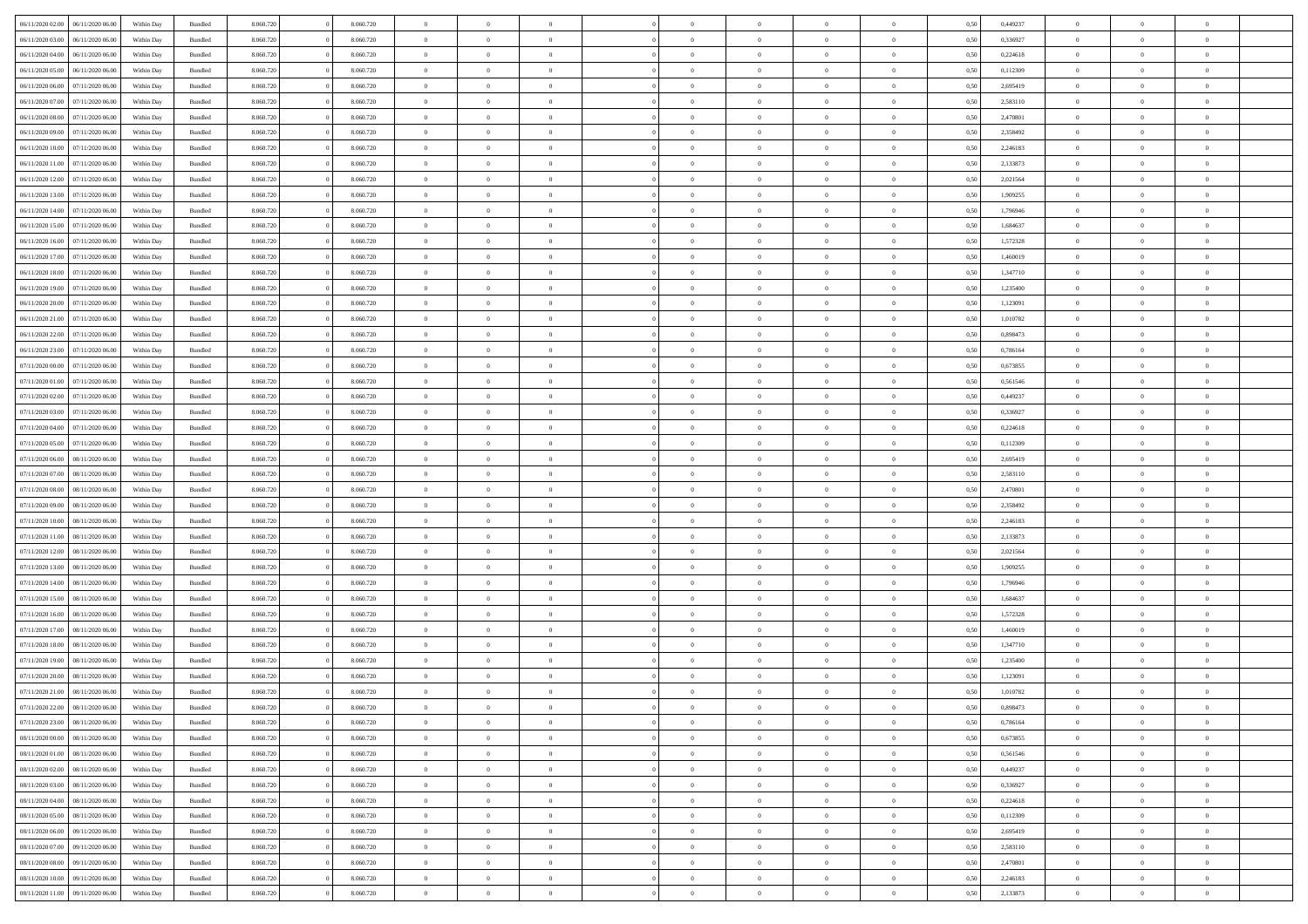| 08/11/2020 12:00 | 09/11/2020 06:00 | Within Dav | Bundled            | 8.060.720 | 8.060.720 | $\overline{0}$ | $\Omega$       |                | $\Omega$       | $\Omega$       | $\Omega$       | $\theta$       | 0.50 | 2,021564 | $\theta$       | $\theta$       | $\theta$       |  |
|------------------|------------------|------------|--------------------|-----------|-----------|----------------|----------------|----------------|----------------|----------------|----------------|----------------|------|----------|----------------|----------------|----------------|--|
| 08/11/2020 13:00 | 09/11/2020 06.00 | Within Day | Bundled            | 8.060.720 | 8.060.720 | $\overline{0}$ | $\theta$       | $\overline{0}$ | $\overline{0}$ | $\bf{0}$       | $\overline{0}$ | $\bf{0}$       | 0,50 | 1,909255 | $\theta$       | $\theta$       | $\overline{0}$ |  |
| 08/11/2020 14:00 | 09/11/2020 06.00 | Within Day | Bundled            | 8.060.720 | 8.060.720 | $\overline{0}$ | $\overline{0}$ | $\overline{0}$ | $\bf{0}$       | $\bf{0}$       | $\bf{0}$       | $\bf{0}$       | 0,50 | 1,796946 | $\bf{0}$       | $\overline{0}$ | $\overline{0}$ |  |
| 08/11/2020 15:00 | 09/11/2020 06:00 | Within Dav | Bundled            | 8.060.720 | 8.060.720 | $\overline{0}$ | $\overline{0}$ | $\overline{0}$ | $\overline{0}$ | $\bf{0}$       | $\overline{0}$ | $\overline{0}$ | 0.50 | 1.684637 | $\theta$       | $\theta$       | $\overline{0}$ |  |
| 08/11/2020 16:00 | 09/11/2020 06.00 | Within Day | Bundled            | 8.060.720 | 8.060.720 | $\overline{0}$ | $\theta$       | $\overline{0}$ | $\overline{0}$ | $\bf{0}$       | $\overline{0}$ | $\bf{0}$       | 0,50 | 1,572328 | $\theta$       | $\theta$       | $\overline{0}$ |  |
|                  |                  |            |                    |           |           |                |                |                |                |                |                |                |      |          |                |                |                |  |
| 08/11/2020 17.00 | 09/11/2020 06.00 | Within Day | Bundled            | 8.060.720 | 8.060.720 | $\overline{0}$ | $\bf{0}$       | $\overline{0}$ | $\bf{0}$       | $\overline{0}$ | $\overline{0}$ | $\mathbf{0}$   | 0,50 | 1,460019 | $\bf{0}$       | $\overline{0}$ | $\bf{0}$       |  |
| 08/11/2020 18:00 | 09/11/2020 06:00 | Within Dav | Bundled            | 8.060.720 | 8.060.720 | $\overline{0}$ | $\overline{0}$ | $\overline{0}$ | $\overline{0}$ | $\overline{0}$ | $\overline{0}$ | $\overline{0}$ | 0.50 | 1,347710 | $\theta$       | $\overline{0}$ | $\overline{0}$ |  |
| 08/11/2020 19:00 | 09/11/2020 06.00 | Within Day | Bundled            | 8.060.720 | 8.060.720 | $\overline{0}$ | $\theta$       | $\overline{0}$ | $\overline{0}$ | $\bf{0}$       | $\overline{0}$ | $\bf{0}$       | 0,50 | 1,235400 | $\theta$       | $\theta$       | $\overline{0}$ |  |
| 08/11/2020 20.00 | 09/11/2020 06.00 | Within Day | Bundled            | 8.060.720 | 8.060.720 | $\overline{0}$ | $\overline{0}$ | $\overline{0}$ | $\bf{0}$       | $\bf{0}$       | $\bf{0}$       | $\bf{0}$       | 0,50 | 1,123091 | $\,0\,$        | $\overline{0}$ | $\overline{0}$ |  |
| 08/11/2020 21.00 | 09/11/2020 06:00 | Within Dav | Bundled            | 8.060.720 | 8.060.720 | $\overline{0}$ | $\overline{0}$ | $\overline{0}$ | $\overline{0}$ | $\overline{0}$ | $\overline{0}$ | $\overline{0}$ | 0.50 | 1,010782 | $\theta$       | $\overline{0}$ | $\overline{0}$ |  |
| 08/11/2020 22.00 | 09/11/2020 06.00 | Within Day | Bundled            | 8.060.720 | 8.060.720 | $\overline{0}$ | $\theta$       | $\overline{0}$ | $\overline{0}$ | $\bf{0}$       | $\overline{0}$ | $\bf{0}$       | 0,50 | 0,898473 | $\,$ 0 $\,$    | $\theta$       | $\overline{0}$ |  |
| 08/11/2020 23.00 | 09/11/2020 06.00 | Within Day | Bundled            | 8.060.720 | 8.060.720 | $\overline{0}$ | $\overline{0}$ | $\overline{0}$ | $\bf{0}$       | $\bf{0}$       | $\bf{0}$       | $\bf{0}$       | 0,50 | 0,786164 | $\bf{0}$       | $\overline{0}$ | $\overline{0}$ |  |
|                  |                  |            |                    |           |           |                |                |                |                |                |                |                |      |          |                |                |                |  |
| 09/11/2020 00:00 | 09/11/2020 06:00 | Within Day | Bundled            | 8.060.720 | 8.060.720 | $\overline{0}$ | $\overline{0}$ | $\overline{0}$ | $\overline{0}$ | $\bf{0}$       | $\overline{0}$ | $\overline{0}$ | 0.50 | 0,673855 | $\theta$       | $\theta$       | $\overline{0}$ |  |
| 09/11/2020 01:00 | 09/11/2020 06.00 | Within Day | Bundled            | 8.060.720 | 8.060.720 | $\overline{0}$ | $\theta$       | $\overline{0}$ | $\overline{0}$ | $\bf{0}$       | $\overline{0}$ | $\bf{0}$       | 0,50 | 0,561546 | $\theta$       | $\theta$       | $\overline{0}$ |  |
| 09/11/2020 02.00 | 09/11/2020 06.00 | Within Day | Bundled            | 8.060.720 | 8.060.720 | $\overline{0}$ | $\bf{0}$       | $\overline{0}$ | $\bf{0}$       | $\overline{0}$ | $\overline{0}$ | $\mathbf{0}$   | 0,50 | 0,449237 | $\bf{0}$       | $\overline{0}$ | $\bf{0}$       |  |
| 09/11/2020 03:00 | 09/11/2020 06:00 | Within Dav | Bundled            | 8.060.720 | 8.060.720 | $\overline{0}$ | $\overline{0}$ | $\overline{0}$ | $\overline{0}$ | $\overline{0}$ | $\overline{0}$ | $\overline{0}$ | 0.50 | 0,336927 | $\theta$       | $\overline{0}$ | $\overline{0}$ |  |
| 09/11/2020 04:00 | 09/11/2020 06.00 | Within Day | Bundled            | 8.060.720 | 8.060.720 | $\overline{0}$ | $\theta$       | $\overline{0}$ | $\overline{0}$ | $\bf{0}$       | $\overline{0}$ | $\bf{0}$       | 0,50 | 0,224618 | $\,$ 0 $\,$    | $\theta$       | $\overline{0}$ |  |
| 09/11/2020 05:00 | 09/11/2020 06.00 | Within Day | Bundled            | 8.060.720 | 8.060.720 | $\overline{0}$ | $\overline{0}$ | $\overline{0}$ | $\bf{0}$       | $\bf{0}$       | $\bf{0}$       | $\bf{0}$       | 0,50 | 0,112309 | $\bf{0}$       | $\overline{0}$ | $\overline{0}$ |  |
| 09/11/2020 06:00 | 10/11/2020 06:00 | Within Day | Bundled            | 8.060.720 | 8.060.720 | $\overline{0}$ | $\overline{0}$ | $\overline{0}$ | $\overline{0}$ | $\overline{0}$ | $\overline{0}$ | $\overline{0}$ | 0.50 | 2,695419 | $\theta$       | $\overline{0}$ | $\overline{0}$ |  |
| 09/11/2020 07.00 | 10/11/2020 06.00 | Within Day | Bundled            | 8.060.720 | 8.060.720 | $\overline{0}$ | $\theta$       | $\overline{0}$ | $\overline{0}$ | $\bf{0}$       | $\overline{0}$ | $\bf{0}$       | 0,50 | 2,583110 | $\,$ 0 $\,$    | $\theta$       | $\overline{0}$ |  |
|                  |                  |            |                    |           |           |                |                |                |                |                |                |                |      |          |                |                |                |  |
| 09/11/2020 08.00 | 10/11/2020 06.00 | Within Day | Bundled            | 8.060.720 | 8.060.720 | $\overline{0}$ | $\overline{0}$ | $\overline{0}$ | $\bf{0}$       | $\bf{0}$       | $\bf{0}$       | $\bf{0}$       | 0,50 | 2,470801 | $\bf{0}$       | $\overline{0}$ | $\overline{0}$ |  |
| 09/11/2020 09:00 | 10/11/2020 06:00 | Within Day | Bundled            | 8.060.720 | 8.060.720 | $\overline{0}$ | $\overline{0}$ | $\overline{0}$ | $\overline{0}$ | $\bf{0}$       | $\overline{0}$ | $\overline{0}$ | 0.50 | 2.358492 | $\theta$       | $\theta$       | $\overline{0}$ |  |
| 09/11/2020 10:00 | 10/11/2020 06.00 | Within Day | Bundled            | 8.060.720 | 8.060.720 | $\overline{0}$ | $\theta$       | $\overline{0}$ | $\overline{0}$ | $\bf{0}$       | $\overline{0}$ | $\bf{0}$       | 0,50 | 2,246183 | $\,$ 0 $\,$    | $\overline{0}$ | $\overline{0}$ |  |
| 09/11/2020 11.00 | 10/11/2020 06.00 | Within Day | Bundled            | 8.060.720 | 8.060.720 | $\overline{0}$ | $\bf{0}$       | $\overline{0}$ | $\bf{0}$       | $\overline{0}$ | $\overline{0}$ | $\mathbf{0}$   | 0,50 | 2,133873 | $\overline{0}$ | $\overline{0}$ | $\bf{0}$       |  |
| 09/11/2020 12:00 | 10/11/2020 06:00 | Within Dav | Bundled            | 8.060.720 | 8.060.720 | $\overline{0}$ | $\overline{0}$ | $\overline{0}$ | $\overline{0}$ | $\overline{0}$ | $\overline{0}$ | $\overline{0}$ | 0.50 | 2,021564 | $\theta$       | $\theta$       | $\overline{0}$ |  |
| 09/11/2020 13.00 | 10/11/2020 06.00 | Within Day | Bundled            | 8.060.720 | 8.060.720 | $\overline{0}$ | $\theta$       | $\overline{0}$ | $\overline{0}$ | $\bf{0}$       | $\overline{0}$ | $\bf{0}$       | 0,50 | 1,909255 | $\theta$       | $\theta$       | $\overline{0}$ |  |
| 09/11/2020 14:00 | 10/11/2020 06.00 | Within Day | Bundled            | 8.060.720 | 8.060.720 | $\overline{0}$ | $\overline{0}$ | $\overline{0}$ | $\bf{0}$       | $\bf{0}$       | $\bf{0}$       | $\bf{0}$       | 0,50 | 1,796946 | $\,0\,$        | $\overline{0}$ | $\overline{0}$ |  |
| 09/11/2020 15:00 | 10/11/2020 06:00 |            | Bundled            | 8.060.720 | 8.060.720 | $\overline{0}$ | $\overline{0}$ | $\overline{0}$ | $\overline{0}$ | $\overline{0}$ | $\overline{0}$ | $\overline{0}$ | 0.50 | 1,684637 | $\theta$       | $\overline{0}$ | $\overline{0}$ |  |
|                  |                  | Within Day |                    |           |           |                |                |                |                |                |                |                |      |          |                |                |                |  |
| 09/11/2020 16.00 | 10/11/2020 06.00 | Within Day | Bundled            | 8.060.720 | 8.060.720 | $\overline{0}$ | $\theta$       | $\overline{0}$ | $\overline{0}$ | $\bf{0}$       | $\overline{0}$ | $\bf{0}$       | 0,50 | 1,572328 | $\,$ 0 $\,$    | $\overline{0}$ | $\overline{0}$ |  |
| 09/11/2020 17.00 | 10/11/2020 06.00 | Within Day | Bundled            | 8.060.720 | 8.060.720 | $\overline{0}$ | $\overline{0}$ | $\overline{0}$ | $\bf{0}$       | $\bf{0}$       | $\bf{0}$       | $\bf{0}$       | 0,50 | 1,460019 | $\overline{0}$ | $\overline{0}$ | $\overline{0}$ |  |
| 09/11/2020 18:00 | 10/11/2020 06.00 | Within Day | Bundled            | 8.060.720 | 8.060.720 | $\overline{0}$ | $\Omega$       | $\Omega$       | $\Omega$       | $\Omega$       | $\overline{0}$ | $\overline{0}$ | 0,50 | 1,347710 | $\,0\,$        | $\theta$       | $\theta$       |  |
| 09/11/2020 19:00 | 10/11/2020 06.00 | Within Day | Bundled            | 8.060.720 | 8.060.720 | $\overline{0}$ | $\theta$       | $\overline{0}$ | $\overline{0}$ | $\bf{0}$       | $\overline{0}$ | $\bf{0}$       | 0,50 | 1,235400 | $\theta$       | $\theta$       | $\overline{0}$ |  |
| 09/11/2020 20.00 | 10/11/2020 06:00 | Within Day | Bundled            | 8.060.720 | 8.060.720 | $\overline{0}$ | $\overline{0}$ | $\overline{0}$ | $\bf{0}$       | $\bf{0}$       | $\overline{0}$ | $\mathbf{0}$   | 0,50 | 1,123091 | $\overline{0}$ | $\overline{0}$ | $\bf{0}$       |  |
| 09/11/2020 21.00 | 10/11/2020 06:00 | Within Day | Bundled            | 8.060.720 | 8.060.720 | $\overline{0}$ | $\Omega$       | $\Omega$       | $\Omega$       | $\bf{0}$       | $\overline{0}$ | $\overline{0}$ | 0.50 | 1,010782 | $\theta$       | $\theta$       | $\theta$       |  |
| 09/11/2020 22.00 | 10/11/2020 06.00 | Within Day | Bundled            | 8.060.720 | 8.060.720 | $\overline{0}$ | $\theta$       | $\overline{0}$ | $\overline{0}$ | $\bf{0}$       | $\overline{0}$ | $\bf{0}$       | 0,50 | 0,898473 | $\,$ 0 $\,$    | $\theta$       | $\overline{0}$ |  |
|                  |                  |            |                    |           |           |                | $\overline{0}$ |                |                | $\bf{0}$       |                |                |      |          | $\bf{0}$       | $\overline{0}$ | $\overline{0}$ |  |
| 09/11/2020 23.00 | 10/11/2020 06.00 | Within Day | Bundled            | 8.060.720 | 8.060.720 | $\overline{0}$ |                | $\overline{0}$ | $\bf{0}$       |                | $\bf{0}$       | $\bf{0}$       | 0,50 | 0,786164 |                |                |                |  |
| 10/11/2020 00:00 | 10/11/2020 06:00 | Within Day | Bundled            | 8.060.720 | 8.060.720 | $\overline{0}$ | $\Omega$       | $\Omega$       | $\Omega$       | $\theta$       | $\theta$       | $\overline{0}$ | 0.50 | 0.673855 | $\theta$       | $\theta$       | $\theta$       |  |
| 10/11/2020 01:00 | 10/11/2020 06.00 | Within Day | Bundled            | 8.060.720 | 8.060.720 | $\overline{0}$ | $\theta$       | $\overline{0}$ | $\overline{0}$ | $\bf{0}$       | $\overline{0}$ | $\bf{0}$       | 0,50 | 0,561546 | $\,$ 0 $\,$    | $\overline{0}$ | $\overline{0}$ |  |
| 10/11/2020 02.00 | 10/11/2020 06.00 | Within Day | Bundled            | 8.060.720 | 8.060.720 | $\overline{0}$ | $\overline{0}$ | $\overline{0}$ | $\bf{0}$       | $\bf{0}$       | $\bf{0}$       | $\bf{0}$       | 0,50 | 0,449237 | $\overline{0}$ | $\overline{0}$ | $\overline{0}$ |  |
| 10/11/2020 03:00 | 10/11/2020 06.00 | Within Day | Bundled            | 8.060.720 | 8.060.720 | $\overline{0}$ | $\Omega$       | $\overline{0}$ | $\Omega$       | $\overline{0}$ | $\overline{0}$ | $\overline{0}$ | 0.50 | 0,336927 | $\,0\,$        | $\theta$       | $\theta$       |  |
| 10/11/2020 04:00 | 10/11/2020 06.00 | Within Day | Bundled            | 8.060.720 | 8.060.720 | $\overline{0}$ | $\theta$       | $\overline{0}$ | $\overline{0}$ | $\bf{0}$       | $\overline{0}$ | $\bf{0}$       | 0,50 | 0,224618 | $\,$ 0 $\,$    | $\overline{0}$ | $\overline{0}$ |  |
| 10/11/2020 05:00 | 10/11/2020 06.00 | Within Day | Bundled            | 8.060.720 | 8.060.720 | $\overline{0}$ | $\overline{0}$ | $\overline{0}$ | $\bf{0}$       | $\bf{0}$       | $\bf{0}$       | $\mathbf{0}$   | 0,50 | 0,112309 | $\overline{0}$ | $\overline{0}$ | $\bf{0}$       |  |
| 10/11/2020 06:00 | 11/11/2020 06.00 | Within Day | Bundled            | 8.060.720 | 8.060.720 | $\overline{0}$ | $\Omega$       | $\Omega$       | $\Omega$       | $\Omega$       | $\Omega$       | $\overline{0}$ | 0.50 | 2.695419 | $\theta$       | $\theta$       | $\theta$       |  |
| 10/11/2020 07.00 | 11/11/2020 06.00 | Within Day | Bundled            | 8.060.720 | 8.060.720 | $\overline{0}$ | $\overline{0}$ | $\overline{0}$ | $\bf{0}$       | $\,$ 0         | $\bf{0}$       | $\bf{0}$       | 0,50 | 2,583110 | $\,0\,$        | $\overline{0}$ | $\overline{0}$ |  |
|                  |                  |            |                    |           |           |                |                |                |                |                |                |                |      |          |                |                |                |  |
| 10/11/2020 08:00 | 11/11/2020 06.00 | Within Day | $\mathbf B$ undled | 8.060.720 | 8.060.720 | $\bf{0}$       | $\bf{0}$       |                |                | $\bf{0}$       |                |                | 0,50 | 2,470801 | $\bf{0}$       | $\overline{0}$ |                |  |
| 10/11/2020 09:00 | 11/11/2020 06.00 | Within Day | Bundled            | 8.060.720 | 8.060.720 | $\overline{0}$ | $\overline{0}$ | $\overline{0}$ | $\Omega$       | $\overline{0}$ | $\overline{0}$ | $\overline{0}$ | 0.50 | 2,358492 | $\theta$       | $\theta$       | $\theta$       |  |
| 10/11/2020 10:00 | 11/11/2020 06.00 | Within Day | Bundled            | 8.060.720 | 8.060.720 | $\overline{0}$ | $\,$ 0         | $\overline{0}$ | $\bf{0}$       | $\,$ 0 $\,$    | $\overline{0}$ | $\mathbf{0}$   | 0,50 | 2,246183 | $\,$ 0 $\,$    | $\,$ 0 $\,$    | $\,$ 0         |  |
| 10/11/2020 11:00 | 11/11/2020 06.00 | Within Day | Bundled            | 8.060.720 | 8.060.720 | $\overline{0}$ | $\overline{0}$ | $\overline{0}$ | $\overline{0}$ | $\overline{0}$ | $\overline{0}$ | $\mathbf{0}$   | 0,50 | 2,133873 | $\overline{0}$ | $\bf{0}$       | $\bf{0}$       |  |
| 10/11/2020 12:00 | 11/11/2020 06.00 | Within Day | Bundled            | 8.060.720 | 8.060.720 | $\overline{0}$ | $\overline{0}$ | $\overline{0}$ | $\Omega$       | $\overline{0}$ | $\overline{0}$ | $\overline{0}$ | 0,50 | 2,021564 | $\bf{0}$       | $\theta$       | $\overline{0}$ |  |
| 10/11/2020 13:00 | 11/11/2020 06.00 | Within Day | Bundled            | 8.060.720 | 8.060.720 | $\overline{0}$ | $\,$ 0         | $\overline{0}$ | $\overline{0}$ | $\,$ 0 $\,$    | $\overline{0}$ | $\mathbf{0}$   | 0,50 | 1,909255 | $\,$ 0 $\,$    | $\overline{0}$ | $\overline{0}$ |  |
| 10/11/2020 14:00 | 11/11/2020 06.00 | Within Day | Bundled            | 8.060.720 | 8.060.720 | $\overline{0}$ | $\overline{0}$ | $\overline{0}$ | $\overline{0}$ | $\overline{0}$ | $\overline{0}$ | $\mathbf{0}$   | 0,50 | 1,796946 | $\overline{0}$ | $\overline{0}$ | $\bf{0}$       |  |
| 10/11/2020 15:00 | 11/11/2020 06.00 | Within Day | Bundled            | 8.060.720 | 8.060.720 | $\overline{0}$ | $\overline{0}$ | $\overline{0}$ | $\overline{0}$ | $\overline{0}$ | $\overline{0}$ | $\bf{0}$       | 0.50 | 1,684637 | $\overline{0}$ | $\theta$       | $\overline{0}$ |  |
| 10/11/2020 16:00 | 11/11/2020 06.00 | Within Day | Bundled            | 8.060.720 | 8.060.720 | $\overline{0}$ | $\,$ 0         | $\overline{0}$ | $\bf{0}$       | $\bf{0}$       | $\bf{0}$       | $\bf{0}$       | 0,50 | 1,572328 | $\,$ 0 $\,$    | $\overline{0}$ | $\overline{0}$ |  |
|                  |                  |            |                    |           |           |                |                |                |                |                |                |                |      |          |                |                |                |  |
| 10/11/2020 17:00 | 11/11/2020 06.00 | Within Day | Bundled            | 8.060.720 | 8.060.720 | $\overline{0}$ | $\bf{0}$       | $\overline{0}$ | $\overline{0}$ | $\overline{0}$ | $\overline{0}$ | $\mathbf{0}$   | 0,50 | 1,460019 | $\overline{0}$ | $\overline{0}$ | $\bf{0}$       |  |
| 10/11/2020 18:00 | 11/11/2020 06.00 | Within Day | Bundled            | 8.060.720 | 8.060.720 | $\overline{0}$ | $\overline{0}$ | $\overline{0}$ | $\Omega$       | $\overline{0}$ | $\overline{0}$ | $\overline{0}$ | 0.50 | 1,347710 | $\overline{0}$ | $\overline{0}$ | $\overline{0}$ |  |
| 10/11/2020 19:00 | 11/11/2020 06.00 | Within Day | Bundled            | 8.060.720 | 8.060.720 | $\overline{0}$ | $\bf{0}$       | $\overline{0}$ | $\overline{0}$ | $\bf{0}$       | $\bf{0}$       | $\bf{0}$       | 0,50 | 1,235400 | $\,$ 0 $\,$    | $\,$ 0 $\,$    | $\bf{0}$       |  |
| 10/11/2020 20:00 | 11/11/2020 06.00 | Within Day | Bundled            | 8.060.720 | 8.060.720 | $\overline{0}$ | $\bf{0}$       | $\overline{0}$ | $\bf{0}$       | $\bf{0}$       | $\bf{0}$       | $\bf{0}$       | 0,50 | 1,123091 | $\overline{0}$ | $\overline{0}$ | $\bf{0}$       |  |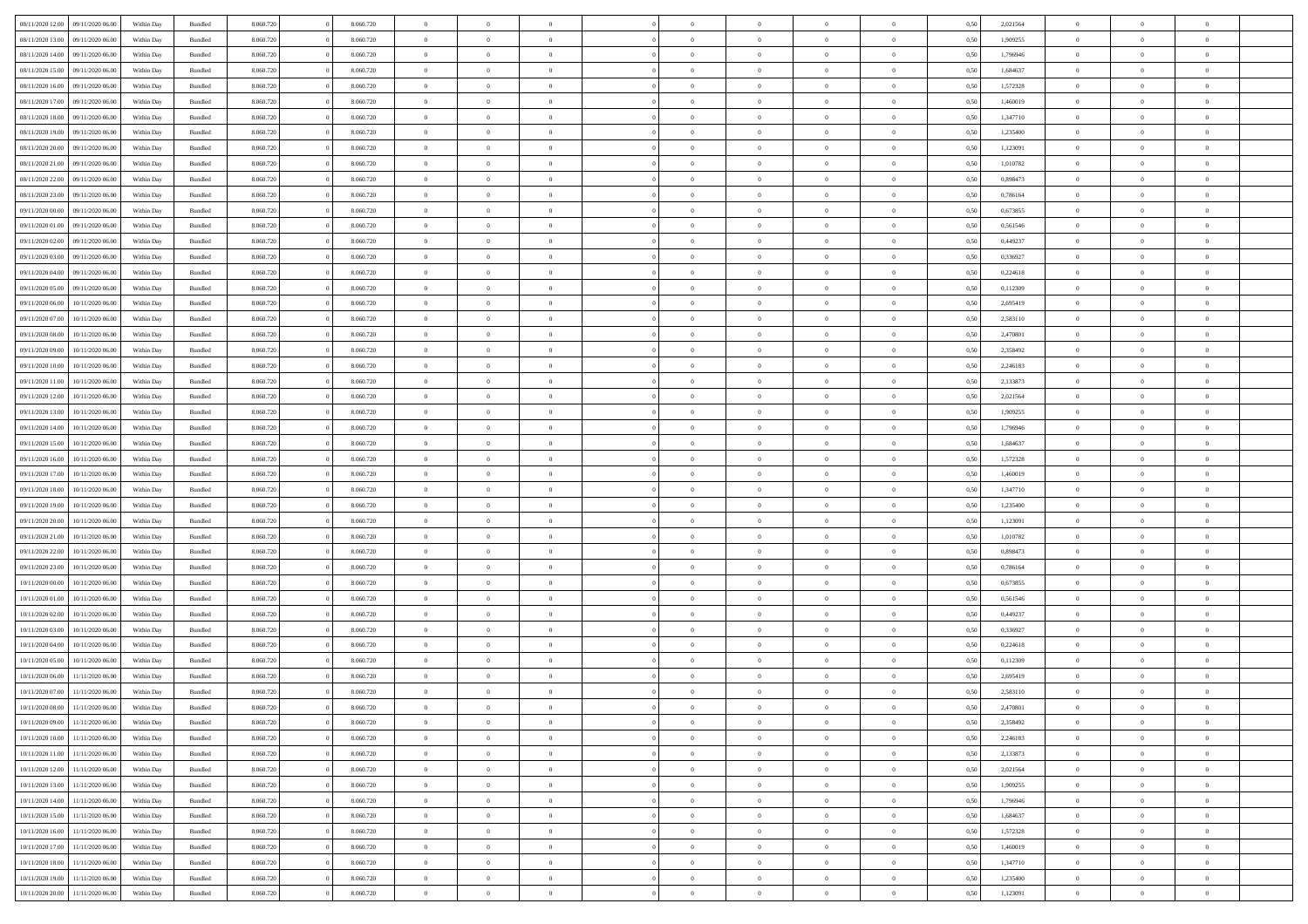| 10/11/2020 21:00                  | 11/11/2020 06.00 | Within Day | Bundled | 8.060.720 | 8.060.720 | $\overline{0}$ | $\theta$       |                |                | $\Omega$       | $\Omega$       | $\overline{0}$ | 0,50 | 1,010782 | $\theta$       | $\theta$       | $\theta$       |  |
|-----------------------------------|------------------|------------|---------|-----------|-----------|----------------|----------------|----------------|----------------|----------------|----------------|----------------|------|----------|----------------|----------------|----------------|--|
| 10/11/2020 22.00                  | 11/11/2020 06:00 | Within Dav | Bundled | 8.060.720 | 8.060.720 | $\overline{0}$ | $\Omega$       |                | $\Omega$       | $\Omega$       | $\Omega$       | $\bf{0}$       | 0.50 | 0,898473 | $\theta$       | $\Omega$       | $\sqrt{ }$     |  |
| 10/11/2020 23.00                  | 11/11/2020 06.00 | Within Day | Bundled | 8.060.720 | 8.060.720 | $\overline{0}$ | $\overline{0}$ | $\overline{0}$ | $\overline{0}$ | $\,$ 0 $\,$    | $\overline{0}$ | $\,$ 0 $\,$    | 0,50 | 0,786164 | $\,$ 0 $\,$    | $\overline{0}$ | $\overline{0}$ |  |
| 11/11/2020 00:00                  | 11/11/2020 06.00 | Within Day | Bundled | 8.060.720 | 8.060.720 | $\overline{0}$ | $\overline{0}$ | $\overline{0}$ | $\overline{0}$ | $\bf{0}$       | $\overline{0}$ | $\bf{0}$       | 0,50 | 0,673855 | $\bf{0}$       | $\overline{0}$ | $\overline{0}$ |  |
| 11/11/2020 01:00                  | 11/11/2020 06.00 | Within Day | Bundled | 8.060.720 | 8.060.720 | $\overline{0}$ | $\Omega$       | $^{\circ}$     | $\Omega$       | $\overline{0}$ | $\Omega$       | $\overline{0}$ | 0.50 | 0,561546 | $\theta$       | $\theta$       | $\sqrt{ }$     |  |
| 11/11/2020 02.00                  | 11/11/2020 06.00 | Within Day | Bundled | 8.060.720 | 8.060.720 | $\overline{0}$ | $\overline{0}$ | $\overline{0}$ | $\overline{0}$ | $\,$ 0 $\,$    | $\overline{0}$ | $\,$ 0 $\,$    | 0,50 | 0,449237 | $\,$ 0 $\,$    | $\overline{0}$ | $\overline{0}$ |  |
|                                   | 11/11/2020 06.00 |            |         |           |           | $\overline{0}$ |                |                |                |                |                |                |      |          |                |                | $\overline{0}$ |  |
| 11/11/2020 03:00                  |                  | Within Day | Bundled | 8.060.720 | 8.060.720 |                | $\overline{0}$ | $\overline{0}$ | $\overline{0}$ | $\overline{0}$ | $\overline{0}$ | $\bf{0}$       | 0,50 | 0,336927 | $\bf{0}$       | $\theta$       |                |  |
| 11/11/2020 04:00                  | 11/11/2020 06.00 | Within Dav | Bundled | 8.060.720 | 8.060.720 | $\overline{0}$ | $\Omega$       | $^{\circ}$     | $\Omega$       | $\bf{0}$       | $\Omega$       | $\overline{0}$ | 0.50 | 0,224618 | $\theta$       | $\theta$       | $\sqrt{ }$     |  |
| 11/11/2020 05:00                  | 11/11/2020 06.00 | Within Day | Bundled | 8.060.720 | 8.060.720 | $\overline{0}$ | $\overline{0}$ | $\overline{0}$ | $\overline{0}$ | $\,$ 0 $\,$    | $\overline{0}$ | $\,$ 0 $\,$    | 0,50 | 0,112309 | $\,$ 0 $\,$    | $\overline{0}$ | $\overline{0}$ |  |
| 11/11/2020 06.00                  | 12/11/2020 06.00 | Within Day | Bundled | 8.060.720 | 8.060.720 | $\overline{0}$ | $\overline{0}$ | $\overline{0}$ | $\Omega$       | $\overline{0}$ | $\overline{0}$ | $\bf{0}$       | 0,50 | 2,695419 | $\bf{0}$       | $\theta$       | $\overline{0}$ |  |
| 11/11/2020 07:00                  | 12/11/2020 06:00 | Within Dav | Bundled | 8.060.720 | 8.060.720 | $\overline{0}$ | $\Omega$       | $^{\circ}$     | $\Omega$       | $\bf{0}$       | $\Omega$       | $\overline{0}$ | 0.50 | 2,583110 | $\theta$       | $\theta$       | $\sqrt{ }$     |  |
| 11/11/2020 08:00                  | 12/11/2020 06.00 | Within Day | Bundled | 8.060.720 | 8.060.720 | $\overline{0}$ | $\overline{0}$ | $\overline{0}$ | $\overline{0}$ | $\,$ 0 $\,$    | $\overline{0}$ | $\,$ 0 $\,$    | 0,50 | 2,470801 | $\,$ 0 $\,$    | $\overline{0}$ | $\overline{0}$ |  |
| 11/11/2020 09:00                  | 12/11/2020 06.00 | Within Day | Bundled | 8.060.720 | 8.060.720 | $\overline{0}$ | $\overline{0}$ | $\overline{0}$ | $\overline{0}$ | $\bf{0}$       | $\overline{0}$ | $\bf{0}$       | 0,50 | 2,358492 | $\bf{0}$       | $\overline{0}$ | $\overline{0}$ |  |
| 11/11/2020 10:00                  | 12/11/2020 06:00 | Within Day | Bundled | 8.060.720 | 8.060.720 | $\overline{0}$ | $\theta$       | $^{\circ}$     | $\overline{0}$ | $\overline{0}$ | $\Omega$       | $\bf{0}$       | 0.50 | 2,246183 | $\theta$       | $\theta$       | $\sqrt{ }$     |  |
|                                   |                  |            |         |           |           | $\overline{0}$ | $\overline{0}$ | $\overline{0}$ | $\overline{0}$ | $\,$ 0 $\,$    | $\overline{0}$ |                |      |          | $\theta$       | $\overline{0}$ | $\overline{0}$ |  |
| 11/11/2020 11:00                  | 12/11/2020 06.00 | Within Day | Bundled | 8.060.720 | 8.060.720 |                |                |                |                |                |                | $\,$ 0 $\,$    | 0,50 | 2,133873 |                |                |                |  |
| 11/11/2020 12:00                  | 12/11/2020 06.00 | Within Day | Bundled | 8.060.720 | 8.060.720 | $\overline{0}$ | $\overline{0}$ | $\overline{0}$ | $\Omega$       | $\overline{0}$ | $\overline{0}$ | $\bf{0}$       | 0,50 | 2,021564 | $\bf{0}$       | $\overline{0}$ | $\overline{0}$ |  |
| 11/11/2020 13:00                  | 12/11/2020 06.00 | Within Day | Bundled | 8.060.720 | 8.060.720 | $\overline{0}$ | $\Omega$       | $^{\circ}$     | $\Omega$       | $\overline{0}$ | $\Omega$       | $\overline{0}$ | 0.50 | 1,909255 | $\theta$       | $\theta$       | $\sqrt{ }$     |  |
| 11/11/2020 14:00                  | 12/11/2020 06.00 | Within Day | Bundled | 8.060.720 | 8.060.720 | $\overline{0}$ | $\,$ 0         | $\overline{0}$ | $\overline{0}$ | $\,$ 0 $\,$    | $\overline{0}$ | $\,$ 0 $\,$    | 0,50 | 1,796946 | $\,$ 0 $\,$    | $\overline{0}$ | $\overline{0}$ |  |
| 11/11/2020 15:00                  | 12/11/2020 06.00 | Within Day | Bundled | 8.060.720 | 8.060.720 | $\overline{0}$ | $\overline{0}$ | $\overline{0}$ | $\Omega$       | $\overline{0}$ | $\overline{0}$ | $\bf{0}$       | 0,50 | 1,684637 | $\bf{0}$       | $\theta$       | $\overline{0}$ |  |
| 11/11/2020 16.00                  | 12/11/2020 06:00 | Within Day | Bundled | 8.060.720 | 8.060.720 | $\overline{0}$ | $\Omega$       | $\Omega$       | $\Omega$       | $\bf{0}$       | $\Omega$       | $\overline{0}$ | 0.50 | 1,572328 | $\theta$       | $\theta$       | $\sqrt{ }$     |  |
| 11/11/2020 17.00                  | 12/11/2020 06.00 | Within Day | Bundled | 8.060.720 | 8.060.720 | $\overline{0}$ | $\overline{0}$ | $\overline{0}$ | $\overline{0}$ | $\,$ 0 $\,$    | $\overline{0}$ | $\,$ 0 $\,$    | 0,50 | 1,460019 | $\,$ 0 $\,$    | $\overline{0}$ | $\overline{0}$ |  |
| 11/11/2020 18:00                  | 12/11/2020 06.00 | Within Day | Bundled | 8.060.720 | 8.060.720 | $\overline{0}$ | $\overline{0}$ | $\overline{0}$ | $\overline{0}$ | $\bf{0}$       | $\overline{0}$ | $\bf{0}$       | 0,50 | 1,347710 | $\bf{0}$       | $\overline{0}$ | $\bf{0}$       |  |
| 11/11/2020 19:00                  | 12/11/2020 06:00 | Within Day | Bundled | 8.060.720 | 8.060.720 | $\overline{0}$ | $\theta$       | $^{\circ}$     | $\overline{0}$ | $\bf{0}$       | $\Omega$       | $\overline{0}$ | 0.50 | 1,235400 | $\theta$       | $\theta$       | $\sqrt{ }$     |  |
|                                   |                  |            |         |           |           | $\overline{0}$ | $\overline{0}$ | $\overline{0}$ | $\overline{0}$ | $\,$ 0 $\,$    | $\overline{0}$ |                |      |          | $\,$ 0 $\,$    | $\overline{0}$ | $\overline{0}$ |  |
| 11/11/2020 20.00                  | 12/11/2020 06.00 | Within Day | Bundled | 8.060.720 | 8.060.720 |                |                |                |                |                |                | $\,$ 0 $\,$    | 0,50 | 1,123091 |                |                |                |  |
| 11/11/2020 21.00                  | 12/11/2020 06:00 | Within Day | Bundled | 8.060.720 | 8.060.720 | $\overline{0}$ | $\overline{0}$ | $\overline{0}$ | $\overline{0}$ | $\overline{0}$ | $\overline{0}$ | $\bf{0}$       | 0,50 | 1,010782 | $\bf{0}$       | $\overline{0}$ | $\overline{0}$ |  |
| 11/11/2020 22.00                  | 12/11/2020 06:00 | Within Dav | Bundled | 8.060.720 | 8.060.720 | $\overline{0}$ | $\Omega$       | $\Omega$       | $\Omega$       | $\bf{0}$       | $\Omega$       | $\overline{0}$ | 0.50 | 0,898473 | $\theta$       | $\theta$       | $\sqrt{ }$     |  |
| 11/11/2020 23.00                  | 12/11/2020 06.00 | Within Day | Bundled | 8.060.720 | 8.060.720 | $\overline{0}$ | $\overline{0}$ | $\overline{0}$ | $\overline{0}$ | $\,$ 0 $\,$    | $\overline{0}$ | $\,$ 0 $\,$    | 0,50 | 0,786164 | $\,$ 0 $\,$    | $\overline{0}$ | $\overline{0}$ |  |
| 12/11/2020 00:00                  | 12/11/2020 06.00 | Within Day | Bundled | 8.060.720 | 8.060.720 | $\overline{0}$ | $\overline{0}$ | $\overline{0}$ | $\Omega$       | $\overline{0}$ | $\overline{0}$ | $\bf{0}$       | 0,50 | 0,673855 | $\bf{0}$       | $\theta$       | $\overline{0}$ |  |
| 12/11/2020 01:00                  | 12/11/2020 06:00 | Within Day | Bundled | 8.060.720 | 8.060.720 | $\overline{0}$ | $\Omega$       | $^{\circ}$     | $\Omega$       | $\overline{0}$ | $\Omega$       | $\overline{0}$ | 0.50 | 0,561546 | $\theta$       | $\theta$       | $\sqrt{ }$     |  |
| 12/11/2020 02.00                  | 12/11/2020 06.00 | Within Day | Bundled | 8.060.720 | 8.060.720 | $\overline{0}$ | $\overline{0}$ | $\overline{0}$ | $\overline{0}$ | $\,$ 0 $\,$    | $\overline{0}$ | $\,$ 0 $\,$    | 0,50 | 0,449237 | $\,$ 0 $\,$    | $\overline{0}$ | $\,$ 0         |  |
| 12/11/2020 03:00                  | 12/11/2020 06.00 | Within Day | Bundled | 8.060.720 | 8.060.720 | $\bf{0}$       | $\overline{0}$ | $\overline{0}$ | $\bf{0}$       | $\bf{0}$       | $\bf{0}$       | $\bf{0}$       | 0,50 | 0,336927 | $\,$ 0 $\,$    | $\overline{0}$ | $\overline{0}$ |  |
| 12/11/2020 04:00                  | 12/11/2020 06:00 | Within Day | Bundled | 8.060.720 | 8.060.720 | $\overline{0}$ | $\theta$       | $\Omega$       | $\overline{0}$ | $\bf{0}$       | $\Omega$       | $\overline{0}$ | 0.50 | 0,224618 | $\theta$       | $\theta$       | $\sqrt{ }$     |  |
| 12/11/2020 05:00                  | 12/11/2020 06.00 |            |         | 8.060.720 | 8.060.720 | $\overline{0}$ | $\overline{0}$ | $\overline{0}$ | $\overline{0}$ | $\,$ 0 $\,$    | $\overline{0}$ | $\,$ 0 $\,$    |      | 0,112309 | $\theta$       | $\overline{0}$ | $\overline{0}$ |  |
|                                   |                  | Within Day | Bundled |           |           |                |                |                |                |                |                |                | 0,50 |          |                |                |                |  |
| 12/11/2020 06.00                  | 13/11/2020 06.00 | Within Day | Bundled | 8.060.720 | 8.060.720 | $\overline{0}$ | $\theta$       | $\overline{0}$ | $\overline{0}$ | $\,$ 0         | $\bf{0}$       | $\bf{0}$       | 0,50 | 2,695419 | $\,$ 0 $\,$    | $\overline{0}$ | $\overline{0}$ |  |
| 12/11/2020 07:00                  | 13/11/2020 06:00 | Within Day | Bundled | 8.060.720 | 8.060.720 | $\overline{0}$ | $\Omega$       | $^{\circ}$     | $\Omega$       | $\overline{0}$ | $\Omega$       | $\overline{0}$ | 0.50 | 2,583110 | $\theta$       | $\theta$       | $\sqrt{ }$     |  |
| 12/11/2020 08:00                  | 13/11/2020 06.00 | Within Day | Bundled | 8.060.720 | 8.060.720 | $\overline{0}$ | $\overline{0}$ | $\overline{0}$ | $\overline{0}$ | $\,$ 0 $\,$    | $\bf{0}$       | $\,$ 0 $\,$    | 0,50 | 2,470801 | $\,$ 0 $\,$    | $\overline{0}$ | $\overline{0}$ |  |
| 12/11/2020 09:00                  | 13/11/2020 06.00 | Within Day | Bundled | 8.060.720 | 8.060.720 | $\bf{0}$       | $\overline{0}$ | $\overline{0}$ | $\bf{0}$       | $\bf{0}$       | $\bf{0}$       | $\bf{0}$       | 0,50 | 2,358492 | $\,$ 0 $\,$    | $\overline{0}$ | $\overline{0}$ |  |
| 12/11/2020 10:00                  | 13/11/2020 06:00 | Within Day | Bundled | 8.060.720 | 8.060.720 | $\overline{0}$ | $\theta$       | $^{\circ}$     | $\Omega$       | $\overline{0}$ | $\Omega$       | $\overline{0}$ | 0.50 | 2,246183 | $\theta$       | $\theta$       | $\sqrt{ }$     |  |
| 12/11/2020 11:00                  | 13/11/2020 06.00 | Within Day | Bundled | 8.060.720 | 8.060.720 | $\overline{0}$ | $\overline{0}$ | $\overline{0}$ | $\overline{0}$ | $\,$ 0 $\,$    | $\overline{0}$ | $\,$ 0 $\,$    | 0,50 | 2,133873 | $\,$ 0 $\,$    | $\overline{0}$ | $\overline{0}$ |  |
| 12/11/2020 12:00                  | 13/11/2020 06.00 | Within Day | Bundled | 8.060.720 | 8.060.720 | $\bf{0}$       | $\overline{0}$ | $\overline{0}$ | $\bf{0}$       | $\,$ 0         | $\bf{0}$       | $\bf{0}$       | 0,50 | 2,021564 | $\,$ 0 $\,$    | $\overline{0}$ | $\overline{0}$ |  |
| 12/11/2020 13:00                  | 13/11/2020 06:00 | Within Day | Bundled | 8.060.720 | 8.060.720 | $\overline{0}$ | $\theta$       | $\Omega$       | $\Omega$       | $\bf{0}$       | $\Omega$       | $\overline{0}$ | 0.50 | 1,909255 | $\theta$       | $\theta$       | $\sqrt{ }$     |  |
| 12/11/2020 14:00                  | 13/11/2020 06.00 | Within Day | Bundled | 8.060.720 | 8.060.720 | $\overline{0}$ | $\theta$       | $\overline{0}$ | $\overline{0}$ | $\,$ 0 $\,$    | $\overline{0}$ | $\,$ 0 $\,$    | 0,50 | 1,796946 | $\,$ 0 $\,$    | $\overline{0}$ | $\overline{0}$ |  |
|                                   |                  |            |         |           |           |                |                |                |                |                |                |                |      |          |                |                |                |  |
| 12/11/2020 15:00                  | 13/11/2020 06.00 | Within Day | Bundled | 8.060.720 | 8.060.720 | $\overline{0}$ | $\theta$       | $\overline{0}$ | $\overline{0}$ | $\bf{0}$       | $\overline{0}$ | $\bf{0}$       | 0,50 | 1,684637 | $\,$ 0 $\,$    | $\overline{0}$ | $\overline{0}$ |  |
| 12/11/2020 16:00 13/11/2020 06:00 |                  | Within Day | Bundled | 8.060.720 | 8.060.720 | $\overline{0}$ | $\overline{0}$ | $\Omega$       | $\overline{0}$ | $\bf{0}$       | $\overline{0}$ | $\overline{0}$ | 0.50 | 1,572328 | $\theta$       | $\theta$       | $\overline{0}$ |  |
| 12/11/2020 17:00 13/11/2020 06:00 |                  | Within Day | Bundled | 8.060.720 | 8.060.720 | $\overline{0}$ | $\theta$       |                |                | $\bf{0}$       |                |                | 0,50 | 1,460019 | $\theta$       | $\theta$       |                |  |
| 12/11/2020 18:00                  | 13/11/2020 06.00 | Within Day | Bundled | 8.060.720 | 8.060.720 | $\bf{0}$       | $\bf{0}$       | $\overline{0}$ | $\bf{0}$       | $\bf{0}$       | $\overline{0}$ | $\bf{0}$       | 0,50 | 1,347710 | $\bf{0}$       | $\overline{0}$ | $\bf{0}$       |  |
| 12/11/2020 19:00                  | 13/11/2020 06:00 | Within Day | Bundled | 8.060.720 | 8.060.720 | $\overline{0}$ | $\overline{0}$ | $\overline{0}$ | $\overline{0}$ | $\mathbf{0}$   | $\overline{0}$ | $\overline{0}$ | 0,50 | 1,235400 | $\overline{0}$ | $\overline{0}$ | $\overline{0}$ |  |
| 12/11/2020 20:00                  | 13/11/2020 06.00 | Within Day | Bundled | 8.060.720 | 8.060.720 | $\overline{0}$ | $\bf{0}$       | $\overline{0}$ | $\overline{0}$ | $\bf{0}$       | $\overline{0}$ | $\,$ 0 $\,$    | 0,50 | 1,123091 | $\mathbf{0}$   | $\,$ 0 $\,$    | $\bf{0}$       |  |
| 12/11/2020 21:00                  | 13/11/2020 06.00 | Within Day | Bundled | 8.060.720 | 8.060.720 | $\overline{0}$ | $\overline{0}$ | $\overline{0}$ | $\bf{0}$       | $\bf{0}$       | $\overline{0}$ | $\mathbf{0}$   | 0,50 | 1,010782 | $\bf{0}$       | $\overline{0}$ | $\bf{0}$       |  |
| 12/11/2020 22.00                  | 13/11/2020 06:00 | Within Day | Bundled | 8.060.720 | 8.060.720 | $\overline{0}$ | $\overline{0}$ | $\overline{0}$ | $\overline{0}$ | $\overline{0}$ | $\overline{0}$ | $\overline{0}$ | 0,50 | 0,898473 | $\overline{0}$ | $\theta$       | $\overline{0}$ |  |
| 12/11/2020 23.00                  | 13/11/2020 06.00 | Within Day | Bundled | 8.060.720 | 8.060.720 | $\overline{0}$ | $\bf{0}$       | $\overline{0}$ | $\overline{0}$ | $\bf{0}$       | $\overline{0}$ | $\,$ 0 $\,$    | 0,50 | 0,786164 | $\,$ 0 $\,$    | $\,$ 0 $\,$    | $\,$ 0         |  |
|                                   |                  |            |         |           |           |                |                |                |                |                |                |                |      |          |                |                |                |  |
| 13/11/2020 00.00                  | 13/11/2020 06.00 | Within Day | Bundled | 8.060.720 | 8.060.720 | $\overline{0}$ | $\overline{0}$ | $\overline{0}$ | $\bf{0}$       | $\bf{0}$       | $\bf{0}$       | $\bf{0}$       | 0,50 | 0,673855 | $\bf{0}$       | $\overline{0}$ | $\bf{0}$       |  |
| 13/11/2020 01:00                  | 13/11/2020 06:00 | Within Day | Bundled | 8.060.720 | 8.060.720 | $\overline{0}$ | $\overline{0}$ | $\overline{0}$ | $\overline{0}$ | $\overline{0}$ | $\overline{0}$ | $\mathbf{0}$   | 0,50 | 0,561546 | $\overline{0}$ | $\theta$       | $\overline{0}$ |  |
| 13/11/2020 02.00                  | 13/11/2020 06:00 | Within Day | Bundled | 8.060.720 | 8.060.720 | $\overline{0}$ | $\bf{0}$       | $\overline{0}$ | $\bf{0}$       | $\bf{0}$       | $\overline{0}$ | $\,$ 0 $\,$    | 0,50 | 0,449237 | $\mathbf{0}$   | $\,$ 0 $\,$    | $\,$ 0         |  |
| 13/11/2020 03.00                  | 13/11/2020 06.00 | Within Day | Bundled | 8.060.720 | 8.060.720 | $\overline{0}$ | $\overline{0}$ | $\overline{0}$ | $\bf{0}$       | $\bf{0}$       | $\bf{0}$       | $\bf{0}$       | 0,50 | 0,336927 | $\bf{0}$       | $\overline{0}$ | $\overline{0}$ |  |
| 13/11/2020 04:00                  | 13/11/2020 06:00 | Within Day | Bundled | 8.060.720 | 8.060.720 | $\overline{0}$ | $\overline{0}$ | $\overline{0}$ | $\overline{0}$ | $\mathbf{0}$   | $\overline{0}$ | $\overline{0}$ | 0.50 | 0,224618 | $\overline{0}$ | $\theta$       | $\overline{0}$ |  |
| 13/11/2020 05:00 13/11/2020 06:00 |                  | Within Day | Bundled | 8.060.720 | 8.060.720 | $\mathbf{0}$   | $\bf{0}$       | $\overline{0}$ | $\overline{0}$ | $\bf{0}$       | $\overline{0}$ | $\,$ 0 $\,$    | 0,50 | 0,112309 | $\mathbf{0}$   | $\,$ 0 $\,$    | $\,$ 0 $\,$    |  |
|                                   |                  |            |         |           |           |                |                |                |                |                |                |                |      |          |                |                |                |  |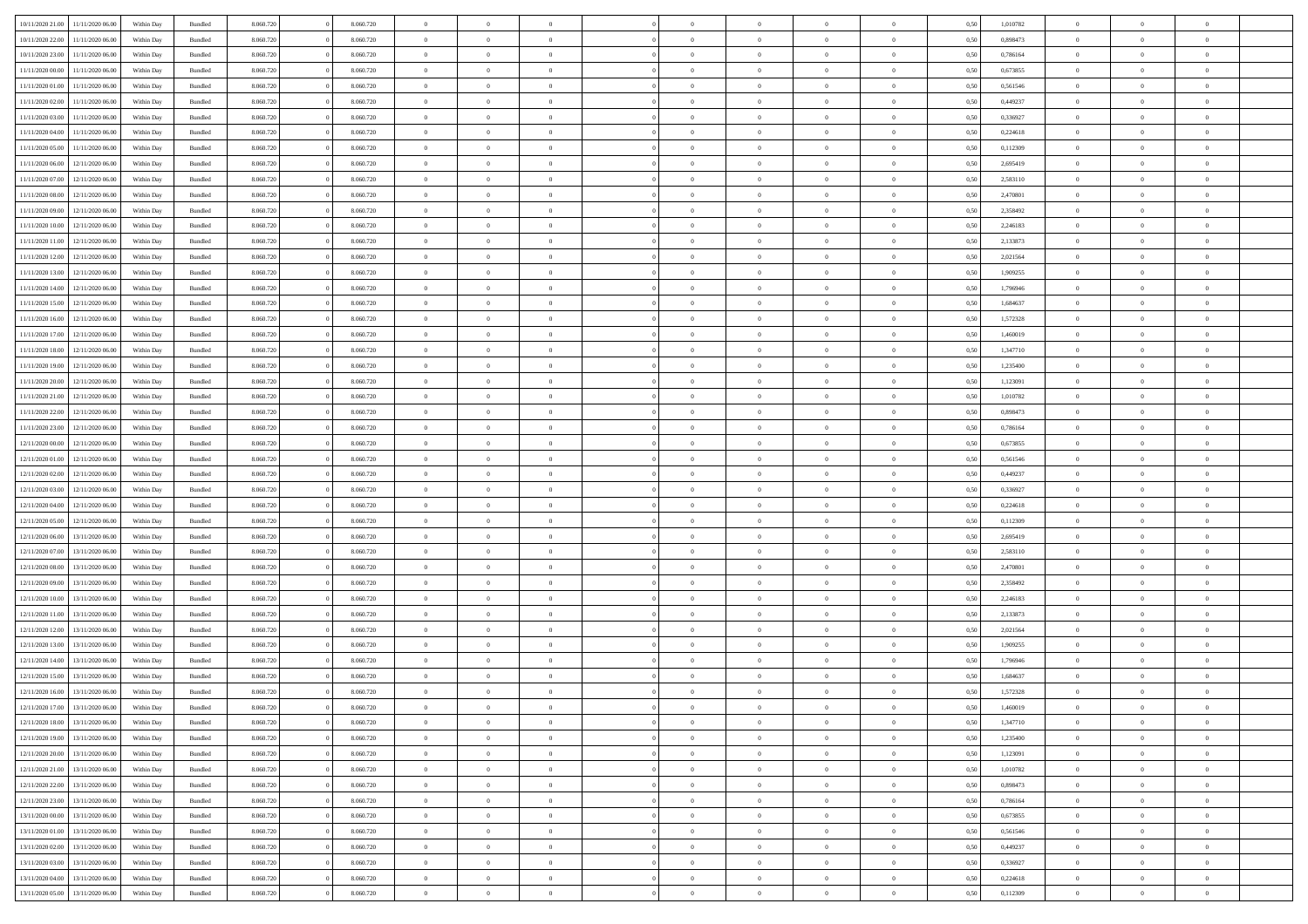|                  |                  |            |                    |           |           | $\overline{0}$ | $\Omega$       |                |                | $\Omega$       | $\theta$       | $\theta$       |      |          | $\theta$       |                |                |  |
|------------------|------------------|------------|--------------------|-----------|-----------|----------------|----------------|----------------|----------------|----------------|----------------|----------------|------|----------|----------------|----------------|----------------|--|
| 13/11/2020 06.00 | 14/11/2020 06.00 | Within Dav | Bundled            | 8.060.720 | 8.060.720 |                |                |                | $\Omega$       |                |                |                | 0.50 | 2,695419 |                | $\theta$       | $\overline{0}$ |  |
| 13/11/2020 07.00 | 14/11/2020 06.00 | Within Day | Bundled            | 8.060.720 | 8.060.720 | $\overline{0}$ | $\theta$       | $\overline{0}$ | $\overline{0}$ | $\bf{0}$       | $\overline{0}$ | $\bf{0}$       | 0,50 | 2,583110 | $\theta$       | $\theta$       | $\overline{0}$ |  |
| 13/11/2020 08:00 | 14/11/2020 06.00 | Within Day | Bundled            | 8.060.720 | 8.060.720 | $\overline{0}$ | $\overline{0}$ | $\overline{0}$ | $\bf{0}$       | $\bf{0}$       | $\bf{0}$       | $\bf{0}$       | 0,50 | 2,470801 | $\overline{0}$ | $\overline{0}$ | $\overline{0}$ |  |
| 13/11/2020 09:00 | 14/11/2020 06:00 | Within Dav | Bundled            | 8.060.720 | 8.060.720 | $\overline{0}$ | $\overline{0}$ | $\overline{0}$ | $\overline{0}$ | $\bf{0}$       | $\overline{0}$ | $\overline{0}$ | 0.50 | 2.358492 | $\theta$       | $\theta$       | $\overline{0}$ |  |
|                  |                  |            |                    |           |           |                |                |                |                |                |                |                |      |          |                |                |                |  |
| 13/11/2020 10:00 | 14/11/2020 06.00 | Within Day | Bundled            | 8.060.720 | 8.060.720 | $\overline{0}$ | $\theta$       | $\overline{0}$ | $\overline{0}$ | $\bf{0}$       | $\overline{0}$ | $\bf{0}$       | 0,50 | 2,246183 | $\theta$       | $\theta$       | $\overline{0}$ |  |
| 13/11/2020 11:00 | 14/11/2020 06.00 | Within Day | Bundled            | 8.060.720 | 8.060.720 | $\overline{0}$ | $\bf{0}$       | $\overline{0}$ | $\bf{0}$       | $\overline{0}$ | $\overline{0}$ | $\mathbf{0}$   | 0,50 | 2,133873 | $\overline{0}$ | $\overline{0}$ | $\bf{0}$       |  |
| 13/11/2020 12:00 | 14/11/2020 06.00 | Within Dav | Bundled            | 8.060.720 | 8.060.720 | $\overline{0}$ | $\overline{0}$ | $\overline{0}$ | $\overline{0}$ | $\overline{0}$ | $\overline{0}$ | $\overline{0}$ | 0.50 | 2,021564 | $\theta$       | $\overline{0}$ | $\overline{0}$ |  |
| 13/11/2020 13:00 | 14/11/2020 06.00 | Within Day | Bundled            | 8.060.720 | 8.060.720 | $\overline{0}$ | $\theta$       | $\overline{0}$ | $\overline{0}$ | $\bf{0}$       | $\overline{0}$ | $\bf{0}$       | 0,50 | 1,909255 | $\theta$       | $\theta$       | $\overline{0}$ |  |
|                  |                  |            |                    |           |           |                | $\overline{0}$ |                |                | $\bf{0}$       |                |                |      |          | $\,0\,$        | $\overline{0}$ | $\overline{0}$ |  |
| 13/11/2020 14:00 | 14/11/2020 06.00 | Within Day | Bundled            | 8.060.720 | 8.060.720 | $\overline{0}$ |                | $\overline{0}$ | $\bf{0}$       |                | $\bf{0}$       | $\bf{0}$       | 0,50 | 1,796946 |                |                |                |  |
| 13/11/2020 15:00 | 14/11/2020 06.00 | Within Dav | Bundled            | 8.060.720 | 8.060.720 | $\overline{0}$ | $\overline{0}$ | $\overline{0}$ | $\overline{0}$ | $\overline{0}$ | $\overline{0}$ | $\overline{0}$ | 0.50 | 1,684637 | $\theta$       | $\overline{0}$ | $\overline{0}$ |  |
| 13/11/2020 16:00 | 14/11/2020 06.00 | Within Day | Bundled            | 8.060.720 | 8.060.720 | $\overline{0}$ | $\theta$       | $\overline{0}$ | $\overline{0}$ | $\bf{0}$       | $\overline{0}$ | $\bf{0}$       | 0,50 | 1,572328 | $\,$ 0 $\,$    | $\theta$       | $\overline{0}$ |  |
| 13/11/2020 17.00 | 14/11/2020 06.00 | Within Day | Bundled            | 8.060.720 | 8.060.720 | $\overline{0}$ | $\overline{0}$ | $\overline{0}$ | $\bf{0}$       | $\bf{0}$       | $\bf{0}$       | $\bf{0}$       | 0,50 | 1,460019 | $\overline{0}$ | $\overline{0}$ | $\overline{0}$ |  |
| 13/11/2020 18:00 | 14/11/2020 06:00 | Within Day | Bundled            | 8.060.720 | 8.060.720 | $\overline{0}$ | $\overline{0}$ | $\overline{0}$ | $\overline{0}$ | $\bf{0}$       | $\overline{0}$ | $\overline{0}$ | 0.50 | 1,347710 | $\theta$       | $\theta$       | $\overline{0}$ |  |
|                  |                  |            |                    |           |           | $\overline{0}$ | $\theta$       | $\overline{0}$ | $\overline{0}$ | $\bf{0}$       | $\overline{0}$ |                |      |          | $\theta$       | $\theta$       | $\overline{0}$ |  |
| 13/11/2020 19:00 | 14/11/2020 06.00 | Within Day | Bundled            | 8.060.720 | 8.060.720 |                |                |                |                |                |                | $\bf{0}$       | 0,50 | 1,235400 |                |                |                |  |
| 13/11/2020 20:00 | 14/11/2020 06.00 | Within Day | Bundled            | 8.060.720 | 8.060.720 | $\overline{0}$ | $\bf{0}$       | $\overline{0}$ | $\bf{0}$       | $\overline{0}$ | $\overline{0}$ | $\mathbf{0}$   | 0,50 | 1,123091 | $\overline{0}$ | $\overline{0}$ | $\bf{0}$       |  |
| 13/11/2020 21:00 | 14/11/2020 06.00 | Within Dav | Bundled            | 8.060.720 | 8.060.720 | $\overline{0}$ | $\overline{0}$ | $\overline{0}$ | $\overline{0}$ | $\overline{0}$ | $\overline{0}$ | $\overline{0}$ | 0.50 | 1,010782 | $\theta$       | $\overline{0}$ | $\overline{0}$ |  |
| 13/11/2020 22.00 | 14/11/2020 06.00 | Within Day | Bundled            | 8.060.720 | 8.060.720 | $\overline{0}$ | $\theta$       | $\overline{0}$ | $\overline{0}$ | $\bf{0}$       | $\overline{0}$ | $\bf{0}$       | 0,50 | 0,898473 | $\,$ 0 $\,$    | $\theta$       | $\overline{0}$ |  |
| 13/11/2020 23.00 | 14/11/2020 06.00 | Within Day | Bundled            | 8.060.720 | 8.060.720 | $\overline{0}$ | $\overline{0}$ | $\overline{0}$ | $\bf{0}$       | $\bf{0}$       | $\bf{0}$       | $\bf{0}$       | 0,50 | 0,786164 | $\bf{0}$       | $\overline{0}$ | $\overline{0}$ |  |
|                  |                  |            |                    |           |           |                |                |                |                |                |                |                |      |          |                |                |                |  |
| 14/11/2020 00.00 | 14/11/2020 06.00 | Within Day | Bundled            | 8.060.720 | 8.060.720 | $\overline{0}$ | $\overline{0}$ | $\overline{0}$ | $\overline{0}$ | $\overline{0}$ | $\overline{0}$ | $\overline{0}$ | 0.50 | 0,673855 | $\theta$       | $\overline{0}$ | $\overline{0}$ |  |
| 14/11/2020 01:00 | 14/11/2020 06.00 | Within Day | Bundled            | 8.060.720 | 8.060.720 | $\overline{0}$ | $\theta$       | $\overline{0}$ | $\overline{0}$ | $\bf{0}$       | $\overline{0}$ | $\bf{0}$       | 0,50 | 0,561546 | $\,$ 0 $\,$    | $\theta$       | $\overline{0}$ |  |
| 14/11/2020 02.00 | 14/11/2020 06.00 | Within Day | Bundled            | 8.060.720 | 8.060.720 | $\overline{0}$ | $\overline{0}$ | $\overline{0}$ | $\overline{0}$ | $\bf{0}$       | $\overline{0}$ | $\bf{0}$       | 0,50 | 0,449237 | $\,0\,$        | $\overline{0}$ | $\overline{0}$ |  |
| 14/11/2020 03:00 | 14/11/2020 06:00 | Within Day | Bundled            | 8.060.720 | 8.060.720 | $\overline{0}$ | $\overline{0}$ | $\overline{0}$ | $\overline{0}$ | $\bf{0}$       | $\overline{0}$ | $\overline{0}$ | 0.50 | 0.336927 | $\theta$       | $\theta$       | $\overline{0}$ |  |
| 14/11/2020 04:00 | 14/11/2020 06.00 | Within Day | Bundled            | 8.060.720 | 8.060.720 | $\overline{0}$ | $\theta$       | $\overline{0}$ | $\overline{0}$ | $\bf{0}$       | $\overline{0}$ | $\bf{0}$       | 0,50 | 0,224618 | $\,$ 0 $\,$    | $\overline{0}$ | $\overline{0}$ |  |
|                  |                  |            |                    |           |           |                |                |                |                |                |                |                |      |          |                |                |                |  |
| 14/11/2020 05.00 | 14/11/2020 06.00 | Within Day | Bundled            | 8.060.720 | 8.060.720 | $\overline{0}$ | $\bf{0}$       | $\overline{0}$ | $\overline{0}$ | $\overline{0}$ | $\overline{0}$ | $\mathbf{0}$   | 0,50 | 0,112309 | $\bf{0}$       | $\overline{0}$ | $\bf{0}$       |  |
| 14/11/2020 06.00 | 15/11/2020 06.00 | Within Dav | Bundled            | 8.060.720 | 8.060.720 | $\overline{0}$ | $\overline{0}$ | $\overline{0}$ | $\overline{0}$ | $\overline{0}$ | $\overline{0}$ | $\overline{0}$ | 0.50 | 2,695419 | $\theta$       | $\overline{0}$ | $\overline{0}$ |  |
| 14/11/2020 07.00 | 15/11/2020 06.00 | Within Day | Bundled            | 8.060.720 | 8.060.720 | $\overline{0}$ | $\theta$       | $\overline{0}$ | $\overline{0}$ | $\bf{0}$       | $\overline{0}$ | $\bf{0}$       | 0,50 | 2,583110 | $\theta$       | $\theta$       | $\overline{0}$ |  |
| 14/11/2020 08:00 | 15/11/2020 06.00 | Within Day | Bundled            | 8.060.720 | 8.060.720 | $\overline{0}$ | $\overline{0}$ | $\overline{0}$ | $\overline{0}$ | $\bf{0}$       | $\overline{0}$ | $\bf{0}$       | 0,50 | 2,470801 | $\,0\,$        | $\overline{0}$ | $\overline{0}$ |  |
|                  | 15/11/2020 06:00 |            | Bundled            | 8.060.720 | 8.060.720 | $\overline{0}$ | $\overline{0}$ | $\overline{0}$ | $\overline{0}$ | $\overline{0}$ | $\overline{0}$ | $\overline{0}$ | 0.50 | 2,358492 | $\theta$       | $\overline{0}$ | $\overline{0}$ |  |
| 14/11/2020 09:00 |                  | Within Day |                    |           |           |                |                |                |                |                |                |                |      |          |                |                |                |  |
| 14/11/2020 10:00 | 15/11/2020 06.00 | Within Day | Bundled            | 8.060.720 | 8.060.720 | $\overline{0}$ | $\theta$       | $\overline{0}$ | $\overline{0}$ | $\bf{0}$       | $\overline{0}$ | $\bf{0}$       | 0,50 | 2,246183 | $\,0\,$        | $\overline{0}$ | $\overline{0}$ |  |
| 14/11/2020 11:00 | 15/11/2020 06.00 | Within Day | Bundled            | 8.060.720 | 8.060.720 | $\overline{0}$ | $\overline{0}$ | $\overline{0}$ | $\bf{0}$       | $\bf{0}$       | $\bf{0}$       | $\bf{0}$       | 0,50 | 2,133873 | $\bf{0}$       | $\overline{0}$ | $\overline{0}$ |  |
| 14/11/2020 12:00 | 15/11/2020 06.00 | Within Day | Bundled            | 8.060.720 | 8.060.720 | $\overline{0}$ | $\Omega$       | $\Omega$       | $\Omega$       | $\Omega$       | $\overline{0}$ | $\overline{0}$ | 0,50 | 2,021564 | $\,0\,$        | $\theta$       | $\theta$       |  |
| 14/11/2020 13:00 | 15/11/2020 06.00 | Within Day | Bundled            | 8.060.720 | 8.060.720 | $\overline{0}$ | $\theta$       | $\overline{0}$ | $\overline{0}$ | $\bf{0}$       | $\overline{0}$ | $\bf{0}$       | 0,50 | 1,909255 | $\,$ 0 $\,$    | $\theta$       | $\overline{0}$ |  |
|                  |                  |            |                    |           |           |                |                |                |                |                |                |                |      |          |                |                |                |  |
| 14/11/2020 14:00 | 15/11/2020 06.00 | Within Day | Bundled            | 8.060.720 | 8.060.720 | $\overline{0}$ | $\overline{0}$ | $\overline{0}$ | $\bf{0}$       | $\bf{0}$       | $\overline{0}$ | $\mathbf{0}$   | 0,50 | 1,796946 | $\bf{0}$       | $\overline{0}$ | $\bf{0}$       |  |
| 14/11/2020 15:00 | 15/11/2020 06.00 | Within Day | Bundled            | 8.060.720 | 8.060.720 | $\overline{0}$ | $\Omega$       | $\Omega$       | $\Omega$       | $\bf{0}$       | $\overline{0}$ | $\overline{0}$ | 0.50 | 1,684637 | $\,0\,$        | $\theta$       | $\theta$       |  |
| 14/11/2020 16.00 | 15/11/2020 06.00 | Within Day | Bundled            | 8.060.720 | 8.060.720 | $\overline{0}$ | $\theta$       | $\overline{0}$ | $\overline{0}$ | $\bf{0}$       | $\overline{0}$ | $\bf{0}$       | 0,50 | 1,572328 | $\,$ 0 $\,$    | $\theta$       | $\overline{0}$ |  |
| 14/11/2020 17.00 | 15/11/2020 06.00 | Within Day | Bundled            | 8.060.720 | 8.060.720 | $\overline{0}$ | $\overline{0}$ | $\overline{0}$ | $\bf{0}$       | $\bf{0}$       | $\bf{0}$       | $\bf{0}$       | 0,50 | 1,460019 | $\bf{0}$       | $\overline{0}$ | $\overline{0}$ |  |
| 14/11/2020 18:00 | 15/11/2020 06.00 | Within Day | Bundled            | 8.060.720 | 8.060.720 | $\overline{0}$ | $\Omega$       | $\Omega$       | $\Omega$       | $\theta$       | $\overline{0}$ | $\overline{0}$ | 0.50 | 1,347710 | $\,0\,$        | $\theta$       | $\theta$       |  |
|                  |                  |            |                    |           |           |                |                |                |                |                |                |                |      |          |                |                |                |  |
| 14/11/2020 19:00 | 15/11/2020 06.00 | Within Day | Bundled            | 8.060.720 | 8.060.720 | $\overline{0}$ | $\theta$       | $\overline{0}$ | $\overline{0}$ | $\,$ 0         | $\overline{0}$ | $\bf{0}$       | 0,50 | 1,235400 | $\,$ 0 $\,$    | $\overline{0}$ | $\overline{0}$ |  |
| 14/11/2020 20.00 | 15/11/2020 06.00 | Within Day | Bundled            | 8.060.720 | 8.060.720 | $\overline{0}$ | $\overline{0}$ | $\overline{0}$ | $\bf{0}$       | $\bf{0}$       | $\bf{0}$       | $\bf{0}$       | 0,50 | 1,123091 | $\bf{0}$       | $\overline{0}$ | $\overline{0}$ |  |
| 14/11/2020 21.00 | 15/11/2020 06.00 | Within Day | Bundled            | 8.060.720 | 8.060.720 | $\overline{0}$ | $\Omega$       | $\overline{0}$ | $\Omega$       | $\overline{0}$ | $\overline{0}$ | $\overline{0}$ | 0.50 | 1,010782 | $\,0\,$        | $\theta$       | $\theta$       |  |
| 14/11/2020 22.00 | 15/11/2020 06.00 | Within Day | Bundled            | 8.060.720 | 8.060.720 | $\overline{0}$ | $\theta$       | $\overline{0}$ | $\overline{0}$ | $\,$ 0         | $\overline{0}$ | $\bf{0}$       | 0,50 | 0,898473 | $\,$ 0 $\,$    | $\overline{0}$ | $\overline{0}$ |  |
| 14/11/2020 23.00 | 15/11/2020 06.00 | Within Day | Bundled            | 8.060.720 | 8.060.720 | $\overline{0}$ | $\overline{0}$ | $\overline{0}$ | $\bf{0}$       | $\bf{0}$       | $\bf{0}$       | $\mathbf{0}$   | 0,50 | 0,786164 | $\bf{0}$       | $\overline{0}$ | $\bf{0}$       |  |
|                  |                  |            |                    |           |           |                |                |                |                |                |                |                |      |          |                |                |                |  |
| 15/11/2020 00:00 | 15/11/2020 06.00 | Within Day | Bundled            | 8.060.720 | 8.060.720 | $\overline{0}$ | $\Omega$       | $\Omega$       | $\Omega$       | $\Omega$       | $\Omega$       | $\overline{0}$ | 0.50 | 0.673855 | $\theta$       | $\theta$       | $\theta$       |  |
| 15/11/2020 01:00 | 15/11/2020 06.00 | Within Day | Bundled            | 8.060.720 | 8.060.720 | $\overline{0}$ | $\overline{0}$ | $\overline{0}$ | $\bf{0}$       | $\,$ 0         | $\bf{0}$       | $\bf{0}$       | 0,50 | 0,561546 | $\,0\,$        | $\,$ 0 $\,$    | $\overline{0}$ |  |
| 15/11/2020 02:00 | 15/11/2020 06.00 | Within Day | $\mathbf B$ undled | 8.060.720 | 8.060.720 | $\bf{0}$       | $\bf{0}$       |                |                | $\bf{0}$       |                |                | 0,50 | 0,449237 | $\bf{0}$       | $\overline{0}$ |                |  |
| 15/11/2020 03:00 | 15/11/2020 06:00 | Within Day | Bundled            | 8.060.720 | 8.060.720 | $\overline{0}$ | $\overline{0}$ | $\overline{0}$ | $\Omega$       | $\overline{0}$ | $\overline{0}$ | $\overline{0}$ | 0,50 | 0,336927 | $\theta$       | $\theta$       | $\theta$       |  |
| 15/11/2020 04:00 | 15/11/2020 06.00 | Within Day | Bundled            | 8.060.720 | 8.060.720 | $\overline{0}$ | $\,$ 0         | $\overline{0}$ | $\bf{0}$       | $\,$ 0 $\,$    | $\overline{0}$ | $\mathbf{0}$   | 0,50 | 0,224618 | $\,$ 0 $\,$    | $\,$ 0 $\,$    | $\,$ 0         |  |
|                  |                  |            |                    |           |           |                |                |                |                |                |                |                |      |          |                |                |                |  |
| 15/11/2020 05:00 | 15/11/2020 06.00 | Within Day | Bundled            | 8.060.720 | 8.060.720 | $\overline{0}$ | $\overline{0}$ | $\overline{0}$ | $\overline{0}$ | $\overline{0}$ | $\overline{0}$ | $\mathbf{0}$   | 0,50 | 0,112309 | $\overline{0}$ | $\bf{0}$       | $\bf{0}$       |  |
| 15/11/2020 06.00 | 16/11/2020 06.00 | Within Day | Bundled            | 8.060.720 | 8.060.720 | $\overline{0}$ | $\overline{0}$ | $\overline{0}$ | $\Omega$       | $\overline{0}$ | $\overline{0}$ | $\overline{0}$ | 0,50 | 2,695419 | $\overline{0}$ | $\overline{0}$ | $\overline{0}$ |  |
| 15/11/2020 07.00 | 16/11/2020 06.00 | Within Day | Bundled            | 8.060.720 | 8.060.720 | $\overline{0}$ | $\,$ 0         | $\overline{0}$ | $\overline{0}$ | $\,$ 0 $\,$    | $\overline{0}$ | $\mathbf{0}$   | 0,50 | 2,583110 | $\,$ 0 $\,$    | $\overline{0}$ | $\,$ 0         |  |
| 15/11/2020 08:00 | 16/11/2020 06.00 | Within Day | Bundled            | 8.060.720 | 8.060.720 | $\overline{0}$ | $\overline{0}$ | $\overline{0}$ | $\overline{0}$ | $\overline{0}$ | $\overline{0}$ | $\mathbf{0}$   | 0,50 | 2,470801 | $\overline{0}$ | $\overline{0}$ | $\bf{0}$       |  |
|                  |                  |            |                    |           |           |                | $\overline{0}$ | $\overline{0}$ |                | $\overline{0}$ | $\overline{0}$ |                | 0.50 |          |                | $\theta$       | $\overline{0}$ |  |
| 15/11/2020 10:00 | 16/11/2020 06.00 | Within Day | Bundled            | 8.060.720 | 8.060.720 | $\overline{0}$ |                |                | $\overline{0}$ |                |                | $\bf{0}$       |      | 2,246183 | $\overline{0}$ |                |                |  |
| 15/11/2020 11:00 | 16/11/2020 06.00 | Within Day | Bundled            | 8.060.720 | 8.060.720 | $\overline{0}$ | $\,$ 0         | $\overline{0}$ | $\bf{0}$       | $\bf{0}$       | $\bf{0}$       | $\bf{0}$       | 0,50 | 2,133873 | $\,$ 0 $\,$    | $\overline{0}$ | $\overline{0}$ |  |
| 15/11/2020 12:00 | 16/11/2020 06.00 | Within Day | Bundled            | 8.060.720 | 8.060.720 | $\overline{0}$ | $\bf{0}$       | $\overline{0}$ | $\overline{0}$ | $\overline{0}$ | $\overline{0}$ | $\mathbf{0}$   | 0,50 | 2,021564 | $\overline{0}$ | $\overline{0}$ | $\bf{0}$       |  |
| 15/11/2020 13:00 | 16/11/2020 06.00 | Within Day | Bundled            | 8.060.720 | 8.060.720 | $\overline{0}$ | $\overline{0}$ | $\overline{0}$ | $\Omega$       | $\overline{0}$ | $\overline{0}$ | $\overline{0}$ | 0,50 | 1,909255 | $\overline{0}$ | $\overline{0}$ | $\overline{0}$ |  |
| 15/11/2020 14:00 | 16/11/2020 06.00 | Within Day | Bundled            | 8.060.720 | 8.060.720 | $\overline{0}$ | $\bf{0}$       | $\overline{0}$ | $\bf{0}$       | $\bf{0}$       | $\bf{0}$       | $\mathbf{0}$   | 0,50 | 1,796946 | $\,$ 0 $\,$    | $\,$ 0 $\,$    | $\bf{0}$       |  |
|                  |                  |            |                    |           |           |                |                |                |                |                |                |                |      |          |                |                |                |  |
| 15/11/2020 15:00 | 16/11/2020 06.00 | Within Day | Bundled            | 8.060.720 | 8.060.720 | $\overline{0}$ | $\overline{0}$ | $\overline{0}$ | $\overline{0}$ | $\overline{0}$ | $\bf{0}$       | $\mathbf{0}$   | 0,50 | 1,684637 | $\overline{0}$ | $\bf{0}$       | $\bf{0}$       |  |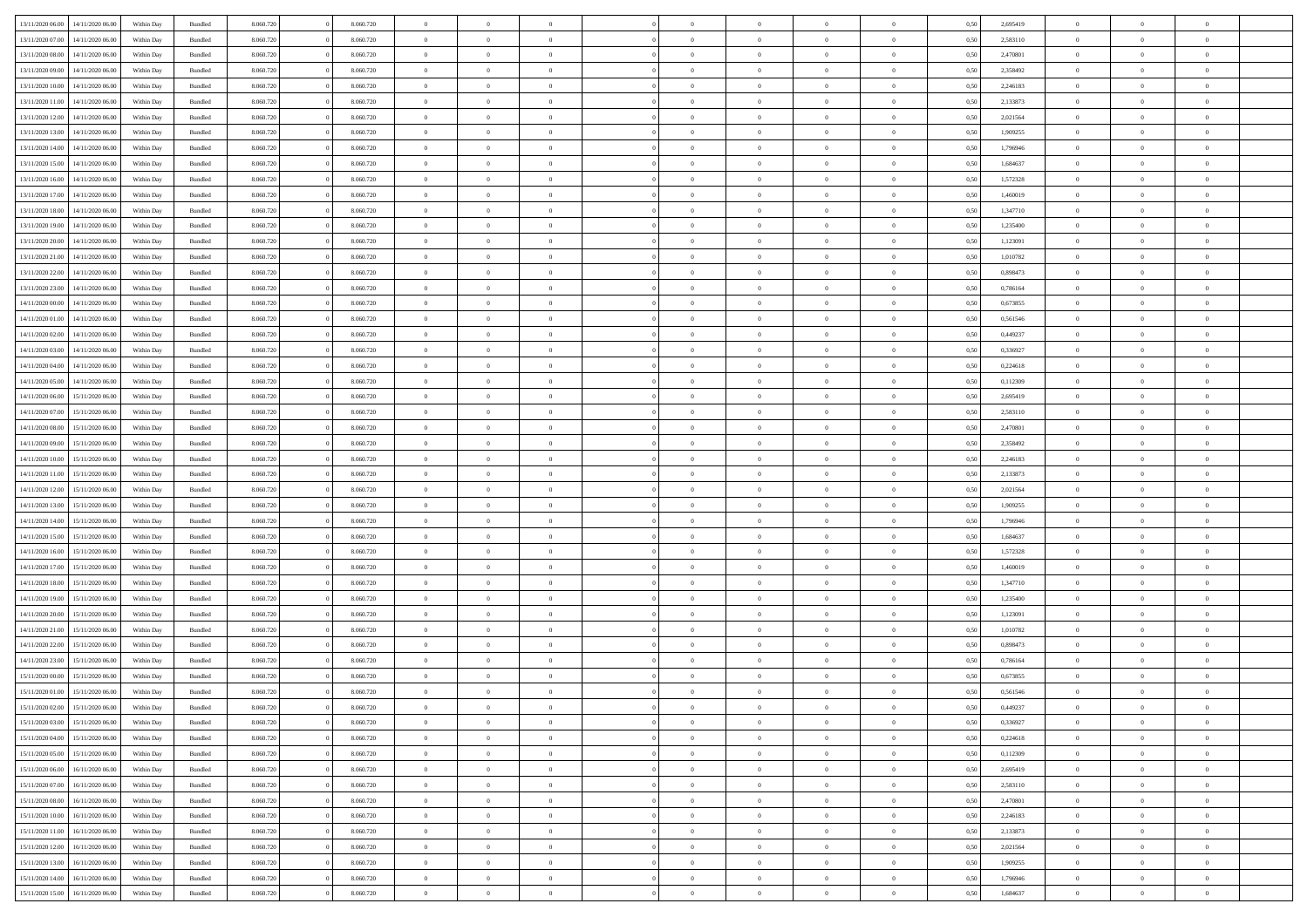| 15/11/2020 16:00 | 16/11/2020 06:00 | Within Dav | Bundled            | 8.060.720 | 8.060.720 | $\overline{0}$ | $\Omega$       |                | $\Omega$       | $\Omega$       | $\theta$       | $\theta$       | 0.50 | 1,572328 | $\theta$       | $\theta$       | $\theta$       |  |
|------------------|------------------|------------|--------------------|-----------|-----------|----------------|----------------|----------------|----------------|----------------|----------------|----------------|------|----------|----------------|----------------|----------------|--|
| 15/11/2020 17.00 | 16/11/2020 06.00 | Within Day | Bundled            | 8.060.720 | 8.060.720 | $\overline{0}$ | $\theta$       | $\overline{0}$ | $\overline{0}$ | $\bf{0}$       | $\overline{0}$ | $\bf{0}$       | 0,50 | 1,460019 | $\theta$       | $\theta$       | $\overline{0}$ |  |
| 15/11/2020 18:00 | 16/11/2020 06.00 | Within Day | Bundled            | 8.060.720 | 8.060.720 | $\overline{0}$ | $\overline{0}$ | $\overline{0}$ | $\bf{0}$       | $\bf{0}$       | $\bf{0}$       | $\bf{0}$       | 0,50 | 1,347710 | $\bf{0}$       | $\overline{0}$ | $\overline{0}$ |  |
| 15/11/2020 19:00 | 16/11/2020 06:00 | Within Dav | Bundled            | 8.060.720 | 8.060.720 | $\overline{0}$ | $\overline{0}$ | $\overline{0}$ | $\overline{0}$ | $\bf{0}$       | $\overline{0}$ | $\overline{0}$ | 0.50 | 1.235400 | $\theta$       | $\theta$       | $\overline{0}$ |  |
| 15/11/2020 20.00 | 16/11/2020 06.00 | Within Day | Bundled            | 8.060.720 | 8.060.720 | $\overline{0}$ | $\theta$       | $\overline{0}$ | $\overline{0}$ | $\bf{0}$       | $\overline{0}$ | $\bf{0}$       | 0,50 | 1,123091 | $\theta$       | $\theta$       | $\overline{0}$ |  |
|                  |                  |            |                    |           |           |                |                |                |                |                |                |                |      |          |                |                |                |  |
| 15/11/2020 21:00 | 16/11/2020 06.00 | Within Day | Bundled            | 8.060.720 | 8.060.720 | $\overline{0}$ | $\bf{0}$       | $\overline{0}$ | $\bf{0}$       | $\overline{0}$ | $\overline{0}$ | $\mathbf{0}$   | 0,50 | 1,010782 | $\overline{0}$ | $\overline{0}$ | $\bf{0}$       |  |
| 15/11/2020 22.00 | 16/11/2020 06:00 | Within Dav | Bundled            | 8.060.720 | 8.060.720 | $\overline{0}$ | $\overline{0}$ | $\overline{0}$ | $\overline{0}$ | $\overline{0}$ | $\overline{0}$ | $\overline{0}$ | 0.50 | 0,898473 | $\theta$       | $\overline{0}$ | $\overline{0}$ |  |
| 15/11/2020 23.00 | 16/11/2020 06.00 | Within Day | Bundled            | 8.060.720 | 8.060.720 | $\overline{0}$ | $\theta$       | $\overline{0}$ | $\overline{0}$ | $\bf{0}$       | $\overline{0}$ | $\bf{0}$       | 0,50 | 0,786164 | $\theta$       | $\theta$       | $\overline{0}$ |  |
| 16/11/2020 00:00 | 16/11/2020 06.00 | Within Day | Bundled            | 8.060.720 | 8.060.720 | $\overline{0}$ | $\overline{0}$ | $\overline{0}$ | $\bf{0}$       | $\bf{0}$       | $\bf{0}$       | $\bf{0}$       | 0,50 | 0,673855 | $\,0\,$        | $\overline{0}$ | $\overline{0}$ |  |
| 16/11/2020 01:00 | 16/11/2020 06:00 | Within Dav | Bundled            | 8.060.720 | 8.060.720 | $\overline{0}$ | $\overline{0}$ | $\overline{0}$ | $\overline{0}$ | $\overline{0}$ | $\overline{0}$ | $\overline{0}$ | 0.50 | 0,561546 | $\theta$       | $\overline{0}$ | $\overline{0}$ |  |
| 16/11/2020 02.00 | 16/11/2020 06.00 | Within Day | Bundled            | 8.060.720 | 8.060.720 | $\overline{0}$ | $\theta$       | $\overline{0}$ | $\overline{0}$ | $\bf{0}$       | $\overline{0}$ | $\bf{0}$       | 0,50 | 0,449237 | $\,$ 0 $\,$    | $\theta$       | $\overline{0}$ |  |
| 16/11/2020 03.00 | 16/11/2020 06.00 | Within Day | Bundled            | 8.060.720 | 8.060.720 | $\overline{0}$ | $\overline{0}$ | $\overline{0}$ | $\bf{0}$       | $\bf{0}$       | $\bf{0}$       | $\bf{0}$       | 0,50 | 0,336927 | $\overline{0}$ | $\overline{0}$ | $\overline{0}$ |  |
|                  |                  |            |                    |           |           |                |                |                |                |                |                |                |      |          | $\theta$       |                |                |  |
| 16/11/2020 04:00 | 16/11/2020 06:00 | Within Day | Bundled            | 8.060.720 | 8.060.720 | $\overline{0}$ | $\overline{0}$ | $\overline{0}$ | $\overline{0}$ | $\bf{0}$       | $\overline{0}$ | $\overline{0}$ | 0.50 | 0.224618 |                | $\theta$       | $\overline{0}$ |  |
| 16/11/2020 05:00 | 16/11/2020 06.00 | Within Day | Bundled            | 8.060.720 | 8.060.720 | $\overline{0}$ | $\theta$       | $\overline{0}$ | $\overline{0}$ | $\bf{0}$       | $\overline{0}$ | $\bf{0}$       | 0,50 | 0,112309 | $\theta$       | $\theta$       | $\overline{0}$ |  |
| 16/11/2020 06:00 | 17/11/2020 06.00 | Within Day | Bundled            | 8.060.720 | 8.060.720 | $\overline{0}$ | $\bf{0}$       | $\overline{0}$ | $\bf{0}$       | $\overline{0}$ | $\overline{0}$ | $\mathbf{0}$   | 0,50 | 2,695419 | $\overline{0}$ | $\overline{0}$ | $\bf{0}$       |  |
| 16/11/2020 07:00 | 17/11/2020 06.00 | Within Dav | Bundled            | 8.060.720 | 8.060.720 | $\overline{0}$ | $\overline{0}$ | $\overline{0}$ | $\overline{0}$ | $\overline{0}$ | $\overline{0}$ | $\overline{0}$ | 0.50 | 2,583110 | $\theta$       | $\overline{0}$ | $\overline{0}$ |  |
| 16/11/2020 08:00 | 17/11/2020 06.00 | Within Day | Bundled            | 8.060.720 | 8.060.720 | $\overline{0}$ | $\theta$       | $\overline{0}$ | $\overline{0}$ | $\bf{0}$       | $\overline{0}$ | $\bf{0}$       | 0,50 | 2,470801 | $\theta$       | $\theta$       | $\overline{0}$ |  |
| 16/11/2020 09:00 | 17/11/2020 06.00 | Within Day | Bundled            | 8.060.720 | 8.060.720 | $\overline{0}$ | $\overline{0}$ | $\overline{0}$ | $\bf{0}$       | $\bf{0}$       | $\bf{0}$       | $\bf{0}$       | 0,50 | 2,358492 | $\,0\,$        | $\overline{0}$ | $\overline{0}$ |  |
| 16/11/2020 10:00 | 17/11/2020 06.00 | Within Day | Bundled            | 8.060.720 | 8.060.720 | $\overline{0}$ | $\overline{0}$ | $\overline{0}$ | $\overline{0}$ | $\overline{0}$ | $\overline{0}$ | $\overline{0}$ | 0.50 | 2,246183 | $\theta$       | $\overline{0}$ | $\overline{0}$ |  |
| 16/11/2020 11:00 | 17/11/2020 06.00 | Within Day | Bundled            | 8.060.720 | 8.060.720 | $\overline{0}$ | $\theta$       | $\overline{0}$ | $\overline{0}$ | $\bf{0}$       | $\overline{0}$ | $\bf{0}$       | 0,50 | 2,133873 | $\,$ 0 $\,$    | $\theta$       | $\overline{0}$ |  |
|                  |                  |            |                    |           |           |                |                |                |                |                |                |                |      |          |                |                |                |  |
| 16/11/2020 12:00 | 17/11/2020 06.00 | Within Day | Bundled            | 8.060.720 | 8.060.720 | $\overline{0}$ | $\overline{0}$ | $\overline{0}$ | $\bf{0}$       | $\bf{0}$       | $\bf{0}$       | $\bf{0}$       | 0,50 | 2,021564 | $\,0\,$        | $\overline{0}$ | $\overline{0}$ |  |
| 16/11/2020 13:00 | 17/11/2020 06:00 | Within Day | Bundled            | 8.060.720 | 8.060.720 | $\overline{0}$ | $\overline{0}$ | $\overline{0}$ | $\overline{0}$ | $\bf{0}$       | $\overline{0}$ | $\overline{0}$ | 0.50 | 1.909255 | $\theta$       | $\theta$       | $\overline{0}$ |  |
| 16/11/2020 14:00 | 17/11/2020 06.00 | Within Day | Bundled            | 8.060.720 | 8.060.720 | $\overline{0}$ | $\theta$       | $\overline{0}$ | $\overline{0}$ | $\bf{0}$       | $\overline{0}$ | $\bf{0}$       | 0,50 | 1,796946 | $\,$ 0 $\,$    | $\overline{0}$ | $\overline{0}$ |  |
| 16/11/2020 15:00 | 17/11/2020 06.00 | Within Day | Bundled            | 8.060.720 | 8.060.720 | $\overline{0}$ | $\bf{0}$       | $\overline{0}$ | $\bf{0}$       | $\overline{0}$ | $\overline{0}$ | $\mathbf{0}$   | 0,50 | 1,684637 | $\overline{0}$ | $\overline{0}$ | $\bf{0}$       |  |
| 16/11/2020 16:00 | 17/11/2020 06.00 | Within Dav | Bundled            | 8.060.720 | 8.060.720 | $\overline{0}$ | $\overline{0}$ | $\overline{0}$ | $\overline{0}$ | $\overline{0}$ | $\overline{0}$ | $\overline{0}$ | 0.50 | 1,572328 | $\theta$       | $\theta$       | $\overline{0}$ |  |
| 16/11/2020 17.00 | 17/11/2020 06.00 | Within Day | Bundled            | 8.060.720 | 8.060.720 | $\overline{0}$ | $\theta$       | $\overline{0}$ | $\overline{0}$ | $\bf{0}$       | $\overline{0}$ | $\bf{0}$       | 0,50 | 1,460019 | $\theta$       | $\theta$       | $\overline{0}$ |  |
| 16/11/2020 18:00 | 17/11/2020 06.00 | Within Day | Bundled            | 8.060.720 | 8.060.720 | $\overline{0}$ | $\overline{0}$ | $\overline{0}$ | $\bf{0}$       | $\bf{0}$       | $\bf{0}$       | $\bf{0}$       | 0,50 | 1,347710 | $\,0\,$        | $\overline{0}$ | $\overline{0}$ |  |
| 16/11/2020 19:00 | 17/11/2020 06.00 |            | Bundled            | 8.060.720 | 8.060.720 | $\overline{0}$ | $\overline{0}$ | $\overline{0}$ | $\overline{0}$ | $\overline{0}$ | $\overline{0}$ | $\overline{0}$ | 0.50 | 1,235400 | $\theta$       | $\overline{0}$ | $\overline{0}$ |  |
|                  |                  | Within Day |                    |           |           |                |                |                |                |                |                |                |      |          |                |                |                |  |
| 16/11/2020 20.00 | 17/11/2020 06.00 | Within Day | Bundled            | 8.060.720 | 8.060.720 | $\overline{0}$ | $\theta$       | $\overline{0}$ | $\overline{0}$ | $\bf{0}$       | $\overline{0}$ | $\bf{0}$       | 0,50 | 1,123091 | $\,$ 0 $\,$    | $\overline{0}$ | $\overline{0}$ |  |
| 16/11/2020 21.00 | 17/11/2020 06.00 | Within Day | Bundled            | 8.060.720 | 8.060.720 | $\overline{0}$ | $\overline{0}$ | $\overline{0}$ | $\bf{0}$       | $\bf{0}$       | $\bf{0}$       | $\bf{0}$       | 0,50 | 1,010782 | $\overline{0}$ | $\overline{0}$ | $\overline{0}$ |  |
| 16/11/2020 22.00 | 17/11/2020 06.00 | Within Day | Bundled            | 8.060.720 | 8.060.720 | $\overline{0}$ | $\Omega$       | $\Omega$       | $\Omega$       | $\Omega$       | $\overline{0}$ | $\overline{0}$ | 0,50 | 0,898473 | $\,0\,$        | $\theta$       | $\theta$       |  |
| 16/11/2020 23.00 | 17/11/2020 06.00 | Within Day | Bundled            | 8.060.720 | 8.060.720 | $\overline{0}$ | $\theta$       | $\overline{0}$ | $\overline{0}$ | $\bf{0}$       | $\overline{0}$ | $\bf{0}$       | 0,50 | 0,786164 | $\,$ 0 $\,$    | $\theta$       | $\overline{0}$ |  |
| 17/11/2020 00:00 | 17/11/2020 06.00 | Within Day | Bundled            | 8.060.720 | 8.060.720 | $\overline{0}$ | $\overline{0}$ | $\overline{0}$ | $\bf{0}$       | $\bf{0}$       | $\overline{0}$ | $\mathbf{0}$   | 0,50 | 0,673855 | $\overline{0}$ | $\overline{0}$ | $\bf{0}$       |  |
| 17/11/2020 01:00 | 17/11/2020 06.00 | Within Day | Bundled            | 8.060.720 | 8.060.720 | $\overline{0}$ | $\Omega$       | $\Omega$       | $\Omega$       | $\bf{0}$       | $\overline{0}$ | $\overline{0}$ | 0.50 | 0,561546 | $\,0\,$        | $\theta$       | $\theta$       |  |
| 17/11/2020 02.00 | 17/11/2020 06.00 | Within Day | Bundled            | 8.060.720 | 8.060.720 | $\overline{0}$ | $\theta$       | $\overline{0}$ | $\overline{0}$ | $\bf{0}$       | $\overline{0}$ | $\bf{0}$       | 0,50 | 0,449237 | $\,$ 0 $\,$    | $\theta$       | $\overline{0}$ |  |
|                  |                  |            |                    |           |           |                | $\overline{0}$ |                |                | $\bf{0}$       |                |                |      |          | $\bf{0}$       | $\overline{0}$ | $\overline{0}$ |  |
| 17/11/2020 03:00 | 17/11/2020 06.00 | Within Day | Bundled            | 8.060.720 | 8.060.720 | $\overline{0}$ |                | $\overline{0}$ | $\bf{0}$       |                | $\bf{0}$       | $\bf{0}$       | 0,50 | 0,336927 |                |                |                |  |
| 17/11/2020 04:00 | 17/11/2020 06.00 | Within Day | Bundled            | 8.060.720 | 8.060.720 | $\overline{0}$ | $\Omega$       | $\Omega$       | $\Omega$       | $\theta$       | $\overline{0}$ | $\overline{0}$ | 0.50 | 0,224618 | $\,0\,$        | $\theta$       | $\theta$       |  |
| 17/11/2020 05.00 | 17/11/2020 06.00 | Within Day | Bundled            | 8.060.720 | 8.060.720 | $\overline{0}$ | $\theta$       | $\overline{0}$ | $\overline{0}$ | $\,$ 0         | $\overline{0}$ | $\bf{0}$       | 0,50 | 0,112309 | $\,$ 0 $\,$    | $\overline{0}$ | $\overline{0}$ |  |
| 17/11/2020 06:00 | 18/11/2020 06.00 | Within Day | Bundled            | 8.060.720 | 8.060.720 | $\overline{0}$ | $\overline{0}$ | $\overline{0}$ | $\overline{0}$ | $\bf{0}$       | $\overline{0}$ | $\bf{0}$       | 0,50 | 2,695419 | $\overline{0}$ | $\overline{0}$ | $\overline{0}$ |  |
| 17/11/2020 07:00 | 18/11/2020 06.00 | Within Day | Bundled            | 8.060.720 | 8.060.720 | $\overline{0}$ | $\Omega$       | $\overline{0}$ | $\Omega$       | $\overline{0}$ | $\overline{0}$ | $\overline{0}$ | 0.50 | 2,583110 | $\,0\,$        | $\theta$       | $\theta$       |  |
| 17/11/2020 08:00 | 18/11/2020 06.00 | Within Day | Bundled            | 8.060.720 | 8.060.720 | $\overline{0}$ | $\theta$       | $\overline{0}$ | $\overline{0}$ | $\,$ 0         | $\overline{0}$ | $\bf{0}$       | 0,50 | 2,470801 | $\,$ 0 $\,$    | $\overline{0}$ | $\overline{0}$ |  |
| 17/11/2020 09:00 | 18/11/2020 06.00 | Within Day | Bundled            | 8.060.720 | 8.060.720 | $\overline{0}$ | $\overline{0}$ | $\overline{0}$ | $\overline{0}$ | $\bf{0}$       | $\overline{0}$ | $\mathbf{0}$   | 0,50 | 2,358492 | $\overline{0}$ | $\overline{0}$ | $\bf{0}$       |  |
| 17/11/2020 10:00 | 18/11/2020 06:00 | Within Day | Bundled            | 8.060.720 | 8.060.720 | $\overline{0}$ | $\Omega$       | $\Omega$       | $\Omega$       | $\Omega$       | $\Omega$       | $\overline{0}$ | 0.50 | 2,246183 | $\theta$       | $\theta$       | $\theta$       |  |
| 17/11/2020 11:00 | 18/11/2020 06:00 | Within Day | Bundled            | 8.060.720 | 8.060.720 | $\overline{0}$ | $\overline{0}$ | $\overline{0}$ | $\bf{0}$       | $\,$ 0         | $\overline{0}$ | $\bf{0}$       | 0,50 | 2,133873 | $\,0\,$        | $\overline{0}$ | $\overline{0}$ |  |
| 17/11/2020 12:00 | 18/11/2020 06.00 | Within Day | $\mathbf B$ undled | 8.060.720 |           |                |                |                |                |                |                |                |      |          |                |                |                |  |
|                  |                  |            |                    |           | 8.060.720 | $\bf{0}$       | $\bf{0}$       |                |                | $\bf{0}$       |                |                | 0,50 | 2,021564 | $\bf{0}$       | $\overline{0}$ |                |  |
| 17/11/2020 13:00 | 18/11/2020 06:00 | Within Day | Bundled            | 8.060.720 | 8.060.720 | $\overline{0}$ | $\overline{0}$ | $\overline{0}$ | $\Omega$       | $\overline{0}$ | $\overline{0}$ | $\overline{0}$ | 0,50 | 1,909255 | $\theta$       | $\theta$       | $\theta$       |  |
| 17/11/2020 14:00 | 18/11/2020 06.00 | Within Day | Bundled            | 8.060.720 | 8.060.720 | $\overline{0}$ | $\,$ 0         | $\overline{0}$ | $\overline{0}$ | $\,$ 0 $\,$    | $\overline{0}$ | $\mathbf{0}$   | 0,50 | 1,796946 | $\,$ 0 $\,$    | $\,$ 0 $\,$    | $\,$ 0         |  |
| 17/11/2020 15:00 | 18/11/2020 06:00 | Within Day | Bundled            | 8.060.720 | 8.060.720 | $\overline{0}$ | $\overline{0}$ | $\overline{0}$ | $\overline{0}$ | $\overline{0}$ | $\overline{0}$ | $\mathbf{0}$   | 0,50 | 1,684637 | $\overline{0}$ | $\bf{0}$       | $\bf{0}$       |  |
| 17/11/2020 16:00 | 18/11/2020 06:00 | Within Day | Bundled            | 8.060.720 | 8.060.720 | $\overline{0}$ | $\overline{0}$ | $\overline{0}$ | $\Omega$       | $\overline{0}$ | $\overline{0}$ | $\overline{0}$ | 0,50 | 1,572328 | $\overline{0}$ | $\theta$       | $\overline{0}$ |  |
| 17/11/2020 17.00 | 18/11/2020 06.00 | Within Day | Bundled            | 8.060.720 | 8.060.720 | $\overline{0}$ | $\,$ 0         | $\overline{0}$ | $\overline{0}$ | $\,$ 0 $\,$    | $\overline{0}$ | $\mathbf{0}$   | 0,50 | 1,460019 | $\,$ 0 $\,$    | $\overline{0}$ | $\overline{0}$ |  |
| 17/11/2020 18.00 | 18/11/2020 06:00 | Within Day | Bundled            | 8.060.720 | 8.060.720 | $\overline{0}$ | $\overline{0}$ | $\overline{0}$ | $\overline{0}$ | $\overline{0}$ | $\overline{0}$ | $\mathbf{0}$   | 0,50 | 1,347710 | $\overline{0}$ | $\overline{0}$ | $\bf{0}$       |  |
| 17/11/2020 19:00 | 18/11/2020 06:00 | Within Day | Bundled            | 8.060.720 | 8.060.720 | $\overline{0}$ | $\overline{0}$ | $\overline{0}$ | $\overline{0}$ | $\overline{0}$ | $\overline{0}$ | $\bf{0}$       | 0.50 | 1,235400 | $\overline{0}$ | $\theta$       | $\overline{0}$ |  |
| 17/11/2020 20.00 | 18/11/2020 06.00 |            |                    | 8.060.720 | 8.060.720 | $\overline{0}$ | $\,$ 0         |                |                | $\bf{0}$       |                |                |      | 1,123091 | $\,$ 0 $\,$    | $\overline{0}$ | $\overline{0}$ |  |
|                  |                  | Within Day | Bundled            |           |           |                |                | $\overline{0}$ | $\bf{0}$       |                | $\bf{0}$       | $\bf{0}$       | 0,50 |          |                |                |                |  |
| 17/11/2020 21:00 | 18/11/2020 06:00 | Within Day | Bundled            | 8.060.720 | 8.060.720 | $\overline{0}$ | $\bf{0}$       | $\overline{0}$ | $\overline{0}$ | $\overline{0}$ | $\overline{0}$ | $\mathbf{0}$   | 0,50 | 1,010782 | $\overline{0}$ | $\overline{0}$ | $\bf{0}$       |  |
| 17/11/2020 22.00 | 18/11/2020 06:00 | Within Day | Bundled            | 8.060.720 | 8.060.720 | $\overline{0}$ | $\overline{0}$ | $\overline{0}$ | $\Omega$       | $\overline{0}$ | $\overline{0}$ | $\overline{0}$ | 0,50 | 0,898473 | $\overline{0}$ | $\overline{0}$ | $\overline{0}$ |  |
| 17/11/2020 23.00 | 18/11/2020 06.00 | Within Day | Bundled            | 8.060.720 | 8.060.720 | $\overline{0}$ | $\bf{0}$       | $\overline{0}$ | $\overline{0}$ | $\bf{0}$       | $\bf{0}$       | $\mathbf{0}$   | 0,50 | 0,786164 | $\,$ 0 $\,$    | $\,$ 0 $\,$    | $\bf{0}$       |  |
| 18/11/2020 00:00 | 18/11/2020 06.00 | Within Day | Bundled            | 8.060.720 | 8.060.720 | $\overline{0}$ | $\bf{0}$       | $\overline{0}$ | $\overline{0}$ | $\bf{0}$       | $\bf{0}$       | $\bf{0}$       | 0,50 | 0,673855 | $\overline{0}$ | $\overline{0}$ | $\bf{0}$       |  |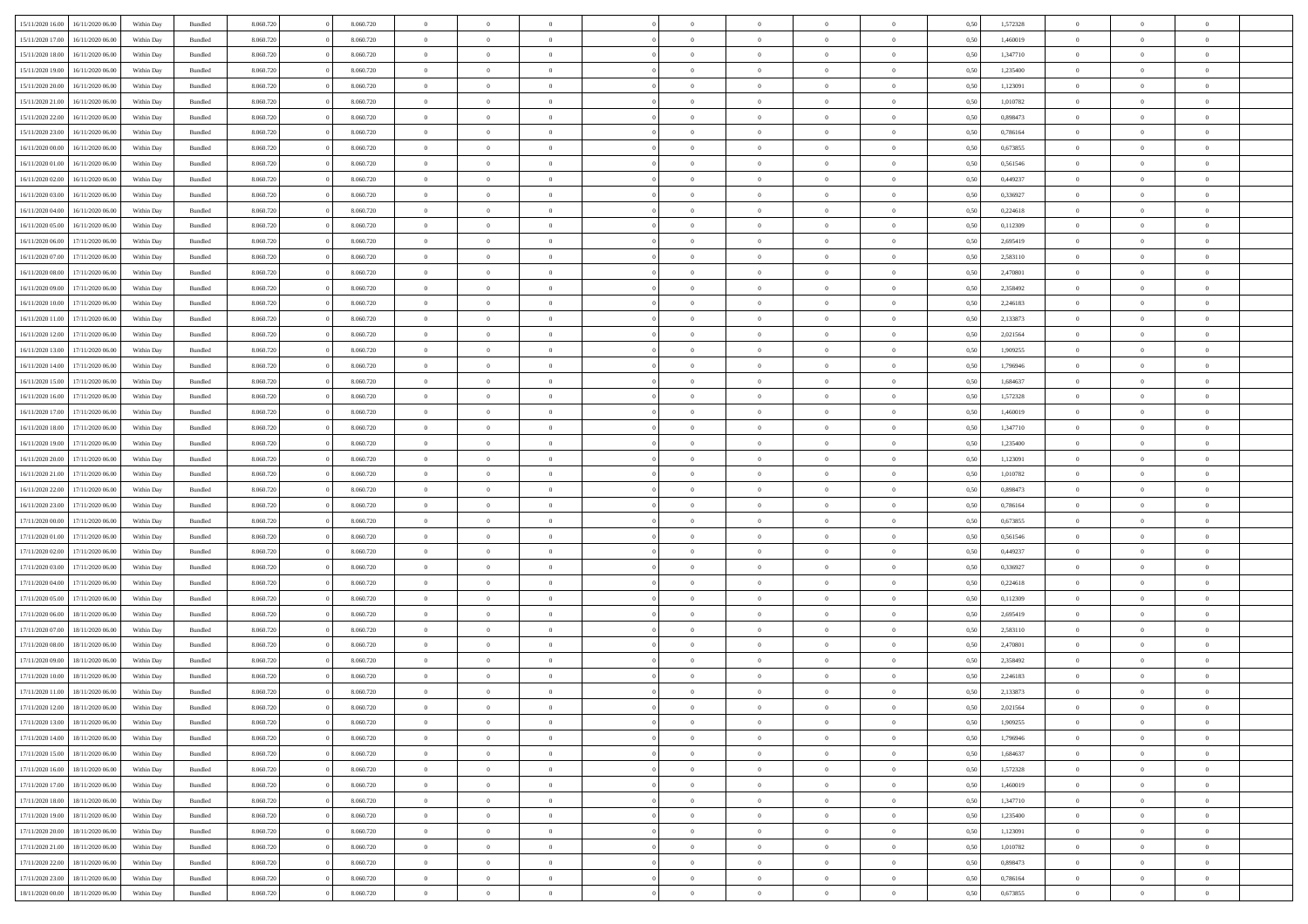| 18/11/2020 01:00<br>18/11/2020 06.00 | Within Day | Bundled | 8.060.720 | 8.060.720 | $\overline{0}$ | $\Omega$       | $\overline{0}$ | $\Omega$       | $\theta$       | $\Omega$       | $\theta$       | 0,50 | 0,561546 | $\Omega$       |                |              |  |
|--------------------------------------|------------|---------|-----------|-----------|----------------|----------------|----------------|----------------|----------------|----------------|----------------|------|----------|----------------|----------------|--------------|--|
| 18/11/2020 02.00<br>18/11/2020 06.00 | Within Day | Bundled | 8.060.720 | 8.060.720 | $\overline{0}$ | $\Omega$       | $\overline{0}$ | $\Omega$       | $\Omega$       | $\Omega$       | $\theta$       | 0,50 | 0,449237 | $\overline{0}$ | $\Omega$       |              |  |
| 18/11/2020 03:00<br>18/11/2020 06.00 | Within Day | Bundled | 8.060.720 | 8.060.720 | $\overline{0}$ | $\overline{0}$ | $\overline{0}$ | $\Omega$       | $\bf{0}$       | $\overline{0}$ | $\overline{0}$ | 0,50 | 0.336927 | $\overline{0}$ | $\Omega$       | $\theta$     |  |
| 18/11/2020 04:00<br>18/11/2020 06.00 | Within Day | Bundled | 8.060.720 | 8.060.720 | $\overline{0}$ | $\Omega$       | $\overline{0}$ | $\Omega$       | $\Omega$       | $\Omega$       | $\theta$       | 0.50 | 0,224618 | $\overline{0}$ |                |              |  |
| 18/11/2020 05:00<br>18/11/2020 06.00 | Within Day | Bundled | 8.060.720 | 8.060.720 | $\overline{0}$ | $\overline{0}$ | $\overline{0}$ | $\Omega$       | $\theta$       | $\overline{0}$ | $\overline{0}$ | 0,50 | 0,112309 | $\overline{0}$ | $\Omega$       | $\theta$     |  |
| 18/11/2020 06:00<br>19/11/2020 06.00 | Within Day | Bundled | 8.060.720 | 8.060.720 | $\overline{0}$ | $\Omega$       | $\Omega$       | $\Omega$       | $\Omega$       | $\Omega$       | $\theta$       | 0,50 | 2,695419 | $\overline{0}$ |                |              |  |
| 18/11/2020 07:00<br>19/11/2020 06.00 | Within Day | Bundled | 8.060.720 | 8.060.720 | $\overline{0}$ | $\Omega$       | $\overline{0}$ | $\Omega$       | $\Omega$       | $\Omega$       | $\theta$       | 0,50 | 2,583110 | $\overline{0}$ |                |              |  |
| 18/11/2020 08:00<br>19/11/2020 06.00 | Within Day | Bundled | 8.060.720 | 8.060.720 | $\overline{0}$ | $\overline{0}$ | $\overline{0}$ | $\sqrt{2}$     | $\theta$       | $\theta$       | $\overline{0}$ | 0,50 | 2,470801 | $\overline{0}$ | $\Omega$       | $\mathbf{a}$ |  |
| 18/11/2020 09:00<br>19/11/2020 06.00 | Within Day | Bundled | 8.060.720 | 8.060.720 | $\overline{0}$ | $\overline{0}$ | $\overline{0}$ | $\Omega$       | $\bf{0}$       | $\theta$       | $\overline{0}$ | 0,50 | 2,358492 | $\overline{0}$ | $\Omega$       | $\theta$     |  |
| 18/11/2020 10:00<br>19/11/2020 06.00 | Within Day | Bundled | 8.060.720 | 8.060.720 | $\overline{0}$ | $\overline{0}$ | $\overline{0}$ | $\overline{0}$ | $\overline{0}$ | $\overline{0}$ | $\overline{0}$ | 0,50 | 2,246183 | $\overline{0}$ | $\overline{0}$ | $\theta$     |  |
| 18/11/2020 11:00<br>19/11/2020 06.00 | Within Day | Bundled | 8.060.720 | 8.060.720 | $\Omega$       | $\Omega$       | $\Omega$       | $\Omega$       | $\Omega$       | $\Omega$       | $\theta$       | 0,50 | 2,133873 | $\Omega$       |                |              |  |
| 18/11/2020 12:00<br>19/11/2020 06.00 | Within Day | Bundled | 8.060.720 | 8.060.720 | $\overline{0}$ | $\Omega$       | $\overline{0}$ | $\Omega$       | $\theta$       | $\theta$       | $\theta$       | 0,50 | 2,021564 | $\overline{0}$ |                |              |  |
| 18/11/2020 13:00<br>19/11/2020 06.00 | Within Day | Bundled | 8.060.720 | 8.060.720 | $\overline{0}$ | $\overline{0}$ | $\overline{0}$ | $\theta$       | $\overline{0}$ | $\overline{0}$ | $\overline{0}$ | 0,50 | 1,909255 | $\overline{0}$ | $\Omega$       | $\theta$     |  |
| 18/11/2020 14:00<br>19/11/2020 06.00 | Within Day | Bundled | 8.060.720 | 8.060.720 | $\overline{0}$ | $\overline{0}$ | $\overline{0}$ | $\Omega$       | $\Omega$       | $\theta$       | $\theta$       | 0.50 | 1,796946 | $\overline{0}$ |                | $\theta$     |  |
| 18/11/2020 15:00<br>19/11/2020 06.00 | Within Day | Bundled | 8.060.720 | 8.060.720 | $\overline{0}$ | $\Omega$       | $\overline{0}$ | $\Omega$       | $\theta$       | $\Omega$       | $\theta$       | 0,50 | 1.684637 | $\overline{0}$ | $\Omega$       |              |  |
| 18/11/2020 16:00<br>19/11/2020 06.00 | Within Day | Bundled | 8.060.720 | 8.060.720 | $\overline{0}$ | $\Omega$       | $\Omega$       | $\Omega$       | $\theta$       | $\Omega$       | $\theta$       | 0,50 | 1,572328 | $\Omega$       |                |              |  |
| 18/11/2020 17:00<br>19/11/2020 06.00 | Within Day | Bundled | 8.060.720 | 8.060.720 | $\overline{0}$ | $\Omega$       | $\Omega$       | $\Omega$       | $\Omega$       | $\Omega$       | $\theta$       | 0,50 | 1,460019 | $\overline{0}$ |                |              |  |
| 18/11/2020 18:00<br>19/11/2020 06.00 | Within Day | Bundled | 8.060.720 | 8.060.720 | $\overline{0}$ | $\overline{0}$ | $\overline{0}$ | $\Omega$       | $\bf{0}$       | $\overline{0}$ | $\overline{0}$ | 0,50 | 1,347710 | $\overline{0}$ | $\Omega$       | $\theta$     |  |
| 18/11/2020 19:00<br>19/11/2020 06.00 | Within Day | Bundled | 8.060.720 | 8.060.720 | $\overline{0}$ | $\overline{0}$ | $\overline{0}$ | $\Omega$       | $\bf{0}$       | $\theta$       | $\overline{0}$ | 0.50 | 1,235400 | $\overline{0}$ | $\Omega$       | $\theta$     |  |
| 18/11/2020 20.00<br>19/11/2020 06.00 | Within Day | Bundled | 8.060.720 | 8.060.720 | $\overline{0}$ | $\Omega$       | $\overline{0}$ | $\Omega$       | $\Omega$       | $\Omega$       | $\theta$       | 0,50 | 1,123091 | $\overline{0}$ | $\Omega$       |              |  |
| 18/11/2020 21.00<br>19/11/2020 06.00 | Within Day | Bundled | 8.060.720 | 8.060.720 | $\overline{0}$ | $\Omega$       | $\overline{0}$ | $\theta$       | $\theta$       | $\theta$       | $\theta$       | 0,50 | 1,010782 | $\overline{0}$ | $\Omega$       |              |  |
| 18/11/2020 22.00<br>19/11/2020 06.00 | Within Day | Bundled | 8.060.720 | 8.060.720 | $\overline{0}$ | $\Omega$       | $\overline{0}$ | $\Omega$       | $\theta$       | $\theta$       | $\theta$       | 0,50 | 0,898473 | $\overline{0}$ | $\Omega$       | $\theta$     |  |
| 18/11/2020 23.00<br>19/11/2020 06.00 | Within Day | Bundled | 8.060.720 | 8.060.720 | $\overline{0}$ | $\overline{0}$ | $\overline{0}$ | $\Omega$       | $\bf{0}$       | $\theta$       | $\overline{0}$ | 0.50 | 0,786164 | $\overline{0}$ | $\Omega$       | $\sqrt{ }$   |  |
| 19/11/2020 00.00<br>19/11/2020 06.00 | Within Day | Bundled | 8.060.720 | 8.060.720 | $\overline{0}$ | $\overline{0}$ | $\overline{0}$ | $\Omega$       | $\Omega$       | $\overline{0}$ | $\theta$       | 0.50 | 0.673855 | $\Omega$       |                |              |  |
| 19/11/2020 01:00<br>19/11/2020 06.00 | Within Day | Bundled | 8.060.720 | 8.060.720 | $\overline{0}$ | $\overline{0}$ | $\overline{0}$ | $\Omega$       | $\Omega$       | $\overline{0}$ | $\overline{0}$ | 0.50 | 0,561546 | $\overline{0}$ | $\Omega$       | $\theta$     |  |
| 19/11/2020 02:00<br>19/11/2020 06.00 | Within Day | Bundled | 8.060.720 | 8.060.720 | $\overline{0}$ | $\Omega$       | $\overline{0}$ | $\theta$       | $\theta$       | $\Omega$       | $\theta$       | 0,50 | 0,449237 | $\overline{0}$ | $\Omega$       | $\theta$     |  |
| 19/11/2020 03:00<br>19/11/2020 06.00 | Within Day | Bundled | 8.060.720 | 8.060.720 | $\overline{0}$ | $\Omega$       | $\overline{0}$ | $\Omega$       | $\Omega$       | $\theta$       | $\theta$       | 0,50 | 0,336927 | $\Omega$       |                |              |  |
| 19/11/2020 04:00<br>19/11/2020 06.00 | Within Day | Bundled | 8.060.720 | 8.060.720 | $\overline{0}$ | $\overline{0}$ | $\overline{0}$ | $\Omega$       | $\bf{0}$       | $\overline{0}$ | $\overline{0}$ | 0,50 | 0,224618 | $\overline{0}$ | $\Omega$       | $\mathbf{a}$ |  |
| 19/11/2020 05:00<br>19/11/2020 06:00 | Within Dav | Bundled | 8.060.720 | 8.060.720 | $\overline{0}$ | $\Omega$       | $\overline{0}$ | $\Omega$       | $\Omega$       | $\Omega$       | $\theta$       | 0.50 | 0,112309 | $\overline{0}$ |                |              |  |
| 19/11/2020 06.00<br>20/11/2020 06.00 | Within Day | Bundled | 8.060.720 | 8.060.720 | $\overline{0}$ | $\Omega$       | $\Omega$       | $\Omega$       | $\Omega$       | $\Omega$       | $\theta$       | 0,50 | 2,695419 | $\theta$       |                |              |  |
| 19/11/2020 07:00<br>20/11/2020 06.00 | Within Day | Bundled | 8.060.720 | 8.060.720 | $\overline{0}$ | $\overline{0}$ | $\overline{0}$ | $\Omega$       | $\Omega$       | $\overline{0}$ | $\theta$       | 0,50 | 2,583110 | $\overline{0}$ | $\Omega$       | $\mathbf{a}$ |  |
| 19/11/2020 08:00 20/11/2020 06:00    | Within Day | Bundled | 8.060.720 | 8.060.720 | $\overline{0}$ | $\Omega$       | $\Omega$       | $\Omega$       |                | $\Omega$       |                | 0,50 | 2,470801 | $\Omega$       |                |              |  |

(\*) GCV used for the purpose of the conversion does not corresponding to the actual GCV of the Gas Day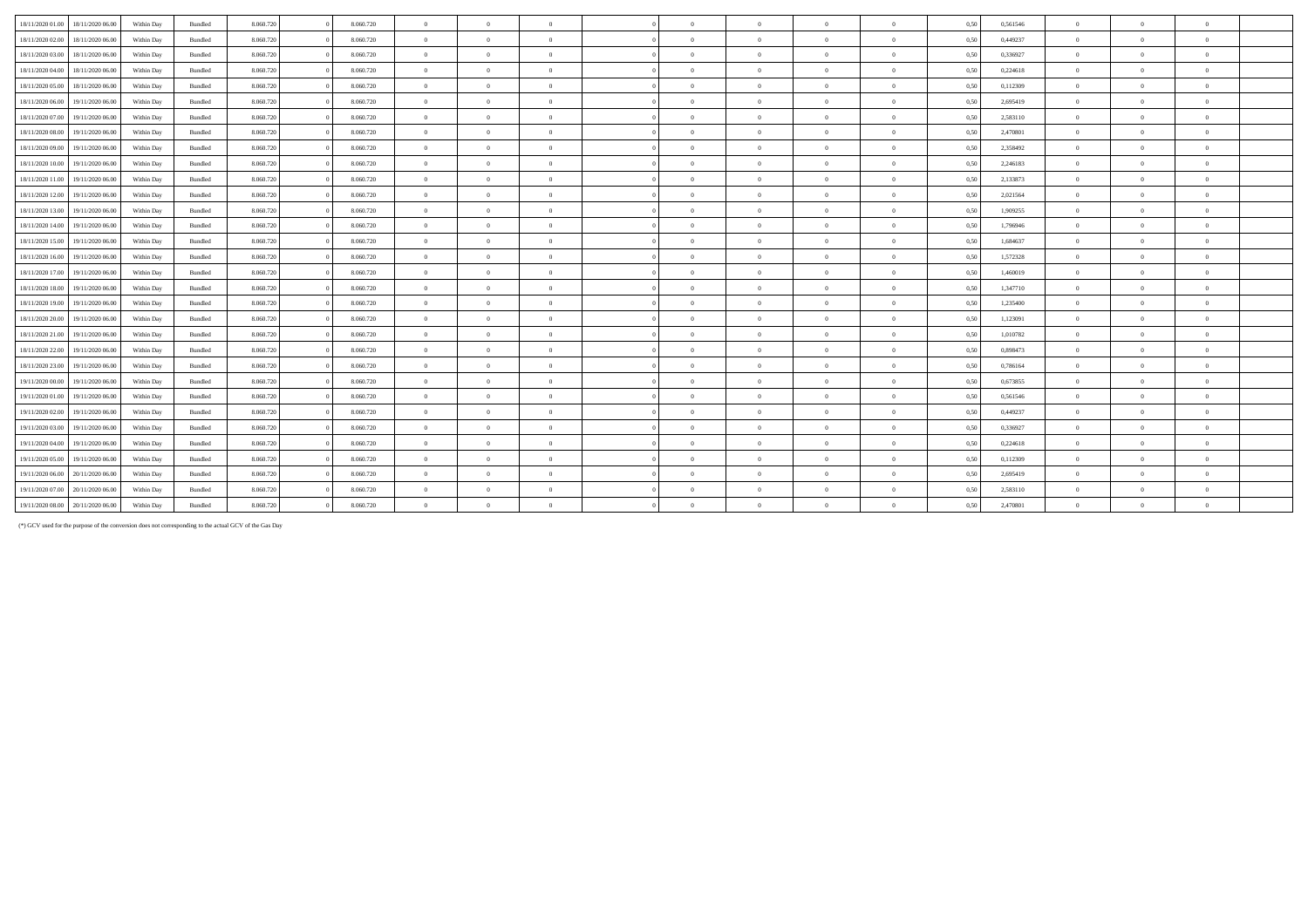## **SNAM RETE GAS**

**Transportation capacity at Exit Point interconnected with foreign pipelines**

**Update to 19/11/2020 of offered and assigned capacity in auction day-ahead and within-day**

**Thermal Year 2020/2021**

(Values in Scm/day (15° C; 1,01325 bar); Prices in c/Scm)

| <b>Exit Point</b> |
|-------------------|

**TARVISIO**

|                  | Timeframe        |                     |                                 |                             |                                 | Offered capacity |                |                | <b>Assigned capacity</b> | Day-Ahead               |                 | <b>Total Prices</b>    |                 |                        |                     |                 | <b>SRG Prices</b> |                 |                            |      |
|------------------|------------------|---------------------|---------------------------------|-----------------------------|---------------------------------|------------------|----------------|----------------|--------------------------|-------------------------|-----------------|------------------------|-----------------|------------------------|---------------------|-----------------|-------------------|-----------------|----------------------------|------|
|                  |                  | <b>Auction type</b> | <b>Offered</b><br>capacity type | Transportati<br>on capacity | Assigned<br>capacity<br>(before |                  |                |                |                          | Interrupted<br>Capacity | Reserve price - | <b>Auction premium</b> | Reserve price - | <b>Auction premium</b> | <b>Split factor</b> | Reserve price - | <b>Auction</b>    | Reserve price - | <b>Auction</b>             | Note |
| From             | To               |                     |                                 |                             | auction)                        | Firm             | Interruptible  | Firm           | Interruptible            | Interruptible           | Firm            | - Firm                 | Interruptible   | - Interruptible        |                     | Firm            | premium - Firm    | Interruptible   | premium -<br>Interruptible |      |
| 01/11/2020 06:00 | 02/11/2020 06.00 | Day Ahead           | Bundled                         | 18.000.000                  |                                 | 18.000.000       | $\overline{0}$ | $\overline{0}$ | $\theta$                 |                         | $\theta$        | $\theta$               | $\Omega$        | $\theta$               | 0,50                | 0,012071        | $\theta$          | 0,012071        | $\theta$                   |      |
| 01/11/2020 06.00 | 02/11/2020 06.00 | Day Ahead           | Unbundled                       | 18.000.000                  |                                 | $\Omega$         | $\overline{0}$ | $\Omega$       | $\theta$                 |                         | $\theta$        | $\theta$               | $\overline{0}$  | $\mathbf{0}$           | 0,50                | 0,012071        | $\overline{0}$    | 0,012071        | $\bf{0}$                   |      |
| 02/11/2020 06:00 | 03/11/2020 06:00 | Day Ahead           | Bundled                         | 18,000,000                  |                                 | 18,000,000       | $\overline{0}$ | $\Omega$       | $\theta$                 |                         | $\theta$        | $\theta$               | $\theta$        | $\Omega$               | 0,50                | 0.012071        | $\overline{0}$    | 0.012071        | $\Omega$                   |      |
| 02/11/2020 06.00 | 03/11/2020 06:00 | Day Ahead           | Unbundled                       | 18,000,000                  |                                 | $\theta$         | $\overline{0}$ | $\Omega$       | $\Omega$                 |                         | $\theta$        | $\theta$               | $\Omega$        | $\theta$               | 0,50                | 0,012071        | $\Omega$          | 0,012071        | $\Omega$                   |      |
| 03/11/2020 06:00 | 04/11/2020 06.00 | Day Ahead           | Bundled                         | 18.000.000                  |                                 | 18.000.000       | $\overline{0}$ | $\overline{0}$ | $\theta$                 |                         | $\theta$        | $\overline{0}$         | $\overline{0}$  | $\mathbf{0}$           | 0,50                | 0,012071        | $\overline{0}$    | 0,012071        | $\bf{0}$                   |      |
| 03/11/2020 06.00 | 04/11/2020 06.00 | Day Ahead           | Unbundled                       | 18.000.000                  |                                 | $\overline{0}$   | $\overline{0}$ | $\Omega$       | $\overline{0}$           |                         | $\theta$        | $\theta$               | $\overline{0}$  | $\mathbf{0}$           | 0,50                | 0,012071        | $\overline{0}$    | 0,012071        | $\Omega$                   |      |
| 04/11/2020 06.00 | 05/11/2020 06.0  | Day Ahead           | Bundled                         | 18.000.000                  |                                 | 18.000.000       | $\overline{0}$ | $\overline{0}$ | $\overline{0}$           |                         | $\theta$        | $\mathbf{a}$           | $\overline{0}$  | $\mathbf{0}$           | 0,50                | 0,012071        | $\,$ 0 $\,$       | 0,012071        | $\Omega$                   |      |
| 04/11/2020 06.00 | 05/11/2020 06.00 | Day Ahead           | Unbundled                       | 18.000.000                  |                                 | $\Omega$         | $\overline{0}$ | $\Omega$       | $\theta$                 |                         | $\theta$        | $\theta$               | $\overline{0}$  | $\mathbf{0}$           | 0,50                | 0,012071        | $\overline{0}$    | 0,012071        | $\Omega$                   |      |
| 05/11/2020 06.00 | 06/11/2020 06:00 | Day Ahead           | Bundled                         | 18,000,000                  |                                 | 18,000,000       | $\overline{0}$ | $\Omega$       | $\theta$                 |                         | $\theta$        | $\theta$               | $\Omega$        | $\theta$               | 0,50                | 0,012071        | $\overline{0}$    | 0,012071        | $\Omega$                   |      |
| 05/11/2020 06.00 | 06/11/2020 06.00 | Day Ahead           | Unbundled                       | 18.000.000                  |                                 | $\theta$         | $\mathbf{0}$   | $\Omega$       | $\Omega$                 |                         | $\Omega$        | $\theta$               | $\Omega$        | $\theta$               | 0,50                | 0,012071        | $\Omega$          | 0,012071        | $\Omega$                   |      |
| 06/11/2020 06:00 | 07/11/2020 06:00 | Day Ahead           | Bundled                         | 18,000,000                  |                                 | 18,000,000       | $\overline{0}$ | $\overline{0}$ | $\theta$                 |                         | $\theta$        | $\overline{0}$         | $\overline{0}$  | $\overline{0}$         | 0.50                | 0.012071        | $\overline{0}$    | 0.012071        | $\bf{0}$                   |      |
| 06/11/2020 06.00 | 07/11/2020 06.00 | Day Ahead           | Unbundled                       | 18.000.000                  |                                 | $\bf{0}$         | $\overline{0}$ | $\overline{0}$ | $\overline{0}$           |                         | $\overline{0}$  | $\overline{0}$         | $\overline{0}$  | $\bf{0}$               | 0,50                | 0,012071        | $\overline{0}$    | 0,012071        | $\overline{0}$             |      |
| 07/11/2020 06.00 | 08/11/2020 06.00 | Day Ahead           | Bundled                         | 18.000.000                  |                                 | 18.000.000       | $\overline{0}$ | $\overline{0}$ | $\theta$                 |                         | $\theta$        | $\theta$               | $\overline{0}$  | $\mathbf{0}$           | 0,50                | 0,012071        | $\overline{0}$    | 0,012071        | $\Omega$                   |      |
| 07/11/2020 06.00 | 08/11/2020 06:00 | Day Ahead           | Unbundled                       | 18,000,000                  |                                 | $\theta$         | $\overline{0}$ | $\overline{0}$ | $\Omega$                 |                         | $\Omega$        | $\theta$               | $\overline{0}$  | $\theta$               | 0,50                | 0,012071        | $\overline{0}$    | 0.012071        | $\theta$                   |      |
| 08/11/2020 06.00 | 09/11/2020 06.00 | Day Ahead           | Unbundled                       | 18.000.000                  |                                 | $\Omega$         | $\overline{0}$ | $\Omega$       | $\theta$                 |                         | $\theta$        | $\theta$               | $\overline{0}$  | $\mathbf{0}$           | 0,50                | 0,012071        | $\overline{0}$    | 0,012071        | $\bf{0}$                   |      |
| 08/11/2020 06.00 | 09/11/2020 06.00 | Day Ahead           | <b>Bundled</b>                  | 18,000,000                  |                                 | 18,000,000       | $\theta$       | $\Omega$       | $\theta$                 |                         | $\theta$        |                        | $\Omega$        | $\theta$               | 0.50                | 0.012071        | $\Omega$          | 0.012071        | $\Omega$                   |      |
| 09/11/2020 06.00 | 10/11/2020 06.00 | Day Ahead           | Bundled                         | 18,000,000                  |                                 | 18.000.000       | $\overline{0}$ | $\overline{0}$ | $\overline{0}$           |                         | $\theta$        | $\overline{0}$         | $\overline{0}$  | $\overline{0}$         | 0,50                | 0,012071        | $\overline{0}$    | 0,012071        | $\bf{0}$                   |      |
| 09/11/2020 06.00 | 10/11/2020 06.00 | Day Ahead           | Unbundled                       | 18.000.000                  |                                 | $\overline{0}$   | $\overline{0}$ | $\overline{0}$ | $\theta$                 |                         | $\theta$        | $\overline{0}$         | $\overline{0}$  | $\mathbf{0}$           | 0,50                | 0,012071        | $\,$ 0 $\,$       | 0,012071        | $\bf{0}$                   |      |
| 10/11/2020 06.00 | 11/11/2020 06.00 | Day Ahead           | Bundled                         | 18,000,000                  |                                 | 18,000,000       | $\overline{0}$ | $\Omega$       | $\theta$                 |                         | $\theta$        | $\theta$               | $\overline{0}$  | $\theta$               | 0.50                | 0.012071        | $\overline{0}$    | 0.012071        | $\Omega$                   |      |
| 10/11/2020 06.00 | 11/11/2020 06.00 | Day Ahead           | Unbundled                       | 18.000.000                  |                                 | $\Omega$         | $\overline{0}$ | $\Omega$       | $\Omega$                 |                         | $\theta$        | $\theta$               | $\Omega$        | $\theta$               | 0,50                | 0,012071        | $\overline{0}$    | 0,012071        | $\Omega$                   |      |
| 11/11/2020 06.00 | 12/11/2020 06.00 | Day Ahead           | Bundled                         | 18.000.000                  |                                 | 18.000.000       | $\overline{0}$ | $\Omega$       | $\theta$                 |                         | $\Omega$        | $\theta$               | $\theta$        | $\Omega$               | 0,50                | 0,012071        | $\overline{0}$    | 0,012071        | $\Omega$                   |      |
| 11/11/2020 06.00 | 12/11/2020 06:00 | Day Ahead           | Unbundled                       | 18,000,000                  |                                 | $\sqrt{2}$       | $\Omega$       | $\Omega$       | $\Omega$                 |                         | $\theta$        | $\theta$               | $\theta$        | $\Omega$               | 0.50                | 0.012071        | $\Omega$          | 0.012071        | $\Omega$                   |      |
| 12/11/2020 06.00 | 13/11/2020 06.00 | Day Ahead           | Bundled                         | 18.000.000                  |                                 | 18.000.000       | $\overline{0}$ | $\overline{0}$ | $\theta$                 |                         | $\theta$        | $\theta$               | $\overline{0}$  | $\mathbf{0}$           | 0,50                | 0,012071        | $\overline{0}$    | 0,012071        | $\bf{0}$                   |      |
| 12/11/2020 06:00 | 13/11/2020 06.00 | Day Ahead           | Unbundled                       | 18.000.000                  |                                 | $\overline{0}$   | $\overline{0}$ | $\overline{0}$ | $\overline{0}$           |                         | $\overline{0}$  | $\theta$               | $\overline{0}$  | $\mathbf{0}$           | 0,50                | 0,012071        | $\overline{0}$    | 0,012071        | $\bf{0}$                   |      |
| 13/11/2020 06.00 | 14/11/2020 06.00 | Day Ahead           | Bundled                         | 18.000.000                  |                                 | 18.000.000       | $\overline{0}$ | $\overline{0}$ | $\overline{0}$           |                         | $\overline{0}$  | $\theta$               | $\bf{0}$        | $\,$ 0                 | 0,50                | 0,012071        | $\overline{0}$    | 0,012071        | $\bf{0}$                   |      |
| 13/11/2020 06.00 | 14/11/2020 06.0  | Day Ahead           | Unbundled                       | 18.000.000                  |                                 | $\overline{0}$   | $\overline{0}$ | $\overline{0}$ | $\theta$                 |                         | $\overline{0}$  | $\theta$               | $\overline{0}$  | $\overline{0}$         | 0,50                | 0,012071        | $\overline{0}$    | 0,012071        | $\bf{0}$                   |      |
| 14/11/2020 06:00 | 15/11/2020 06.00 | Day Ahead           | Bundled                         | 18,000,000                  |                                 | 18,000,000       | $\overline{0}$ | $\overline{0}$ | $\Omega$                 |                         | $\Omega$        | $\theta$               | $\overline{0}$  | $\theta$               | 0,50                | 0,012071        | $\theta$          | 0,012071        | $\theta$                   |      |
| 14/11/2020 06:00 | 15/11/2020 06.00 | Day Ahead           | Unbundled                       | 18.000.000                  |                                 | $\Omega$         | $\overline{0}$ | $\Omega$       | $\theta$                 |                         | $\Omega$        | $\theta$               | $\overline{0}$  | $\mathbf{0}$           | 0,50                | 0,012071        | $\overline{0}$    | 0,012071        | $\Omega$                   |      |
| 15/11/2020 06.00 | 16/11/2020 06.00 | Day Ahead           | Unbundled                       | 18.000.00                   |                                 | $\overline{0}$   | $\overline{0}$ | $\overline{0}$ | $\theta$                 |                         | $\theta$        | $\theta$               | $\overline{0}$  | $\mathbf{0}$           | 0,50                | 0,012071        | $\overline{0}$    | 0,012071        | $\bf{0}$                   |      |
| 15/11/2020 06.00 | 16/11/2020 06.00 | Day Ahead           | Bundled                         | 18.000.000                  |                                 | 18.000.000       | $\overline{0}$ | $\overline{0}$ | $\theta$                 |                         | $\theta$        | $\theta$               | $\overline{0}$  | $\mathbf{0}$           | 0,50                | 0,012071        | $\overline{0}$    | 0,012071        | $\Omega$                   |      |
| 16/11/2020 06.00 | 17/11/2020 06.00 | Day Ahead           | Bundled                         | 18.000.000                  |                                 | 18.000.000       | $\overline{0}$ | $\overline{0}$ | $\theta$                 |                         | $\theta$        | $\theta$               | $\overline{0}$  | $\mathbf{0}$           | 0,50                | 0,012071        | $\overline{0}$    | 0,012071        | $\bf{0}$                   |      |
| 16/11/2020 06.00 | 17/11/2020 06.00 | Day Ahead           | Unbundled                       | 18.000.000                  |                                 | $\theta$         | $\overline{0}$ | $\Omega$       | $\theta$                 |                         | $\Omega$        | $\theta$               | $\overline{0}$  | $\mathbf{0}$           | 0,50                | 0,012071        | $\overline{0}$    | 0,012071        | $\Omega$                   |      |
| 17/11/2020 06:00 | 18/11/2020 06.00 | Day Ahead           | Bundled                         | 18,000,000                  |                                 | 18,000,000       | $\overline{0}$ | $\Omega$       | $\Omega$                 |                         | $\Omega$        | $\theta$               | $\overline{0}$  | $\theta$               | 0.50                | 0,012071        | $\overline{0}$    | 0,012071        | $\Omega$                   |      |
| 17/11/2020 06:00 | 18/11/2020 06.00 | Day Ahead           | Unbundled                       | 18.000.000                  |                                 | $\theta$         | $\theta$       | $\Omega$       | $\theta$                 |                         | $\theta$        | $\theta$               | $\Omega$        | $\theta$               | 0,50                | 0,012071        | $\Omega$          | 0,012071        | $\theta$                   |      |
| 18/11/2020 06.00 | 19/11/2020 06.00 | Day Ahead           | Bundled                         | 18.000.000                  |                                 | 18.000.000       | $\overline{0}$ | $\overline{0}$ | $\theta$                 |                         | $\theta$        | $\theta$               | $\overline{0}$  | $\mathbf{0}$           | 0,50                | 0,012071        | $\overline{0}$    | 0,012071        | $\bf{0}$                   |      |
| 18/11/2020 06.00 | 19/11/2020 06.0  | Day Ahead           | Unbundled                       | 18.000.000                  |                                 | $\overline{0}$   | $\overline{0}$ | $\overline{0}$ | $\overline{0}$           |                         | $\theta$        | $\mathbf{a}$           | $\overline{0}$  | $\mathbf{0}$           | 0,50                | 0,012071        | $\,$ 0 $\,$       | 0,012071        | $\bf{0}$                   |      |
| 19/11/2020 06.00 | 20/11/2020 06.00 | Day Ahead           | Bundled                         | 18.000.000                  |                                 | 18.000.000       | $\Omega$       | $\Omega$       | $\theta$                 |                         | $\theta$        | $\Omega$               | $\Omega$        | $\Omega$               | 0,50                | 0,012071        | $\overline{0}$    | 0,012071        | $\bf{0}$                   |      |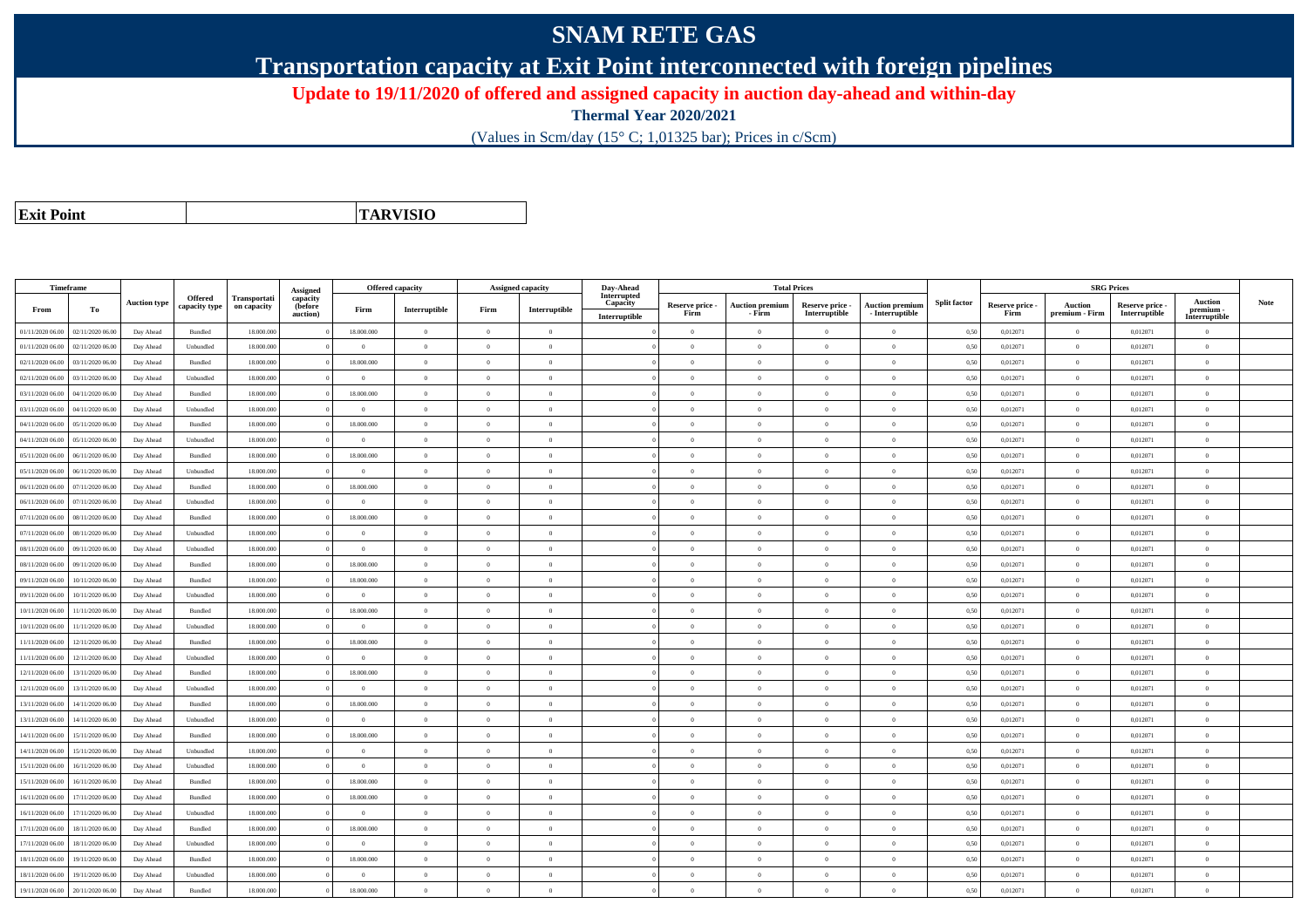| 19/11/2020 06.00                  | 20/11/2020 06:00 | Day Ahead                | Unbundled          | 18.000.000 | $\theta$   | $\Omega$       | $\theta$       |                | $\Omega$       | $\Omega$       | $\Omega$       | $\theta$       | 0.50 | 0,012071 | $\theta$       | 0,012071       | $\theta$       |  |
|-----------------------------------|------------------|--------------------------|--------------------|------------|------------|----------------|----------------|----------------|----------------|----------------|----------------|----------------|------|----------|----------------|----------------|----------------|--|
| 01/11/2020 06.00                  | 02/11/2020 06.00 | Within Day               | Bundled            | 18.000.000 | 17.999.999 | $\overline{0}$ | $\theta$       | $\overline{0}$ | $\overline{0}$ | $\bf{0}$       | $\overline{0}$ | $\overline{0}$ | 0,50 | 1,207057 | $\theta$       | $\theta$       | $\overline{0}$ |  |
|                                   |                  |                          |                    |            |            |                |                |                |                |                |                |                |      |          |                |                |                |  |
| 01/11/2020 07.00                  | 02/11/2020 06.00 | Within Day               | Bundled            | 18.000.000 | 17.249.999 | $\overline{0}$ | $\overline{0}$ | $\overline{0}$ | $\bf{0}$       | $\bf{0}$       | $\bf{0}$       | $\bf{0}$       | 0,50 | 1,207057 | $\overline{0}$ | $\overline{0}$ | $\overline{0}$ |  |
| 01/11/2020 08:00                  | 02/11/2020 06:00 | Within Dav               | Bundled            | 18.000.000 | 16.499.999 | $\overline{0}$ | $\overline{0}$ | $\overline{0}$ | $\overline{0}$ | $\bf{0}$       | $\overline{0}$ | $\overline{0}$ | 0.50 | 1,207057 | $\theta$       | $\theta$       | $\overline{0}$ |  |
| 01/11/2020 09:00                  | 02/11/2020 06.00 | Within Day               | Bundled            | 18.000.000 | 15.749.999 | $\overline{0}$ | $\theta$       | $\overline{0}$ | $\overline{0}$ | $\bf{0}$       | $\overline{0}$ | $\bf{0}$       | 0,50 | 1,207057 | $\theta$       | $\theta$       | $\overline{0}$ |  |
| 01/11/2020 11.00                  | 02/11/2020 06.00 | Within Day               | Bundled            | 18.000.000 | 14.249.999 | $\overline{0}$ | $\bf{0}$       | $\overline{0}$ | $\bf{0}$       | $\overline{0}$ | $\overline{0}$ | $\mathbf{0}$   | 0,50 | 1,207056 | $\overline{0}$ | $\overline{0}$ | $\bf{0}$       |  |
| 01/11/2020 12:00                  | 02/11/2020 06:00 | Within Dav               | Bundled            | 18.000.000 | 13.499.999 | $\overline{0}$ | $\overline{0}$ | $\overline{0}$ | $\overline{0}$ | $\overline{0}$ | $\overline{0}$ | $\overline{0}$ | 0.50 | 1,207056 | $\theta$       | $\overline{0}$ | $\overline{0}$ |  |
| 01/11/2020 13:00                  | 02/11/2020 06.00 | Within Day               | Bundled            | 18.000.000 | 12.749.999 | $\overline{0}$ | $\theta$       | $\overline{0}$ | $\overline{0}$ | $\bf{0}$       | $\overline{0}$ | $\bf{0}$       | 0,50 | 1,207056 | $\theta$       | $\theta$       | $\overline{0}$ |  |
| 01/11/2020 14:00                  | 02/11/2020 06.00 | Within Day               | Bundled            | 18.000.000 | 11.999.999 | $\overline{0}$ | $\overline{0}$ | $\overline{0}$ | $\bf{0}$       | $\bf{0}$       | $\bf{0}$       | $\bf{0}$       | 0,50 | 1,207057 | $\,0\,$        | $\overline{0}$ | $\overline{0}$ |  |
| 01/11/2020 15:00                  | 02/11/2020 06:00 | Within Dav               | Bundled            | 18.000.000 | 11.249.999 | $\overline{0}$ | $\overline{0}$ | $\overline{0}$ | $\overline{0}$ | $\overline{0}$ | $\overline{0}$ | $\overline{0}$ | 0.50 | 1,207057 | $\theta$       | $\overline{0}$ | $\overline{0}$ |  |
| 01/11/2020 16.00                  | 02/11/2020 06.00 | Within Day               | Bundled            | 18.000.000 | 10.499.999 | $\overline{0}$ | $\theta$       | $\overline{0}$ | $\overline{0}$ | $\bf{0}$       | $\overline{0}$ | $\bf{0}$       | 0,50 | 1,207057 | $\theta$       | $\theta$       | $\overline{0}$ |  |
|                                   |                  |                          |                    |            |            |                |                |                |                |                |                |                |      |          |                |                |                |  |
| 01/11/2020 17.00                  | 02/11/2020 06.00 | Within Day               | Bundled            | 18.000.000 | 9.749.999  | $\overline{0}$ | $\overline{0}$ | $\overline{0}$ | $\overline{0}$ | $\bf{0}$       | $\overline{0}$ | $\bf{0}$       | 0,50 | 1,207057 | $\bf{0}$       | $\overline{0}$ | $\overline{0}$ |  |
| 01/11/2020 18:00                  | 02/11/2020 06:00 | Within Day               | Bundled            | 18.000.000 | 8.999.999  | $\overline{0}$ | $\overline{0}$ | $\overline{0}$ | $\overline{0}$ | $\bf{0}$       | $\overline{0}$ | $\overline{0}$ | 0.50 | 1,207057 | $\theta$       | $\theta$       | $\overline{0}$ |  |
| 01/11/2020 19:00                  | 02/11/2020 06.00 | Within Day               | Bundled            | 18.000.000 | 8.249.999  | $\overline{0}$ | $\theta$       | $\overline{0}$ | $\overline{0}$ | $\bf{0}$       | $\overline{0}$ | $\bf{0}$       | 0,50 | 1,207056 | $\theta$       | $\theta$       | $\overline{0}$ |  |
| 01/11/2020 20.00                  | 02/11/2020 06.00 | Within Day               | Bundled            | 18.000.000 | 7.499.999  | $\overline{0}$ | $\overline{0}$ | $\overline{0}$ | $\overline{0}$ | $\overline{0}$ | $\overline{0}$ | $\mathbf{0}$   | 0,50 | 1,207056 | $\bf{0}$       | $\overline{0}$ | $\bf{0}$       |  |
| 01/11/2020 21.00                  | 02/11/2020 06:00 | Within Dav               | Bundled            | 18.000.000 | 6.749.999  | $\overline{0}$ | $\overline{0}$ | $\overline{0}$ | $\overline{0}$ | $\overline{0}$ | $\overline{0}$ | $\overline{0}$ | 0.50 | 1,207056 | $\theta$       | $\overline{0}$ | $\overline{0}$ |  |
| 01/11/2020 22.00                  | 02/11/2020 06.00 | Within Day               | Bundled            | 18.000.000 | 5.999.999  | $\overline{0}$ | $\theta$       | $\overline{0}$ | $\overline{0}$ | $\bf{0}$       | $\overline{0}$ | $\bf{0}$       | 0,50 | 1,207057 | $\theta$       | $\theta$       | $\overline{0}$ |  |
| 01/11/2020 23.00                  | 02/11/2020 06.00 | Within Day               | Bundled            | 18.000.000 | 5.249.999  | $\overline{0}$ | $\overline{0}$ | $\overline{0}$ | $\overline{0}$ | $\bf{0}$       | $\overline{0}$ | $\bf{0}$       | 0,50 | 1,207057 | $\,0\,$        | $\overline{0}$ | $\overline{0}$ |  |
| 02/11/2020 00.00                  | 02/11/2020 06:00 | Within Day               | Bundled            | 18.000.000 | 4.499.999  | $\overline{0}$ | $\overline{0}$ | $\overline{0}$ | $\overline{0}$ | $\overline{0}$ | $\overline{0}$ | $\overline{0}$ | 0.50 | 1,207057 | $\theta$       | $\overline{0}$ | $\overline{0}$ |  |
| 02/11/2020 01:00                  | 02/11/2020 06.00 | Within Day               | Bundled            | 18.000.000 | 3.749.999  | $\overline{0}$ | $\theta$       | $\overline{0}$ | $\overline{0}$ | $\bf{0}$       | $\overline{0}$ | $\bf{0}$       | 0,50 | 1,207057 | $\theta$       | $\theta$       | $\overline{0}$ |  |
| 02/11/2020 02.00                  | 02/11/2020 06.00 | Within Day               | Bundled            | 18.000.000 | 2.999.999  | $\overline{0}$ | $\overline{0}$ | $\overline{0}$ | $\overline{0}$ | $\bf{0}$       | $\overline{0}$ | $\bf{0}$       | 0,50 | 1,207058 | $\,0\,$        | $\overline{0}$ | $\overline{0}$ |  |
| 02/11/2020 03:00                  | 02/11/2020 06:00 | Within Day               | Bundled            | 18.000.000 | 2.249.999  | $\overline{0}$ | $\overline{0}$ | $\overline{0}$ | $\overline{0}$ | $\bf{0}$       | $\overline{0}$ | $\overline{0}$ | 0.50 | 1.207055 | $\theta$       | $\theta$       | $\overline{0}$ |  |
|                                   |                  |                          |                    |            |            |                |                |                |                |                |                |                |      |          |                |                |                |  |
| 02/11/2020 04:00                  | 02/11/2020 06.00 | Within Day               | Bundled            | 18.000.000 | 1.499.999  | $\overline{0}$ | $\theta$       | $\overline{0}$ | $\overline{0}$ | $\bf{0}$       | $\overline{0}$ | $\bf{0}$       | 0,50 | 1,207055 | $\theta$       | $\overline{0}$ | $\overline{0}$ |  |
| 02/11/2020 05.00                  | 02/11/2020 06.00 | Within Day               | Bundled            | 18.000.000 | 749.999    | $\overline{0}$ | $\bf{0}$       | $\overline{0}$ | $\overline{0}$ | $\overline{0}$ | $\overline{0}$ | $\mathbf{0}$   | 0,50 | 1,207055 | $\bf{0}$       | $\overline{0}$ | $\bf{0}$       |  |
| 02/11/2020 06.00                  | 03/11/2020 06:00 | Within Dav               | Bundled            | 18.000.000 | 17.999.999 | $\overline{0}$ | $\overline{0}$ | $\overline{0}$ | $\overline{0}$ | $\overline{0}$ | $\overline{0}$ | $\overline{0}$ | 0.50 | 1,207057 | $\theta$       | $\theta$       | $\overline{0}$ |  |
| 02/11/2020 07.00                  | 03/11/2020 06.00 | Within Day               | Bundled            | 18.000.000 | 17.249.999 | $\overline{0}$ | $\theta$       | $\overline{0}$ | $\overline{0}$ | $\bf{0}$       | $\overline{0}$ | $\bf{0}$       | 0,50 | 1,207057 | $\theta$       | $\theta$       | $\overline{0}$ |  |
| 02/11/2020 08:00                  | 03/11/2020 06.00 | Within Day               | Bundled            | 18.000.000 | 16.499.999 | $\overline{0}$ | $\overline{0}$ | $\overline{0}$ | $\overline{0}$ | $\bf{0}$       | $\overline{0}$ | $\bf{0}$       | 0,50 | 1,207057 | $\,0\,$        | $\overline{0}$ | $\overline{0}$ |  |
| 02/11/2020 09:00                  | 03/11/2020 06:00 | Within Day               | Bundled            | 18.000.000 | 15.749.999 | $\overline{0}$ | $\overline{0}$ | $\overline{0}$ | $\overline{0}$ | $\overline{0}$ | $\overline{0}$ | $\overline{0}$ | 0.50 | 1,207057 | $\theta$       | $\overline{0}$ | $\overline{0}$ |  |
| 02/11/2020 10:00                  | 03/11/2020 06.00 | Within Day               | Bundled            | 18.000.000 | 14.999.999 | $\overline{0}$ | $\theta$       | $\overline{0}$ | $\overline{0}$ | $\bf{0}$       | $\overline{0}$ | $\bf{0}$       | 0,50 | 1,207057 | $\,$ 0 $\,$    | $\theta$       | $\overline{0}$ |  |
| 02/11/2020 11:00                  | 03/11/2020 06.00 | Within Day               | Bundled            | 18.000.000 | 14.249.999 | $\overline{0}$ | $\overline{0}$ | $\overline{0}$ | $\overline{0}$ | $\bf{0}$       | $\overline{0}$ | $\bf{0}$       | 0,50 | 1,207056 | $\bf{0}$       | $\overline{0}$ | $\overline{0}$ |  |
| 02/11/2020 12:00                  | 03/11/2020 06.00 | Within Day               | Bundled            | 18.000.000 | 13.499.999 | $\overline{0}$ | $\Omega$       | $\Omega$       | $\Omega$       | $\Omega$       | $\overline{0}$ | $\overline{0}$ | 0,50 | 1,207056 | $\,0\,$        | $\theta$       | $\theta$       |  |
| 02/11/2020 13:00                  | 03/11/2020 06.00 | Within Day               | Bundled            | 18.000.000 | 12.749.999 | $\overline{0}$ | $\theta$       | $\overline{0}$ | $\overline{0}$ | $\bf{0}$       | $\overline{0}$ | $\bf{0}$       | 0,50 | 1,207056 | $\theta$       | $\theta$       | $\overline{0}$ |  |
|                                   |                  |                          |                    |            |            |                |                |                |                |                |                |                |      |          |                |                |                |  |
| 02/11/2020 14:00                  | 03/11/2020 06.00 | Within Day               | Bundled            | 18.000.000 | 11.999.999 | $\overline{0}$ | $\bf{0}$       | $\overline{0}$ | $\overline{0}$ | $\bf{0}$       | $\overline{0}$ | $\mathbf{0}$   | 0,50 | 1,207057 | $\bf{0}$       | $\overline{0}$ | $\bf{0}$       |  |
| 02/11/2020 15:00                  | 03/11/2020 06.00 | Within Day               | Bundled            | 18,000,000 | 11.249.999 | $\overline{0}$ | $\Omega$       | $\Omega$       | $\Omega$       | $\bf{0}$       | $\overline{0}$ | $\overline{0}$ | 0.50 | 1,207057 | $\,0\,$        | $\theta$       | $\theta$       |  |
| 02/11/2020 16:00                  | 03/11/2020 06.00 | Within Day               | Bundled            | 18.000.000 | 10.499.999 | $\overline{0}$ | $\theta$       | $\overline{0}$ | $\overline{0}$ | $\bf{0}$       | $\overline{0}$ | $\bf{0}$       | 0,50 | 1,207057 | $\theta$       | $\theta$       | $\overline{0}$ |  |
| 02/11/2020 17:00                  | 03/11/2020 06.00 | Within Day               | Bundled            | 18.000.000 | 9.749.999  | $\overline{0}$ | $\overline{0}$ | $\overline{0}$ | $\overline{0}$ | $\bf{0}$       | $\overline{0}$ | $\bf{0}$       | 0,50 | 1,207057 | $\bf{0}$       | $\overline{0}$ | $\overline{0}$ |  |
| 02/11/2020 18:00                  | 03/11/2020 06:00 | Within Day               | Bundled            | 18,000,000 | 8.999.999  | $\overline{0}$ | $\Omega$       | $\Omega$       | $\Omega$       | $\Omega$       | $\theta$       | $\overline{0}$ | 0.50 | 1,207057 | $\theta$       | $\theta$       | $\theta$       |  |
| 02/11/2020 19:00                  | 03/11/2020 06.00 | Within Day               | Bundled            | 18.000.000 | 8.249.999  | $\overline{0}$ | $\theta$       | $\overline{0}$ | $\overline{0}$ | $\bf{0}$       | $\overline{0}$ | $\bf{0}$       | 0,50 | 1,207056 | $\,$ 0 $\,$    | $\overline{0}$ | $\overline{0}$ |  |
| 02/11/2020 20.00                  | 03/11/2020 06.00 | Within Day               | Bundled            | 18.000.000 | 7.499.999  | $\overline{0}$ | $\overline{0}$ | $\overline{0}$ | $\overline{0}$ | $\bf{0}$       | $\overline{0}$ | $\bf{0}$       | 0,50 | 1,207056 | $\bf{0}$       | $\overline{0}$ | $\overline{0}$ |  |
| 02/11/2020 21.00                  | 03/11/2020 06.00 | Within Day               | Bundled            | 18.000.000 | 6.749.999  | $\overline{0}$ | $\Omega$       | $\Omega$       | $\Omega$       | $\Omega$       | $\overline{0}$ | $\overline{0}$ | 0.50 | 1,207056 | $\,0\,$        | $\theta$       | $\theta$       |  |
| 02/11/2020 22.00                  | 03/11/2020 06.00 | Within Day               | Bundled            | 18.000.000 | 5.999.999  | $\overline{0}$ | $\theta$       | $\overline{0}$ | $\overline{0}$ | $\bf{0}$       | $\overline{0}$ | $\bf{0}$       | 0,50 | 1,207057 | $\,$ 0 $\,$    | $\theta$       | $\overline{0}$ |  |
| 02/11/2020 23.00                  | 03/11/2020 06.00 | Within Day               | Bundled            | 18.000.000 | 5.249.999  | $\overline{0}$ | $\overline{0}$ | $\overline{0}$ | $\overline{0}$ | $\bf{0}$       | $\overline{0}$ | $\mathbf{0}$   | 0,50 | 1,207057 | $\bf{0}$       | $\overline{0}$ | $\bf{0}$       |  |
| 03/11/2020 00:00                  | 03/11/2020 06.00 |                          | Bundled            | 18,000,000 | 4.499.999  | $\overline{0}$ | $\Omega$       | $\Omega$       | $\Omega$       | $\Omega$       | $\Omega$       | $\overline{0}$ | 0.50 | 1,207057 | $\theta$       | $\theta$       | $\theta$       |  |
| 03/11/2020 01:00                  | 03/11/2020 06.00 | Within Day<br>Within Day | Bundled            | 18.000.000 | 3.749.999  | $\overline{0}$ | $\overline{0}$ | $\overline{0}$ | $\bf{0}$       | $\,$ 0         | $\bf{0}$       | $\bf{0}$       | 0,50 | 1,207057 | $\,0\,$        | $\,$ 0 $\,$    | $\overline{0}$ |  |
|                                   |                  |                          |                    |            |            |                |                |                |                |                |                |                |      |          |                |                |                |  |
| 03/11/2020 02:00 03/11/2020 06:00 |                  | Within Day               | $\mathbf B$ undled | 18.000.000 | 2.999.999  | $\bf{0}$       | $\bf{0}$       |                |                | $\bf{0}$       |                |                | 0,50 | 1,207058 | $\bf{0}$       | $\overline{0}$ |                |  |
| 03/11/2020 03:00                  | 03/11/2020 06:00 | Within Day               | Bundled            | 18,000,000 | 2.249.999  | $\overline{0}$ | $\overline{0}$ | $\overline{0}$ | $\Omega$       | $\overline{0}$ | $\overline{0}$ | $\overline{0}$ | 0,50 | 1,207055 | $\theta$       | $\theta$       | $\theta$       |  |
| 03/11/2020 04:00                  | 03/11/2020 06.00 | Within Day               | Bundled            | 18.000.000 | 1.499.999  | $\overline{0}$ | $\,$ 0         | $\overline{0}$ | $\bf{0}$       | $\,$ 0 $\,$    | $\overline{0}$ | $\mathbf{0}$   | 0,50 | 1,207055 | $\,$ 0 $\,$    | $\,$ 0 $\,$    | $\,$ 0         |  |
| 03/11/2020 05:00                  | 03/11/2020 06.00 | Within Day               | Bundled            | 18.000.000 | 749.999    | $\overline{0}$ | $\overline{0}$ | $\overline{0}$ | $\overline{0}$ | $\overline{0}$ | $\overline{0}$ | $\mathbf{0}$   | 0,50 | 1,207055 | $\overline{0}$ | $\bf{0}$       | $\bf{0}$       |  |
| 03/11/2020 06.00                  | 04/11/2020 06.00 | Within Day               | Bundled            | 18.000.000 | 17.999.999 | $\overline{0}$ | $\overline{0}$ | $\overline{0}$ | $\Omega$       | $\overline{0}$ | $\overline{0}$ | $\bf{0}$       | 0,50 | 1,207057 | $\overline{0}$ | $\overline{0}$ | $\overline{0}$ |  |
| 03/11/2020 07.00                  | 04/11/2020 06.00 | Within Day               | Bundled            | 18.000.000 | 17.249.999 | $\overline{0}$ | $\,$ 0         | $\overline{0}$ | $\overline{0}$ | $\,$ 0 $\,$    | $\overline{0}$ | $\mathbf{0}$   | 0,50 | 1,207057 | $\,$ 0 $\,$    | $\overline{0}$ | $\overline{0}$ |  |
| 03/11/2020 08:00                  | 04/11/2020 06.00 | Within Day               | Bundled            | 18.000.000 | 16.499.999 | $\overline{0}$ | $\overline{0}$ | $\overline{0}$ | $\overline{0}$ | $\overline{0}$ | $\overline{0}$ | $\mathbf{0}$   | 0,50 | 1,207057 | $\overline{0}$ | $\overline{0}$ | $\bf{0}$       |  |
| 03/11/2020 09:00                  | 04/11/2020 06.00 | Within Day               | Bundled            | 18.000.000 | 15.749.999 | $\overline{0}$ | $\overline{0}$ | $\overline{0}$ | $\Omega$       | $\overline{0}$ | $\overline{0}$ | $\bf{0}$       | 0.50 | 1,207057 | $\overline{0}$ | $\theta$       | $\overline{0}$ |  |
| 03/11/2020 10:00                  | 04/11/2020 06.00 | Within Day               | Bundled            | 18.000.000 | 14.999.999 | $\overline{0}$ | $\,$ 0         | $\overline{0}$ | $\bf{0}$       | $\bf{0}$       | $\bf{0}$       | $\bf{0}$       | 0,50 | 1,207057 | $\,$ 0 $\,$    | $\overline{0}$ | $\overline{0}$ |  |
|                                   |                  |                          |                    |            |            |                | $\bf{0}$       |                |                |                |                |                |      |          |                | $\overline{0}$ | $\bf{0}$       |  |
| 03/11/2020 11:00                  | 04/11/2020 06.00 | Within Day               | Bundled            | 18.000.000 | 14.249.999 | $\overline{0}$ |                | $\overline{0}$ | $\overline{0}$ | $\overline{0}$ | $\overline{0}$ | $\mathbf{0}$   | 0,50 | 1,207056 | $\overline{0}$ |                |                |  |
| 03/11/2020 12:00                  | 04/11/2020 06.00 | Within Day               | Bundled            | 18,000,000 | 13.499.999 | $\overline{0}$ | $\overline{0}$ | $\overline{0}$ | $\Omega$       | $\overline{0}$ | $\overline{0}$ | $\bf{0}$       | 0.50 | 1,207056 | $\overline{0}$ | $\overline{0}$ | $\overline{0}$ |  |
| 03/11/2020 13:00                  | 04/11/2020 06.00 | Within Day               | Bundled            | 18.000.000 | 12.749.999 | $\overline{0}$ | $\bf{0}$       | $\overline{0}$ | $\overline{0}$ | $\bf{0}$       | $\bf{0}$       | $\mathbf{0}$   | 0,50 | 1,207056 | $\,$ 0 $\,$    | $\,$ 0 $\,$    | $\bf{0}$       |  |
| 03/11/2020 14:00                  | 04/11/2020 06.00 | Within Day               | Bundled            | 18.000.000 | 11.999.999 | $\overline{0}$ | $\overline{0}$ | $\overline{0}$ | $\overline{0}$ | $\bf{0}$       | $\overline{0}$ | $\mathbf{0}$   | 0,50 | 1,207057 | $\overline{0}$ | $\bf{0}$       | $\bf{0}$       |  |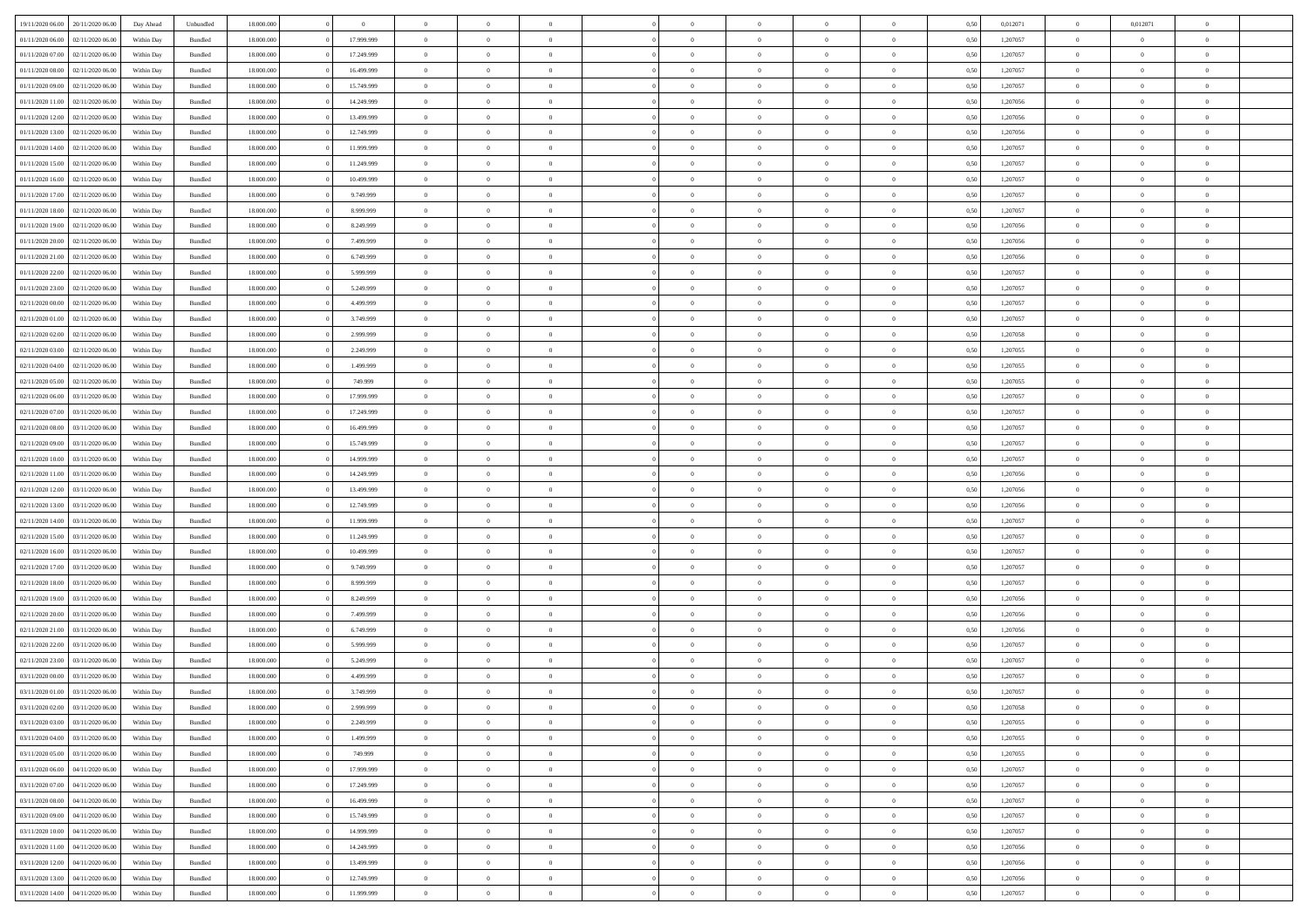| 03/11/2020 15:00                  | 04/11/2020 06.00 | Within Day | Bundled | 18,000,000 | 11.249.999 | $\overline{0}$ | $\theta$       |                |                | $\Omega$       | $\Omega$       | $\overline{0}$ | 0,50 | 1,207057 | $\theta$       | $\theta$       | $\theta$       |  |
|-----------------------------------|------------------|------------|---------|------------|------------|----------------|----------------|----------------|----------------|----------------|----------------|----------------|------|----------|----------------|----------------|----------------|--|
| 03/11/2020 16:00                  | 04/11/2020 06.00 | Within Dav | Bundled | 18.000.000 | 10.499.999 | $\overline{0}$ | $\Omega$       |                | $\Omega$       | $\Omega$       | $\Omega$       | $\bf{0}$       | 0.50 | 1,207057 | $\theta$       | $\Omega$       | $\sqrt{ }$     |  |
| 03/11/2020 17.00                  | 04/11/2020 06.00 | Within Day | Bundled | 18.000.000 | 9.749.999  | $\overline{0}$ | $\overline{0}$ | $\overline{0}$ | $\overline{0}$ | $\,$ 0 $\,$    | $\overline{0}$ | $\,$ 0 $\,$    | 0,50 | 1,207057 | $\,$ 0 $\,$    | $\overline{0}$ | $\overline{0}$ |  |
|                                   |                  |            |         |            |            | $\overline{0}$ | $\overline{0}$ | $\overline{0}$ | $\overline{0}$ |                |                |                |      |          |                |                | $\overline{0}$ |  |
| 03/11/2020 18:00                  | 04/11/2020 06.00 | Within Day | Bundled | 18.000.000 | 8.999.999  |                |                |                |                | $\bf{0}$       | $\overline{0}$ | $\bf{0}$       | 0,50 | 1,207057 | $\bf{0}$       | $\overline{0}$ |                |  |
| 03/11/2020 19:00                  | 04/11/2020 06.00 | Within Day | Bundled | 18.000.000 | 8.249.999  | $\overline{0}$ | $\Omega$       | $^{\circ}$     | $\Omega$       | $\overline{0}$ | $\Omega$       | $\overline{0}$ | 0.50 | 1,207056 | $\theta$       | $\theta$       | $\sqrt{ }$     |  |
| 03/11/2020 20.00                  | 04/11/2020 06.00 | Within Day | Bundled | 18.000.000 | 7.499.999  | $\overline{0}$ | $\overline{0}$ | $\overline{0}$ | $\overline{0}$ | $\,$ 0 $\,$    | $\overline{0}$ | $\,$ 0 $\,$    | 0,50 | 1,207056 | $\,$ 0 $\,$    | $\overline{0}$ | $\overline{0}$ |  |
| 03/11/2020 21.00                  | 04/11/2020 06.00 | Within Day | Bundled | 18.000.000 | 6.749.999  | $\overline{0}$ | $\overline{0}$ | $\overline{0}$ | $\overline{0}$ | $\overline{0}$ | $\overline{0}$ | $\bf{0}$       | 0,50 | 1,207056 | $\bf{0}$       | $\theta$       | $\overline{0}$ |  |
| 03/11/2020 22.00                  | 04/11/2020 06.00 | Within Dav | Bundled | 18.000.000 | 5.999.999  | $\overline{0}$ | $\Omega$       | $^{\circ}$     | $\Omega$       | $\bf{0}$       | $\Omega$       | $\overline{0}$ | 0.50 | 1,207057 | $\theta$       | $\theta$       | $\sqrt{ }$     |  |
|                                   |                  |            |         |            |            |                |                |                |                |                |                |                |      |          |                |                |                |  |
| 03/11/2020 23.00                  | 04/11/2020 06.00 | Within Day | Bundled | 18.000.000 | 5.249.999  | $\overline{0}$ | $\overline{0}$ | $\overline{0}$ | $\overline{0}$ | $\overline{0}$ | $\overline{0}$ | $\,$ 0 $\,$    | 0,50 | 1,207057 | $\,$ 0 $\,$    | $\overline{0}$ | $\overline{0}$ |  |
| 04/11/2020 00.00                  | 04/11/2020 06.00 | Within Day | Bundled | 18,000,000 | 4.499.999  | $\overline{0}$ | $\overline{0}$ | $\overline{0}$ | $\Omega$       | $\overline{0}$ | $\overline{0}$ | $\bf{0}$       | 0,50 | 1,207057 | $\bf{0}$       | $\theta$       | $\overline{0}$ |  |
| 04/11/2020 01.00                  | 04/11/2020 06.00 | Within Dav | Bundled | 18.000.000 | 3.749.999  | $\overline{0}$ | $\Omega$       | $^{\circ}$     | $\Omega$       | $\bf{0}$       | $\Omega$       | $\overline{0}$ | 0.50 | 1,207057 | $\theta$       | $\theta$       | $\sqrt{ }$     |  |
| 04/11/2020 02.00                  | 04/11/2020 06.00 | Within Day | Bundled | 18.000.000 | 2.999.999  | $\overline{0}$ | $\overline{0}$ | $\overline{0}$ | $\overline{0}$ | $\,$ 0 $\,$    | $\overline{0}$ | $\,$ 0 $\,$    | 0,50 | 1,207058 | $\,$ 0 $\,$    | $\overline{0}$ | $\overline{0}$ |  |
| 04/11/2020 03.00                  | 04/11/2020 06.00 | Within Day | Bundled | 18.000.000 | 2.249.999  | $\overline{0}$ | $\overline{0}$ | $\overline{0}$ | $\overline{0}$ | $\bf{0}$       | $\overline{0}$ | $\bf{0}$       | 0,50 | 1,207055 | $\bf{0}$       | $\overline{0}$ | $\bf{0}$       |  |
|                                   |                  |            |         |            |            |                |                |                |                |                |                |                |      |          |                |                |                |  |
| 04/11/2020 04:00                  | 04/11/2020 06.00 | Within Day | Bundled | 18.000.000 | 1.499.999  | $\overline{0}$ | $\theta$       | $^{\circ}$     | $\overline{0}$ | $\overline{0}$ | $\Omega$       | $\bf{0}$       | 0.50 | 1,207055 | $\theta$       | $\theta$       | $\sqrt{ }$     |  |
| 04/11/2020 05:00                  | 04/11/2020 06.00 | Within Day | Bundled | 18.000.000 | 749.999    | $\overline{0}$ | $\theta$       | $\overline{0}$ | $\overline{0}$ | $\,$ 0 $\,$    | $\overline{0}$ | $\,$ 0 $\,$    | 0,50 | 1,207055 | $\theta$       | $\overline{0}$ | $\overline{0}$ |  |
| 04/11/2020 06.00                  | 05/11/2020 06.00 | Within Day | Bundled | 18.000.000 | 17.999.999 | $\overline{0}$ | $\overline{0}$ | $\overline{0}$ | $\Omega$       | $\overline{0}$ | $\overline{0}$ | $\bf{0}$       | 0,50 | 1,207057 | $\theta$       | $\overline{0}$ | $\overline{0}$ |  |
| 04/11/2020 07.00                  | 05/11/2020 06.00 | Within Day | Bundled | 18.000.000 | 17.249.999 | $\overline{0}$ | $\Omega$       | $^{\circ}$     | $\Omega$       | $\overline{0}$ | $\Omega$       | $\bf{0}$       | 0.50 | 1,207057 | $\theta$       | $\Omega$       | -0             |  |
| 04/11/2020 08.00                  | 05/11/2020 06.00 |            |         | 18.000.000 | 16.499.999 | $\overline{0}$ | $\overline{0}$ | $\overline{0}$ | $\overline{0}$ | $\,$ 0 $\,$    | $\overline{0}$ | $\,$ 0 $\,$    |      | 1,207057 | $\,$ 0 $\,$    | $\overline{0}$ | $\overline{0}$ |  |
|                                   |                  | Within Day | Bundled |            |            |                |                |                |                |                |                |                | 0,50 |          |                |                |                |  |
| 04/11/2020 09:00                  | 05/11/2020 06:00 | Within Day | Bundled | 18,000,000 | 15.749.999 | $\overline{0}$ | $\overline{0}$ | $\overline{0}$ | $\Omega$       | $\overline{0}$ | $\overline{0}$ | $\bf{0}$       | 0,50 | 1,207057 | $\bf{0}$       | $\theta$       | $\overline{0}$ |  |
| 04/11/2020 10:00                  | 05/11/2020 06.00 | Within Dav | Bundled | 18.000.000 | 14.999.999 | $\overline{0}$ | $\Omega$       | $\Omega$       | $\Omega$       | $\bf{0}$       | $\Omega$       | $\overline{0}$ | 0.50 | 1,207057 | $\theta$       | $\theta$       | $\sqrt{ }$     |  |
| 04/11/2020 11:00                  | 05/11/2020 06.00 | Within Day | Bundled | 18.000.000 | 14.249.999 | $\overline{0}$ | $\overline{0}$ | $\overline{0}$ | $\overline{0}$ | $\,$ 0 $\,$    | $\overline{0}$ | $\,$ 0 $\,$    | 0,50 | 1,207056 | $\,$ 0 $\,$    | $\overline{0}$ | $\overline{0}$ |  |
| 04/11/2020 12:00                  | 05/11/2020 06.00 | Within Day | Bundled | 18.000.000 | 13.499.999 | $\overline{0}$ | $\overline{0}$ | $\overline{0}$ | $\overline{0}$ | $\bf{0}$       | $\overline{0}$ | $\bf{0}$       | 0,50 | 1,207056 | $\bf{0}$       | $\overline{0}$ | $\overline{0}$ |  |
|                                   |                  |            |         |            |            |                |                |                |                |                |                |                |      |          |                |                |                |  |
| 04/11/2020 13.00                  | 05/11/2020 06.00 | Within Day | Bundled | 18.000.000 | 12.749.999 | $\overline{0}$ | $\Omega$       | $^{\circ}$     | $\overline{0}$ | $\bf{0}$       | $\Omega$       | $\overline{0}$ | 0.50 | 1,207056 | $\theta$       | $\theta$       | $\sqrt{ }$     |  |
| 04/11/2020 14:00                  | 05/11/2020 06.00 | Within Day | Bundled | 18.000.000 | 11.999.999 | $\overline{0}$ | $\overline{0}$ | $\overline{0}$ | $\overline{0}$ | $\,$ 0 $\,$    | $\overline{0}$ | $\,$ 0 $\,$    | 0,50 | 1,207057 | $\,$ 0 $\,$    | $\overline{0}$ | $\overline{0}$ |  |
| 04/11/2020 15:00                  | 05/11/2020 06.00 | Within Day | Bundled | 18.000.000 | 11.249.999 | $\overline{0}$ | $\overline{0}$ | $\overline{0}$ | $\overline{0}$ | $\overline{0}$ | $\overline{0}$ | $\bf{0}$       | 0,50 | 1,207057 | $\bf{0}$       | $\overline{0}$ | $\overline{0}$ |  |
| 04/11/2020 16.00                  | 05/11/2020 06.00 | Within Dav | Bundled | 18.000.000 | 10.499.999 | $\overline{0}$ | $\Omega$       | $\Omega$       | $\Omega$       | $\bf{0}$       | $\Omega$       | $\overline{0}$ | 0.50 | 1,207057 | $\theta$       | $\theta$       | $\sqrt{ }$     |  |
| 04/11/2020 17.00                  | 05/11/2020 06.00 | Within Day | Bundled | 18.000.000 | 9.749.999  | $\overline{0}$ | $\overline{0}$ | $\overline{0}$ | $\overline{0}$ | $\overline{0}$ | $\overline{0}$ | $\,$ 0 $\,$    | 0,50 | 1,207057 | $\,$ 0 $\,$    | $\overline{0}$ | $\overline{0}$ |  |
|                                   |                  |            |         |            |            |                |                |                |                |                |                |                |      |          |                |                |                |  |
| 04/11/2020 18.00                  | 05/11/2020 06:00 | Within Day | Bundled | 18,000,000 | 8.999.999  | $\overline{0}$ | $\overline{0}$ | $\overline{0}$ | $\Omega$       | $\overline{0}$ | $\overline{0}$ | $\bf{0}$       | 0,50 | 1,207057 | $\bf{0}$       | $\theta$       | $\overline{0}$ |  |
| 04/11/2020 19:00                  | 05/11/2020 06:00 | Within Day | Bundled | 18.000.000 | 8.249.999  | $\overline{0}$ | $\Omega$       | $^{\circ}$     | $\Omega$       | $\overline{0}$ | $\Omega$       | $\overline{0}$ | 0.50 | 1,207056 | $\theta$       | $\theta$       | $\sqrt{ }$     |  |
| 04/11/2020 20.00                  | 05/11/2020 06.00 | Within Day | Bundled | 18.000.000 | 7.499.999  | $\overline{0}$ | $\overline{0}$ | $\overline{0}$ | $\overline{0}$ | $\,$ 0 $\,$    | $\overline{0}$ | $\,$ 0 $\,$    | 0,50 | 1,207056 | $\,$ 0 $\,$    | $\overline{0}$ | $\overline{0}$ |  |
| 04/11/2020 21.00                  | 05/11/2020 06.00 | Within Day | Bundled | 18.000.000 | 6.749.999  | $\overline{0}$ | $\overline{0}$ | $\overline{0}$ | $\bf{0}$       | $\bf{0}$       | $\bf{0}$       | $\bf{0}$       | 0,50 | 1,207056 | $\,$ 0 $\,$    | $\overline{0}$ | $\overline{0}$ |  |
| 04/11/2020 22.00                  | 05/11/2020 06:00 | Within Day | Bundled | 18.000.000 | 5.999.999  | $\overline{0}$ | $\theta$       | $\Omega$       | $\overline{0}$ | $\bf{0}$       | $\Omega$       | $\bf{0}$       | 0.50 | 1,207057 | $\theta$       | $\theta$       | $\sqrt{ }$     |  |
|                                   |                  |            |         |            |            |                |                |                |                |                |                |                |      |          |                |                |                |  |
| 04/11/2020 23.00                  | 05/11/2020 06.00 | Within Day | Bundled | 18.000.000 | 5.249.999  | $\overline{0}$ | $\overline{0}$ | $\overline{0}$ | $\overline{0}$ | $\,$ 0 $\,$    | $\overline{0}$ | $\,$ 0 $\,$    | 0,50 | 1,207057 | $\theta$       | $\overline{0}$ | $\overline{0}$ |  |
| 05/11/2020 00.00                  | 05/11/2020 06.00 | Within Day | Bundled | 18.000.000 | 4.499.999  | $\overline{0}$ | $\theta$       | $\overline{0}$ | $\overline{0}$ | $\,$ 0         | $\bf{0}$       | $\bf{0}$       | 0,50 | 1,207057 | $\,$ 0 $\,$    | $\overline{0}$ | $\overline{0}$ |  |
| 05/11/2020 01:00                  | 05/11/2020 06.00 | Within Day | Bundled | 18.000.000 | 3.749.999  | $\overline{0}$ | $\Omega$       | $^{\circ}$     | $\Omega$       | $\overline{0}$ | $\Omega$       | $\overline{0}$ | 0.50 | 1,207057 | $\theta$       | $\theta$       | $\sqrt{ }$     |  |
| 05/11/2020 02.00                  | 05/11/2020 06.00 | Within Day | Bundled | 18.000.000 | 2.999.999  | $\overline{0}$ | $\overline{0}$ | $\overline{0}$ | $\overline{0}$ | $\,$ 0 $\,$    | $\bf{0}$       | $\,$ 0 $\,$    | 0,50 | 1,207058 | $\,$ 0 $\,$    | $\overline{0}$ | $\overline{0}$ |  |
|                                   |                  |            |         |            |            |                |                |                |                |                |                |                |      |          |                |                |                |  |
| 05/11/2020 03.00                  | 05/11/2020 06.00 | Within Day | Bundled | 18.000.000 | 2.249.999  | $\bf{0}$       | $\overline{0}$ | $\overline{0}$ | $\bf{0}$       | $\bf{0}$       | $\overline{0}$ | $\bf{0}$       | 0,50 | 1,207055 | $\,$ 0 $\,$    | $\overline{0}$ | $\overline{0}$ |  |
| 05/11/2020 04:00                  | 05/11/2020 06:00 | Within Day | Bundled | 18.000.000 | 1.499.999  | $\overline{0}$ | $\Omega$       | $^{\circ}$     | $\Omega$       | $\overline{0}$ | $\Omega$       | $\overline{0}$ | 0.50 | 1,207055 | $\theta$       | $\theta$       | $\sqrt{ }$     |  |
| 05/11/2020 05.00                  | 05/11/2020 06.00 | Within Day | Bundled | 18.000.000 | 749.999    | $\overline{0}$ | $\overline{0}$ | $\overline{0}$ | $\overline{0}$ | $\,$ 0 $\,$    | $\overline{0}$ | $\,$ 0 $\,$    | 0,50 | 1,207055 | $\,$ 0 $\,$    | $\overline{0}$ | $\overline{0}$ |  |
| 05/11/2020 06.00                  | 06/11/2020 06.00 | Within Day | Bundled | 18.000.000 | 17.999.999 | $\bf{0}$       | $\overline{0}$ | $\overline{0}$ | $\bf{0}$       | $\,$ 0         | $\overline{0}$ | $\bf{0}$       | 0,50 | 1,207057 | $\,$ 0 $\,$    | $\overline{0}$ | $\overline{0}$ |  |
| 05/11/2020 07:00                  | 06/11/2020 06.00 | Within Day | Bundled | 18.000.000 | 17.249.999 | $\overline{0}$ | $\theta$       | $\Omega$       | $\Omega$       | $\bf{0}$       | $\Omega$       | $\overline{0}$ | 0.50 | 1,207057 | $\theta$       | $\theta$       | $\sqrt{ }$     |  |
|                                   |                  |            |         |            |            | $\overline{0}$ | $\theta$       | $\overline{0}$ | $\overline{0}$ | $\,$ 0 $\,$    | $\overline{0}$ |                |      |          | $\,$ 0 $\,$    | $\overline{0}$ | $\overline{0}$ |  |
| 05/11/2020 08:00                  | 06/11/2020 06.00 | Within Day | Bundled | 18.000.000 | 16.499.999 |                |                |                |                |                |                | $\,$ 0 $\,$    | 0,50 | 1,207057 |                |                |                |  |
| 05/11/2020 09:00                  | 06/11/2020 06.0  | Within Day | Bundled | 18.000.000 | 15.749.999 | $\overline{0}$ | $\theta$       | $\overline{0}$ | $\overline{0}$ | $\bf{0}$       | $\overline{0}$ | $\bf{0}$       | 0,50 | 1,207057 | $\,$ 0 $\,$    | $\overline{0}$ | $\overline{0}$ |  |
| 05/11/2020 10:00                  | 06/11/2020 06:00 | Within Day | Bundled | 18.000.000 | 14.999.999 | $\overline{0}$ | $\overline{0}$ | $\Omega$       | $\overline{0}$ | $\bf{0}$       | $\overline{0}$ | $\overline{0}$ | 0,50 | 1,207057 | $\theta$       | $\theta$       | $\overline{0}$ |  |
| 05/11/2020 11:00 06/11/2020 06:00 |                  | Within Day | Bundled | 18.000.000 | 14.249.999 | $\overline{0}$ | $\theta$       |                |                | $\bf{0}$       |                |                | 0,50 | 1.207056 | $\theta$       | $\theta$       |                |  |
| 05/11/2020 12:00                  | 06/11/2020 06.00 | Within Day | Bundled | 18.000.000 | 13.499.999 | $\bf{0}$       | $\overline{0}$ | $\overline{0}$ | $\bf{0}$       | $\bf{0}$       | $\overline{0}$ | $\bf{0}$       | 0,50 | 1,207056 | $\bf{0}$       | $\overline{0}$ | $\bf{0}$       |  |
|                                   |                  |            |         |            |            |                |                |                |                |                |                |                |      |          |                |                |                |  |
| 05/11/2020 13:00                  | 06/11/2020 06.00 | Within Day | Bundled | 18.000.000 | 12.749.999 | $\overline{0}$ | $\overline{0}$ | $\overline{0}$ | $\overline{0}$ | $\theta$       | $\overline{0}$ | $\overline{0}$ | 0,50 | 1,207056 | $\overline{0}$ | $\theta$       | $\overline{0}$ |  |
| 05/11/2020 14:00                  | 06/11/2020 06.00 | Within Day | Bundled | 18.000.000 | 11.999.999 | $\overline{0}$ | $\bf{0}$       | $\overline{0}$ | $\overline{0}$ | $\bf{0}$       | $\overline{0}$ | $\,$ 0 $\,$    | 0,50 | 1,207057 | $\mathbf{0}$   | $\,$ 0 $\,$    | $\bf{0}$       |  |
| 05/11/2020 15.00                  | 06/11/2020 06.00 | Within Day | Bundled | 18.000.000 | 11.249.999 | $\overline{0}$ | $\overline{0}$ | $\overline{0}$ | $\bf{0}$       | $\bf{0}$       | $\overline{0}$ | $\bf{0}$       | 0,50 | 1,207057 | $\bf{0}$       | $\overline{0}$ | $\bf{0}$       |  |
| 05/11/2020 16:00                  | 06/11/2020 06.00 | Within Day | Bundled | 18.000.000 | 10.499.999 | $\overline{0}$ | $\overline{0}$ | $\overline{0}$ | $\overline{0}$ | $\overline{0}$ | $\overline{0}$ | $\overline{0}$ | 0,50 | 1,207057 | $\overline{0}$ | $\overline{0}$ | $\overline{0}$ |  |
| 05/11/2020 17.00                  | 06/11/2020 06.00 | Within Day | Bundled | 18.000.000 | 9.749.999  | $\overline{0}$ | $\bf{0}$       | $\overline{0}$ | $\overline{0}$ | $\bf{0}$       | $\overline{0}$ | $\,$ 0 $\,$    | 0,50 | 1,207057 | $\,$ 0 $\,$    | $\,$ 0 $\,$    | $\,$ 0         |  |
|                                   |                  |            |         |            |            |                |                |                |                |                |                |                |      |          |                |                |                |  |
| 05/11/2020 18.00                  | 06/11/2020 06.00 | Within Day | Bundled | 18.000.000 | 8.999.999  | $\bf{0}$       | $\overline{0}$ | $\overline{0}$ | $\bf{0}$       | $\bf{0}$       | $\bf{0}$       | $\bf{0}$       | 0,50 | 1,207057 | $\bf{0}$       | $\overline{0}$ | $\bf{0}$       |  |
| 05/11/2020 19:00                  | 06/11/2020 06:00 | Within Day | Bundled | 18.000.000 | 8.249.999  | $\overline{0}$ | $\overline{0}$ | $\overline{0}$ | $\overline{0}$ | $\overline{0}$ | $\overline{0}$ | $\mathbf{0}$   | 0,50 | 1,207056 | $\overline{0}$ | $\overline{0}$ | $\overline{0}$ |  |
| 05/11/2020 20.00                  | 06/11/2020 06.00 | Within Day | Bundled | 18.000.000 | 7.499.999  | $\overline{0}$ | $\bf{0}$       | $\overline{0}$ | $\bf{0}$       | $\,$ 0 $\,$    | $\overline{0}$ | $\,$ 0 $\,$    | 0,50 | 1,207056 | $\overline{0}$ | $\,$ 0 $\,$    | $\,$ 0         |  |
| 05/11/2020 21.00                  | 06/11/2020 06.00 | Within Day | Bundled | 18.000.000 | 6.749.999  | $\overline{0}$ | $\overline{0}$ | $\overline{0}$ | $\bf{0}$       | $\bf{0}$       | $\bf{0}$       | $\bf{0}$       | 0,50 | 1,207056 | $\bf{0}$       | $\overline{0}$ | $\overline{0}$ |  |
| 05/11/2020 22.00                  | 06/11/2020 06.00 | Within Day | Bundled | 18.000.000 | 5.999.999  | $\overline{0}$ | $\overline{0}$ | $\overline{0}$ | $\overline{0}$ | $\mathbf{0}$   | $\overline{0}$ | $\overline{0}$ | 0.50 | 1,207057 | $\overline{0}$ | $\theta$       | $\overline{0}$ |  |
|                                   |                  |            |         |            |            |                |                |                |                |                |                |                |      |          |                |                |                |  |
| 05/11/2020 23.00                  | 06/11/2020 06:00 | Within Day | Bundled | 18.000.000 | 5.249.999  | $\mathbf{0}$   | $\bf{0}$       | $\overline{0}$ | $\overline{0}$ | $\bf{0}$       | $\overline{0}$ | $\,$ 0 $\,$    | 0,50 | 1,207057 | $\mathbf{0}$   | $\,$ 0 $\,$    | $\,$ 0 $\,$    |  |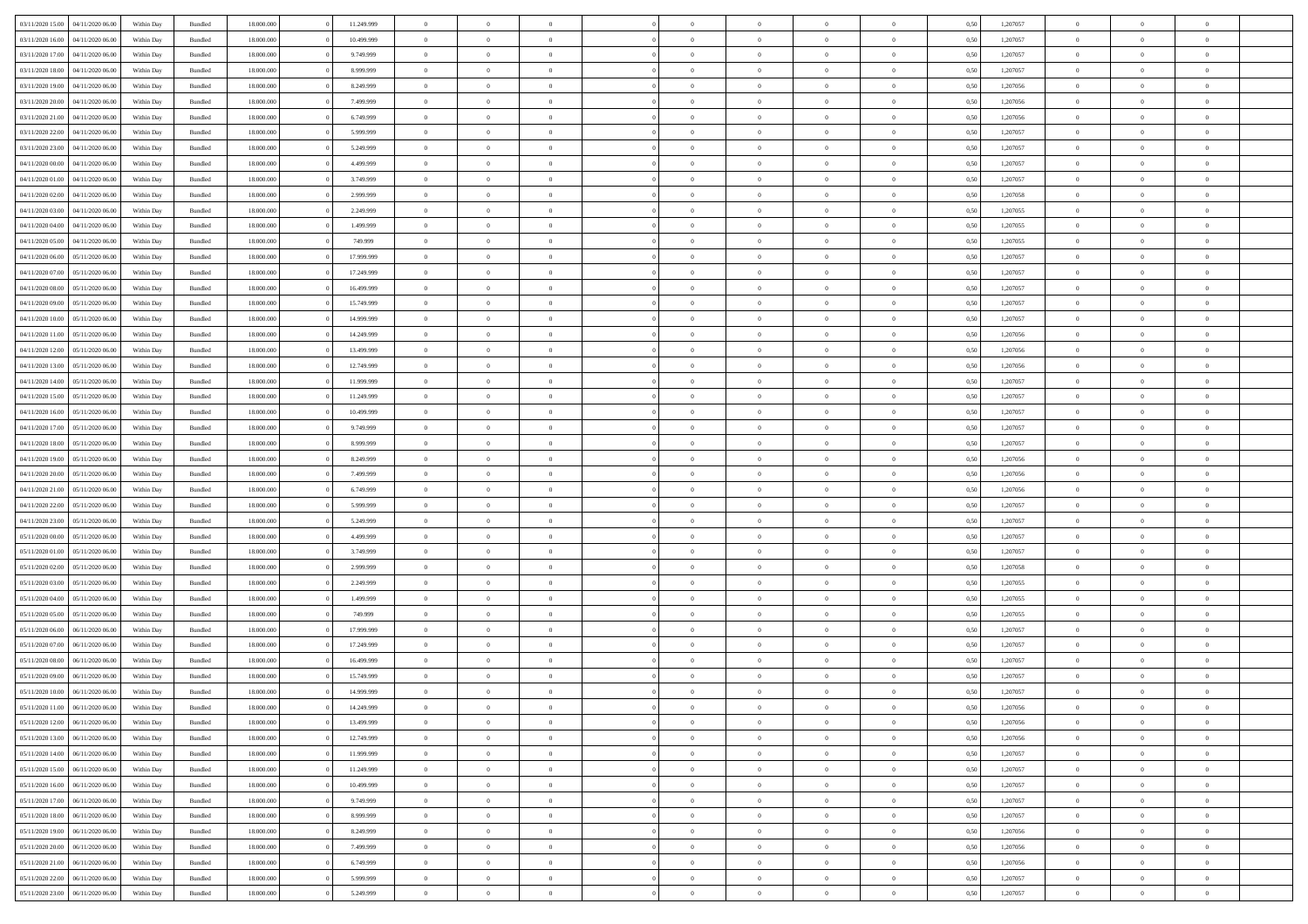| 06/11/2020 00:00 06/11/2020 06:00                                            | Within Day               | Bundled            | 18.000.000               | 4.499.999              | $\overline{0}$                   | $\overline{0}$             |                                  | $\Omega$                         | $\theta$                         | $\Omega$                         | $\theta$                   | 0,50         | 1,207057             | $\theta$             | $\theta$             | $\theta$                         |  |
|------------------------------------------------------------------------------|--------------------------|--------------------|--------------------------|------------------------|----------------------------------|----------------------------|----------------------------------|----------------------------------|----------------------------------|----------------------------------|----------------------------|--------------|----------------------|----------------------|----------------------|----------------------------------|--|
| 06/11/2020 01:00<br>06/11/2020 06.00                                         | Within Day               | Bundled            | 18.000.000               | 3.749.999              | $\overline{0}$                   | $\overline{0}$             | $\overline{0}$                   | $\overline{0}$                   | $\theta$                         | $\overline{0}$                   | $\,$ 0 $\,$                | 0,50         | 1,207057             | $\theta$             | $\theta$             | $\overline{0}$                   |  |
| 06/11/2020 02.00<br>06/11/2020 06.00                                         | Within Day               | Bundled            | 18.000.000               | 2.999.999              | $\overline{0}$                   | $\bf{0}$                   | $\overline{0}$                   | $\overline{0}$                   | $\overline{0}$                   | $\overline{0}$                   | $\bf{0}$                   | 0,50         | 1,207058             | $\bf{0}$             | $\overline{0}$       | $\overline{0}$                   |  |
| 06/11/2020 03:00<br>06/11/2020 06:00                                         | Within Day               | Bundled            | 18.000.000               | 2.249.999              | $\overline{0}$                   | $\overline{0}$             | $\overline{0}$                   | $\overline{0}$                   | $\overline{0}$                   | $\overline{0}$                   | $\overline{0}$             | 0.50         | 1.207055             | $\theta$             | $\theta$             | $\overline{0}$                   |  |
| 06/11/2020 04:00<br>06/11/2020 06.00                                         | Within Day               | Bundled            | 18.000.000               | 1.499.999              | $\overline{0}$                   | $\theta$                   | $\overline{0}$                   | $\overline{0}$                   | $\theta$                         | $\overline{0}$                   | $\bf{0}$                   | 0,50         | 1,207055             | $\theta$             | $\theta$             | $\overline{0}$                   |  |
| 06/11/2020 05:00<br>06/11/2020 06.00                                         | Within Day               | Bundled            | 18.000.000               | 749.999                | $\overline{0}$                   | $\bf{0}$                   | $\overline{0}$                   | $\overline{0}$                   | $\overline{0}$                   | $\overline{0}$                   | $\bf{0}$                   | 0,50         | 1,207055             | $\bf{0}$             | $\overline{0}$       | $\bf{0}$                         |  |
| 06/11/2020 06:00<br>07/11/2020 06:00                                         | Within Day               | Bundled            | 18.000.000               | 17.999.999             | $\overline{0}$                   | $\overline{0}$             | $\overline{0}$                   | $\overline{0}$                   | $\overline{0}$                   | $\overline{0}$                   | $\overline{0}$             | 0.5(         | 1,207057             | $\theta$             | $\theta$             | $\overline{0}$                   |  |
| 06/11/2020 07:00<br>07/11/2020 06.00                                         | Within Day               | Bundled            | 18.000.000               | 17.249.999             | $\bf{0}$                         | $\theta$                   | $\overline{0}$                   | $\overline{0}$                   | $\theta$                         | $\overline{0}$                   | $\bf{0}$                   | 0,50         | 1,207057             | $\theta$             | $\theta$             | $\overline{0}$                   |  |
| 06/11/2020 08:00<br>07/11/2020 06.00                                         | Within Day               | Bundled            | 18.000.000               | 16.499.999             | $\overline{0}$                   | $\bf{0}$                   | $\overline{0}$                   | $\overline{0}$                   | $\overline{0}$                   | $\bf{0}$                         | $\bf{0}$                   | 0,50         | 1,207057             | $\bf{0}$             | $\bf{0}$             | $\overline{0}$                   |  |
| 06/11/2020 09:00<br>07/11/2020 06.00                                         | Within Day               | Bundled            | 18.000.000               | 15.749.999             | $\overline{0}$                   | $\overline{0}$             | $\overline{0}$                   | $\overline{0}$                   | $\overline{0}$                   | $\overline{0}$                   | $\overline{0}$             | 0.50         | 1,207057             | $\theta$             | $\theta$             | $\overline{0}$                   |  |
| 06/11/2020 10:00<br>07/11/2020 06.00                                         | Within Day               | Bundled            | 18.000.000               | 14.999.999             | $\bf{0}$                         | $\overline{0}$             | $\overline{0}$                   | $\overline{0}$                   | $\theta$                         | $\overline{0}$                   | $\bf{0}$                   | 0,50         | 1,207057             | $\theta$             | $\theta$             | $\overline{0}$                   |  |
| 06/11/2020 11:00<br>07/11/2020 06.00                                         | Within Day               | Bundled            | 18.000.000               | 14.249.999             | $\overline{0}$                   | $\bf{0}$                   | $\overline{0}$                   | $\overline{0}$                   | $\overline{0}$                   | $\overline{0}$                   | $\bf{0}$                   | 0,50         | 1,207056             | $\bf{0}$             | $\overline{0}$       | $\overline{0}$                   |  |
| 06/11/2020 12:00<br>07/11/2020 06:00                                         | Within Day               | Bundled            | 18.000.000               | 13.499.999             | $\overline{0}$                   | $\overline{0}$             | $\overline{0}$                   | $\overline{0}$                   | $\overline{0}$                   | $\overline{0}$                   | $\overline{0}$             | 0.5(         | 1.207056             | $\theta$             | $\theta$             | $\overline{0}$                   |  |
| 06/11/2020 13:00<br>07/11/2020 06.00                                         | Within Day               | Bundled            | 18.000.000               | 12.749.999             | $\overline{0}$                   | $\theta$                   | $\overline{0}$                   | $\overline{0}$                   | $\theta$                         | $\overline{0}$                   | $\bf{0}$                   | 0,50         | 1,207056             | $\theta$             | $\theta$             | $\overline{0}$                   |  |
| 06/11/2020 14:00<br>07/11/2020 06.00                                         | Within Day               | Bundled            | 18.000.000               | 11.999.999             | $\overline{0}$                   | $\bf{0}$                   | $\overline{0}$                   | $\overline{0}$                   | $\bf{0}$                         | $\overline{0}$                   | $\bf{0}$                   | 0,50         | 1,207057             | $\bf{0}$             | $\overline{0}$       | $\bf{0}$                         |  |
| 06/11/2020 15:00<br>07/11/2020 06:00                                         | Within Day               | Bundled            | 18.000.000               | 11.249.999             | $\overline{0}$                   | $\overline{0}$             | $\overline{0}$                   | $\overline{0}$                   | $\overline{0}$                   | $\overline{0}$                   | $\overline{0}$             | 0.5(         | 1,207057             | $\theta$             | $\theta$             | $\overline{0}$                   |  |
| 06/11/2020 16:00<br>07/11/2020 06.00                                         | Within Day               | Bundled            | 18.000.000               | 10.499.999             | $\bf{0}$                         | $\theta$                   | $\overline{0}$                   | $\overline{0}$                   | $\theta$                         | $\overline{0}$                   | $\bf{0}$                   | 0,50         | 1,207057             | $\theta$             | $\theta$             | $\overline{0}$                   |  |
| 06/11/2020 17:00<br>07/11/2020 06.00                                         | Within Day               | Bundled            | 18.000.000               | 9.749.999              | $\overline{0}$                   | $\bf{0}$                   | $\bf{0}$                         | $\overline{0}$                   | $\overline{0}$                   | $\overline{0}$                   | $\bf{0}$                   | 0,50         | 1,207057             | $\bf{0}$             | $\overline{0}$       | $\overline{0}$                   |  |
| 06/11/2020 18:00<br>07/11/2020 06:00                                         | Within Day               | Bundled            | 18.000.000               | 8.999.999              | $\overline{0}$                   | $\overline{0}$             | $\overline{0}$                   | $\overline{0}$                   | $\overline{0}$                   | $\overline{0}$                   | $\overline{0}$             | 0.50         | 1,207057             | $\theta$             | $\theta$             | $\overline{0}$                   |  |
| 06/11/2020 19:00<br>07/11/2020 06.00                                         | Within Day               | Bundled            | 18.000.000               | 8.249.999              | $\bf{0}$                         | $\overline{0}$             | $\overline{0}$                   | $\overline{0}$                   | $\theta$                         | $\overline{0}$                   | $\bf{0}$                   | 0,50         | 1,207056             | $\theta$             | $\theta$             | $\overline{0}$                   |  |
|                                                                              |                          |                    |                          |                        |                                  |                            |                                  |                                  |                                  |                                  |                            |              |                      |                      |                      |                                  |  |
| 06/11/2020 20:00<br>07/11/2020 06.00<br>06/11/2020 21:00<br>07/11/2020 06:00 | Within Day<br>Within Day | Bundled<br>Bundled | 18.000.000<br>18.000.000 | 7.499.999<br>6.749.999 | $\overline{0}$<br>$\overline{0}$ | $\bf{0}$<br>$\overline{0}$ | $\overline{0}$<br>$\overline{0}$ | $\overline{0}$<br>$\overline{0}$ | $\overline{0}$<br>$\overline{0}$ | $\overline{0}$<br>$\overline{0}$ | $\bf{0}$<br>$\overline{0}$ | 0,50<br>0.5( | 1,207056<br>1.207056 | $\bf{0}$<br>$\theta$ | $\bf{0}$<br>$\theta$ | $\overline{0}$<br>$\overline{0}$ |  |
|                                                                              |                          |                    |                          |                        |                                  |                            |                                  |                                  |                                  |                                  |                            |              |                      |                      |                      |                                  |  |
| 06/11/2020 22.00<br>07/11/2020 06.00                                         | Within Day               | Bundled            | 18.000.000               | 5.999.999              | $\bf{0}$                         | $\overline{0}$             | $\overline{0}$                   | $\overline{0}$                   | $\theta$                         | $\overline{0}$                   | $\bf{0}$                   | 0,50         | 1,207057             | $\theta$             | $\theta$             | $\overline{0}$                   |  |
| 06/11/2020 23.00<br>07/11/2020 06.00                                         | Within Day               | Bundled            | 18.000.000               | 5.249.999              | $\overline{0}$                   | $\bf{0}$                   | $\overline{0}$                   | $\overline{0}$                   | $\bf{0}$                         | $\overline{0}$                   | $\bf{0}$                   | 0,50         | 1,207057             | $\bf{0}$             | $\overline{0}$       | $\bf{0}$                         |  |
| 07/11/2020 00:00<br>07/11/2020 06:00                                         | Within Day               | Bundled            | 18.000.000               | 4.499.999              | $\overline{0}$                   | $\overline{0}$             | $\overline{0}$                   | $\overline{0}$                   | $\overline{0}$                   | $\overline{0}$                   | $\overline{0}$             | 0.5(         | 1,207057             | $\theta$             | $\theta$             | $\overline{0}$                   |  |
| 07/11/2020 01:00<br>07/11/2020 06.00                                         | Within Day               | Bundled            | 18.000.000               | 3.749.999              | $\overline{0}$                   | $\theta$                   | $\overline{0}$                   | $\overline{0}$                   | $\theta$                         | $\overline{0}$                   | $\bf{0}$                   | 0,50         | 1,207057             | $\theta$             | $\theta$             | $\overline{0}$                   |  |
| 07/11/2020 02.00<br>07/11/2020 06.00                                         | Within Day               | Bundled            | 18.000.000               | 2.999.999              | $\overline{0}$                   | $\bf{0}$                   | $\overline{0}$                   | $\overline{0}$                   | $\overline{0}$                   | $\bf{0}$                         | $\bf{0}$                   | 0,50         | 1,207058             | $\bf{0}$             | $\bf{0}$             | $\overline{0}$                   |  |
| 07/11/2020 03:00<br>07/11/2020 06.00                                         | Within Day               | Bundled            | 18.000.000               | 2.249.999              | $\overline{0}$                   | $\overline{0}$             | $\overline{0}$                   | $\overline{0}$                   | $\overline{0}$                   | $\overline{0}$                   | $\overline{0}$             | 0.5(         | 1,207055             | $\theta$             | $\theta$             | $\overline{0}$                   |  |
| 07/11/2020 04:00<br>07/11/2020 06.00                                         | Within Day               | Bundled            | 18.000.000               | 1.499.999              | $\bf{0}$                         | $\overline{0}$             | $\overline{0}$                   | $\overline{0}$                   | $\theta$                         | $\overline{0}$                   | $\bf{0}$                   | 0,50         | 1,207055             | $\theta$             | $\theta$             | $\overline{0}$                   |  |
| 07/11/2020 05:00<br>07/11/2020 06.00                                         | Within Day               | Bundled            | 18.000.000               | 749.999                | $\overline{0}$                   | $\bf{0}$                   | $\overline{0}$                   | $\overline{0}$                   | $\overline{0}$                   | $\overline{0}$                   | $\bf{0}$                   | 0,50         | 1,207055             | $\bf{0}$             | $\overline{0}$       | $\overline{0}$                   |  |
| 07/11/202006.00<br>08/11/2020 06.00                                          | Within Day               | Bundled            | 18,000,000               | 17.999.999             | $\overline{0}$                   | $\overline{0}$             | $\Omega$                         | $\Omega$                         | $\Omega$                         | $\theta$                         | $\overline{0}$             | 0.50         | 1,207057             | $\,$ 0 $\,$          | $\Omega$             | $\theta$                         |  |
| 07/11/2020 07:00<br>08/11/2020 06:00                                         | Within Day               | Bundled            | 18.000.000               | 17.249.999             | $\bf{0}$                         | $\overline{0}$             | $\overline{0}$                   | $\overline{0}$                   | $\theta$                         | $\overline{0}$                   | $\bf{0}$                   | 0,50         | 1,207057             | $\theta$             | $\theta$             | $\overline{0}$                   |  |
| 07/11/2020 08:00<br>08/11/2020 06.00                                         | Within Day               | Bundled            | 18.000.000               | 16.499.999             | $\overline{0}$                   | $\bf{0}$                   | $\overline{0}$                   | $\overline{0}$                   | $\bf{0}$                         | $\overline{0}$                   | $\bf{0}$                   | 0,50         | 1,207057             | $\bf{0}$             | $\overline{0}$       | $\bf{0}$                         |  |
| 07/11/2020 09:00<br>08/11/2020 06:00                                         | Within Day               | Bundled            | 18,000,000               | 15.749.999             | $\overline{0}$                   | $\overline{0}$             | $\Omega$                         | $\Omega$                         | $\overline{0}$                   | $\theta$                         | $\overline{0}$             | 0.50         | 1,207057             | $\bf{0}$             | $\overline{0}$       | $\theta$                         |  |
| 07/11/2020 10:00<br>08/11/2020 06:00                                         | Within Day               | Bundled            | 18.000.000               | 14.999.999             | $\bf{0}$                         | $\overline{0}$             | $\overline{0}$                   | $\overline{0}$                   | $\theta$                         | $\overline{0}$                   | $\bf{0}$                   | 0,50         | 1,207057             | $\theta$             | $\theta$             | $\overline{0}$                   |  |
| 07/11/2020 11:00<br>08/11/2020 06.00                                         | Within Day               | Bundled            | 18.000.000               | 14.249.999             | $\overline{0}$                   | $\bf{0}$                   | $\bf{0}$                         | $\overline{0}$                   | $\overline{0}$                   | $\overline{0}$                   | $\bf{0}$                   | 0,50         | 1,207056             | $\bf{0}$             | $\bf{0}$             | $\overline{0}$                   |  |
| 07/11/2020 12:00<br>08/11/2020 06.00                                         | Within Day               | Bundled            | 18,000,000               | 13.499.999             | $\overline{0}$                   | $\theta$                   | $\Omega$                         | $\Omega$                         | $\Omega$                         | $\Omega$                         | $\overline{0}$             | 0.50         | 1,207056             | $\theta$             | $\Omega$             | $\theta$                         |  |
| 07/11/2020 13:00<br>08/11/2020 06:00                                         | Within Day               | Bundled            | 18.000.000               | 12.749.999             | $\bf{0}$                         | $\overline{0}$             | $\overline{0}$                   | $\overline{0}$                   | $\theta$                         | $\overline{0}$                   | $\bf{0}$                   | 0,50         | 1,207056             | $\theta$             | $\theta$             | $\overline{0}$                   |  |
| 07/11/2020 14:00<br>08/11/2020 06.00                                         | Within Day               | Bundled            | 18.000.000               | 11.999.999             | $\overline{0}$                   | $\bf{0}$                   | $\overline{0}$                   | $\overline{0}$                   | $\overline{0}$                   | $\overline{0}$                   | $\bf{0}$                   | 0,50         | 1,207057             | $\bf{0}$             | $\overline{0}$       | $\overline{0}$                   |  |
| 07/11/2020 15:00<br>08/11/2020 06.00                                         | Within Day               | Bundled            | 18,000,000               | 11.249.999             | $\overline{0}$                   | $\overline{0}$             | $\Omega$                         | $\Omega$                         | $\theta$                         | $\theta$                         | $\overline{0}$             | 0.50         | 1,207057             | $\,$ 0 $\,$          | $\Omega$             | $\theta$                         |  |
| 07/11/2020 16:00<br>08/11/2020 06:00                                         | Within Day               | Bundled            | 18.000.000               | 10.499.999             | $\bf{0}$                         | $\overline{0}$             | $\overline{0}$                   | $\overline{0}$                   | $\theta$                         | $\overline{0}$                   | $\bf{0}$                   | 0,50         | 1,207057             | $\theta$             | $\theta$             | $\overline{0}$                   |  |
| 07/11/2020 17.00<br>08/11/2020 06.00                                         | Within Day               | Bundled            | 18.000.000               | 9.749.999              | $\overline{0}$                   | $\bf{0}$                   | $\overline{0}$                   | $\overline{0}$                   | $\overline{0}$                   | $\overline{0}$                   | $\bf{0}$                   | 0,50         | 1,207057             | $\bf{0}$             | $\overline{0}$       | $\bf{0}$                         |  |
| 07/11/2020 18:00<br>08/11/2020 06.00                                         | Within Day               | Bundled            | 18,000,000               | 8.999.999              | $\overline{0}$                   | $\Omega$                   | $\Omega$                         | $\Omega$                         | $\Omega$                         | $\theta$                         | $\overline{0}$             | 0.50         | 1,207057             | $\theta$             | $\Omega$             | $\theta$                         |  |
| 07/11/2020 19:00<br>08/11/2020 06:00                                         | Within Day               | Bundled            | 18.000.000               | 8.249.999              | $\bf{0}$                         | $\bf{0}$                   | $\overline{0}$                   | $\overline{0}$                   | $\overline{0}$                   | $\bf{0}$                         | $\bf{0}$                   | 0,50         | 1,207056             | $\bf{0}$             | $\bf{0}$             | $\overline{0}$                   |  |
| 07/11/2020 20.00 08/11/2020 06:00                                            | Within Day               | Bundled            | 18.000.000               | 7.499.999              | $\bf{0}$                         | $\bf{0}$                   |                                  |                                  |                                  |                                  |                            | 0,50         | 1,207056             | $\bf{0}$             | $\bf{0}$             |                                  |  |
| 07/11/2020 21.00  08/11/2020 06:00                                           | Within Day               | Bundled            | 18,000,000               | 6.749.999              | $\Omega$                         | $\overline{0}$             | $\Omega$                         | $\theta$                         | $\Omega$                         | $\theta$                         | $\overline{0}$             | 0.50         | 1,207056             | $\theta$             | $\theta$             | $\theta$                         |  |
| 07/11/2020 22.00<br>08/11/2020 06:00                                         | Within Day               | Bundled            | 18.000.000               | 5.999.999              | $\overline{0}$                   | $\overline{0}$             | $\overline{0}$                   | $\overline{0}$                   | $\overline{0}$                   | $\overline{0}$                   | $\,$ 0 $\,$                | 0,50         | 1,207057             | $\,$ 0 $\,$          | $\,$ 0 $\,$          | $\,$ 0                           |  |
| 07/11/2020 23.00  08/11/2020 06:00                                           | Within Day               | Bundled            | 18.000.000               | 5.249.999              | $\overline{0}$                   | $\overline{0}$             | $\overline{0}$                   | $\overline{0}$                   | $\overline{0}$                   | $\overline{0}$                   | $\bf{0}$                   | 0,50         | 1,207057             | $\overline{0}$       | $\bf{0}$             | $\overline{0}$                   |  |
| 08/11/2020 00:00<br>08/11/2020 06:00                                         | Within Day               | Bundled            | 18,000,000               | 4.499.999              | $\overline{0}$                   | $\bf{0}$                   | $\overline{0}$                   | $\overline{0}$                   | $\overline{0}$                   | $\overline{0}$                   | $\bf{0}$                   | 0,50         | 1,207057             | $\bf{0}$             | $\theta$             | $\overline{0}$                   |  |
| 08/11/2020 01:00<br>08/11/2020 06:00                                         | Within Day               | Bundled            | 18.000.000               | 3.749.999              | $\overline{0}$                   | $\overline{0}$             | $\overline{0}$                   | $\overline{0}$                   | $\overline{0}$                   | $\overline{0}$                   | $\bf{0}$                   | 0,50         | 1,207057             | $\,$ 0 $\,$          | $\,$ 0 $\,$          | $\overline{0}$                   |  |
| 08/11/2020 02.00<br>08/11/2020 06:00                                         | Within Day               | Bundled            | 18.000.000               | 2.999.999              | $\overline{0}$                   | $\overline{0}$             | $\overline{0}$                   | $\overline{0}$                   | $\mathbf{0}$                     | $\overline{0}$                   | $\bf{0}$                   | 0,50         | 1,207058             | $\overline{0}$       | $\overline{0}$       | $\overline{0}$                   |  |
| 08/11/2020 03:00<br>08/11/2020 06:00                                         | Within Day               | Bundled            | 18,000,000               | 2.249.999              | $\overline{0}$                   | $\overline{0}$             | $\overline{0}$                   | $\overline{0}$                   | $\overline{0}$                   | $\overline{0}$                   | $\bf{0}$                   | 0.50         | 1,207055             | $\overline{0}$       | $\theta$             | $\overline{0}$                   |  |
| 08/11/2020 04:00<br>08/11/2020 06:00                                         | Within Day               | Bundled            | 18.000.000               | 1.499.999              | $\overline{0}$                   | $\overline{0}$             | $\overline{0}$                   | $\overline{0}$                   | $\overline{0}$                   | $\overline{0}$                   | $\bf{0}$                   | 0,50         | 1,207055             | $\,$ 0 $\,$          | $\bf{0}$             | $\overline{0}$                   |  |
| 08/11/2020 05:00<br>08/11/2020 06:00                                         | Within Day               | Bundled            | 18.000.000               | 749.999                | $\overline{0}$                   | $\bf{0}$                   | $\overline{0}$                   | $\overline{0}$                   | $\overline{0}$                   | $\overline{0}$                   | $\bf{0}$                   | 0,50         | 1,207055             | $\overline{0}$       | $\overline{0}$       | $\bf{0}$                         |  |
| 08/11/2020 06.00<br>09/11/2020 06.00                                         | Within Day               | Bundled            | 18,000,000               | 17.999.999             | $\overline{0}$                   | $\overline{0}$             | $\overline{0}$                   | $\overline{0}$                   | $\overline{0}$                   | $\overline{0}$                   | $\bf{0}$                   | 0.50         | 1,207057             | $\overline{0}$       | $\theta$             | $\overline{0}$                   |  |
| 08/11/2020 07:00<br>09/11/2020 06.00                                         | Within Day               | Bundled            | 18.000.000               | 17.249.999             | $\overline{0}$                   | $\,$ 0                     | $\overline{0}$                   | $\overline{0}$                   | $\overline{0}$                   | $\bf{0}$                         | $\bf{0}$                   | 0,50         | 1,207057             | $\,$ 0 $\,$          | $\,$ 0 $\,$          | $\overline{0}$                   |  |
| 08/11/2020 08:00 09/11/2020 06:00                                            | Within Day               | Bundled            | 18.000.000               | 16.499.999             | $\overline{0}$                   | $\bf{0}$                   | $\overline{0}$                   | $\overline{0}$                   | $\overline{0}$                   | $\overline{0}$                   | $\bf{0}$                   | 0,50         | 1,207057             | $\overline{0}$       | $\overline{0}$       | $\bf{0}$                         |  |
|                                                                              |                          |                    |                          |                        |                                  |                            |                                  |                                  |                                  |                                  |                            |              |                      |                      |                      |                                  |  |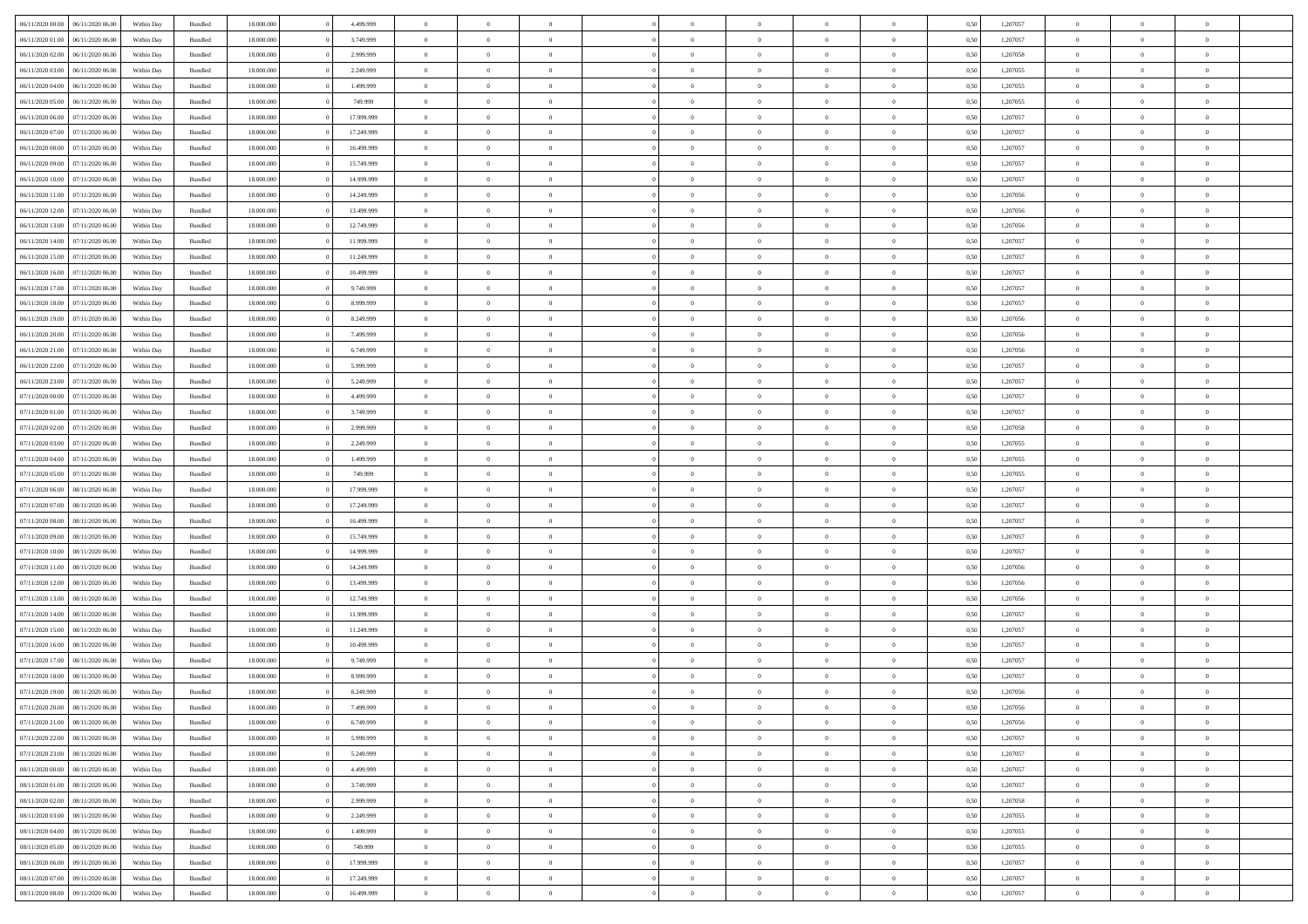| 08/11/2020 10:00 09/11/2020 06:00    | Within Day | Bundled | 18.000.000 | 14.999.999 | $\overline{0}$ | $\overline{0}$             | $\Omega$       | $\Omega$       | $\theta$                         | $\Omega$       | $\overline{0}$ | 0,50 | 1,207057 | $\theta$                         | $\theta$                   | $\overline{0}$             |  |
|--------------------------------------|------------|---------|------------|------------|----------------|----------------------------|----------------|----------------|----------------------------------|----------------|----------------|------|----------|----------------------------------|----------------------------|----------------------------|--|
| 08/11/2020 11:00<br>09/11/2020 06.00 | Within Day | Bundled | 18.000.000 | 14.249.999 | $\overline{0}$ | $\theta$                   | $\overline{0}$ | $\overline{0}$ | $\theta$                         | $\overline{0}$ | $\bf{0}$       | 0,50 | 1,207056 | $\theta$                         | $\theta$                   | $\overline{0}$             |  |
| 08/11/2020 12:00<br>09/11/2020 06.00 | Within Day | Bundled | 18.000.000 | 13.499.999 | $\overline{0}$ | $\bf{0}$                   | $\overline{0}$ | $\overline{0}$ | $\bf{0}$                         | $\overline{0}$ | $\bf{0}$       | 0,50 | 1,207056 | $\bf{0}$                         | $\overline{0}$             | $\bf{0}$                   |  |
| 08/11/2020 13:00<br>09/11/2020 06:00 | Within Day | Bundled | 18.000.000 | 12.749.999 | $\overline{0}$ | $\overline{0}$             | $\overline{0}$ | $\overline{0}$ | $\overline{0}$                   | $\overline{0}$ | $\overline{0}$ | 0.50 | 1,207056 | $\theta$                         | $\theta$                   | $\overline{0}$             |  |
| 08/11/2020 14:00<br>09/11/2020 06.00 | Within Day | Bundled | 18.000.000 | 11.999.999 | $\bf{0}$       | $\overline{0}$             | $\overline{0}$ | $\overline{0}$ | $\theta$                         | $\overline{0}$ | $\bf{0}$       | 0,50 | 1,207057 | $\theta$                         | $\theta$                   | $\overline{0}$             |  |
| 08/11/2020 15:00<br>09/11/2020 06.00 | Within Day | Bundled | 18.000.000 | 11.249.999 | $\overline{0}$ | $\bf{0}$                   | $\overline{0}$ | $\overline{0}$ | $\overline{0}$                   | $\overline{0}$ | $\bf{0}$       | 0,50 | 1,207057 | $\overline{0}$                   | $\overline{0}$             | $\bf{0}$                   |  |
| 08/11/2020 16:00<br>09/11/2020 06:00 | Within Day | Bundled | 18.000.000 | 10.499.999 | $\overline{0}$ | $\overline{0}$             | $\overline{0}$ | $\overline{0}$ | $\overline{0}$                   | $\overline{0}$ | $\overline{0}$ | 0.5( | 1,207057 | $\theta$                         | $\theta$                   | $\overline{0}$             |  |
|                                      |            |         |            |            |                |                            |                |                |                                  |                |                |      |          |                                  |                            |                            |  |
| 08/11/2020 17:00<br>09/11/2020 06.00 | Within Day | Bundled | 18.000.000 | 9.749.999  | $\bf{0}$       | $\theta$                   | $\overline{0}$ | $\overline{0}$ | $\theta$                         | $\overline{0}$ | $\bf{0}$       | 0,50 | 1,207057 | $\theta$                         | $\theta$                   | $\overline{0}$             |  |
| 08/11/2020 18:00<br>09/11/2020 06.00 | Within Day | Bundled | 18.000.000 | 8.999.999  | $\overline{0}$ | $\bf{0}$                   | $\overline{0}$ | $\overline{0}$ | $\overline{0}$                   | $\overline{0}$ | $\bf{0}$       | 0,50 | 1,207057 | $\bf{0}$                         | $\overline{0}$             | $\overline{0}$             |  |
| 08/11/2020 19:00<br>09/11/2020 06:00 | Within Day | Bundled | 18.000.000 | 8.249.999  | $\overline{0}$ | $\overline{0}$             | $\overline{0}$ | $\overline{0}$ | $\overline{0}$                   | $\overline{0}$ | $\bf{0}$       | 0.50 | 1,207056 | $\theta$                         | $\theta$                   | $\overline{0}$             |  |
| 08/11/2020 20:00<br>09/11/2020 06.00 | Within Day | Bundled | 18.000.000 | 7.499.999  | $\bf{0}$       | $\overline{0}$             | $\overline{0}$ | $\overline{0}$ | $\theta$                         | $\overline{0}$ | $\bf{0}$       | 0,50 | 1,207056 | $\theta$                         | $\theta$                   | $\overline{0}$             |  |
| 08/11/2020 21:00<br>09/11/2020 06.00 | Within Day | Bundled | 18.000.000 | 6.749.999  | $\overline{0}$ | $\bf{0}$                   | $\overline{0}$ | $\overline{0}$ | $\bf{0}$                         | $\overline{0}$ | $\bf{0}$       | 0,50 | 1,207056 | $\bf{0}$                         | $\overline{0}$             | $\bf{0}$                   |  |
| 08/11/2020 22.00<br>09/11/2020 06:00 | Within Day | Bundled | 18.000.000 | 5.999.999  | $\overline{0}$ | $\overline{0}$             | $\overline{0}$ | $\overline{0}$ | $\overline{0}$                   | $\overline{0}$ | $\overline{0}$ | 0.5( | 1,207057 | $\theta$                         | $\theta$                   | $\overline{0}$             |  |
| 08/11/2020 23:00<br>09/11/2020 06.00 | Within Day | Bundled | 18.000.000 | 5.249.999  | $\overline{0}$ | $\theta$                   | $\overline{0}$ | $\overline{0}$ | $\theta$                         | $\overline{0}$ | $\,$ 0 $\,$    | 0,50 | 1,207057 | $\theta$                         | $\theta$                   | $\overline{0}$             |  |
| 09/11/2020 00:00<br>09/11/2020 06.00 | Within Day | Bundled | 18.000.000 | 4.499.999  | $\overline{0}$ | $\bf{0}$                   | $\overline{0}$ | $\overline{0}$ | $\overline{0}$                   | $\overline{0}$ | $\bf{0}$       | 0,50 | 1,207057 | $\overline{0}$                   | $\overline{0}$             | $\overline{0}$             |  |
| 09/11/2020 01:00<br>09/11/2020 06:00 | Within Day | Bundled | 18.000.000 | 3.749.999  | $\overline{0}$ | $\overline{0}$             | $\overline{0}$ | $\overline{0}$ | $\overline{0}$                   | $\overline{0}$ | $\overline{0}$ | 0.5( | 1,207057 | $\theta$                         | $\overline{0}$             | $\overline{0}$             |  |
| 09/11/2020 02.00<br>09/11/2020 06.00 | Within Day | Bundled | 18.000.000 | 2.999.999  | $\bf{0}$       | $\overline{0}$             | $\overline{0}$ | $\overline{0}$ | $\theta$                         | $\overline{0}$ | $\bf{0}$       | 0,50 | 1,207058 | $\theta$                         | $\theta$                   | $\overline{0}$             |  |
| 09/11/2020 03:00<br>09/11/2020 06.00 | Within Day | Bundled | 18.000.000 | 2.249.999  | $\overline{0}$ | $\bf{0}$                   | $\overline{0}$ | $\overline{0}$ | $\overline{0}$                   | $\overline{0}$ | $\bf{0}$       | 0,50 | 1,207055 | $\bf{0}$                         | $\overline{0}$             | $\overline{0}$             |  |
| 09/11/2020 04:00<br>09/11/2020 06:00 | Within Day | Bundled | 18.000.000 | 1.499.999  | $\overline{0}$ | $\overline{0}$             | $\overline{0}$ | $\overline{0}$ | $\overline{0}$                   | $\overline{0}$ | $\overline{0}$ | 0.50 | 1,207055 | $\theta$                         | $\theta$                   | $\overline{0}$             |  |
| 09/11/2020 05:00<br>09/11/2020 06.00 | Within Day | Bundled | 18.000.000 | 749.999    | $\bf{0}$       | $\overline{0}$             | $\overline{0}$ | $\overline{0}$ | $\theta$                         | $\overline{0}$ | $\bf{0}$       | 0,50 | 1,207055 | $\theta$                         | $\theta$                   | $\overline{0}$             |  |
| 09/11/2020 06.00<br>10/11/2020 06.00 | Within Day | Bundled | 18.000.000 | 17.999.999 | $\overline{0}$ | $\bf{0}$                   | $\overline{0}$ | $\overline{0}$ | $\bf{0}$                         | $\overline{0}$ | $\bf{0}$       | 0,50 | 1,207057 | $\bf{0}$                         | $\overline{0}$             | $\bf{0}$                   |  |
| 09/11/2020 07:00<br>10/11/2020 06:00 | Within Day | Bundled | 18.000.000 | 17.249.999 | $\overline{0}$ | $\overline{0}$             | $\overline{0}$ | $\overline{0}$ | $\overline{0}$                   | $\overline{0}$ | $\overline{0}$ | 0.5( | 1,207057 | $\theta$                         | $\overline{0}$             | $\overline{0}$             |  |
| 09/11/2020 08:00<br>10/11/2020 06:00 | Within Day | Bundled | 18.000.000 | 16.499.999 | $\bf{0}$       | $\theta$                   | $\overline{0}$ | $\overline{0}$ | $\theta$                         | $\overline{0}$ | $\bf{0}$       | 0,50 | 1,207057 | $\theta$                         | $\theta$                   | $\overline{0}$             |  |
|                                      |            |         |            |            |                |                            |                |                |                                  |                |                |      |          |                                  |                            |                            |  |
| 09/11/2020 09:00<br>10/11/2020 06.00 | Within Day | Bundled | 18.000.000 | 15.749.999 | $\overline{0}$ | $\bf{0}$<br>$\overline{0}$ | $\overline{0}$ | $\overline{0}$ | $\overline{0}$<br>$\overline{0}$ | $\overline{0}$ | $\bf{0}$       | 0,50 | 1,207057 | $\overline{0}$<br>$\overline{0}$ | $\overline{0}$<br>$\theta$ | $\bf{0}$<br>$\overline{0}$ |  |
| 09/11/2020 10:00<br>10/11/2020 06:00 | Within Day | Bundled | 18.000.000 | 14.999.999 | $\overline{0}$ |                            | $\overline{0}$ | $\overline{0}$ |                                  | $\overline{0}$ | $\overline{0}$ | 0.5( | 1,207057 |                                  |                            |                            |  |
| 09/11/2020 11:00<br>10/11/2020 06:00 | Within Day | Bundled | 18.000.000 | 14.249.999 | $\bf{0}$       | $\overline{0}$             | $\overline{0}$ | $\overline{0}$ | $\theta$                         | $\overline{0}$ | $\bf{0}$       | 0,50 | 1,207056 | $\theta$                         | $\theta$                   | $\overline{0}$             |  |
| 09/11/2020 12:00<br>10/11/2020 06.00 | Within Day | Bundled | 18.000.000 | 13.499.999 | $\overline{0}$ | $\bf{0}$                   | $\overline{0}$ | $\overline{0}$ | $\overline{0}$                   | $\bf{0}$       | $\bf{0}$       | 0,50 | 1,207056 | $\bf{0}$                         | $\bf{0}$                   | $\overline{0}$             |  |
| 09/11/2020 13:00<br>10/11/2020 06:00 | Within Day | Bundled | 18.000.000 | 12.749.999 | $\overline{0}$ | $\overline{0}$             | $\overline{0}$ | $\overline{0}$ | $\overline{0}$                   | $\overline{0}$ | $\overline{0}$ | 0.5( | 1,207056 | $\theta$                         | $\theta$                   | $\overline{0}$             |  |
| 09/11/2020 14:00<br>10/11/2020 06:00 | Within Day | Bundled | 18.000.000 | 11.999.999 | $\bf{0}$       | $\overline{0}$             | $\overline{0}$ | $\overline{0}$ | $\theta$                         | $\overline{0}$ | $\bf{0}$       | 0,50 | 1,207057 | $\,$ 0 $\,$                      | $\theta$                   | $\overline{0}$             |  |
| 09/11/2020 15:00<br>10/11/2020 06.00 | Within Day | Bundled | 18.000.000 | 11.249.999 | $\overline{0}$ | $\bf{0}$                   | $\overline{0}$ | $\overline{0}$ | $\bf{0}$                         | $\overline{0}$ | $\bf{0}$       | 0,50 | 1,207057 | $\bf{0}$                         | $\overline{0}$             | $\bf{0}$                   |  |
| 09/11/2020 16:00<br>10/11/2020 06.00 | Within Day | Bundled | 18,000,000 | 10.499.999 | $\overline{0}$ | $\overline{0}$             | $\Omega$       | $\Omega$       | $\Omega$                         | $\Omega$       | $\overline{0}$ | 0,50 | 1,207057 | $\bf{0}$                         | $\overline{0}$             | $\theta$                   |  |
| 09/11/2020 17.00<br>10/11/2020 06:00 | Within Day | Bundled | 18.000.000 | 9.749.999  | $\bf{0}$       | $\overline{0}$             | $\overline{0}$ | $\overline{0}$ | $\theta$                         | $\overline{0}$ | $\bf{0}$       | 0,50 | 1,207057 | $\theta$                         | $\theta$                   | $\overline{0}$             |  |
| 09/11/2020 18:00<br>10/11/2020 06.00 | Within Day | Bundled | 18.000.000 | 8.999.999  | $\overline{0}$ | $\bf{0}$                   | $\overline{0}$ | $\overline{0}$ | $\overline{0}$                   | $\overline{0}$ | $\bf{0}$       | 0,50 | 1,207057 | $\bf{0}$                         | $\overline{0}$             | $\bf{0}$                   |  |
| 09/11/2020 19:00<br>10/11/2020 06.00 | Within Day | Bundled | 18,000,000 | 8.249.999  | $\overline{0}$ | $\overline{0}$             | $\Omega$       | $\Omega$       | $\overline{0}$                   | $\Omega$       | $\overline{0}$ | 0.50 | 1,207056 | $\bf{0}$                         | $\theta$                   | $\theta$                   |  |
| 09/11/2020 20:00<br>10/11/2020 06:00 | Within Day | Bundled | 18.000.000 | 7.499.999  | $\bf{0}$       | $\overline{0}$             | $\overline{0}$ | $\overline{0}$ | $\theta$                         | $\overline{0}$ | $\bf{0}$       | 0,50 | 1,207056 | $\theta$                         | $\theta$                   | $\overline{0}$             |  |
| 09/11/2020 21.00<br>10/11/2020 06.00 | Within Day | Bundled | 18.000.000 | 6.749.999  | $\overline{0}$ | $\bf{0}$                   | $\overline{0}$ | $\overline{0}$ | $\overline{0}$                   | $\bf{0}$       | $\bf{0}$       | 0,50 | 1,207056 | $\bf{0}$                         | $\overline{0}$             | $\bf{0}$                   |  |
| 09/11/2020 22.00<br>10/11/2020 06:00 | Within Day | Bundled | 18,000,000 | 5.999.999  | $\overline{0}$ | $\overline{0}$             | $\Omega$       | $\Omega$       | $\Omega$                         | $\theta$       | $\overline{0}$ | 0.50 | 1,207057 | $\overline{0}$                   | $\theta$                   | $\theta$                   |  |
| 09/11/2020 23.00<br>10/11/2020 06:00 | Within Day | Bundled | 18.000.000 | 5.249.999  | $\bf{0}$       | $\bf{0}$                   | $\overline{0}$ | $\overline{0}$ | $\theta$                         | $\overline{0}$ | $\bf{0}$       | 0,50 | 1,207057 | $\,$ 0 $\,$                      | $\,$ 0 $\,$                | $\overline{0}$             |  |
| 10/11/2020 00:00<br>10/11/2020 06.00 | Within Day | Bundled | 18.000.000 | 4.499.999  | $\overline{0}$ | $\bf{0}$                   | $\overline{0}$ | $\overline{0}$ | $\bf{0}$                         | $\overline{0}$ | $\bf{0}$       | 0,50 | 1,207057 | $\bf{0}$                         | $\overline{0}$             | $\bf{0}$                   |  |
| 10/11/2020 01:00<br>10/11/2020 06.00 | Within Day | Bundled | 18,000,000 | 3.749.999  | $\overline{0}$ | $\overline{0}$             | $\Omega$       | $\Omega$       | $\theta$                         | $\Omega$       | $\overline{0}$ | 0.50 | 1,207057 | $\bf{0}$                         | $\overline{0}$             | $\theta$                   |  |
| 10/11/2020 02:00<br>10/11/2020 06:00 | Within Day | Bundled | 18.000.000 | 2.999.999  | $\bf{0}$       | $\overline{0}$             | $\overline{0}$ | $\overline{0}$ | $\theta$                         | $\overline{0}$ | $\bf{0}$       | 0,50 | 1,207058 | $\theta$                         | $\theta$                   | $\overline{0}$             |  |
| 10/11/2020 03:00<br>10/11/2020 06.00 | Within Day | Bundled | 18.000.000 | 2.249.999  | $\overline{0}$ | $\bf{0}$                   | $\overline{0}$ | $\overline{0}$ | $\overline{0}$                   | $\overline{0}$ | $\bf{0}$       | 0,50 | 1,207055 | $\bf{0}$                         | $\overline{0}$             | $\bf{0}$                   |  |
| 10/11/2020 04:00<br>10/11/2020 06.00 | Within Day | Bundled | 18,000,000 | 1.499.999  | $\overline{0}$ | $\overline{0}$             | $\Omega$       | $\Omega$       | $\Omega$                         | $\theta$       | $\overline{0}$ | 0.50 | 1,207055 | $\theta$                         | $\overline{0}$             | $\theta$                   |  |
| 10/11/2020 05:00<br>10/11/2020 06:00 | Within Day | Bundled | 18.000.000 | 749.999    | $\bf{0}$       | $\bf{0}$                   | $\bf{0}$       | $\overline{0}$ | $\overline{0}$                   | $\bf{0}$       | $\bf{0}$       | 0,50 | 1,207055 | $\bf{0}$                         | $\,0\,$                    | $\overline{0}$             |  |
| 10/11/2020 06:00 11/11/2020 06:00    | Within Day | Bundled | 18.000.000 | 17.999.999 | $\bf{0}$       | $\bf{0}$                   |                | $\bf{0}$       | $\bf{0}$                         |                | $\bf{0}$       | 0,50 | 1,207057 | $\bf{0}$                         | $\bf{0}$                   |                            |  |
| 10/11/2020 07:00 11/11/2020 06:00    | Within Day | Bundled | 18,000,000 | 17.249.999 | $\Omega$       | $\overline{0}$             | $\Omega$       | $\theta$       | $\Omega$                         | $\theta$       | $\overline{0}$ | 0.50 | 1,207057 | $\theta$                         | $\theta$                   | $\theta$                   |  |
| 10/11/2020 08:00<br>11/11/2020 06:00 | Within Day | Bundled | 18.000.000 | 16.499.999 | $\bf{0}$       | $\,$ 0                     | $\overline{0}$ | $\overline{0}$ | $\overline{0}$                   | $\overline{0}$ | $\,$ 0 $\,$    | 0,50 | 1,207057 | $\,$ 0 $\,$                      | $\,$ 0 $\,$                | $\,$ 0                     |  |
| 10/11/2020 09:00<br>11/11/2020 06:00 | Within Day | Bundled | 18.000.000 | 15.749.999 | $\overline{0}$ | $\overline{0}$             | $\overline{0}$ | $\overline{0}$ | $\overline{0}$                   | $\overline{0}$ | $\bf{0}$       | 0,50 | 1,207057 | $\overline{0}$                   | $\bf{0}$                   | $\bf{0}$                   |  |
| 10/11/2020 10:00<br>11/11/2020 06:00 | Within Day | Bundled | 18.000.000 | 14.999.999 | $\overline{0}$ | $\overline{0}$             | $\overline{0}$ | $\overline{0}$ | $\overline{0}$                   | $\overline{0}$ | $\bf{0}$       | 0,50 | 1,207057 | $\bf{0}$                         | $\theta$                   | $\overline{0}$             |  |
| 10/11/2020 11:00<br>11/11/2020 06:00 | Within Day | Bundled | 18.000.000 | 14.249.999 | $\overline{0}$ | $\overline{0}$             | $\overline{0}$ | $\overline{0}$ | $\overline{0}$                   | $\overline{0}$ | $\bf{0}$       | 0,50 | 1,207056 | $\,$ 0 $\,$                      | $\,$ 0 $\,$                | $\overline{0}$             |  |
| 10/11/2020 12:00<br>11/11/2020 06:00 | Within Day | Bundled | 18.000.000 | 13.499.999 | $\overline{0}$ | $\overline{0}$             | $\overline{0}$ | $\overline{0}$ | $\overline{0}$                   | $\overline{0}$ | $\bf{0}$       | 0,50 | 1,207056 | $\overline{0}$                   | $\overline{0}$             | $\bf{0}$                   |  |
| 10/11/2020 13:00<br>11/11/2020 06.00 | Within Day | Bundled | 18,000,000 | 12.749.999 | $\overline{0}$ | $\overline{0}$             | $\overline{0}$ | $\overline{0}$ | $\overline{0}$                   | $\overline{0}$ | $\bf{0}$       | 0.50 | 1,207056 | $\overline{0}$                   | $\theta$                   | $\overline{0}$             |  |
| 10/11/2020 14:00<br>11/11/2020 06:00 | Within Day | Bundled | 18.000.000 | 11.999.999 | $\overline{0}$ | $\,$ 0                     | $\overline{0}$ | $\overline{0}$ | $\overline{0}$                   | $\overline{0}$ | $\bf{0}$       | 0,50 | 1,207057 | $\,$ 0 $\,$                      | $\bf{0}$                   | $\overline{0}$             |  |
| 10/11/2020 15:00<br>11/11/2020 06.00 | Within Day | Bundled | 18.000.000 | 11.249.999 | $\overline{0}$ | $\bf{0}$                   | $\overline{0}$ | $\overline{0}$ | $\overline{0}$                   | $\overline{0}$ | $\bf{0}$       | 0,50 | 1,207057 | $\bf{0}$                         | $\overline{0}$             | $\bf{0}$                   |  |
| 10/11/2020 16:00<br>11/11/2020 06:00 | Within Day | Bundled | 18,000,000 | 10.499.999 | $\overline{0}$ | $\overline{0}$             | $\overline{0}$ | $\overline{0}$ | $\overline{0}$                   | $\overline{0}$ | $\bf{0}$       | 0.50 | 1,207057 | $\overline{0}$                   | $\overline{0}$             | $\overline{0}$             |  |
| 10/11/2020 17:00<br>11/11/2020 06:00 | Within Day | Bundled | 18.000.000 | 9.749.999  | $\overline{0}$ | $\,$ 0                     | $\overline{0}$ | $\overline{0}$ | $\overline{0}$                   | $\bf{0}$       | $\bf{0}$       | 0,50 | 1,207057 | $\,$ 0 $\,$                      | $\,$ 0 $\,$                | $\overline{0}$             |  |
|                                      |            |         |            |            |                |                            |                |                |                                  |                |                |      |          |                                  |                            |                            |  |
| 10/11/2020 18:00 11/11/2020 06:00    | Within Day | Bundled | 18.000.000 | 8.999.999  | $\overline{0}$ | $\bf{0}$                   | $\overline{0}$ | $\overline{0}$ | $\overline{0}$                   | $\overline{0}$ | $\bf{0}$       | 0,50 | 1,207057 | $\overline{0}$                   | $\bf{0}$                   | $\overline{0}$             |  |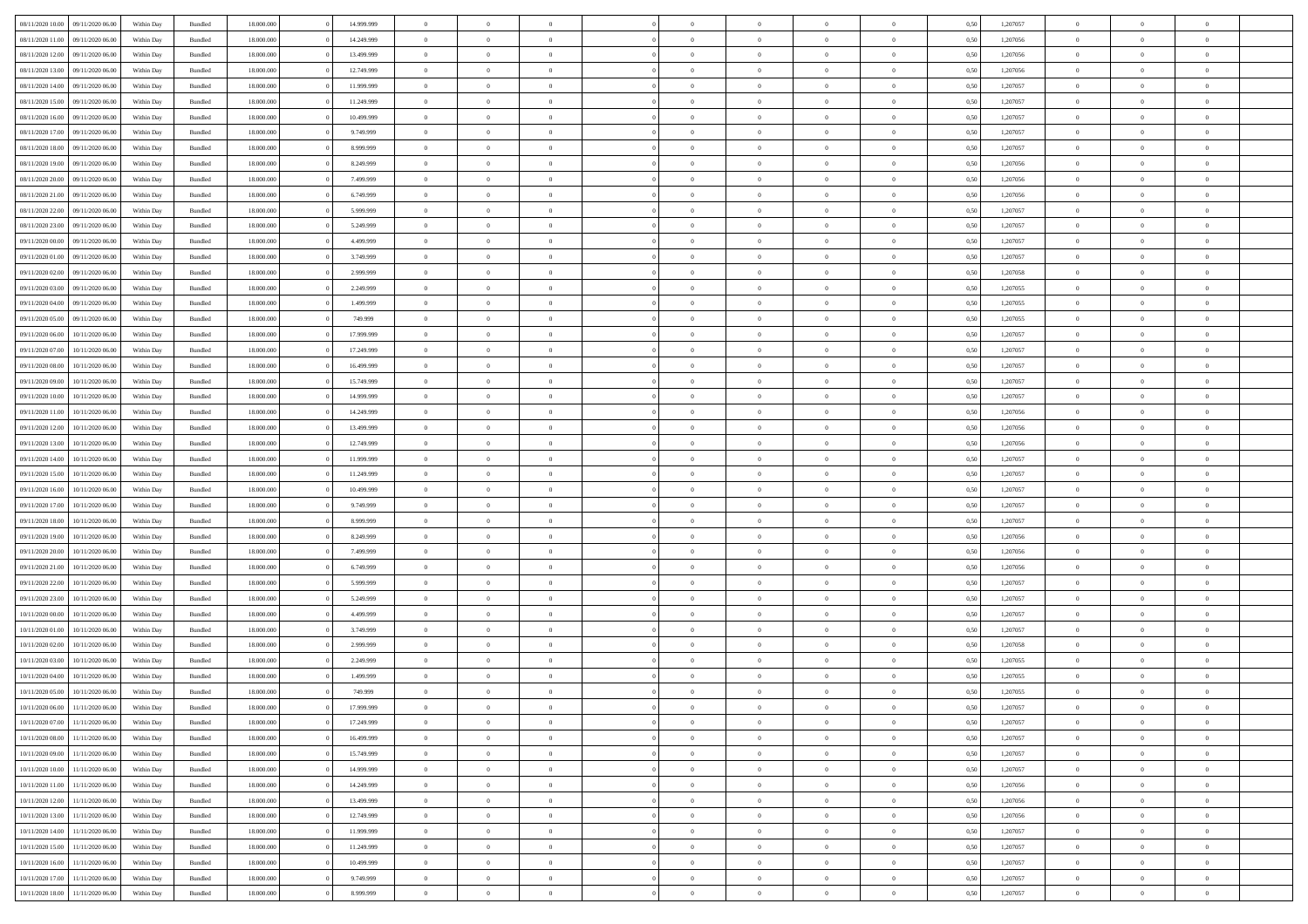| 10/11/2020 19:00                  | 11/11/2020 06.00 | Within Day | Bundled | 18,000,000 | 8.249.999  | $\overline{0}$ | $\theta$       |                |                | $\Omega$       | $\Omega$       | $\overline{0}$ | 0,50 | 1,207056 | $\theta$       | $\theta$       | $\theta$       |  |
|-----------------------------------|------------------|------------|---------|------------|------------|----------------|----------------|----------------|----------------|----------------|----------------|----------------|------|----------|----------------|----------------|----------------|--|
| 10/11/2020 20:00                  | 11/11/2020 06:00 | Within Dav | Bundled | 18.000.000 | 7.499.999  | $\overline{0}$ | $\Omega$       |                | $\Omega$       | $\Omega$       | $\Omega$       | $\bf{0}$       | 0.50 | 1,207056 | $\theta$       | $\Omega$       | $\sqrt{ }$     |  |
| 10/11/2020 21.00                  | 11/11/2020 06.00 | Within Day | Bundled | 18.000.000 | 6.749.999  | $\overline{0}$ | $\overline{0}$ | $\overline{0}$ | $\overline{0}$ | $\,$ 0 $\,$    | $\overline{0}$ | $\,$ 0 $\,$    | 0,50 | 1,207056 | $\,$ 0 $\,$    | $\overline{0}$ | $\overline{0}$ |  |
| 10/11/2020 22.00                  | 11/11/2020 06.00 | Within Day | Bundled | 18.000.000 | 5.999.999  | $\overline{0}$ | $\overline{0}$ | $\overline{0}$ | $\overline{0}$ | $\bf{0}$       | $\overline{0}$ | $\bf{0}$       | 0,50 | 1,207057 | $\bf{0}$       | $\overline{0}$ | $\overline{0}$ |  |
| 10/11/2020 23.00                  | 11/11/2020 06.00 | Within Day | Bundled | 18.000.000 | 5.249.999  | $\overline{0}$ | $\Omega$       | $^{\circ}$     | $\Omega$       | $\overline{0}$ | $\Omega$       | $\overline{0}$ | 0.50 | 1,207057 | $\theta$       | $\theta$       | $\sqrt{ }$     |  |
|                                   |                  |            |         |            |            |                |                |                |                |                |                |                |      |          |                |                |                |  |
| 11/11/2020 00.00                  | 11/11/2020 06.00 | Within Day | Bundled | 18.000.000 | 4.499.999  | $\overline{0}$ | $\overline{0}$ | $\overline{0}$ | $\overline{0}$ | $\,$ 0 $\,$    | $\overline{0}$ | $\,$ 0 $\,$    | 0,50 | 1,207057 | $\,$ 0 $\,$    | $\overline{0}$ | $\overline{0}$ |  |
| 11/11/2020 01:00                  | 11/11/2020 06.00 | Within Day | Bundled | 18.000.000 | 3.749.999  | $\overline{0}$ | $\overline{0}$ | $\overline{0}$ | $\overline{0}$ | $\overline{0}$ | $\overline{0}$ | $\bf{0}$       | 0,50 | 1,207057 | $\bf{0}$       | $\theta$       | $\overline{0}$ |  |
| 11/11/2020 02.00                  | 11/11/2020 06.00 | Within Dav | Bundled | 18.000.000 | 2.999.999  | $\overline{0}$ | $\Omega$       | $^{\circ}$     | $\Omega$       | $\bf{0}$       | $\Omega$       | $\overline{0}$ | 0.50 | 1,207058 | $\theta$       | $\theta$       | $\sqrt{ }$     |  |
| 11/11/2020 03.00                  | 11/11/2020 06.00 | Within Day | Bundled | 18.000.000 | 2.249.999  | $\overline{0}$ | $\overline{0}$ | $\overline{0}$ | $\overline{0}$ | $\,$ 0 $\,$    | $\overline{0}$ | $\,$ 0 $\,$    | 0,50 | 1,207055 | $\,$ 0 $\,$    | $\overline{0}$ | $\overline{0}$ |  |
| 11/11/2020 04.00                  | 11/11/2020 06.00 | Within Day | Bundled | 18,000,000 | 1.499.999  | $\overline{0}$ | $\overline{0}$ | $\overline{0}$ | $\Omega$       | $\overline{0}$ | $\overline{0}$ | $\bf{0}$       | 0,50 | 1,207055 | $\bf{0}$       | $\theta$       | $\overline{0}$ |  |
| 11/11/2020 05:00                  | 11/11/2020 06.00 | Within Dav | Bundled | 18.000.000 | 749.999    | $\overline{0}$ | $\Omega$       | $^{\circ}$     | $\Omega$       | $\bf{0}$       | $\Omega$       | $\overline{0}$ | 0.50 | 1,207055 | $\theta$       | $\theta$       | $\sqrt{ }$     |  |
| 11/11/2020 06.00                  | 12/11/2020 06.00 | Within Day | Bundled | 18.000.000 | 17.999.999 | $\overline{0}$ | $\overline{0}$ | $\overline{0}$ | $\overline{0}$ | $\,$ 0 $\,$    | $\overline{0}$ | $\,$ 0 $\,$    | 0,50 | 1,207057 | $\,$ 0 $\,$    | $\overline{0}$ | $\overline{0}$ |  |
| 11/11/2020 07.00                  | 12/11/2020 06.00 | Within Day | Bundled | 18.000.000 | 17.249.999 | $\overline{0}$ | $\bf{0}$       | $\overline{0}$ | $\overline{0}$ | $\bf{0}$       | $\overline{0}$ | $\bf{0}$       | 0,50 | 1,207057 | $\bf{0}$       | $\overline{0}$ | $\overline{0}$ |  |
| 11/11/2020 08:00                  | 12/11/2020 06:00 | Within Day | Bundled | 18.000.000 | 16.499.999 | $\overline{0}$ | $\theta$       | $^{\circ}$     | $\overline{0}$ | $\overline{0}$ | $\Omega$       | $\bf{0}$       | 0.50 | 1,207057 | $\theta$       | $\theta$       | $\sqrt{ }$     |  |
|                                   |                  |            |         |            |            |                |                |                |                |                |                |                |      |          |                |                |                |  |
| 11/11/2020 09:00                  | 12/11/2020 06.00 | Within Day | Bundled | 18.000.000 | 15.749.999 | $\overline{0}$ | $\theta$       | $\overline{0}$ | $\overline{0}$ | $\,$ 0 $\,$    | $\overline{0}$ | $\,$ 0 $\,$    | 0,50 | 1,207057 | $\theta$       | $\overline{0}$ | $\overline{0}$ |  |
| 11/11/2020 10:00                  | 12/11/2020 06:00 | Within Day | Bundled | 18.000.000 | 14.999.999 | $\overline{0}$ | $\overline{0}$ | $\overline{0}$ | $\Omega$       | $\overline{0}$ | $\overline{0}$ | $\bf{0}$       | 0,50 | 1,207057 | $\theta$       | $\overline{0}$ | $\overline{0}$ |  |
| 11/11/2020 11:00                  | 12/11/2020 06.00 | Within Day | Bundled | 18.000.000 | 14.249.999 | $\overline{0}$ | $\Omega$       | $^{\circ}$     | $\Omega$       | $\overline{0}$ | $\Omega$       | $\bf{0}$       | 0.50 | 1,207056 | $\theta$       | $\theta$       | -0             |  |
| 11/11/2020 12:00                  | 12/11/2020 06.00 | Within Day | Bundled | 18.000.000 | 13.499.999 | $\overline{0}$ | $\overline{0}$ | $\overline{0}$ | $\overline{0}$ | $\,$ 0 $\,$    | $\overline{0}$ | $\,$ 0 $\,$    | 0,50 | 1,207056 | $\,$ 0 $\,$    | $\overline{0}$ | $\overline{0}$ |  |
| 11/11/2020 13.00                  | 12/11/2020 06.00 | Within Day | Bundled | 18,000,000 | 12.749.999 | $\overline{0}$ | $\overline{0}$ | $\overline{0}$ | $\Omega$       | $\overline{0}$ | $\overline{0}$ | $\bf{0}$       | 0,50 | 1,207056 | $\bf{0}$       | $\theta$       | $\overline{0}$ |  |
| 11/11/2020 14:00                  | 12/11/2020 06:00 | Within Day | Bundled | 18.000.000 | 11.999.999 | $\overline{0}$ | $\Omega$       | $\Omega$       | $\Omega$       | $\bf{0}$       | $\Omega$       | $\overline{0}$ | 0.50 | 1,207057 | $\theta$       | $\theta$       | $\sqrt{ }$     |  |
| 11/11/2020 15:00                  | 12/11/2020 06.00 | Within Day | Bundled | 18.000.000 | 11.249.999 | $\overline{0}$ | $\overline{0}$ | $\overline{0}$ | $\overline{0}$ | $\,$ 0 $\,$    | $\overline{0}$ | $\,$ 0 $\,$    | 0,50 | 1,207057 | $\,$ 0 $\,$    | $\overline{0}$ | $\overline{0}$ |  |
| 11/11/2020 16:00                  | 12/11/2020 06.00 | Within Day | Bundled | 18.000.000 | 10.499.999 | $\overline{0}$ | $\bf{0}$       | $\overline{0}$ | $\overline{0}$ | $\bf{0}$       | $\overline{0}$ | $\bf{0}$       | 0,50 | 1,207057 | $\bf{0}$       | $\overline{0}$ | $\overline{0}$ |  |
| 11/11/2020 17.00                  | 12/11/2020 06:00 | Within Day | Bundled | 18.000.000 | 9.749.999  | $\overline{0}$ | $\Omega$       | $^{\circ}$     | $\overline{0}$ | $\bf{0}$       | $\Omega$       | $\overline{0}$ | 0.50 | 1,207057 | $\theta$       | $\theta$       | $\sqrt{ }$     |  |
|                                   |                  |            |         |            |            |                |                |                |                |                |                |                |      |          |                |                |                |  |
| 11/11/2020 18.00                  | 12/11/2020 06.00 | Within Day | Bundled | 18.000.000 | 8.999.999  | $\overline{0}$ | $\theta$       | $\overline{0}$ | $\overline{0}$ | $\,$ 0 $\,$    | $\overline{0}$ | $\,$ 0 $\,$    | 0,50 | 1,207057 | $\,$ 0 $\,$    | $\overline{0}$ | $\overline{0}$ |  |
| 11/11/2020 19:00                  | 12/11/2020 06:00 | Within Day | Bundled | 18.000.000 | 8.249.999  | $\overline{0}$ | $\overline{0}$ | $\overline{0}$ | $\overline{0}$ | $\overline{0}$ | $\overline{0}$ | $\bf{0}$       | 0,50 | 1,207056 | $\bf{0}$       | $\overline{0}$ | $\overline{0}$ |  |
| 11/11/2020 20.00                  | 12/11/2020 06:00 | Within Dav | Bundled | 18.000.000 | 7.499.999  | $\overline{0}$ | $\Omega$       | $^{\circ}$     | $\Omega$       | $\bf{0}$       | $\Omega$       | $\overline{0}$ | 0.50 | 1,207056 | $\theta$       | $\theta$       | $\sqrt{ }$     |  |
| 11/11/2020 21.00                  | 12/11/2020 06.00 | Within Day | Bundled | 18.000.000 | 6.749.999  | $\overline{0}$ | $\overline{0}$ | $\overline{0}$ | $\overline{0}$ | $\,$ 0 $\,$    | $\overline{0}$ | $\,$ 0 $\,$    | 0,50 | 1,207056 | $\,$ 0 $\,$    | $\overline{0}$ | $\overline{0}$ |  |
| 11/11/2020 22.00                  | 12/11/2020 06.00 | Within Day | Bundled | 18,000,000 | 5.999.999  | $\overline{0}$ | $\overline{0}$ | $\overline{0}$ | $\Omega$       | $\overline{0}$ | $\overline{0}$ | $\bf{0}$       | 0,50 | 1,207057 | $\bf{0}$       | $\theta$       | $\overline{0}$ |  |
| 11/11/2020 23.00                  | 12/11/2020 06:00 | Within Day | Bundled | 18.000.000 | 5.249.999  | $\overline{0}$ | $\Omega$       | $^{\circ}$     | $\Omega$       | $\overline{0}$ | $\Omega$       | $\overline{0}$ | 0.50 | 1,207057 | $\theta$       | $\theta$       | $\sqrt{ }$     |  |
| 12/11/2020 00:00                  | 12/11/2020 06.00 | Within Day | Bundled | 18.000.000 | 4.499.999  | $\overline{0}$ | $\overline{0}$ | $\overline{0}$ | $\overline{0}$ | $\,$ 0 $\,$    | $\overline{0}$ | $\,$ 0 $\,$    | 0,50 | 1,207057 | $\,$ 0 $\,$    | $\overline{0}$ | $\overline{0}$ |  |
| 12/11/2020 01:00                  | 12/11/2020 06.00 | Within Day | Bundled | 18.000.000 | 3.749.999  | $\bf{0}$       | $\overline{0}$ | $\overline{0}$ | $\bf{0}$       | $\bf{0}$       | $\bf{0}$       | $\bf{0}$       | 0,50 | 1,207057 | $\,$ 0 $\,$    | $\overline{0}$ | $\overline{0}$ |  |
| 12/11/2020 02.00                  | 12/11/2020 06:00 | Within Day | Bundled | 18.000.000 | 2.999.999  | $\overline{0}$ | $\theta$       | $^{\circ}$     | $\overline{0}$ | $\bf{0}$       | $\Omega$       | $\bf{0}$       | 0.50 | 1,207058 | $\theta$       | $\theta$       | $\sqrt{ }$     |  |
|                                   |                  |            |         |            |            |                |                |                |                |                |                |                |      |          |                |                |                |  |
| 12/11/2020 03:00                  | 12/11/2020 06.00 | Within Day | Bundled | 18.000.000 | 2.249.999  | $\overline{0}$ | $\overline{0}$ | $\overline{0}$ | $\overline{0}$ | $\,$ 0 $\,$    | $\overline{0}$ | $\,$ 0 $\,$    | 0,50 | 1,207055 | $\theta$       | $\overline{0}$ | $\overline{0}$ |  |
| 12/11/2020 04:00                  | 12/11/2020 06.00 | Within Day | Bundled | 18.000.000 | 1.499.999  | $\bf{0}$       | $\theta$       | $\overline{0}$ | $\overline{0}$ | $\,$ 0         | $\bf{0}$       | $\bf{0}$       | 0,50 | 1,207055 | $\,$ 0 $\,$    | $\overline{0}$ | $\overline{0}$ |  |
| 12/11/2020 05:00                  | 12/11/2020 06:00 | Within Day | Bundled | 18.000.000 | 749.999    | $\overline{0}$ | $\Omega$       | $^{\circ}$     | $\Omega$       | $\overline{0}$ | $\Omega$       | $\overline{0}$ | 0.50 | 1,207055 | $\theta$       | $\theta$       | -0             |  |
| 12/11/2020 06.00                  | 13/11/2020 06.00 | Within Day | Bundled | 18.000.000 | 17.999.999 | $\overline{0}$ | $\overline{0}$ | $\overline{0}$ | $\overline{0}$ | $\,$ 0 $\,$    | $\bf{0}$       | $\,$ 0 $\,$    | 0,50 | 1,207057 | $\,$ 0 $\,$    | $\overline{0}$ | $\overline{0}$ |  |
| 12/11/2020 07:00                  | 13/11/2020 06.00 | Within Day | Bundled | 18.000.000 | 17.249.999 | $\bf{0}$       | $\,$ 0 $\,$    | $\overline{0}$ | $\bf{0}$       | $\bf{0}$       | $\bf{0}$       | $\bf{0}$       | 0,50 | 1,207057 | $\,$ 0 $\,$    | $\overline{0}$ | $\overline{0}$ |  |
| 12/11/2020 08:00                  | 13/11/2020 06:00 | Within Day | Bundled | 18.000.000 | 16.499.999 | $\overline{0}$ | $\theta$       | $^{\circ}$     | $\Omega$       | $\overline{0}$ | $\Omega$       | $\overline{0}$ | 0.50 | 1,207057 | $\theta$       | $\theta$       | $\sqrt{ }$     |  |
| 12/11/2020 09:00                  | 13/11/2020 06.00 | Within Day | Bundled | 18.000.000 | 15.749.999 | $\overline{0}$ | $\overline{0}$ | $\overline{0}$ | $\overline{0}$ | $\,$ 0 $\,$    | $\overline{0}$ | $\,$ 0 $\,$    | 0,50 | 1,207057 | $\,$ 0 $\,$    | $\overline{0}$ | $\overline{0}$ |  |
| 12/11/2020 10:00                  | 13/11/2020 06.00 | Within Day | Bundled | 18.000.000 | 14.999.999 | $\bf{0}$       | $\,$ 0 $\,$    | $\overline{0}$ | $\bf{0}$       | $\,$ 0         | $\bf{0}$       | $\bf{0}$       | 0,50 | 1,207057 | $\,$ 0 $\,$    | $\overline{0}$ | $\overline{0}$ |  |
| 12/11/2020 11:00                  | 13/11/2020 06:00 | Within Day | Bundled | 18.000.000 | 14.249.999 | $\overline{0}$ | $\theta$       | $^{\circ}$     | $\Omega$       | $\bf{0}$       | $\Omega$       | $\overline{0}$ | 0.50 | 1,207056 | $\theta$       | $\theta$       | $\sqrt{ }$     |  |
|                                   |                  |            |         |            |            |                |                |                |                |                |                |                |      |          |                |                |                |  |
| 12/11/2020 12:00                  | 13/11/2020 06.00 | Within Day | Bundled | 18.000.000 | 13.499.999 | $\overline{0}$ | $\theta$       | $\overline{0}$ | $\overline{0}$ | $\,$ 0 $\,$    | $\overline{0}$ | $\,$ 0 $\,$    | 0,50 | 1,207056 | $\,$ 0 $\,$    | $\overline{0}$ | $\overline{0}$ |  |
| 12/11/2020 13:00                  | 13/11/2020 06.00 | Within Day | Bundled | 18.000.000 | 12.749.999 | $\overline{0}$ | $\theta$       | $\overline{0}$ | $\overline{0}$ | $\bf{0}$       | $\overline{0}$ | $\bf{0}$       | 0,50 | 1,207056 | $\,$ 0 $\,$    | $\overline{0}$ | $\overline{0}$ |  |
| 12/11/2020 14:00 13/11/2020 06:00 |                  | Within Day | Bundled | 18.000.000 | 11.999.999 | $\overline{0}$ | $\overline{0}$ | $\Omega$       | $\overline{0}$ | $\bf{0}$       | $\overline{0}$ | $\overline{0}$ | 0.50 | 1,207057 | $\theta$       | $\theta$       | $\overline{0}$ |  |
| 12/11/2020 15:00 13/11/2020 06:00 |                  | Within Day | Bundled | 18.000.000 | 11.249.999 | $\overline{0}$ | $\overline{0}$ |                |                | $\bf{0}$       |                |                | 0,50 | 1.207057 | $\theta$       | $\theta$       |                |  |
| 12/11/2020 16:00                  | 13/11/2020 06.00 | Within Day | Bundled | 18.000.000 | 10.499.999 | $\overline{0}$ | $\bf{0}$       | $\overline{0}$ | $\bf{0}$       | $\bf{0}$       | $\bf{0}$       | $\bf{0}$       | 0,50 | 1,207057 | $\bf{0}$       | $\overline{0}$ | $\bf{0}$       |  |
| 12/11/2020 17:00                  | 13/11/2020 06:00 | Within Day | Bundled | 18.000.000 | 9.749.999  | $\overline{0}$ | $\overline{0}$ | $\overline{0}$ | $\overline{0}$ | $\mathbf{0}$   | $\overline{0}$ | $\overline{0}$ | 0,50 | 1,207057 | $\overline{0}$ | $\overline{0}$ | $\overline{0}$ |  |
| 12/11/2020 18:00                  | 13/11/2020 06:00 | Within Day | Bundled | 18.000.000 | 8.999.999  | $\overline{0}$ | $\bf{0}$       | $\overline{0}$ | $\overline{0}$ | $\bf{0}$       | $\overline{0}$ | $\,$ 0 $\,$    | 0,50 | 1,207057 | $\mathbf{0}$   | $\,$ 0 $\,$    | $\bf{0}$       |  |
| 12/11/2020 19:00                  | 13/11/2020 06.00 | Within Day | Bundled | 18.000.000 | 8.249.999  | $\overline{0}$ | $\overline{0}$ | $\overline{0}$ | $\bf{0}$       | $\bf{0}$       | $\bf{0}$       | $\bf{0}$       | 0,50 | 1,207056 | $\bf{0}$       | $\overline{0}$ | $\bf{0}$       |  |
| 12/11/2020 20:00                  | 13/11/2020 06:00 | Within Day | Bundled | 18.000.000 | 7.499.999  | $\overline{0}$ | $\overline{0}$ | $\overline{0}$ | $\overline{0}$ | $\overline{0}$ | $\overline{0}$ | $\overline{0}$ | 0,50 | 1,207056 | $\overline{0}$ | $\theta$       | $\overline{0}$ |  |
|                                   |                  |            |         |            |            |                |                |                |                |                |                |                |      |          |                |                |                |  |
| 12/11/2020 21:00                  | 13/11/2020 06.00 | Within Day | Bundled | 18.000.000 | 6.749.999  | $\overline{0}$ | $\bf{0}$       | $\overline{0}$ | $\overline{0}$ | $\bf{0}$       | $\overline{0}$ | $\,$ 0 $\,$    | 0,50 | 1,207056 | $\,$ 0 $\,$    | $\,$ 0 $\,$    | $\,$ 0         |  |
| 12/11/2020 22.00                  | 13/11/2020 06.00 | Within Day | Bundled | 18.000.000 | 5.999.999  | $\bf{0}$       | $\overline{0}$ | $\overline{0}$ | $\bf{0}$       | $\bf{0}$       | $\bf{0}$       | $\bf{0}$       | 0,50 | 1,207057 | $\bf{0}$       | $\overline{0}$ | $\bf{0}$       |  |
| 12/11/2020 23.00                  | 13/11/2020 06:00 | Within Day | Bundled | 18.000.000 | 5.249.999  | $\overline{0}$ | $\overline{0}$ | $\overline{0}$ | $\overline{0}$ | $\overline{0}$ | $\overline{0}$ | $\mathbf{0}$   | 0,50 | 1,207057 | $\overline{0}$ | $\theta$       | $\overline{0}$ |  |
| 13/11/2020 00:00                  | 13/11/2020 06.00 | Within Day | Bundled | 18.000.000 | 4.499.999  | $\overline{0}$ | $\bf{0}$       | $\overline{0}$ | $\bf{0}$       | $\,$ 0 $\,$    | $\overline{0}$ | $\,$ 0 $\,$    | 0,50 | 1,207057 | $\mathbf{0}$   | $\,$ 0 $\,$    | $\,$ 0         |  |
| 13/11/2020 01.00                  | 13/11/2020 06.00 | Within Day | Bundled | 18.000.000 | 3.749.999  | $\overline{0}$ | $\overline{0}$ | $\overline{0}$ | $\bf{0}$       | $\bf{0}$       | $\bf{0}$       | $\bf{0}$       | 0,50 | 1,207057 | $\bf{0}$       | $\overline{0}$ | $\bf{0}$       |  |
| 13/11/2020 02.00                  | 13/11/2020 06:00 | Within Day | Bundled | 18.000.000 | 2.999.999  | $\overline{0}$ | $\overline{0}$ | $\overline{0}$ | $\overline{0}$ | $\mathbf{0}$   | $\overline{0}$ | $\overline{0}$ | 0.50 | 1,207058 | $\overline{0}$ | $\theta$       | $\overline{0}$ |  |
| 13/11/2020 03:00 13/11/2020 06:00 |                  | Within Day | Bundled | 18.000.000 | 2.249.999  | $\mathbf{0}$   | $\bf{0}$       | $\overline{0}$ | $\overline{0}$ | $\bf{0}$       | $\overline{0}$ | $\,$ 0 $\,$    | 0,50 | 1,207055 | $\mathbf{0}$   | $\,$ 0 $\,$    | $\,$ 0 $\,$    |  |
|                                   |                  |            |         |            |            |                |                |                |                |                |                |                |      |          |                |                |                |  |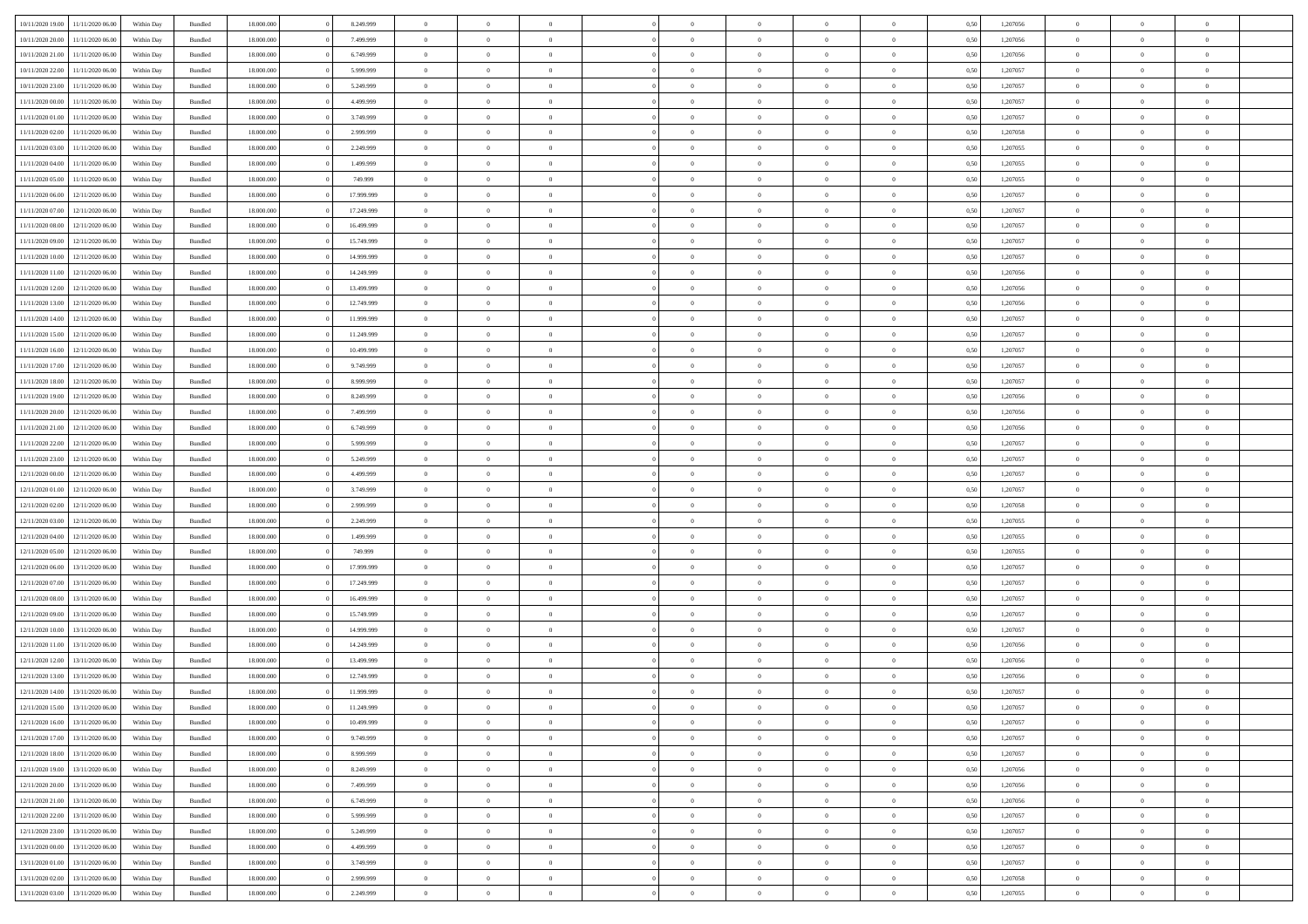| 13/11/2020 04:00 | 13/11/2020 06:00 | Within Dav | Bundled            | 18.000.000 | 1.499.999  | $\overline{0}$ | $\theta$       |                | $\Omega$       | $\Omega$       | $\Omega$       | $\theta$       | 0.50 | 1,207055 | $\theta$       | $\overline{0}$ | $\overline{0}$ |  |
|------------------|------------------|------------|--------------------|------------|------------|----------------|----------------|----------------|----------------|----------------|----------------|----------------|------|----------|----------------|----------------|----------------|--|
|                  |                  |            |                    |            |            |                |                |                |                |                |                |                |      |          |                |                |                |  |
| 13/11/2020 05:00 | 13/11/2020 06.00 | Within Day | Bundled            | 18.000.000 | 749.999    | $\overline{0}$ | $\theta$       | $\overline{0}$ | $\overline{0}$ | $\bf{0}$       | $\overline{0}$ | $\overline{0}$ | 0,50 | 1,207055 | $\theta$       | $\overline{0}$ | $\overline{0}$ |  |
| 13/11/2020 06:00 | 14/11/2020 06.00 | Within Day | Bundled            | 18.000.000 | 17.999.999 | $\overline{0}$ | $\overline{0}$ | $\overline{0}$ | $\bf{0}$       | $\bf{0}$       | $\bf{0}$       | $\bf{0}$       | 0,50 | 1,207057 | $\bf{0}$       | $\overline{0}$ | $\overline{0}$ |  |
| 13/11/2020 07:00 | 14/11/2020 06:00 | Within Dav | Bundled            | 18.000.000 | 17.249.999 | $\overline{0}$ | $\overline{0}$ | $\overline{0}$ | $\overline{0}$ | $\bf{0}$       | $\overline{0}$ | $\overline{0}$ | 0.50 | 1,207057 | $\theta$       | $\theta$       | $\overline{0}$ |  |
| 13/11/2020 08:00 | 14/11/2020 06.00 | Within Day | Bundled            | 18.000.000 | 16.499.999 | $\overline{0}$ | $\theta$       | $\overline{0}$ | $\overline{0}$ | $\bf{0}$       | $\overline{0}$ | $\bf{0}$       | 0,50 | 1,207057 | $\theta$       | $\theta$       | $\overline{0}$ |  |
| 13/11/2020 09:00 | 14/11/2020 06.00 | Within Day | Bundled            | 18.000.000 | 15.749.999 | $\overline{0}$ | $\bf{0}$       | $\overline{0}$ | $\bf{0}$       | $\overline{0}$ | $\overline{0}$ | $\mathbf{0}$   | 0,50 | 1,207057 | $\bf{0}$       | $\overline{0}$ | $\bf{0}$       |  |
|                  |                  |            |                    |            |            |                |                |                |                | $\bf{0}$       |                |                |      |          | $\theta$       | $\overline{0}$ | $\overline{0}$ |  |
| 13/11/2020 10:00 | 14/11/2020 06.00 | Within Dav | Bundled            | 18.000.000 | 14.999.999 | $\overline{0}$ | $\overline{0}$ | $\overline{0}$ | $\overline{0}$ |                | $\overline{0}$ | $\overline{0}$ | 0.50 | 1,207057 |                |                |                |  |
| 13/11/2020 11:00 | 14/11/2020 06.00 | Within Day | Bundled            | 18.000.000 | 14.249.999 | $\overline{0}$ | $\theta$       | $\overline{0}$ | $\overline{0}$ | $\bf{0}$       | $\overline{0}$ | $\bf{0}$       | 0,50 | 1,207056 | $\theta$       | $\theta$       | $\overline{0}$ |  |
| 13/11/2020 12:00 | 14/11/2020 06.00 | Within Day | Bundled            | 18.000.000 | 13.499.999 | $\overline{0}$ | $\overline{0}$ | $\overline{0}$ | $\bf{0}$       | $\bf{0}$       | $\bf{0}$       | $\bf{0}$       | 0,50 | 1,207056 | $\,0\,$        | $\overline{0}$ | $\overline{0}$ |  |
| 13/11/2020 13:00 | 14/11/2020 06.00 | Within Dav | Bundled            | 18.000.000 | 12.749.999 | $\overline{0}$ | $\overline{0}$ | $\overline{0}$ | $\overline{0}$ | $\overline{0}$ | $\overline{0}$ | $\overline{0}$ | 0.50 | 1,207056 | $\theta$       | $\overline{0}$ | $\overline{0}$ |  |
| 13/11/2020 14:00 | 14/11/2020 06.00 | Within Day | Bundled            | 18.000.000 | 11.999.999 | $\overline{0}$ | $\theta$       | $\overline{0}$ | $\overline{0}$ | $\bf{0}$       | $\overline{0}$ | $\bf{0}$       | 0,50 | 1,207057 | $\,$ 0 $\,$    | $\theta$       | $\overline{0}$ |  |
| 13/11/2020 15:00 | 14/11/2020 06.00 | Within Day | Bundled            | 18.000.000 | 11.249.999 | $\overline{0}$ | $\overline{0}$ | $\overline{0}$ | $\bf{0}$       | $\bf{0}$       | $\bf{0}$       | $\bf{0}$       | 0,50 | 1,207057 | $\bf{0}$       | $\overline{0}$ | $\overline{0}$ |  |
| 13/11/2020 16:00 | 14/11/2020 06:00 | Within Day | Bundled            | 18.000.000 | 10.499.999 | $\overline{0}$ | $\overline{0}$ | $\overline{0}$ | $\overline{0}$ | $\bf{0}$       | $\overline{0}$ | $\overline{0}$ | 0.50 | 1,207057 | $\theta$       | $\theta$       | $\overline{0}$ |  |
|                  |                  |            |                    |            |            | $\overline{0}$ | $\theta$       | $\overline{0}$ | $\overline{0}$ | $\bf{0}$       | $\overline{0}$ | $\overline{0}$ |      |          | $\theta$       | $\theta$       | $\overline{0}$ |  |
| 13/11/2020 17:00 | 14/11/2020 06.00 | Within Day | Bundled            | 18.000.000 | 9.749.999  |                |                |                |                |                |                |                | 0,50 | 1,207057 |                |                |                |  |
| 13/11/2020 18:00 | 14/11/2020 06.00 | Within Day | Bundled            | 18.000.000 | 8.999.999  | $\overline{0}$ | $\overline{0}$ | $\overline{0}$ | $\bf{0}$       | $\overline{0}$ | $\overline{0}$ | $\mathbf{0}$   | 0,50 | 1,207057 | $\bf{0}$       | $\overline{0}$ | $\bf{0}$       |  |
| 13/11/2020 19:00 | 14/11/2020 06:00 | Within Dav | Bundled            | 18.000.000 | 8.249.999  | $\overline{0}$ | $\overline{0}$ | $\overline{0}$ | $\overline{0}$ | $\overline{0}$ | $\overline{0}$ | $\overline{0}$ | 0.50 | 1,207056 | $\theta$       | $\overline{0}$ | $\overline{0}$ |  |
| 13/11/2020 20.00 | 14/11/2020 06.00 | Within Day | Bundled            | 18.000.000 | 7.499.999  | $\overline{0}$ | $\theta$       | $\overline{0}$ | $\overline{0}$ | $\bf{0}$       | $\overline{0}$ | $\bf{0}$       | 0,50 | 1,207056 | $\theta$       | $\theta$       | $\overline{0}$ |  |
| 13/11/2020 21:00 | 14/11/2020 06.00 | Within Day | Bundled            | 18.000.000 | 6.749.999  | $\overline{0}$ | $\overline{0}$ | $\overline{0}$ | $\bf{0}$       | $\bf{0}$       | $\bf{0}$       | $\bf{0}$       | 0,50 | 1,207056 | $\,0\,$        | $\overline{0}$ | $\overline{0}$ |  |
| 13/11/2020 22.00 | 14/11/2020 06:00 | Within Day | Bundled            | 18.000.000 | 5.999.999  | $\overline{0}$ | $\overline{0}$ | $\overline{0}$ | $\overline{0}$ | $\overline{0}$ | $\overline{0}$ | $\overline{0}$ | 0.50 | 1,207057 | $\theta$       | $\overline{0}$ | $\overline{0}$ |  |
| 13/11/2020 23.00 | 14/11/2020 06.00 | Within Day | Bundled            | 18.000.000 | 5.249.999  | $\overline{0}$ | $\theta$       | $\overline{0}$ | $\overline{0}$ | $\bf{0}$       | $\overline{0}$ | $\bf{0}$       | 0,50 | 1,207057 | $\theta$       | $\theta$       | $\overline{0}$ |  |
|                  |                  |            |                    |            |            |                |                |                |                |                |                |                |      |          |                |                |                |  |
| 14/11/2020 00:00 | 14/11/2020 06.00 | Within Day | Bundled            | 18.000.000 | 4.499.999  | $\overline{0}$ | $\overline{0}$ | $\overline{0}$ | $\bf{0}$       | $\bf{0}$       | $\bf{0}$       | $\bf{0}$       | 0,50 | 1,207057 | $\,0\,$        | $\overline{0}$ | $\overline{0}$ |  |
| 14/11/2020 01:00 | 14/11/2020 06:00 | Within Day | Bundled            | 18.000.000 | 3.749.999  | $\overline{0}$ | $\overline{0}$ | $\overline{0}$ | $\overline{0}$ | $\bf{0}$       | $\overline{0}$ | $\overline{0}$ | 0.50 | 1,207057 | $\theta$       | $\theta$       | $\overline{0}$ |  |
| 14/11/2020 02.00 | 14/11/2020 06.00 | Within Day | Bundled            | 18.000.000 | 2.999.999  | $\overline{0}$ | $\theta$       | $\overline{0}$ | $\overline{0}$ | $\bf{0}$       | $\overline{0}$ | $\bf{0}$       | 0,50 | 1,207058 | $\theta$       | $\overline{0}$ | $\overline{0}$ |  |
| 14/11/2020 03.00 | 14/11/2020 06.00 | Within Day | Bundled            | 18.000.000 | 2.249.999  | $\overline{0}$ | $\bf{0}$       | $\overline{0}$ | $\bf{0}$       | $\overline{0}$ | $\overline{0}$ | $\mathbf{0}$   | 0,50 | 1,207055 | $\bf{0}$       | $\overline{0}$ | $\bf{0}$       |  |
| 14/11/2020 04.00 | 14/11/2020 06.00 | Within Dav | Bundled            | 18.000.000 | 1.499.999  | $\overline{0}$ | $\overline{0}$ | $\overline{0}$ | $\overline{0}$ | $\overline{0}$ | $\overline{0}$ | $\overline{0}$ | 0.50 | 1,207055 | $\theta$       | $\theta$       | $\overline{0}$ |  |
| 14/11/2020 05:00 | 14/11/2020 06.00 | Within Day | Bundled            | 18.000.000 | 749.999    | $\overline{0}$ | $\theta$       | $\overline{0}$ | $\overline{0}$ | $\bf{0}$       | $\overline{0}$ | $\bf{0}$       | 0,50 | 1,207055 | $\theta$       | $\theta$       | $\overline{0}$ |  |
| 14/11/2020 06:00 | 15/11/2020 06.00 | Within Day | Bundled            | 18.000.000 | 17.999.999 | $\overline{0}$ | $\overline{0}$ | $\overline{0}$ | $\bf{0}$       | $\bf{0}$       | $\bf{0}$       | $\bf{0}$       | 0,50 | 1,207057 | $\,0\,$        | $\overline{0}$ | $\overline{0}$ |  |
|                  | 15/11/2020 06:00 |            | Bundled            | 18.000.000 | 17.249.999 | $\overline{0}$ | $\overline{0}$ | $\overline{0}$ | $\overline{0}$ | $\overline{0}$ | $\overline{0}$ | $\overline{0}$ | 0.50 | 1,207057 | $\theta$       | $\overline{0}$ | $\overline{0}$ |  |
| 14/11/2020 07.00 |                  | Within Day |                    |            |            |                |                |                |                |                |                |                |      |          |                |                |                |  |
| 14/11/2020 08:00 | 15/11/2020 06.00 | Within Day | Bundled            | 18.000.000 | 16.499.999 | $\overline{0}$ | $\theta$       | $\overline{0}$ | $\overline{0}$ | $\bf{0}$       | $\overline{0}$ | $\bf{0}$       | 0,50 | 1,207057 | $\,$ 0 $\,$    | $\theta$       | $\overline{0}$ |  |
| 14/11/2020 09:00 | 15/11/2020 06.00 | Within Day | Bundled            | 18.000.000 | 15.749.999 | $\overline{0}$ | $\overline{0}$ | $\overline{0}$ | $\bf{0}$       | $\bf{0}$       | $\bf{0}$       | $\bf{0}$       | 0,50 | 1,207057 | $\bf{0}$       | $\overline{0}$ | $\overline{0}$ |  |
| 14/11/2020 10:00 | 15/11/2020 06.00 | Within Day | Bundled            | 18.000.000 | 14.999.999 | $\overline{0}$ | $\Omega$       | $\Omega$       | $\Omega$       | $\Omega$       | $\overline{0}$ | $\overline{0}$ | 0.50 | 1,207057 | $\,0\,$        | $\theta$       | $\theta$       |  |
| 14/11/2020 11:00 | 15/11/2020 06.00 | Within Day | Bundled            | 18.000.000 | 14.249.999 | $\overline{0}$ | $\theta$       | $\overline{0}$ | $\overline{0}$ | $\bf{0}$       | $\overline{0}$ | $\bf{0}$       | 0,50 | 1,207056 | $\theta$       | $\theta$       | $\overline{0}$ |  |
| 14/11/2020 12:00 | 15/11/2020 06.00 | Within Day | Bundled            | 18.000.000 | 13.499.999 | $\overline{0}$ | $\overline{0}$ | $\overline{0}$ | $\overline{0}$ | $\bf{0}$       | $\overline{0}$ | $\mathbf{0}$   | 0,50 | 1,207056 | $\overline{0}$ | $\overline{0}$ | $\bf{0}$       |  |
| 14/11/2020 13:00 | 15/11/2020 06.00 | Within Day | Bundled            | 18,000,000 | 12.749.999 | $\overline{0}$ | $\Omega$       | $\Omega$       | $\Omega$       | $\bf{0}$       | $\overline{0}$ | $\overline{0}$ | 0.50 | 1,207056 | $\,0\,$        | $\theta$       | $\theta$       |  |
| 14/11/2020 14:00 | 15/11/2020 06.00 | Within Day | Bundled            | 18.000.000 | 11.999.999 | $\overline{0}$ | $\theta$       | $\overline{0}$ | $\overline{0}$ | $\bf{0}$       | $\overline{0}$ | $\bf{0}$       | 0,50 | 1,207057 | $\theta$       | $\theta$       | $\overline{0}$ |  |
|                  |                  |            |                    |            |            |                |                |                |                |                |                |                |      |          |                |                |                |  |
| 14/11/2020 15:00 | 15/11/2020 06.00 | Within Day | Bundled            | 18.000.000 | 11.249.999 | $\overline{0}$ | $\overline{0}$ | $\overline{0}$ | $\overline{0}$ | $\bf{0}$       | $\overline{0}$ | $\bf{0}$       | 0,50 | 1,207057 | $\bf{0}$       | $\overline{0}$ | $\overline{0}$ |  |
| 14/11/2020 16.00 | 15/11/2020 06.00 | Within Day | Bundled            | 18,000,000 | 10.499.999 | $\overline{0}$ | $\Omega$       | $\Omega$       | $\Omega$       | $\Omega$       | $\theta$       | $\overline{0}$ | 0.50 | 1,207057 | $\theta$       | $\theta$       | $\theta$       |  |
| 14/11/2020 17.00 | 15/11/2020 06.00 | Within Day | Bundled            | 18.000.000 | 9.749.999  | $\overline{0}$ | $\theta$       | $\overline{0}$ | $\overline{0}$ | $\bf{0}$       | $\overline{0}$ | $\bf{0}$       | 0,50 | 1,207057 | $\,$ 0 $\,$    | $\overline{0}$ | $\overline{0}$ |  |
| 14/11/2020 18:00 | 15/11/2020 06.00 | Within Day | Bundled            | 18.000.000 | 8.999.999  | $\overline{0}$ | $\overline{0}$ | $\overline{0}$ | $\overline{0}$ | $\bf{0}$       | $\overline{0}$ | $\bf{0}$       | 0,50 | 1,207057 | $\overline{0}$ | $\overline{0}$ | $\overline{0}$ |  |
| 14/11/2020 19:00 | 15/11/2020 06.00 | Within Day | Bundled            | 18.000.000 | 8.249.999  | $\overline{0}$ | $\Omega$       | $\Omega$       | $\Omega$       | $\Omega$       | $\overline{0}$ | $\overline{0}$ | 0.50 | 1,207056 | $\,0\,$        | $\theta$       | $\theta$       |  |
| 14/11/2020 20.00 | 15/11/2020 06.00 | Within Day | Bundled            | 18.000.000 | 7.499.999  | $\overline{0}$ | $\theta$       | $\overline{0}$ | $\overline{0}$ | $\bf{0}$       | $\overline{0}$ | $\bf{0}$       | 0,50 | 1,207056 | $\,$ 0 $\,$    | $\theta$       | $\overline{0}$ |  |
| 14/11/2020 21.00 | 15/11/2020 06.00 | Within Day | Bundled            | 18.000.000 | 6.749.999  | $\overline{0}$ | $\overline{0}$ | $\overline{0}$ | $\overline{0}$ | $\bf{0}$       | $\overline{0}$ | $\mathbf{0}$   | 0,50 | 1,207056 | $\overline{0}$ | $\overline{0}$ | $\bf{0}$       |  |
|                  | 15/11/2020 06.00 |            | Bundled            | 18,000,000 | 5.999.999  | $\overline{0}$ | $\Omega$       | $\Omega$       | $\Omega$       | $\Omega$       | $\Omega$       | $\overline{0}$ | 0.50 | 1,207057 | $\theta$       | $\theta$       | $\theta$       |  |
| 14/11/2020 22.00 |                  | Within Day |                    |            |            |                |                |                |                |                |                |                |      |          |                |                |                |  |
| 14/11/2020 23.00 | 15/11/2020 06.00 | Within Day | Bundled            | 18.000.000 | 5.249.999  | $\overline{0}$ | $\overline{0}$ | $\overline{0}$ | $\bf{0}$       | $\,$ 0         | $\overline{0}$ | $\bf{0}$       | 0,50 | 1,207057 | $\,0\,$        | $\overline{0}$ | $\overline{0}$ |  |
| 15/11/2020 00:00 | 15/11/2020 06.00 | Within Day | $\mathbf B$ undled | 18.000.000 | 4.499.999  | $\bf{0}$       | $\bf{0}$       |                |                | $\bf{0}$       |                |                | 0,50 | 1,207057 | $\bf{0}$       | $\overline{0}$ |                |  |
| 15/11/2020 01:00 | 15/11/2020 06:00 | Within Day | Bundled            | 18,000,000 | 3.749.999  | $\overline{0}$ | $\overline{0}$ | $\overline{0}$ | $\Omega$       | $\overline{0}$ | $\overline{0}$ | $\overline{0}$ | 0,50 | 1,207057 | $\theta$       | $\theta$       | $\theta$       |  |
| 15/11/2020 02:00 | 15/11/2020 06.00 | Within Day | Bundled            | 18.000.000 | 2.999.999  | $\overline{0}$ | $\,$ 0         | $\overline{0}$ | $\overline{0}$ | $\,$ 0 $\,$    | $\overline{0}$ | $\mathbf{0}$   | 0,50 | 1,207058 | $\,$ 0 $\,$    | $\,$ 0 $\,$    | $\,$ 0         |  |
| 15/11/2020 03.00 | 15/11/2020 06.00 | Within Day | Bundled            | 18.000.000 | 2.249.999  | $\overline{0}$ | $\overline{0}$ | $\overline{0}$ | $\overline{0}$ | $\overline{0}$ | $\overline{0}$ | $\mathbf{0}$   | 0,50 | 1,207055 | $\overline{0}$ | $\bf{0}$       | $\bf{0}$       |  |
| 15/11/2020 04:00 | 15/11/2020 06.00 | Within Day | Bundled            | 18.000.000 | 1.499.999  | $\overline{0}$ | $\overline{0}$ | $\overline{0}$ | $\Omega$       | $\overline{0}$ | $\overline{0}$ | $\bf{0}$       | 0,50 | 1,207055 | $\overline{0}$ | $\overline{0}$ | $\overline{0}$ |  |
| 15/11/2020 05:00 | 15/11/2020 06.00 | Within Day | Bundled            | 18.000.000 | 749.999    | $\overline{0}$ | $\,$ 0         | $\overline{0}$ | $\overline{0}$ | $\,$ 0 $\,$    | $\overline{0}$ | $\mathbf{0}$   | 0,50 | 1,207055 | $\,$ 0 $\,$    | $\overline{0}$ | $\overline{0}$ |  |
|                  |                  |            |                    |            |            |                |                |                |                |                |                |                |      |          |                |                |                |  |
| 15/11/2020 06.00 | 16/11/2020 06.00 | Within Day | Bundled            | 18.000.000 | 17.999.999 | $\overline{0}$ | $\overline{0}$ | $\overline{0}$ | $\overline{0}$ | $\overline{0}$ | $\overline{0}$ | $\mathbf{0}$   | 0,50 | 1,207057 | $\overline{0}$ | $\overline{0}$ | $\bf{0}$       |  |
| 15/11/2020 07:00 | 16/11/2020 06.00 | Within Day | Bundled            | 18.000.000 | 17.249.999 | $\overline{0}$ | $\overline{0}$ | $\overline{0}$ | $\Omega$       | $\overline{0}$ | $\overline{0}$ | $\bf{0}$       | 0.50 | 1,207057 | $\overline{0}$ | $\theta$       | $\overline{0}$ |  |
| 15/11/2020 08:00 | 16/11/2020 06.00 | Within Day | Bundled            | 18.000.000 | 16.499.999 | $\overline{0}$ | $\,$ 0         | $\overline{0}$ | $\overline{0}$ | $\bf{0}$       | $\bf{0}$       | $\bf{0}$       | 0,50 | 1,207057 | $\,$ 0 $\,$    | $\overline{0}$ | $\overline{0}$ |  |
| 15/11/2020 10:00 | 16/11/2020 06.00 | Within Day | Bundled            | 18.000.000 | 14.999.999 | $\overline{0}$ | $\bf{0}$       | $\overline{0}$ | $\overline{0}$ | $\overline{0}$ | $\overline{0}$ | $\mathbf{0}$   | 0,50 | 1,207057 | $\overline{0}$ | $\overline{0}$ | $\bf{0}$       |  |
| 15/11/2020 11:00 | 16/11/2020 06.00 | Within Day | Bundled            | 18,000,000 | 14.249.999 | $\overline{0}$ | $\overline{0}$ | $\overline{0}$ | $\Omega$       | $\overline{0}$ | $\overline{0}$ | $\bf{0}$       | 0.50 | 1,207056 | $\overline{0}$ | $\overline{0}$ | $\overline{0}$ |  |
| 15/11/2020 12:00 | 16/11/2020 06.00 | Within Day | Bundled            | 18.000.000 | 13.499.999 | $\overline{0}$ | $\bf{0}$       | $\overline{0}$ | $\overline{0}$ | $\bf{0}$       | $\bf{0}$       | $\mathbf{0}$   | 0,50 | 1,207056 | $\,$ 0 $\,$    | $\,$ 0 $\,$    | $\bf{0}$       |  |
| 15/11/2020 13:00 | 16/11/2020 06.00 | Within Day | Bundled            | 18.000.000 | 12.749.999 | $\overline{0}$ | $\overline{0}$ | $\overline{0}$ | $\overline{0}$ | $\bf{0}$       | $\bf{0}$       | $\mathbf{0}$   | 0,50 | 1,207056 | $\overline{0}$ | $\bf{0}$       | $\bf{0}$       |  |
|                  |                  |            |                    |            |            |                |                |                |                |                |                |                |      |          |                |                |                |  |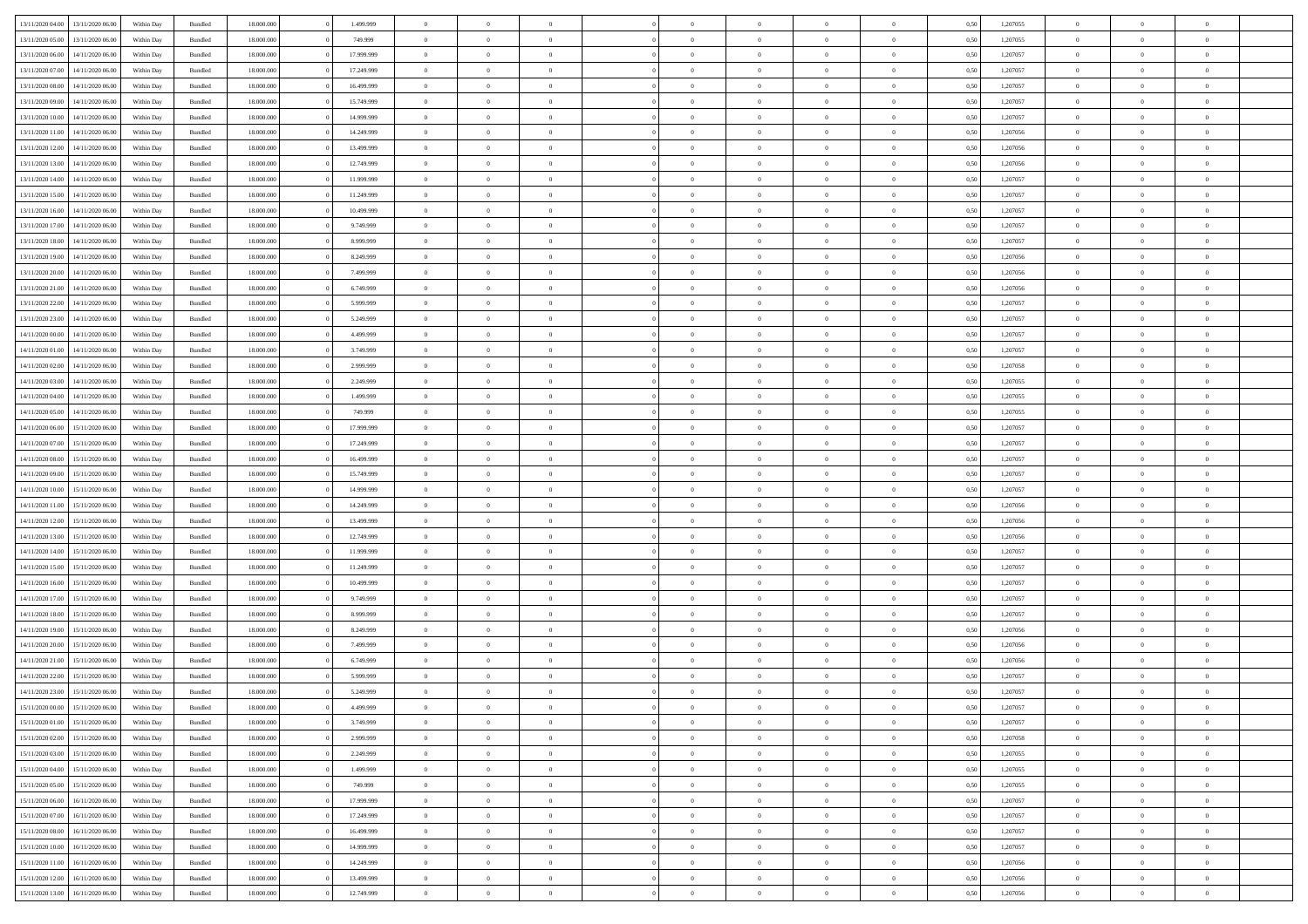|                  | 16/11/2020 06:00 | Within Dav | Bundled            | 18.000.000 | 11.999.999 | $\overline{0}$ | $\theta$       |                | $\Omega$       | $\Omega$       | $\theta$       | $\theta$       | 0.50 | 1,207057 | $\theta$       | $\overline{0}$ | $\theta$       |  |
|------------------|------------------|------------|--------------------|------------|------------|----------------|----------------|----------------|----------------|----------------|----------------|----------------|------|----------|----------------|----------------|----------------|--|
| 15/11/2020 14:00 |                  |            |                    |            |            |                |                |                |                |                |                |                |      |          |                |                |                |  |
| 15/11/2020 15:00 | 16/11/2020 06.00 | Within Day | Bundled            | 18.000.000 | 11.249.999 | $\overline{0}$ | $\theta$       | $\overline{0}$ | $\overline{0}$ | $\bf{0}$       | $\overline{0}$ | $\bf{0}$       | 0,50 | 1,207057 | $\theta$       | $\overline{0}$ | $\overline{0}$ |  |
| 15/11/2020 16:00 | 16/11/2020 06.00 | Within Day | Bundled            | 18.000.000 | 10.499.999 | $\overline{0}$ | $\overline{0}$ | $\overline{0}$ | $\bf{0}$       | $\bf{0}$       | $\bf{0}$       | $\bf{0}$       | 0,50 | 1,207057 | $\bf{0}$       | $\overline{0}$ | $\overline{0}$ |  |
|                  |                  |            |                    |            |            |                |                |                |                |                |                |                |      |          | $\theta$       |                |                |  |
| 15/11/2020 17:00 | 16/11/2020 06:00 | Within Dav | Bundled            | 18.000.000 | 9.749.999  | $\overline{0}$ | $\overline{0}$ | $\overline{0}$ | $\overline{0}$ | $\bf{0}$       | $\overline{0}$ | $\overline{0}$ | 0.50 | 1.207057 |                | $\theta$       | $\overline{0}$ |  |
| 15/11/2020 18:00 | 16/11/2020 06.00 | Within Day | Bundled            | 18.000.000 | 8.999.999  | $\overline{0}$ | $\theta$       | $\overline{0}$ | $\overline{0}$ | $\bf{0}$       | $\overline{0}$ | $\bf{0}$       | 0,50 | 1,207057 | $\theta$       | $\theta$       | $\overline{0}$ |  |
| 15/11/2020 19:00 | 16/11/2020 06.00 | Within Day | Bundled            | 18.000.000 | 8.249.999  | $\overline{0}$ | $\bf{0}$       | $\overline{0}$ | $\bf{0}$       | $\overline{0}$ | $\overline{0}$ | $\mathbf{0}$   | 0,50 | 1,207056 | $\bf{0}$       | $\overline{0}$ | $\bf{0}$       |  |
| 15/11/2020 20.00 | 16/11/2020 06:00 | Within Dav | Bundled            | 18.000.000 | 7.499.999  | $\overline{0}$ | $\overline{0}$ | $\overline{0}$ | $\overline{0}$ | $\overline{0}$ | $\overline{0}$ | $\overline{0}$ | 0.50 | 1,207056 | $\theta$       | $\overline{0}$ | $\overline{0}$ |  |
|                  |                  |            |                    |            |            |                |                |                |                |                |                |                |      |          |                |                |                |  |
| 15/11/2020 21.00 | 16/11/2020 06.00 | Within Day | Bundled            | 18.000.000 | 6.749.999  | $\overline{0}$ | $\theta$       | $\overline{0}$ | $\overline{0}$ | $\bf{0}$       | $\overline{0}$ | $\bf{0}$       | 0,50 | 1,207056 | $\theta$       | $\theta$       | $\overline{0}$ |  |
| 15/11/2020 22.00 | 16/11/2020 06.00 | Within Day | Bundled            | 18.000.000 | 5.999.999  | $\overline{0}$ | $\overline{0}$ | $\overline{0}$ | $\bf{0}$       | $\bf{0}$       | $\bf{0}$       | $\bf{0}$       | 0,50 | 1,207057 | $\,0\,$        | $\overline{0}$ | $\overline{0}$ |  |
| 15/11/2020 23.00 | 16/11/2020 06:00 | Within Dav | Bundled            | 18.000.000 | 5.249.999  | $\overline{0}$ | $\overline{0}$ | $\overline{0}$ | $\overline{0}$ | $\overline{0}$ | $\overline{0}$ | $\overline{0}$ | 0.50 | 1,207057 | $\theta$       | $\overline{0}$ | $\overline{0}$ |  |
|                  |                  |            |                    |            |            |                |                |                |                |                |                |                |      |          |                |                |                |  |
| 16/11/2020 00.00 | 16/11/2020 06.00 | Within Day | Bundled            | 18.000.000 | 4.499.999  | $\overline{0}$ | $\theta$       | $\overline{0}$ | $\overline{0}$ | $\bf{0}$       | $\overline{0}$ | $\bf{0}$       | 0,50 | 1,207057 | $\,$ 0 $\,$    | $\theta$       | $\overline{0}$ |  |
| 16/11/2020 01.00 | 16/11/2020 06.00 | Within Day | Bundled            | 18.000.000 | 3.749.999  | $\overline{0}$ | $\overline{0}$ | $\overline{0}$ | $\bf{0}$       | $\bf{0}$       | $\bf{0}$       | $\bf{0}$       | 0,50 | 1,207057 | $\bf{0}$       | $\overline{0}$ | $\overline{0}$ |  |
| 16/11/2020 02.00 | 16/11/2020 06:00 | Within Day | Bundled            | 18.000.000 | 2.999.999  | $\overline{0}$ | $\overline{0}$ | $\overline{0}$ | $\overline{0}$ | $\bf{0}$       | $\overline{0}$ | $\overline{0}$ | 0.50 | 1,207058 | $\theta$       | $\theta$       | $\overline{0}$ |  |
| 16/11/2020 03.00 | 16/11/2020 06.00 | Within Day | Bundled            | 18.000.000 | 2.249.999  | $\overline{0}$ | $\theta$       | $\overline{0}$ | $\overline{0}$ | $\bf{0}$       | $\overline{0}$ | $\bf{0}$       | 0,50 | 1,207055 | $\theta$       | $\theta$       | $\overline{0}$ |  |
|                  |                  |            |                    |            |            |                |                |                |                |                |                |                |      |          |                |                |                |  |
| 16/11/2020 04:00 | 16/11/2020 06.00 | Within Day | Bundled            | 18.000.000 | 1.499.999  | $\overline{0}$ | $\bf{0}$       | $\overline{0}$ | $\overline{0}$ | $\overline{0}$ | $\overline{0}$ | $\mathbf{0}$   | 0,50 | 1,207055 | $\bf{0}$       | $\overline{0}$ | $\bf{0}$       |  |
| 16/11/2020 05:00 | 16/11/2020 06:00 | Within Dav | Bundled            | 18.000.000 | 749.999    | $\overline{0}$ | $\overline{0}$ | $\overline{0}$ | $\overline{0}$ | $\overline{0}$ | $\overline{0}$ | $\overline{0}$ | 0.50 | 1,207055 | $\theta$       | $\overline{0}$ | $\overline{0}$ |  |
| 16/11/2020 06.00 | 17/11/2020 06.00 | Within Day | Bundled            | 18.000.000 | 17.999.999 | $\overline{0}$ | $\theta$       | $\overline{0}$ | $\overline{0}$ | $\bf{0}$       | $\overline{0}$ | $\bf{0}$       | 0,50 | 1,207057 | $\theta$       | $\theta$       | $\overline{0}$ |  |
|                  |                  |            |                    |            |            |                |                |                |                |                |                |                |      |          |                |                |                |  |
| 16/11/2020 07:00 | 17/11/2020 06.00 | Within Day | Bundled            | 18.000.000 | 17.249.999 | $\overline{0}$ | $\overline{0}$ | $\overline{0}$ | $\overline{0}$ | $\bf{0}$       | $\overline{0}$ | $\bf{0}$       | 0,50 | 1,207057 | $\,0\,$        | $\overline{0}$ | $\overline{0}$ |  |
| 16/11/2020 08:00 | 17/11/2020 06.00 | Within Day | Bundled            | 18.000.000 | 16.499.999 | $\overline{0}$ | $\overline{0}$ | $\overline{0}$ | $\overline{0}$ | $\overline{0}$ | $\overline{0}$ | $\overline{0}$ | 0.50 | 1,207057 | $\theta$       | $\overline{0}$ | $\overline{0}$ |  |
| 16/11/2020 09:00 | 17/11/2020 06.00 | Within Day | Bundled            | 18.000.000 | 15.749.999 | $\overline{0}$ | $\theta$       | $\overline{0}$ | $\overline{0}$ | $\bf{0}$       | $\overline{0}$ | $\bf{0}$       | 0,50 | 1,207057 | $\theta$       | $\theta$       | $\overline{0}$ |  |
| 16/11/2020 10:00 | 17/11/2020 06.00 | Within Day | Bundled            | 18.000.000 | 14.999.999 | $\overline{0}$ | $\overline{0}$ | $\overline{0}$ | $\overline{0}$ | $\bf{0}$       | $\overline{0}$ | $\bf{0}$       | 0,50 | 1,207057 | $\,0\,$        | $\overline{0}$ | $\overline{0}$ |  |
|                  |                  |            |                    |            |            |                |                |                |                |                |                |                |      |          |                |                |                |  |
| 16/11/2020 11:00 | 17/11/2020 06:00 | Within Day | Bundled            | 18.000.000 | 14.249.999 | $\overline{0}$ | $\overline{0}$ | $\overline{0}$ | $\overline{0}$ | $\bf{0}$       | $\overline{0}$ | $\overline{0}$ | 0.50 | 1,207056 | $\theta$       | $\theta$       | $\overline{0}$ |  |
| 16/11/2020 12:00 | 17/11/2020 06.00 | Within Day | Bundled            | 18.000.000 | 13.499.999 | $\overline{0}$ | $\theta$       | $\overline{0}$ | $\overline{0}$ | $\bf{0}$       | $\overline{0}$ | $\bf{0}$       | 0,50 | 1,207056 | $\,$ 0 $\,$    | $\overline{0}$ | $\overline{0}$ |  |
| 16/11/2020 13:00 | 17/11/2020 06.00 | Within Day | Bundled            | 18.000.000 | 12.749.999 | $\overline{0}$ | $\bf{0}$       | $\overline{0}$ | $\overline{0}$ | $\overline{0}$ | $\overline{0}$ | $\mathbf{0}$   | 0,50 | 1,207056 | $\overline{0}$ | $\overline{0}$ | $\bf{0}$       |  |
| 16/11/2020 14:00 | 17/11/2020 06.00 | Within Dav | Bundled            | 18.000.000 | 11.999.999 | $\overline{0}$ | $\overline{0}$ | $\overline{0}$ | $\overline{0}$ | $\overline{0}$ | $\overline{0}$ | $\overline{0}$ | 0.50 | 1,207057 | $\theta$       | $\overline{0}$ | $\overline{0}$ |  |
|                  |                  |            |                    |            |            |                |                |                |                |                |                |                |      |          |                |                |                |  |
| 16/11/2020 15:00 | 17/11/2020 06.00 | Within Day | Bundled            | 18.000.000 | 11.249.999 | $\overline{0}$ | $\theta$       | $\overline{0}$ | $\overline{0}$ | $\bf{0}$       | $\overline{0}$ | $\bf{0}$       | 0,50 | 1,207057 | $\theta$       | $\theta$       | $\overline{0}$ |  |
| 16/11/2020 16:00 | 17/11/2020 06.00 | Within Day | Bundled            | 18.000.000 | 10.499.999 | $\overline{0}$ | $\overline{0}$ | $\overline{0}$ | $\overline{0}$ | $\bf{0}$       | $\overline{0}$ | $\bf{0}$       | 0,50 | 1,207057 | $\,0\,$        | $\overline{0}$ | $\overline{0}$ |  |
| 16/11/2020 17:00 | 17/11/2020 06.00 | Within Day | Bundled            | 18.000.000 | 9.749.999  | $\overline{0}$ | $\overline{0}$ | $\overline{0}$ | $\overline{0}$ | $\overline{0}$ | $\overline{0}$ | $\overline{0}$ | 0.50 | 1,207057 | $\theta$       | $\overline{0}$ | $\overline{0}$ |  |
| 16/11/2020 18:00 | 17/11/2020 06.00 | Within Day | Bundled            | 18.000.000 | 8.999.999  | $\overline{0}$ | $\theta$       | $\overline{0}$ | $\overline{0}$ | $\bf{0}$       | $\overline{0}$ | $\bf{0}$       | 0,50 | 1,207057 | $\,$ 0 $\,$    | $\theta$       | $\overline{0}$ |  |
|                  |                  |            |                    |            |            |                |                |                |                |                |                |                |      |          |                |                |                |  |
| 16/11/2020 19.00 | 17/11/2020 06.00 | Within Day | Bundled            | 18.000.000 | 8.249.999  | $\overline{0}$ | $\overline{0}$ | $\overline{0}$ | $\overline{0}$ | $\bf{0}$       | $\overline{0}$ | $\bf{0}$       | 0,50 | 1,207056 | $\overline{0}$ | $\overline{0}$ | $\overline{0}$ |  |
| 16/11/2020 20.00 | 17/11/2020 06.00 | Within Day | Bundled            | 18.000.000 | 7.499.999  | $\overline{0}$ | $\Omega$       | $\Omega$       | $\Omega$       | $\Omega$       | $\overline{0}$ | $\overline{0}$ | 0,50 | 1,207056 | $\,0\,$        | $\theta$       | $\theta$       |  |
| 16/11/2020 21.00 | 17/11/2020 06.00 | Within Day | Bundled            | 18.000.000 | 6.749.999  | $\overline{0}$ | $\theta$       | $\overline{0}$ | $\overline{0}$ | $\bf{0}$       | $\overline{0}$ | $\bf{0}$       | 0,50 | 1,207056 | $\theta$       | $\theta$       | $\overline{0}$ |  |
|                  |                  |            |                    |            |            |                |                |                |                |                |                |                |      |          |                |                |                |  |
| 16/11/2020 22:00 | 17/11/2020 06.00 | Within Day | Bundled            | 18.000.000 | 5.999.999  | $\overline{0}$ | $\overline{0}$ | $\overline{0}$ | $\overline{0}$ | $\bf{0}$       | $\overline{0}$ | $\mathbf{0}$   | 0,50 | 1,207057 | $\overline{0}$ | $\overline{0}$ | $\bf{0}$       |  |
| 16/11/2020 23.00 | 17/11/2020 06.00 | Within Day | Bundled            | 18,000,000 | 5.249.999  | $\overline{0}$ | $\Omega$       | $\Omega$       | $\Omega$       | $\bf{0}$       | $\overline{0}$ | $\overline{0}$ | 0.50 | 1,207057 | $\,0\,$        | $\theta$       | $\theta$       |  |
| 17/11/2020 00.00 | 17/11/2020 06.00 | Within Day | Bundled            | 18.000.000 | 4.499.999  | $\overline{0}$ | $\theta$       | $\overline{0}$ | $\overline{0}$ | $\bf{0}$       | $\overline{0}$ | $\bf{0}$       | 0,50 | 1,207057 | $\,$ 0 $\,$    | $\theta$       | $\overline{0}$ |  |
| 17/11/2020 01:00 | 17/11/2020 06.00 | Within Day | Bundled            | 18.000.000 | 3.749.999  | $\overline{0}$ | $\overline{0}$ | $\overline{0}$ | $\overline{0}$ | $\bf{0}$       | $\overline{0}$ | $\bf{0}$       | 0,50 | 1,207057 | $\bf{0}$       | $\overline{0}$ | $\overline{0}$ |  |
|                  |                  |            |                    |            |            |                |                |                |                |                |                |                |      |          |                |                |                |  |
| 17/11/2020 02.00 | 17/11/2020 06.00 | Within Day | Bundled            | 18,000,000 | 2.999.999  | $\overline{0}$ | $\Omega$       | $\Omega$       | $\Omega$       | $\Omega$       | $\theta$       | $\overline{0}$ | 0.50 | 1,207058 | $\theta$       | $\theta$       | $\theta$       |  |
| 17/11/2020 03:00 | 17/11/2020 06.00 | Within Day | Bundled            | 18.000.000 | 2.249.999  | $\overline{0}$ | $\theta$       | $\overline{0}$ | $\overline{0}$ | $\,$ 0         | $\overline{0}$ | $\bf{0}$       | 0,50 | 1,207055 | $\,$ 0 $\,$    | $\overline{0}$ | $\overline{0}$ |  |
| 17/11/2020 04:00 | 17/11/2020 06.00 | Within Day | Bundled            | 18.000.000 | 1.499.999  | $\overline{0}$ | $\overline{0}$ | $\overline{0}$ | $\overline{0}$ | $\bf{0}$       | $\overline{0}$ | $\bf{0}$       | 0,50 | 1,207055 | $\bf{0}$       | $\overline{0}$ | $\overline{0}$ |  |
| 17/11/2020 05:00 | 17/11/2020 06.00 |            |                    | 18.000.000 | 749.999    | $\overline{0}$ | $\Omega$       | $\overline{0}$ | $\Omega$       | $\overline{0}$ | $\overline{0}$ | $\overline{0}$ | 0.50 | 1,207055 | $\,0\,$        | $\theta$       | $\theta$       |  |
|                  |                  | Within Day | Bundled            |            |            |                |                |                |                |                |                |                |      |          |                |                |                |  |
| 17/11/2020 06.00 | 18/11/2020 06.00 | Within Day | Bundled            | 18.000.000 | 17.999.999 | $\overline{0}$ | $\theta$       | $\overline{0}$ | $\overline{0}$ | $\bf{0}$       | $\overline{0}$ | $\bf{0}$       | 0,50 | 1,207057 | $\,$ 0 $\,$    | $\theta$       | $\overline{0}$ |  |
| 17/11/2020 07:00 | 18/11/2020 06.00 | Within Day | Bundled            | 18.000.000 | 17.249.999 | $\overline{0}$ | $\overline{0}$ | $\overline{0}$ | $\overline{0}$ | $\bf{0}$       | $\bf{0}$       | $\mathbf{0}$   | 0,50 | 1,207057 | $\overline{0}$ | $\overline{0}$ | $\bf{0}$       |  |
| 17/11/2020 08:00 | 18/11/2020 06:00 | Within Day | Bundled            | 18,000,000 | 16.499.999 | $\overline{0}$ | $\Omega$       | $\Omega$       | $\Omega$       | $\Omega$       | $\Omega$       | $\overline{0}$ | 0.50 | 1,207057 | $\theta$       | $\theta$       | $\theta$       |  |
| 17/11/2020 09:00 | 18/11/2020 06:00 | Within Day | Bundled            | 18.000.000 | 15.749.999 | $\overline{0}$ | $\overline{0}$ | $\overline{0}$ | $\bf{0}$       | $\,$ 0         | $\bf{0}$       | $\bf{0}$       | 0,50 | 1,207057 | $\,0\,$        | $\overline{0}$ | $\overline{0}$ |  |
|                  |                  |            |                    |            |            |                |                |                |                |                |                |                |      |          |                |                |                |  |
| 17/11/2020 10:00 | 18/11/2020 06.00 | Within Day | $\mathbf B$ undled | 18.000.000 | 14.999.999 | $\bf{0}$       | $\bf{0}$       |                |                | $\bf{0}$       |                |                | 0,50 | 1,207057 | $\bf{0}$       | $\overline{0}$ |                |  |
| 17/11/2020 11:00 | 18/11/2020 06:00 | Within Day | Bundled            | 18,000,000 | 14.249.999 | $\overline{0}$ | $\overline{0}$ | $\overline{0}$ | $\Omega$       | $\theta$       | $\overline{0}$ | $\overline{0}$ | 0,50 | 1,207056 | $\theta$       | $\theta$       | $\theta$       |  |
| 17/11/2020 12:00 | 18/11/2020 06.00 | Within Day | Bundled            | 18.000.000 | 13.499.999 | $\overline{0}$ | $\,$ 0         | $\overline{0}$ | $\bf{0}$       | $\,$ 0 $\,$    | $\overline{0}$ | $\mathbf{0}$   | 0,50 | 1,207056 | $\,$ 0 $\,$    | $\,$ 0 $\,$    | $\,$ 0         |  |
|                  |                  |            |                    |            |            |                |                |                |                |                |                |                |      |          |                |                |                |  |
| 17/11/2020 13:00 | 18/11/2020 06:00 | Within Day | Bundled            | 18.000.000 | 12.749.999 | $\overline{0}$ | $\overline{0}$ | $\overline{0}$ | $\overline{0}$ | $\overline{0}$ | $\overline{0}$ | $\mathbf{0}$   | 0,50 | 1,207056 | $\overline{0}$ | $\bf{0}$       | $\bf{0}$       |  |
| 17/11/2020 14:00 | 18/11/2020 06:00 | Within Day | Bundled            | 18.000.000 | 11.999.999 | $\overline{0}$ | $\overline{0}$ | $\overline{0}$ | $\Omega$       | $\overline{0}$ | $\overline{0}$ | $\bf{0}$       | 0,50 | 1,207057 | $\overline{0}$ | $\overline{0}$ | $\overline{0}$ |  |
| 17/11/2020 15:00 | 18/11/2020 06.00 | Within Day | Bundled            | 18.000.000 | 11.249.999 | $\overline{0}$ | $\,$ 0         | $\overline{0}$ | $\overline{0}$ | $\,$ 0 $\,$    | $\overline{0}$ | $\mathbf{0}$   | 0,50 | 1,207057 | $\,$ 0 $\,$    | $\overline{0}$ | $\overline{0}$ |  |
| 17/11/2020 16.00 | 18/11/2020 06:00 | Within Day | Bundled            | 18.000.000 | 10.499.999 | $\overline{0}$ | $\overline{0}$ | $\overline{0}$ | $\overline{0}$ | $\overline{0}$ | $\overline{0}$ | $\mathbf{0}$   | 0,50 | 1,207057 | $\overline{0}$ | $\overline{0}$ | $\bf{0}$       |  |
|                  |                  |            |                    |            |            |                |                |                |                |                |                |                |      |          |                |                |                |  |
| 17/11/2020 17:00 | 18/11/2020 06:00 | Within Day | Bundled            | 18.000.000 | 9.749.999  | $\overline{0}$ | $\overline{0}$ | $\overline{0}$ | $\Omega$       | $\overline{0}$ | $\overline{0}$ | $\bf{0}$       | 0.50 | 1,207057 | $\overline{0}$ | $\theta$       | $\overline{0}$ |  |
| 17/11/2020 18:00 | 18/11/2020 06.00 | Within Day | Bundled            | 18.000.000 | 8.999.999  | $\overline{0}$ | $\,$ 0         | $\overline{0}$ | $\bf{0}$       | $\bf{0}$       | $\bf{0}$       | $\bf{0}$       | 0,50 | 1,207057 | $\,$ 0 $\,$    | $\overline{0}$ | $\overline{0}$ |  |
| 17/11/2020 19:00 | 18/11/2020 06:00 | Within Day | Bundled            | 18.000.000 | 8.249.999  | $\overline{0}$ | $\bf{0}$       | $\overline{0}$ | $\overline{0}$ | $\overline{0}$ | $\overline{0}$ | $\mathbf{0}$   | 0,50 | 1,207056 | $\overline{0}$ | $\overline{0}$ | $\bf{0}$       |  |
| 17/11/2020 20.00 | 18/11/2020 06:00 | Within Day | Bundled            | 18,000,000 | 7.499.999  | $\overline{0}$ | $\overline{0}$ | $\overline{0}$ | $\Omega$       | $\overline{0}$ | $\overline{0}$ | $\bf{0}$       | 0.50 | 1,207056 | $\overline{0}$ | $\overline{0}$ | $\overline{0}$ |  |
|                  |                  |            |                    |            |            |                |                |                |                |                |                |                |      |          |                |                |                |  |
| 17/11/2020 21.00 | 18/11/2020 06.00 | Within Day | Bundled            | 18.000.000 | 6.749.999  | $\overline{0}$ | $\bf{0}$       | $\overline{0}$ | $\overline{0}$ | $\bf{0}$       | $\bf{0}$       | $\mathbf{0}$   | 0,50 | 1,207056 | $\,$ 0 $\,$    | $\,$ 0 $\,$    | $\bf{0}$       |  |
| 17/11/2020 22.00 | 18/11/2020 06.00 | Within Day | Bundled            | 18.000.000 | 5.999.999  | $\overline{0}$ | $\overline{0}$ | $\overline{0}$ | $\overline{0}$ | $\bf{0}$       | $\bf{0}$       | $\mathbf{0}$   | 0,50 | 1,207057 | $\overline{0}$ | $\bf{0}$       | $\bf{0}$       |  |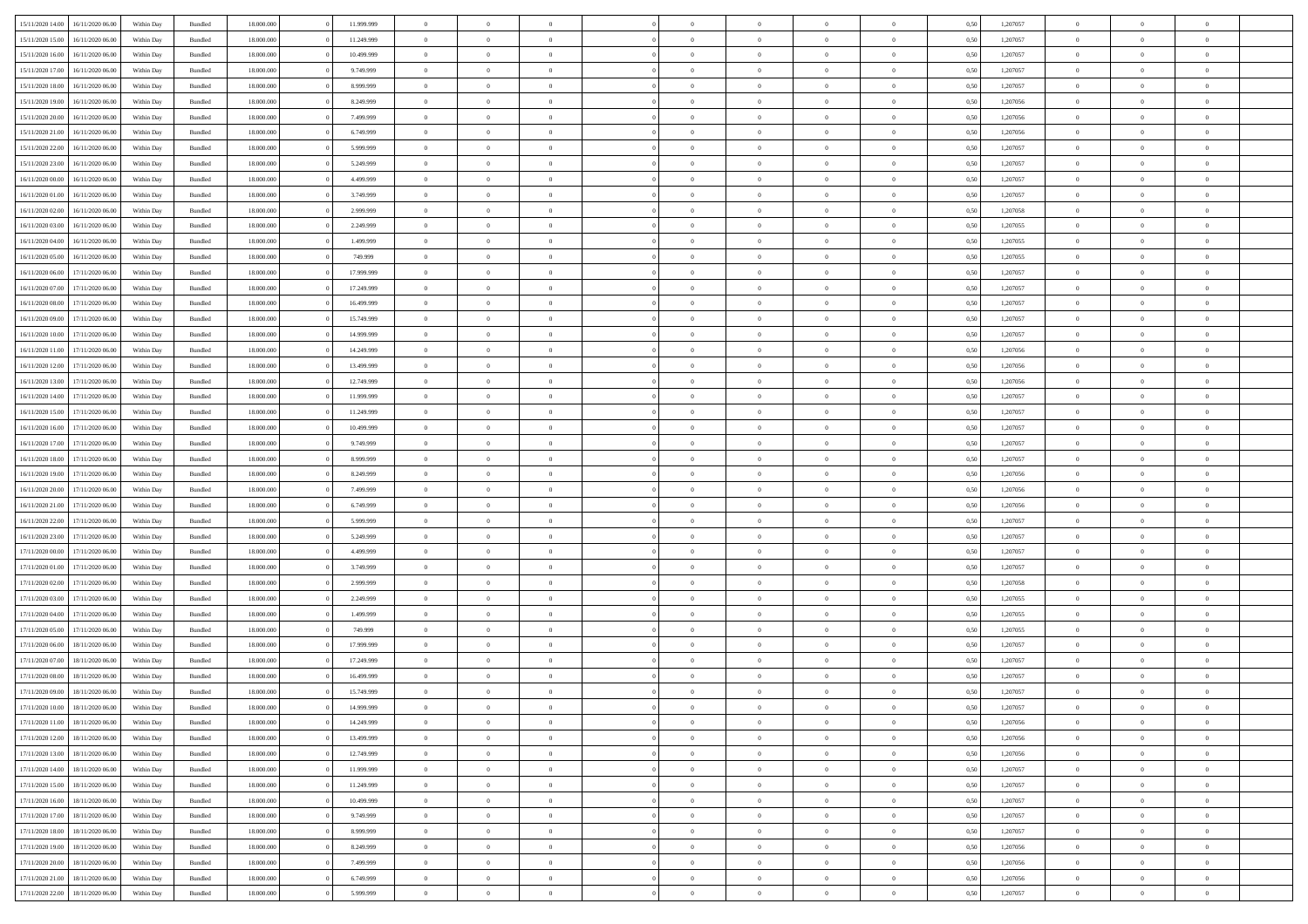| 17/11/2020 23:00<br>18/11/2020 06.00 | Within Day | Bundled | 18.000.000 | 5.249.999  | $\overline{0}$ | $\Omega$       | $\theta$       | $\Omega$   | $\overline{0}$ | $\overline{0}$ | $\Omega$       | 0,50 | 1,207057 | $\Omega$       | $\Omega$       | $\theta$                 |  |
|--------------------------------------|------------|---------|------------|------------|----------------|----------------|----------------|------------|----------------|----------------|----------------|------|----------|----------------|----------------|--------------------------|--|
| 18/11/2020 00:00<br>18/11/2020 06.00 | Within Day | Bundled | 18.000.000 | 4.499.999  | $\overline{0}$ | $\Omega$       | $\sqrt{2}$     | $\Omega$   | $\Omega$       | $\overline{0}$ | $\Omega$       | 0,50 | 1,207057 | $\Omega$       | $\Omega$       | $\theta$                 |  |
| 18/11/2020 01:00<br>18/11/2020 06.00 | Within Day | Bundled | 18.000.000 | 3.749.999  | $\overline{0}$ | $\overline{0}$ | $\overline{0}$ | $\Omega$   | $\overline{0}$ | $\overline{0}$ | $\Omega$       | 0,50 | 1,207057 | $\theta$       | $\overline{0}$ | $\overline{0}$           |  |
| 18/11/2020 02:00<br>18/11/2020 06.00 | Within Day | Bundled | 18.000.000 | 2.999.999  | $\overline{0}$ | $\overline{0}$ | $\overline{0}$ | $\Omega$   | $\overline{0}$ | $\overline{0}$ | $\overline{0}$ | 0,50 | 1,207058 | $\overline{0}$ | $\overline{0}$ | $\overline{0}$           |  |
| 18/11/2020 03:00<br>18/11/2020 06.00 | Within Day | Bundled | 18.000.000 | 2.249.999  | $\overline{0}$ | $\overline{0}$ | $\overline{0}$ | $\Omega$   | $\bf{0}$       | $\overline{0}$ | $\Omega$       | 0,50 | 1,207055 | $\theta$       | $\Omega$       | $\overline{0}$           |  |
| 18/11/2020 04:00<br>18/11/2020 06.00 | Within Day | Bundled | 18.000.000 | 1.499.999  | $\overline{0}$ | $\overline{0}$ | $\overline{0}$ | $\Omega$   | $\overline{0}$ | $\overline{0}$ | $\overline{0}$ | 0,50 | 1,207055 | $\theta$       | $\Omega$       | $\overline{0}$           |  |
| 18/11/2020 05:00<br>18/11/2020 06.00 | Within Day | Bundled | 18.000.000 | 749.999    | $\overline{0}$ | $\overline{0}$ | $\theta$       | $\Omega$   | $\overline{0}$ | $\overline{0}$ | $\overline{0}$ | 0,50 | 1,207055 | $\theta$       | $\overline{0}$ | $\overline{0}$           |  |
| 18/11/2020 06:00<br>19/11/2020 06.00 | Within Day | Bundled | 18.000.000 | 17.999.999 | $\theta$       | $\Omega$       | $\sqrt{2}$     | $\Omega$   | $\Omega$       | $\overline{0}$ | $\Omega$       | 0,50 | 1,207057 | $\theta$       | $\Omega$       | $\theta$                 |  |
| 18/11/2020 07:00<br>19/11/2020 06.00 | Within Day | Bundled | 18.000.000 | 17.249.999 | $\overline{0}$ | $\theta$       | $\Omega$       | $\Omega$   | $\Omega$       | $\overline{0}$ | $\overline{0}$ | 0,50 | 1,207057 | $\theta$       | $\Omega$       | $\theta$                 |  |
| 18/11/2020 08:00<br>19/11/2020 06.00 | Within Day | Bundled | 18.000.000 | 16.499.999 | $\overline{0}$ | $\overline{0}$ | $\overline{0}$ | $\Omega$   | $\overline{0}$ | $\overline{0}$ | $\overline{0}$ | 0,50 | 1,207057 | $\overline{0}$ | $\overline{0}$ | $\overline{0}$           |  |
| 18/11/2020 09:00<br>19/11/2020 06.00 | Within Day | Bundled | 18.000.000 | 15.749.999 | $\overline{0}$ | $\Omega$       | $\theta$       | $\Omega$   | $\bf{0}$       | $\overline{0}$ | $\Omega$       | 0,50 | 1,207057 | $\theta$       | $\Omega$       | $\overline{0}$           |  |
| 18/11/2020 10:00<br>19/11/2020 06.00 | Within Day | Bundled | 18.000.000 | 14.999.999 | $\overline{0}$ | $\theta$       | $\Omega$       | $\Omega$   | $\bf{0}$       | $\overline{0}$ | $\overline{0}$ | 0,50 | 1,207057 | $\theta$       | $\Omega$       | $\theta$                 |  |
| 18/11/2020 11:00<br>19/11/2020 06.00 | Within Day | Bundled | 18.000.000 | 14.249.999 | $\overline{0}$ | $\overline{0}$ | $\overline{0}$ | $\Omega$   | $\overline{0}$ | $\overline{0}$ | $\overline{0}$ | 0,50 | 1,207056 | $\theta$       | $\overline{0}$ | $\overline{0}$           |  |
| 18/11/2020 12.00 19/11/2020 06.00    | Within Day | Bundled | 18.000.000 | 13.499.999 | $\theta$       | $\Omega$       | $\sqrt{2}$     | $\Omega$   | $\Omega$       | $\overline{0}$ | $\Omega$       | 0,50 | 1,207056 | $\Omega$       | $\Omega$       | $\theta$                 |  |
| 18/11/2020 13:00<br>19/11/2020 06.00 | Within Day | Bundled | 18,000,000 | 12.749.999 | $\overline{0}$ | $\theta$       | $\Omega$       | $\Omega$   | $\theta$       | $\overline{0}$ | $\theta$       | 0,50 | 1,207056 | $\theta$       | $\Omega$       | $\theta$                 |  |
| 18/11/2020 14:00<br>19/11/2020 06.00 | Within Day | Bundled | 18.000.000 | 11.999.999 | $\overline{0}$ | $\overline{0}$ | $\overline{0}$ | $\Omega$   | $\overline{0}$ | $\overline{0}$ | $\overline{0}$ | 0,50 | 1,207057 | $\theta$       | $\overline{0}$ | $\overline{0}$           |  |
| 18/11/2020 15:00<br>19/11/2020 06.00 | Within Day | Bundled | 18,000,000 | 11.249.999 | $\overline{0}$ | $\overline{0}$ | $\overline{0}$ | $\Omega$   | $\bf{0}$       | $\overline{0}$ | $\overline{0}$ | 0,50 | 1,207057 | $\theta$       | $\overline{0}$ | $\overline{0}$           |  |
| 18/11/2020 16:00 19/11/2020 06:00    | Within Day | Bundled | 18,000,000 | 10.499.999 | $\overline{0}$ | $\overline{0}$ | $\Omega$       | $\Omega$   | $\overline{0}$ | $\overline{0}$ | $\overline{0}$ | 0,50 | 1,207057 | $\theta$       | $\Omega$       | $\overline{0}$           |  |
| 18/11/2020 17:00<br>19/11/2020 06.00 | Within Day | Bundled | 18,000,000 | 9.749.999  | $\overline{0}$ | $\overline{0}$ | $\overline{0}$ | $\Omega$   | $\overline{0}$ | $\overline{0}$ | $\overline{0}$ | 0,50 | 1,207057 | $\theta$       | $\overline{0}$ | $\overline{0}$           |  |
| 18/11/2020 18:00<br>19/11/2020 06.00 | Within Day | Bundled | 18.000.000 | 8,999,999  | $\overline{0}$ | $\Omega$       | $\sqrt{2}$     | $\Omega$   | $\Omega$       | $\overline{0}$ | $\Omega$       | 0,50 | 1,207057 | $\theta$       | $\Omega$       | $\theta$                 |  |
| 18/11/2020 19:00<br>19/11/2020 06:00 | Within Day | Bundled | 18,000,000 | 8.249.999  | $\overline{0}$ | $\overline{0}$ | $\Omega$       |            | $\bf{0}$       | $\overline{0}$ | $\Omega$       | 0,50 | 1.207056 | $\theta$       | $\Omega$       | $\overline{0}$           |  |
| 18/11/2020 20:00<br>19/11/2020 06.00 | Within Day | Bundled | 18.000.000 | 7.499.999  | $\overline{0}$ | $\overline{0}$ | $\overline{0}$ | $\Omega$   | $\bf{0}$       | $\overline{0}$ | $\overline{0}$ | 0,50 | 1,207056 | $\bf{0}$       | $\overline{0}$ | $\overline{\phantom{a}}$ |  |
| 18/11/2020 21:00<br>19/11/2020 06:00 | Within Day | Bundled | 18.000.000 | 6.749.999  | $\overline{0}$ | $\overline{0}$ | $\Omega$       | $\sqrt{2}$ | $\bf{0}$       | $\overline{0}$ | $\Omega$       | 0,50 | 1,207056 | $\theta$       | $\Omega$       | $\overline{0}$           |  |
| 18/11/2020 22.00<br>19/11/2020 06.00 | Within Dav | Bundled | 18,000,000 | 5.999.999  | $\overline{0}$ | $\theta$       | $\Omega$       | $\Omega$   | $\overline{0}$ | $\overline{0}$ | $\theta$       | 0,50 | 1,207057 | $\Omega$       | $\Omega$       | $\theta$                 |  |
| 18/11/2020 23:00<br>19/11/2020 06.00 | Within Day | Bundled | 18.000.000 | 5.249.999  | $\overline{0}$ | $\overline{0}$ | $\overline{0}$ | $\Omega$   | $\overline{0}$ | $\overline{0}$ | $\overline{0}$ | 0,50 | 1,207057 | $\theta$       | $\overline{0}$ | $\overline{0}$           |  |
| 19/11/2020 00:00<br>19/11/2020 06.00 | Within Day | Bundled | 18.000.000 | 4.499.999  | $\overline{0}$ | $\Omega$       | $\Omega$       | $\Omega$   | $\Omega$       | $\overline{0}$ | $\Omega$       | 0,50 | 1,207057 | $\Omega$       | $\Omega$       | $\theta$                 |  |
| 19/11/2020 01:00<br>19/11/2020 06.00 | Within Day | Bundled | 18.000.000 | 3.749.999  | $\overline{0}$ | $\theta$       | $\Omega$       | $\Omega$   | $\Omega$       | $\overline{0}$ | $\Omega$       | 0,50 | 1,207057 | $\theta$       | $\Omega$       | $\theta$                 |  |
| 19/11/2020 02.00<br>19/11/2020 06.00 | Within Day | Bundled | 18.000.000 | 2.999.999  | $\overline{0}$ | $\overline{0}$ | $\overline{0}$ | $\Omega$   | $\overline{0}$ | $\overline{0}$ | $\overline{0}$ | 0,50 | 1,207058 | $\overline{0}$ | $\overline{0}$ | $\bf{0}$                 |  |
| 19/11/2020 03:00<br>19/11/2020 06.00 | Within Day | Bundled | 18.000.000 | 2.249.999  | $\overline{0}$ | $\theta$       | $\Omega$       | $\Omega$   | $\bf{0}$       | $\overline{0}$ | $\theta$       | 0,50 | 1,207055 | $\theta$       | $\Omega$       | $\overline{0}$           |  |
| 19/11/2020 04:00<br>19/11/2020 06.00 | Within Day | Bundled | 18,000,000 | 1.499.999  | $\overline{0}$ | $\Omega$       | $\Omega$       | $\Omega$   | $\Omega$       | $\overline{0}$ | $\overline{0}$ | 0,50 | 1,207055 | $\Omega$       | $\Omega$       | $\theta$                 |  |
| 19/11/2020 05:00<br>19/11/2020 06.00 | Within Day | Bundled | 18.000.000 | 749.999    | $\overline{0}$ | $\overline{0}$ | $\Omega$       |            | $\bf{0}$       | $\overline{0}$ | $\theta$       | 0,50 | 1,207055 | $\theta$       | $\overline{0}$ | $\overline{0}$           |  |
| 19/11/2020 06:00<br>20/11/2020 06:00 | Within Day | Bundled | 18.000.000 | 17.999.999 | $\theta$       | $\theta$       | $\sqrt{2}$     | $\Omega$   | $\Omega$       | $\overline{0}$ | $\Omega$       | 0,50 | 1,207057 | $\theta$       | $\Omega$       | $\theta$                 |  |
| 19/11/2020 07:00<br>20/11/2020 06.00 | Within Day | Bundled | 18.000.000 | 17.249.999 | $\Omega$       | $\Omega$       | $\Omega$       |            | $\Omega$       | $\Omega$       | $\Omega$       | 0,50 | 1,207057 | $\theta$       | $\Omega$       | $\theta$                 |  |
| 19/11/2020 08:00<br>20/11/2020 06.00 | Within Day | Bundled | 18.000.000 | 16.499.999 | $\overline{0}$ | $\Omega$       | $\sqrt{2}$     |            | $\Omega$       | $\Omega$       | $\Omega$       | 0,50 | 1,207057 | $\theta$       | $\Omega$       | $\theta$                 |  |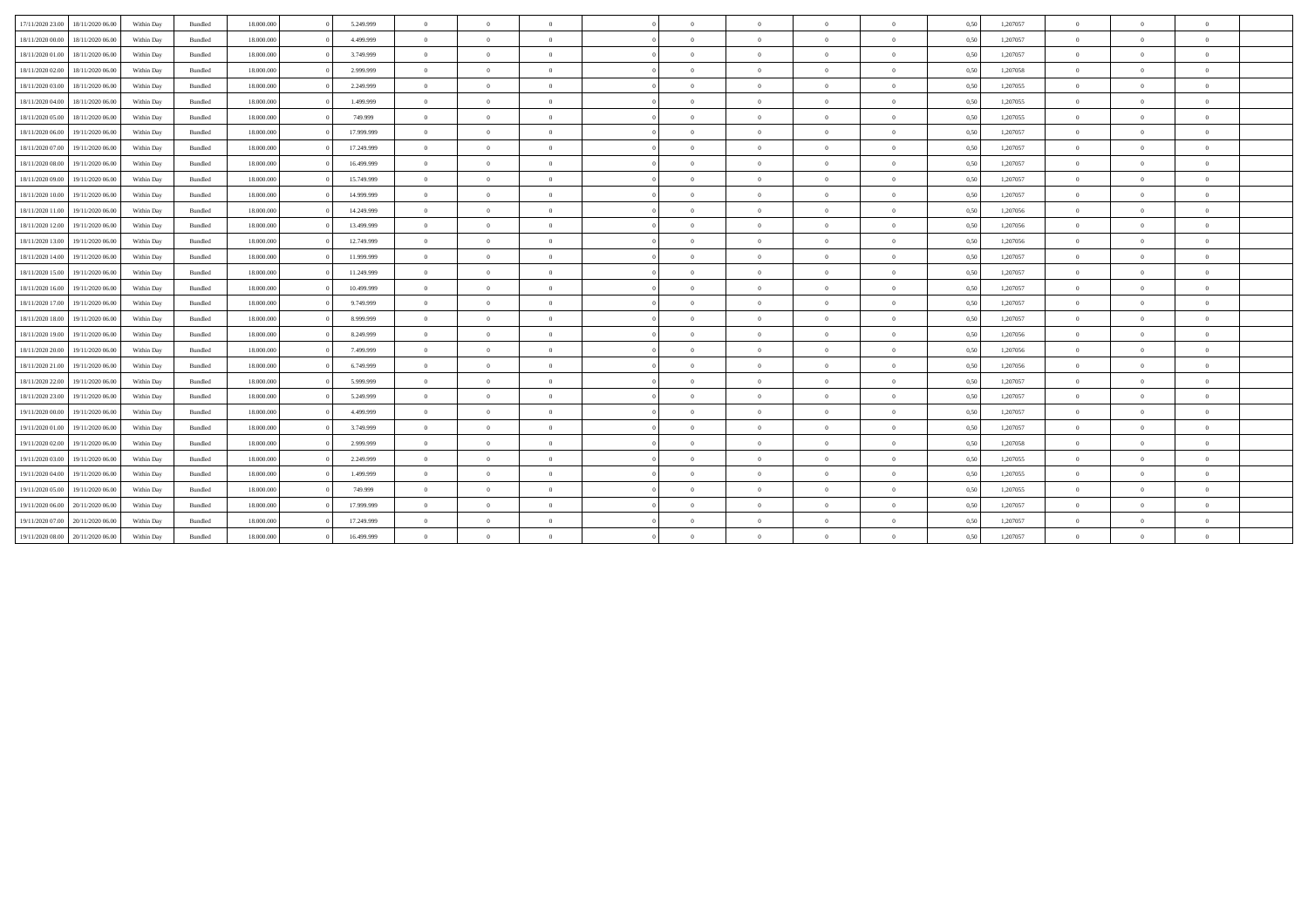## **SNAM RETE GAS**

**Transportation capacity at Exit Point interconnected with foreign pipelines**

**Update to 19/11/2020 of offered and assigned capacity in auction day-ahead and within-day**

**Thermal Year 2020/2021**

(Values in Ncm/day (0° C; 1,01325 bar) - 1 Scm=0,94794378 Ncm; Prices in c/Ncm)

**Exit Point**

**TARVISIO**

|                     | Timeframe        |                     |                                 |                             |                                                    |                | Offered capacity |                | <b>Assigned capacity</b> | Day-Ahead                                | <b>Total Prices</b>     |                                  |                                  |                                           |                     |                         | <b>SRG Prices</b>                |                                  |                                              |             |
|---------------------|------------------|---------------------|---------------------------------|-----------------------------|----------------------------------------------------|----------------|------------------|----------------|--------------------------|------------------------------------------|-------------------------|----------------------------------|----------------------------------|-------------------------------------------|---------------------|-------------------------|----------------------------------|----------------------------------|----------------------------------------------|-------------|
| From                | To               | <b>Auction type</b> | <b>Offered</b><br>capacity type | Transportati<br>on capacity | <b>Assigned</b><br>capacity<br>(before<br>auction) | Firm           | Interruptible    | Firm           | Interruptible            | Interrupted<br>Capacity<br>Interruptible | Reserve price -<br>Firm | <b>Auction premium</b><br>- Firm | Reserve price -<br>Interruptible | <b>Auction premium</b><br>- Interruptible | <b>Split factor</b> | Reserve price -<br>Firm | <b>Auction</b><br>premium - Firm | Reserve price -<br>Interruptible | <b>Auction</b><br>premium -<br>Interruptible | <b>Note</b> |
| 01/11/2020 06:00    | 02/11/2020 06.00 | Day Ahead           | Bundled                         | 18.988.468                  |                                                    | 18.988.468     | $\overline{0}$   | $\overline{0}$ | $\overline{0}$           |                                          | $\Omega$                | $\theta$                         | $\Omega$                         | $\theta$                                  | 0.50                | 0,011442                | $\theta$                         | 0,011442                         | $\theta$                                     |             |
| 01/11/2020 06.00    | 02/11/2020 06.00 | Day Ahead           | Unbundled                       | 18.988.468                  |                                                    | $\theta$       | $\overline{0}$   | $\overline{0}$ | $\overline{0}$           |                                          | $\theta$                | $\theta$                         | $\overline{0}$                   | $\mathbf{0}$                              | 0,50                | 0,011442                | $\overline{0}$                   | 0,011442                         | $\bf{0}$                                     |             |
| 02/11/2020 06:00    | 03/11/2020 06:00 | Day Ahead           | Bundled                         | 18,988,468                  |                                                    | 18,988,468     | $\overline{0}$   | $\theta$       | $\Omega$                 |                                          | $\Omega$                | $\theta$                         | $\Omega$                         | $\Omega$                                  | 0.50                | 0.011442                | $\overline{0}$                   | 0.011442                         | $\Omega$                                     |             |
| 02/11/2020 06:00    | 03/11/2020 06.00 | Day Ahead           | Unbundled                       | 18,988,468                  |                                                    | $\overline{0}$ | $\overline{0}$   | $\Omega$       | $\Omega$                 |                                          | $\Omega$                | $\Omega$                         | $\theta$                         | $\theta$                                  | 0,50                | 0,011442                | $\overline{0}$                   | 0.011442                         | $\theta$                                     |             |
| 03/11/2020 06:00    | 04/11/2020 06.00 | Day Ahead           | Bundled                         | 18.988.468                  |                                                    | 18.988.468     | $\overline{0}$   | $\overline{0}$ | $\overline{0}$           |                                          | $\overline{0}$          | $\overline{0}$                   | $\overline{0}$                   | $\mathbf{0}$                              | 0,50                | 0,011442                | $\overline{0}$                   | 0,011442                         | $\bf{0}$                                     |             |
| 03/11/2020 06.00    | 04/11/2020 06.00 | Day Ahead           | Unbundled                       | 18.988.468                  |                                                    | $\overline{0}$ | $\overline{0}$   | $\overline{0}$ | $\overline{0}$           |                                          | $\overline{0}$          | $\theta$                         | $\overline{0}$                   | $\overline{0}$                            | 0,50                | 0,011442                | $\overline{0}$                   | 0,011442                         | $\bf{0}$                                     |             |
| 04/11/2020 06.00    | 05/11/2020 06.00 | Day Ahead           | Bundled                         | 18.988.468                  |                                                    | 18.988.468     | $\overline{0}$   | $\overline{0}$ | $\overline{0}$           |                                          | $\overline{0}$          | $\theta$                         | $\overline{0}$                   | $\overline{0}$                            | 0,50                | 0,011442                | $\overline{0}$                   | 0,011442                         | $\Omega$                                     |             |
| 04/11/2020 06.00    | 05/11/2020 06.00 | Day Ahead           | Unbundled                       | 18.988.468                  |                                                    | $\overline{0}$ | $\overline{0}$   | $\Omega$       | $\Omega$                 |                                          | $\Omega$                | $\theta$                         | $\overline{0}$                   | $\Omega$                                  | 0,50                | 0,011442                | $\overline{0}$                   | 0,011442                         | $\Omega$                                     |             |
| $05/11/2020\ 06.00$ | 06/11/2020 06.00 | Day Ahead           | Bundled                         | 18,988,468                  |                                                    | 18,988,468     | $\overline{0}$   | $\theta$       | $\theta$                 |                                          | $\Omega$                | $\theta$                         | $\Omega$                         | $\Omega$                                  | 0.50                | 0,011442                | $\overline{0}$                   | 0,011442                         | $\Omega$                                     |             |
| 05/11/2020 06:00    | 06/11/2020 06.00 | Day Ahead           | Unbundled                       | 18.988.468                  |                                                    | $\theta$       | $\overline{0}$   | $\Omega$       | $\Omega$                 |                                          | $\Omega$                | $\Omega$                         | $\overline{0}$                   | $\theta$                                  | 0,50                | 0,011442                | $\overline{0}$                   | 0,011442                         | $\Omega$                                     |             |
| 06/11/2020 06:00    | 07/11/2020 06:00 | Day Ahead           | Bundled                         | 18,988,468                  |                                                    | 18,988,468     | $\overline{0}$   | $\overline{0}$ | $\overline{0}$           |                                          | $\overline{0}$          | $\theta$                         | $\overline{0}$                   | $\overline{0}$                            | 0,50                | 0.011442                | $\overline{0}$                   | 0.011442                         | $\bf{0}$                                     |             |
| 06/11/2020 06.00    | 07/11/2020 06.00 | Day Ahead           | Unbundled                       | 18.988.468                  |                                                    | $\overline{0}$ | $\overline{0}$   | $\overline{0}$ | $\overline{0}$           |                                          | $\overline{0}$          | $\theta$                         | $\overline{0}$                   | $\bf{0}$                                  | 0,50                | 0,011442                | $\overline{0}$                   | 0,011442                         | $\overline{0}$                               |             |
| 07/11/2020 06:00    | 08/11/2020 06.00 | Day Ahead           | Bundled                         | 18.988.468                  |                                                    | 18.988.468     | $\overline{0}$   | $\overline{0}$ | $\overline{0}$           |                                          | $\Omega$                |                                  | $\overline{0}$                   | $\mathbf{0}$                              | 0,50                | 0,011442                | $\overline{0}$                   | 0,011442                         | $\Omega$                                     |             |
| 07/11/2020 06.00    | 08/11/2020 06.00 | Day Ahead           | Unbundled                       | 18.988.468                  |                                                    | $\overline{0}$ | $\overline{0}$   | $\overline{0}$ | $\overline{0}$           |                                          | $\overline{0}$          | $\theta$                         | $\overline{0}$                   | $\overline{0}$                            | 0,50                | 0,011442                | $\,$ 0 $\,$                      | 0,011442                         | $\theta$                                     |             |
| 08/11/2020 06.00    | 09/11/2020 06.00 | Day Ahead           | Unbundled                       | 18.988.468                  |                                                    | $\overline{0}$ | $\overline{0}$   | $\overline{0}$ | $\Omega$                 |                                          | $\overline{0}$          | $\Omega$                         | $\overline{0}$                   | $\mathbf{0}$                              | 0,50                | 0,011442                | $\overline{0}$                   | 0,011442                         | $\bf{0}$                                     |             |
| 08/11/2020 06:00    | 09/11/2020 06:00 | Day Ahead           | Bundled                         | 18,988,468                  |                                                    | 18,988,468     | $\overline{0}$   | $\Omega$       | $\theta$                 |                                          | $\theta$                |                                  | $\Omega$                         | $\theta$                                  | 0.50                | 0.011442                | $\Omega$                         | 0.011442                         | $\Omega$                                     |             |
| 09/11/2020 06.00    | 10/11/2020 06:00 | Day Ahead           | Bundled                         | 18,988,468                  |                                                    | 18,988,468     | $\overline{0}$   | $\overline{0}$ | $\overline{0}$           |                                          | $\overline{0}$          | $\theta$                         | $\overline{0}$                   | $\overline{0}$                            | 0.50                | 0.011442                | $\overline{0}$                   | 0.011442                         | $\Omega$                                     |             |
| 09/11/2020 06.00    | 10/11/2020 06.00 | Day Ahead           | Unbundled                       | 18.988.468                  |                                                    | $\overline{0}$ | $\overline{0}$   | $\overline{0}$ | $\overline{0}$           |                                          | $\overline{0}$          | $\bf{0}$                         | $\overline{0}$                   | $\mathbf{0}$                              | 0,50                | 0,011442                | $\bf{0}$                         | 0,011442                         | $\bf{0}$                                     |             |
| 10/11/2020 06.00    | 11/11/2020 06.00 | Day Ahead           | Bundled                         | 18.988.468                  |                                                    | 18,988,468     | $\overline{0}$   | $\theta$       | $\overline{0}$           |                                          | $\Omega$                | $\theta$                         | $\overline{0}$                   | $\theta$                                  | 0,50                | 0,011442                | $\overline{0}$                   | 0,011442                         | $\Omega$                                     |             |
| 10/11/2020 06.00    | 11/11/2020 06.00 | Day Ahead           | Unbundled                       | 18.988.468                  |                                                    | $\overline{0}$ | $\overline{0}$   | $\overline{0}$ | $\overline{0}$           |                                          | $\Omega$                | $\theta$                         | $\overline{0}$                   | $\overline{0}$                            | 0,50                | 0,011442                | $\overline{0}$                   | 0,011442                         | $\Omega$                                     |             |
| 11/11/2020 06:00    | 12/11/2020 06:00 | Day Ahead           | Bundled                         | 18.988.468                  |                                                    | 18.988.468     | $\overline{0}$   | $\theta$       | $\Omega$                 |                                          | $\Omega$                | $\theta$                         | $\overline{0}$                   | $\theta$                                  | 0,50                | 0,011442                | $\overline{0}$                   | 0,011442                         | $\Omega$                                     |             |
| 11/11/2020 06:00    | 12/11/2020 06:00 | Day Ahead           | Unbundled                       | 18,988,468                  |                                                    | $\theta$       | $\overline{0}$   | $\theta$       | $\Omega$                 |                                          | $\Omega$                | $\theta$                         | $\Omega$                         | $\Omega$                                  | 0.50                | 0.011442                | $\overline{0}$                   | 0.011442                         | $\Omega$                                     |             |
| 12/11/2020 06.00    | 13/11/2020 06.00 | Day Ahead           | Bundled                         | 18.988.468                  |                                                    | 18.988.468     | $\overline{0}$   | $\overline{0}$ | $\overline{0}$           |                                          | $\overline{0}$          | $\theta$                         | $\overline{0}$                   | $\mathbf{0}$                              | 0,50                | 0,011442                | $\overline{0}$                   | 0,011442                         | $\bf{0}$                                     |             |
| 12/11/2020 06.00    | 13/11/2020 06.00 | Day Ahead           | Unbundled                       | 18.988.468                  |                                                    | $\overline{0}$ | $\overline{0}$   | $\overline{0}$ | $\overline{0}$           |                                          | $\overline{0}$          | $\theta$                         | $\overline{0}$                   | $\overline{0}$                            | 0,50                | 0,011442                | $\overline{0}$                   | 0,011442                         | $\bf{0}$                                     |             |
| 13/11/2020 06.00    | 14/11/2020 06.00 | Day Ahead           | Bundled                         | 18.988.468                  |                                                    | 18.988.468     | $\overline{0}$   | $\overline{0}$ | $\overline{0}$           |                                          | $\overline{0}$          | $\mathbf{0}$                     | $\overline{0}$                   | $\overline{0}$                            | 0,50                | 0,011442                | $\overline{0}$                   | 0,011442                         | $\bf{0}$                                     |             |
| 13/11/2020 06.00    | 14/11/2020 06.0  | Day Ahead           | Unbundled                       | 18.988.468                  |                                                    | $\overline{0}$ | $\overline{0}$   | $\overline{0}$ | $\overline{0}$           |                                          | $\overline{0}$          | $\theta$                         | $\overline{0}$                   | $\overline{0}$                            | 0,50                | 0,011442                | $\overline{0}$                   | 0,011442                         | $\bf{0}$                                     |             |
| 14/11/2020 06:00    | 15/11/2020 06.00 | Day Ahead           | Bundled                         | 18,988,468                  |                                                    | 18,988,468     | $\overline{0}$   | $\Omega$       | $\Omega$                 |                                          | $\Omega$                | $\theta$                         | $\theta$                         | $\theta$                                  | 0,50                | 0,011442                | $\overline{0}$                   | 0.011442                         | $\theta$                                     |             |
| 14/11/2020 06.00    | 15/11/2020 06.00 | Day Ahead           | Unbundled                       | 18.988.468                  |                                                    | $\theta$       | $\overline{0}$   | $\theta$       | $\Omega$                 |                                          | $\Omega$                | $\theta$                         | $\overline{0}$                   | $\Omega$                                  | 0,50                | 0,011442                | $\overline{0}$                   | 0,011442                         | $\Omega$                                     |             |
| 15/11/2020 06.00    | 16/11/2020 06.00 | Day Ahead           | Unbundled                       | 18.988.468                  |                                                    | $\overline{0}$ | $\overline{0}$   | $\overline{0}$ | $\overline{0}$           |                                          | $\overline{0}$          | $\theta$                         | $\overline{0}$                   | $\mathbf{0}$                              | 0,50                | 0,011442                | $\overline{0}$                   | 0,011442                         | $\bf{0}$                                     |             |
| 15/11/2020 06.00    | 16/11/2020 06.00 | Day Ahead           | Bundled                         | 18.988.468                  |                                                    | 18.988.468     | $\overline{0}$   | $\overline{0}$ | $\overline{0}$           |                                          | $\overline{0}$          | $\theta$                         | $\overline{0}$                   | $\,$ 0                                    | 0,50                | 0,011442                | $\overline{0}$                   | 0,011442                         | $\bf{0}$                                     |             |
| 16/11/2020 06.00    | 17/11/2020 06.00 | Day Ahead           | Bundled                         | 18.988.468                  |                                                    | 18.988.468     | $\overline{0}$   | $\overline{0}$ | $\overline{0}$           |                                          | $\overline{0}$          | $\theta$                         | $\overline{0}$                   | $\overline{0}$                            | 0,50                | 0,011442                | $\overline{0}$                   | 0,011442                         | $\bf{0}$                                     |             |
| 16/11/2020 06:00    | 17/11/2020 06:00 | Day Ahead           | Unbundled                       | 18.988.468                  |                                                    | $\overline{0}$ | $\overline{0}$   | $\overline{0}$ | $\Omega$                 |                                          | $\Omega$                |                                  | $\overline{0}$                   | $\Omega$                                  | 0,50                | 0,011442                | $\overline{0}$                   | 0,011442                         | $\Omega$                                     |             |
| 17/11/2020 06.00    | 18/11/2020 06.00 | Day Ahead           | Bundled                         | 18,988,468                  |                                                    | 18,988,468     | $\overline{0}$   | $\overline{0}$ | $\Omega$                 |                                          | $\Omega$                | $\theta$                         | $\theta$                         | $\theta$                                  | 0.50                | 0.011442                | $\overline{0}$                   | 0.011442                         | $\theta$                                     |             |
| 17/11/2020 06:00    | 18/11/2020 06:00 | Day Ahead           | Unbundled                       | 18.988.468                  |                                                    | $\theta$       | $\overline{0}$   | $\Omega$       | $\theta$                 |                                          | $\theta$                | $\theta$                         | $\Omega$                         | $\theta$                                  | 0,50                | 0,011442                | $\overline{0}$                   | 0,011442                         | $\Omega$                                     |             |
| 18/11/2020 06.00    | 19/11/2020 06.00 | Day Ahead           | Bundled                         | 18.988.468                  |                                                    | 18.988.468     | $\overline{0}$   | $\overline{0}$ | $\overline{0}$           |                                          | $\theta$                |                                  | $\overline{0}$                   | $\mathbf{0}$                              | 0,50                | 0,011442                | $\overline{0}$                   | 0,011442                         | $\bf{0}$                                     |             |
| 18/11/2020 06.00    | 19/11/2020 06.0  | Day Ahead           | Unbundled                       | 18.988.468                  |                                                    | $\overline{0}$ | $\overline{0}$   | $\overline{0}$ | $\overline{0}$           |                                          | $\overline{0}$          | $\theta$                         | $\overline{0}$                   | $\overline{0}$                            | 0,50                | 0,011442                | $\overline{0}$                   | 0,011442                         | $\bf{0}$                                     |             |
| 19/11/2020 06:00    | 20/11/2020 06:00 | Day Ahead           | Bundled                         | 18.988.468                  |                                                    | 18.988.468     | $\theta$         | $\Omega$       | $\Omega$                 |                                          | $\Omega$                |                                  | $\Omega$                         | $\theta$                                  | 0,50                | 0,011442                | $\overline{0}$                   | 0,011442                         | $\Omega$                                     |             |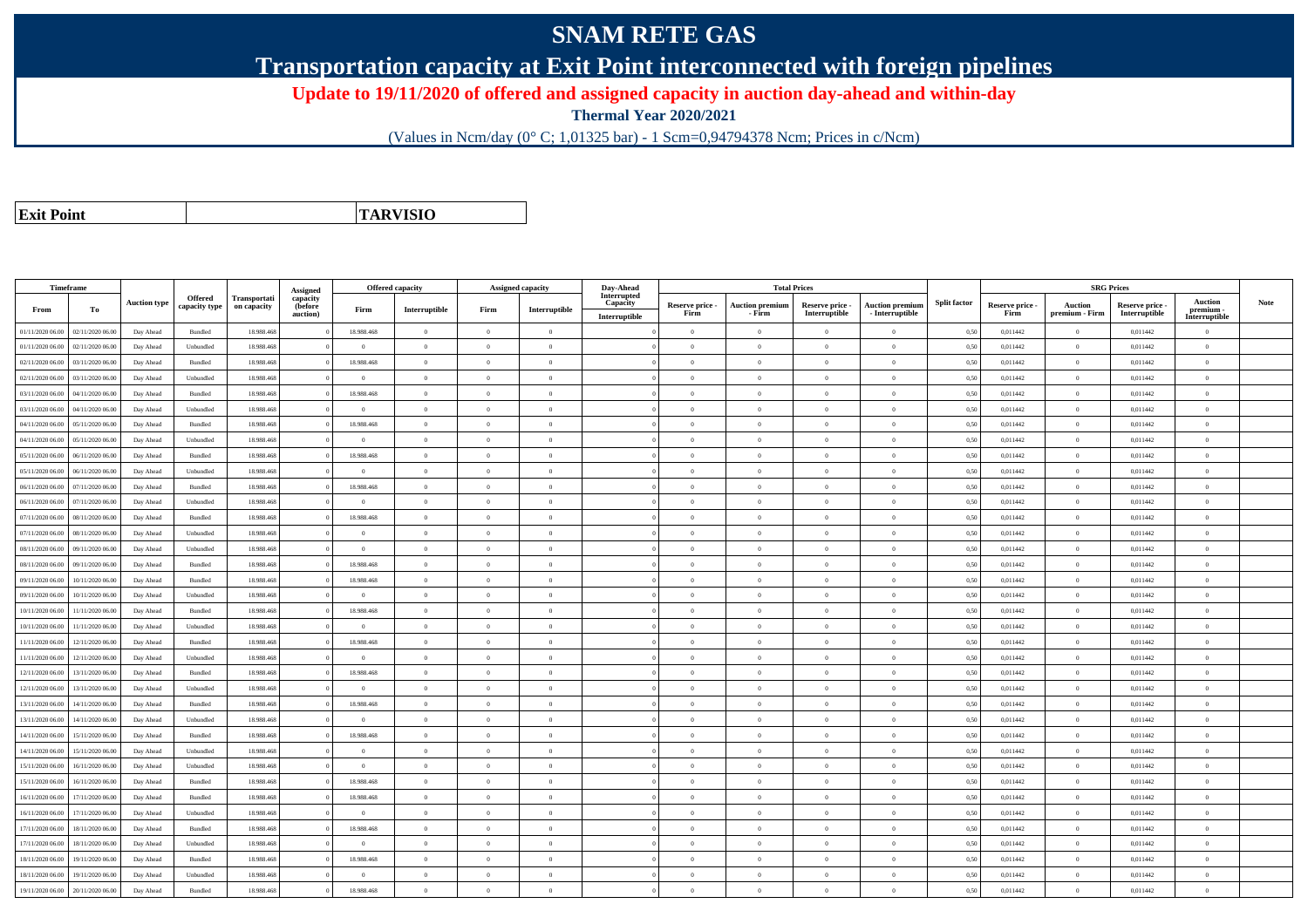| 19/11/2020 06:00 20/11/2020 06:00      | Day Ahead  | Unbundled          | 18.988.468 | $\overline{0}$ | $\overline{0}$ | $\overline{0}$ | $\Omega$       | $\theta$       | $\theta$       |                | $\overline{0}$ | 0,50 | 0,011442 | $\mathbf{0}$   | 0,011442       | $\Omega$       |  |
|----------------------------------------|------------|--------------------|------------|----------------|----------------|----------------|----------------|----------------|----------------|----------------|----------------|------|----------|----------------|----------------|----------------|--|
| 01/11/2020 06:00<br>02/11/2020 06.00   | Within Day | $\mathbf B$ undled | 18.988.468 | 18.988.467     | $\bf{0}$       | $\overline{0}$ | $\theta$       | $\theta$       | $\overline{0}$ | $\overline{0}$ | $\,$ 0         | 0,50 | 1,144222 | $\mathbf{0}$   | $\theta$       | $\bf{0}$       |  |
| 01/11/2020 07:00<br>02/11/2020 06.00   | Within Day | Bundled            | 18.988.468 | 18.197.281     | $\overline{0}$ | $\overline{0}$ | $\overline{0}$ | $\bf{0}$       | $\bf{0}$       | $\overline{0}$ | $\mathbf{0}$   | 0,50 | 1,144222 | $\bf{0}$       | $\bf{0}$       | $\overline{0}$ |  |
| 01/11/2020 08:00<br>02/11/2020 06:00   | Within Day | Bundled            | 18.988.468 | 17.406.094     | $\overline{0}$ | $\overline{0}$ | $\overline{0}$ | $\overline{0}$ | $\overline{0}$ | $\overline{0}$ | $\overline{0}$ | 0.50 | 1,144222 | $\overline{0}$ | $\overline{0}$ | $\bf{0}$       |  |
| 01/11/2020 09:00<br>02/11/2020 06.00   | Within Day | $\mathbf B$ undled | 18.988.468 | 16.614.908     | $\bf{0}$       | $\overline{0}$ | $\theta$       | $\theta$       | $\overline{0}$ | $\overline{0}$ | $\,$ 0         | 0,50 | 1,144222 | $\mathbf{0}$   | $\theta$       | $\overline{0}$ |  |
|                                        |            |                    |            |                |                |                |                |                |                |                |                |      |          |                |                |                |  |
| 01/11/2020 11:00<br>02/11/2020 06.00   | Within Day | Bundled            | 18.988.468 | 15.032.536     | $\overline{0}$ | $\overline{0}$ | $\overline{0}$ | $\bf{0}$       | $\overline{0}$ | $\overline{0}$ | $\overline{0}$ | 0,50 | 1,144222 | $\overline{0}$ | $\bf{0}$       | $\overline{0}$ |  |
| 01/11/2020 12:00<br>02/11/2020 06:00   | Within Day | Bundled            | 18.988.468 | 14.241.350     | $\overline{0}$ | $\overline{0}$ | $\overline{0}$ | $\overline{0}$ | $\overline{0}$ | $\overline{0}$ | $\mathbf{0}$   | 0.50 | 1,144222 | $\overline{0}$ | $\theta$       | $\overline{0}$ |  |
| 01/11/2020 13:00<br>02/11/2020 06.00   | Within Day | Bundled            | 18.988.468 | 13.450.164     | $\bf{0}$       | $\overline{0}$ | $\overline{0}$ | $\overline{0}$ | $\overline{0}$ | $\overline{0}$ | $\,$ 0         | 0,50 | 1,144222 | $\theta$       | $\theta$       | $\bf{0}$       |  |
| 01/11/2020 14:00<br>02/11/2020 06.00   | Within Day | Bundled            | 18.988.468 | 12.658.978     | $\overline{0}$ | $\overline{0}$ | $\bf{0}$       | $\bf{0}$       | $\bf{0}$       | $\overline{0}$ | $\bf{0}$       | 0,50 | 1,144222 | $\bf{0}$       | $\bf{0}$       | $\bf{0}$       |  |
| 01/11/2020 15:00<br>02/11/2020 06:00   | Within Day | Bundled            | 18.988.468 | 11.867.791     | $\overline{0}$ | $\overline{0}$ | $\overline{0}$ | $\overline{0}$ | $\overline{0}$ | $\overline{0}$ | $\overline{0}$ | 0.50 | 1,144222 | $\overline{0}$ | $\theta$       | $\overline{0}$ |  |
| 01/11/2020 16:00<br>02/11/2020 06.00   | Within Day | $\mathbf B$ undled | 18.988.468 | 11.076.605     | $\bf{0}$       | $\overline{0}$ | $\theta$       | $\overline{0}$ | $\overline{0}$ | $\overline{0}$ | $\,$ 0         | 0,50 | 1,144222 | $\theta$       | $\theta$       | $\bf{0}$       |  |
| 01/11/2020 17.00<br>02/11/2020 06.00   | Within Day | Bundled            | 18.988.468 | 10.285.419     | $\overline{0}$ | $\overline{0}$ | $\overline{0}$ | $\bf{0}$       | $\bf{0}$       | $\overline{0}$ | $\mathbf{0}$   | 0,50 | 1,144222 | $\bf{0}$       | $\bf{0}$       | $\bf{0}$       |  |
|                                        |            |                    |            |                |                |                |                |                |                |                |                |      |          |                |                |                |  |
| 01/11/2020 18:00<br>02/11/2020 06:00   | Within Day | Bundled            | 18.988.468 | 9.494.233      | $\overline{0}$ | $\overline{0}$ | $\overline{0}$ | $\overline{0}$ | $\overline{0}$ | $\overline{0}$ | $\overline{0}$ | 0.50 | 1,144222 | $\mathbf{0}$   | $\overline{0}$ | $\bf{0}$       |  |
| 01/11/2020 19:00<br>02/11/2020 06.00   | Within Day | $\mathbf B$ undled | 18.988.468 | 8.703.047      | $\bf{0}$       | $\overline{0}$ | $\theta$       | $\theta$       | $\overline{0}$ | $\overline{0}$ | $\,$ 0         | 0,50 | 1,144221 | $\theta$       | $\theta$       | $\bf{0}$       |  |
| 01/11/2020 20.00<br>02/11/2020 06.00   | Within Day | Bundled            | 18.988.468 | 7.911.861      | $\overline{0}$ | $\overline{0}$ | $\overline{0}$ | $\bf{0}$       | $\overline{0}$ | $\overline{0}$ | $\overline{0}$ | 0,50 | 1,144222 | $\overline{0}$ | $\bf{0}$       | $\overline{0}$ |  |
| 01/11/2020 21:00<br>02/11/2020 06:00   | Within Day | Bundled            | 18.988.468 | 7.120.674      | $\overline{0}$ | $\overline{0}$ | $\overline{0}$ | $\overline{0}$ | $\overline{0}$ | $\overline{0}$ | $\mathbf{0}$   | 0.50 | 1,144222 | $\overline{0}$ | $\overline{0}$ | $\overline{0}$ |  |
| 01/11/2020 22.00<br>02/11/2020 06.00   | Within Day | Bundled            | 18.988.468 | 6.329.488      | $\bf{0}$       | $\overline{0}$ | $\overline{0}$ | $\overline{0}$ | $\overline{0}$ | $\overline{0}$ | $\bf{0}$       | 0,50 | 1,144222 | $\theta$       | $\theta$       | $\bf{0}$       |  |
| 01/11/2020 23.00<br>02/11/2020 06.00   | Within Day | Bundled            | 18.988.468 | 5.538.302      | $\overline{0}$ | $\overline{0}$ | $\bf{0}$       | $\bf{0}$       | $\bf{0}$       | $\overline{0}$ | $\mathbf{0}$   | 0,50 | 1,144222 | $\bf{0}$       | $\bf{0}$       | $\bf{0}$       |  |
| 02/11/2020 00:00<br>02/11/2020 06:00   | Within Day | Bundled            | 18.988.468 | 4.747.116      | $\overline{0}$ | $\overline{0}$ | $\overline{0}$ | $\overline{0}$ | $\overline{0}$ | $\overline{0}$ | $\overline{0}$ | 0.50 | 1,144222 | $\overline{0}$ | $\theta$       | $\overline{0}$ |  |
|                                        |            |                    |            |                |                |                |                |                |                |                |                |      |          |                |                |                |  |
| 02/11/2020 01:00<br>02/11/2020 06.00   | Within Day | Bundled            | 18.988.468 | 3.955.930      | $\bf{0}$       | $\overline{0}$ | $\overline{0}$ | $\overline{0}$ | $\overline{0}$ | $\overline{0}$ | $\,$ 0         | 0,50 | 1,144223 | $\theta$       | $\theta$       | $\bf{0}$       |  |
| 02/11/2020 02.00<br>02/11/2020 06.00   | Within Day | Bundled            | 18.988.468 | 3.164.744      | $\overline{0}$ | $\overline{0}$ | $\overline{0}$ | $\bf{0}$       | $\bf{0}$       | $\overline{0}$ | $\mathbf{0}$   | 0,50 | 1,144223 | $\bf{0}$       | $\bf{0}$       | $\bf{0}$       |  |
| 02/11/2020 03:00<br>02/11/2020 06:00   | Within Day | Bundled            | 18.988.468 | 2.373.557      | $\overline{0}$ | $\overline{0}$ | $\overline{0}$ | $\overline{0}$ | $\overline{0}$ | $\overline{0}$ | $\overline{0}$ | 0.50 | 1,144221 | $\overline{0}$ | $\overline{0}$ | $\bf{0}$       |  |
| 02/11/2020 04:00<br>02/11/2020 06.00   | Within Day | $\mathbf B$ undled | 18.988.468 | 1.582.371      | $\bf{0}$       | $\overline{0}$ | $\theta$       | $\overline{0}$ | $\overline{0}$ | $\overline{0}$ | $\,$ 0         | 0,50 | 1,144221 | $\mathbf{0}$   | $\theta$       | $\bf{0}$       |  |
| 02/11/2020 05.00<br>02/11/2020 06.00   | Within Day | Bundled            | 18.988.468 | 791.185        | $\overline{0}$ | $\overline{0}$ | $\overline{0}$ | $\bf{0}$       | $\overline{0}$ | $\overline{0}$ | $\overline{0}$ | 0,50 | 1,144221 | $\overline{0}$ | $\bf{0}$       | $\overline{0}$ |  |
| 02/11/2020 06:00<br>03/11/2020 06:00   | Within Day | Bundled            | 18.988.468 | 18.988.467     | $\overline{0}$ | $\overline{0}$ | $\overline{0}$ | $\overline{0}$ | $\overline{0}$ | $\overline{0}$ | $\overline{0}$ | 0.50 | 1,144222 | $\overline{0}$ | $\overline{0}$ | $\overline{0}$ |  |
| 02/11/2020 07:00<br>03/11/2020 06:00   | Within Day | Bundled            | 18.988.468 | 18.197.281     | $\bf{0}$       | $\overline{0}$ | $\overline{0}$ | $\overline{0}$ | $\overline{0}$ | $\overline{0}$ | $\bf{0}$       | 0,50 | 1,144222 | $\theta$       | $\theta$       | $\bf{0}$       |  |
|                                        |            |                    |            |                |                |                |                |                |                |                |                |      |          |                |                |                |  |
| 02/11/2020 08:00<br>03/11/2020 06.00   | Within Day | Bundled            | 18.988.468 | 17.406.094     | $\overline{0}$ | $\overline{0}$ | $\bf{0}$       | $\bf{0}$       | $\bf{0}$       | $\overline{0}$ | $\bf{0}$       | 0,50 | 1,144222 | $\bf{0}$       | $\bf{0}$       | $\bf{0}$       |  |
| 02/11/2020 09:00<br>03/11/2020 06:00   | Within Day | Bundled            | 18.988.468 | 16.614.908     | $\overline{0}$ | $\overline{0}$ | $\overline{0}$ | $\overline{0}$ | $\overline{0}$ | $\overline{0}$ | $\overline{0}$ | 0.50 | 1,144222 | $\overline{0}$ | $\overline{0}$ | $\overline{0}$ |  |
| 02/11/2020 10:00<br>03/11/2020 06:00   | Within Day | $\mathbf B$ undled | 18.988.468 | 15.823.722     | $\bf{0}$       | $\overline{0}$ | $\overline{0}$ | $\overline{0}$ | $\overline{0}$ | $\overline{0}$ | $\,$ 0         | 0,50 | 1,144222 | $\,$ 0 $\,$    | $\theta$       | $\bf{0}$       |  |
| 02/11/2020 11:00<br>03/11/2020 06:00   | Within Day | Bundled            | 18.988.468 | 15.032.536     | $\overline{0}$ | $\overline{0}$ | $\overline{0}$ | $\bf{0}$       | $\bf{0}$       | $\overline{0}$ | $\mathbf{0}$   | 0,50 | 1,144222 | $\overline{0}$ | $\bf{0}$       | $\bf{0}$       |  |
| 02/11/2020 12:00<br>03/11/2020 06.00   | Within Day | Bundled            | 18.988.468 | 14.241.350     | $\overline{0}$ | $\overline{0}$ | $\overline{0}$ | $\overline{0}$ | $\overline{0}$ | $\Omega$       | $\overline{0}$ | 0,50 | 1,144222 | $\bf{0}$       | $\theta$       | $\Omega$       |  |
| 02/11/2020 13:00<br>03/11/2020 06:00   | Within Day | Bundled            | 18.988.468 | 13.450.164     | $\bf{0}$       | $\overline{0}$ | $\overline{0}$ | $\theta$       | $\overline{0}$ | $\overline{0}$ | $\,$ 0         | 0,50 | 1,144222 | $\theta$       | $\theta$       | $\bf{0}$       |  |
| 02/11/2020 14:00<br>03/11/2020 06:00   | Within Day | Bundled            | 18.988.468 | 12.658.978     | $\overline{0}$ | $\overline{0}$ | $\overline{0}$ | $\bf{0}$       | $\overline{0}$ | $\overline{0}$ | $\overline{0}$ | 0,50 | 1,144222 | $\overline{0}$ | $\bf{0}$       | $\overline{0}$ |  |
| 02/11/2020 15:00<br>03/11/2020 06.00   | Within Day | Bundled            | 18,988,468 | 11.867.791     | $\overline{0}$ | $\overline{0}$ | $\Omega$       | $\overline{0}$ | $\overline{0}$ | $\Omega$       | $\overline{0}$ | 0.50 | 1,144222 | $\overline{0}$ | $\overline{0}$ | $\Omega$       |  |
|                                        |            |                    |            |                |                |                |                |                |                |                |                |      |          |                |                |                |  |
| 02/11/2020 16:00<br>03/11/2020 06.00   | Within Day | Bundled            | 18.988.468 | 11.076.605     | $\bf{0}$       | $\overline{0}$ | $\overline{0}$ | $\overline{0}$ | $\overline{0}$ | $\overline{0}$ | $\bf{0}$       | 0,50 | 1,144222 | $\theta$       | $\theta$       | $\bf{0}$       |  |
| 02/11/2020 17:00<br>03/11/2020 06.00   | Within Day | Bundled            | 18.988.468 | 10.285.419     | $\overline{0}$ | $\overline{0}$ | $\overline{0}$ | $\bf{0}$       | $\bf{0}$       | $\overline{0}$ | $\mathbf{0}$   | 0,50 | 1,144222 | $\bf{0}$       | $\bf{0}$       | $\bf{0}$       |  |
| $02/11/2020$ 18.00<br>03/11/2020 06.00 | Within Day | Bundled            | 18,988,468 | 9.494.233      | $\overline{0}$ | $\overline{0}$ | $\Omega$       | $\overline{0}$ | $\overline{0}$ | $\Omega$       | $\theta$       | 0.50 | 1,144222 | $\overline{0}$ | $\overline{0}$ | $\theta$       |  |
| 02/11/2020 19:00<br>03/11/2020 06:00   | Within Day | Bundled            | 18.988.468 | 8.703.047      | $\bf{0}$       | $\overline{0}$ | $\overline{0}$ | $\overline{0}$ | $\overline{0}$ | $\overline{0}$ | $\,$ 0         | 0,50 | 1,144221 | $\theta$       | $\theta$       | $\bf{0}$       |  |
| 02/11/2020 20.00<br>03/11/2020 06:00   | Within Day | Bundled            | 18.988.468 | 7.911.861      | $\overline{0}$ | $\overline{0}$ | $\overline{0}$ | $\bf{0}$       | $\bf{0}$       | $\overline{0}$ | $\mathbf{0}$   | 0,50 | 1,144222 | $\overline{0}$ | $\bf{0}$       | $\bf{0}$       |  |
| 02/11/2020 21:00<br>03/11/2020 06.00   | Within Day | Bundled            | 18.988.468 | 7.120.674      | $\overline{0}$ | $\overline{0}$ | $\overline{0}$ | $\overline{0}$ | $\bf{0}$       | $\Omega$       | $\overline{0}$ | 0,50 | 1,144222 | $\overline{0}$ | $\overline{0}$ | $\Omega$       |  |
| 02/11/2020 22.00<br>03/11/2020 06.00   | Within Day | Bundled            | 18.988.468 | 6.329.488      | $\bf{0}$       | $\overline{0}$ | $\overline{0}$ | $\overline{0}$ | $\overline{0}$ | $\overline{0}$ | $\,$ 0         | 0,50 | 1,144222 | $\bf{0}$       | $\theta$       | $\bf{0}$       |  |
| 02/11/2020 23.00<br>03/11/2020 06.00   | Within Day | Bundled            | 18.988.468 | 5.538.302      | $\overline{0}$ | $\overline{0}$ | $\overline{0}$ | $\bf{0}$       | $\overline{0}$ | $\overline{0}$ | $\overline{0}$ | 0,50 | 1,144222 | $\overline{0}$ | $\bf{0}$       | $\overline{0}$ |  |
|                                        |            |                    |            |                |                |                |                |                |                |                |                |      |          |                |                |                |  |
| 03/11/2020 00:00<br>03/11/2020 06.00   | Within Day | Bundled            | 18,988,468 | 4.747.116      | $\overline{0}$ | $\overline{0}$ | $\Omega$       | $\overline{0}$ | $\overline{0}$ | $\Omega$       | $\overline{0}$ | 0.50 | 1,144222 | $\bf{0}$       | $\theta$       | $\overline{0}$ |  |
| 03/11/2020 01.00 03/11/2020 06.00      | Within Day | Bundled            | 18.988.468 | 3.955.930      | $\bf{0}$       | $\overline{0}$ | $\overline{0}$ | $\bf{0}$       | $\bf{0}$       | $\bf{0}$       | $\,$ 0 $\,$    | 0,50 | 1,144223 | $\bf{0}$       | $\,$ 0         | $\,$ 0         |  |
| 03/11/2020 02.00 03/11/2020 06.00      | Within Day | Bundled            | 18.988.468 | 3.164.744      | $\bf{0}$       | $\bf{0}$       |                | $\bf{0}$       |                |                | $\bf{0}$       | 0,50 | 1,144223 | $\bf{0}$       | $\bf{0}$       |                |  |
| 03/11/2020 03:00 03/11/2020 06:00      | Within Day | Bundled            | 18.988.468 | 2.373.557      | $\overline{0}$ | $\overline{0}$ | $\theta$       | $\overline{0}$ | $\overline{0}$ | $\theta$       | $\mathbf{0}$   | 0,50 | 1,144221 | $\overline{0}$ | $\overline{0}$ | $\Omega$       |  |
| 03/11/2020 04:00<br>03/11/2020 06:00   | Within Day | Bundled            | 18.988.468 | 1.582.371      | $\bf{0}$       | $\overline{0}$ | $\overline{0}$ | $\bf{0}$       | $\overline{0}$ | $\overline{0}$ | $\mathbf{0}$   | 0,50 | 1,144221 | $\,$ 0 $\,$    | $\overline{0}$ | $\,0\,$        |  |
| 03/11/2020 05:00<br>03/11/2020 06.00   | Within Day | Bundled            | 18.988.468 | 791.185        | $\overline{0}$ | $\overline{0}$ | $\overline{0}$ | $\bf{0}$       | $\overline{0}$ | $\overline{0}$ | $\overline{0}$ | 0,50 | 1,144221 | $\bf{0}$       | $\overline{0}$ | $\overline{0}$ |  |
| 03/11/2020 06.00<br>04/11/2020 06.00   | Within Day | Bundled            | 18.988.468 | 18.988.467     | $\overline{0}$ | $\overline{0}$ | $\overline{0}$ | $\overline{0}$ | $\bf{0}$       | $\overline{0}$ | $\bf{0}$       | 0,50 | 1,144222 | $\overline{0}$ | $\overline{0}$ | $\overline{0}$ |  |
| 03/11/2020 07.00<br>04/11/2020 06:00   | Within Day | Bundled            | 18.988.468 | 18.197.281     | $\overline{0}$ | $\overline{0}$ | $\overline{0}$ | $\overline{0}$ | $\overline{0}$ | $\overline{0}$ | $\,$ 0 $\,$    | 0,50 | 1,144222 | $\,$ 0 $\,$    | $\theta$       | $\bf{0}$       |  |
|                                        |            |                    |            |                |                |                |                |                |                |                |                |      |          |                |                |                |  |
| 03/11/2020 08:00<br>04/11/2020 06.00   | Within Day | Bundled            | 18.988.468 | 17.406.094     | $\overline{0}$ | $\overline{0}$ | $\overline{0}$ | $\bf{0}$       | $\overline{0}$ | $\overline{0}$ | $\overline{0}$ | 0,50 | 1,144222 | $\bf{0}$       | $\overline{0}$ | $\overline{0}$ |  |
| 03/11/2020 09:00<br>04/11/2020 06.00   | Within Day | Bundled            | 18.988.468 | 16.614.908     | $\overline{0}$ | $\overline{0}$ | $\overline{0}$ | $\overline{0}$ | $\overline{0}$ | $\overline{0}$ | $\bf{0}$       | 0.50 | 1,144222 | $\overline{0}$ | $\overline{0}$ | $\overline{0}$ |  |
| 03/11/2020 10:00<br>04/11/2020 06.00   | Within Day | Bundled            | 18.988.468 | 15.823.722     | $\overline{0}$ | $\overline{0}$ | $\overline{0}$ | $\overline{0}$ | $\bf{0}$       | $\overline{0}$ | $\,$ 0 $\,$    | 0,50 | 1,144222 | $\,$ 0 $\,$    | $\theta$       | $\,$ 0         |  |
| 03/11/2020 11:00<br>04/11/2020 06.00   | Within Day | Bundled            | 18.988.468 | 15.032.536     | $\overline{0}$ | $\overline{0}$ | $\overline{0}$ | $\bf{0}$       | $\overline{0}$ | $\overline{0}$ | $\mathbf{0}$   | 0,50 | 1,144222 | $\bf{0}$       | $\bf{0}$       | $\overline{0}$ |  |
| 03/11/2020 12:00<br>04/11/2020 06.00   | Within Day | Bundled            | 18,988,468 | 14.241.350     | $\overline{0}$ | $\overline{0}$ | $\overline{0}$ | $\overline{0}$ | $\overline{0}$ | $\overline{0}$ | $\bf{0}$       | 0.50 | 1,144222 | $\overline{0}$ | $\overline{0}$ | $\overline{0}$ |  |
| 03/11/2020 13:00<br>04/11/2020 06.00   | Within Day | Bundled            | 18.988.468 | 13.450.164     | $\overline{0}$ | $\overline{0}$ | $\overline{0}$ | $\bf{0}$       | $\bf{0}$       | $\bf{0}$       | $\,$ 0 $\,$    | 0,50 | 1,144222 | $\,$ 0 $\,$    | $\,$ 0         | $\,$ 0         |  |
| 03/11/2020 14:00 04/11/2020 06:00      | Within Day | Bundled            | 18.988.468 | 12.658.978     | $\overline{0}$ | $\overline{0}$ | $\overline{0}$ | $\bf{0}$       | $\bf{0}$       | $\overline{0}$ | $\overline{0}$ | 0,50 | 1,144222 | $\bf{0}$       | $\bf{0}$       | $\overline{0}$ |  |
|                                        |            |                    |            |                |                |                |                |                |                |                |                |      |          |                |                |                |  |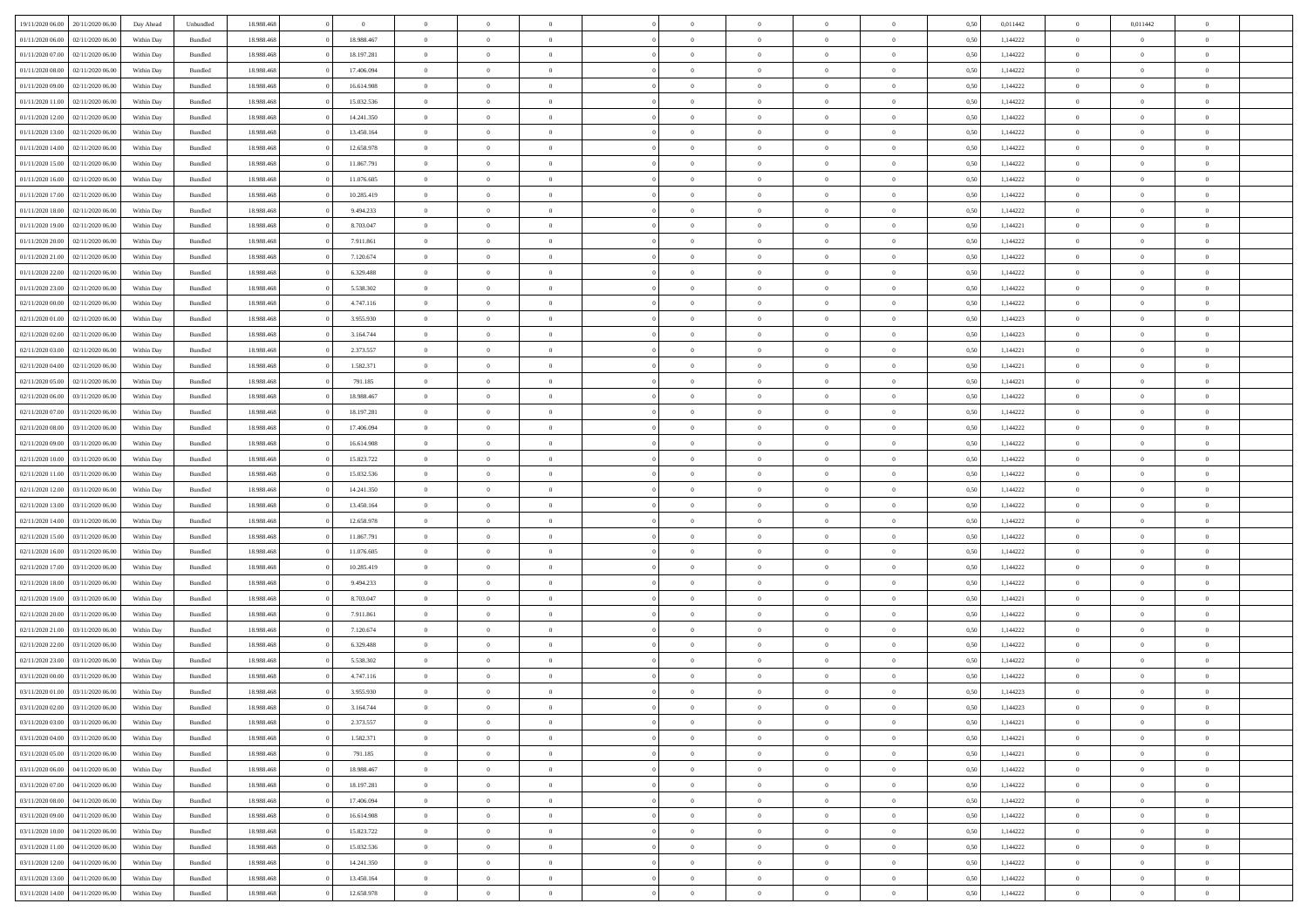|                  | 04/11/2020 06.00 | Within Dav | Bundled            | 18.988.468 | 11.867.791 | $\overline{0}$ | $\theta$       |                | $\Omega$       | $\Omega$       | $\Omega$       | $\theta$       | 0.50 | 1,144222 | $\theta$       | $\overline{0}$ | $\theta$       |  |
|------------------|------------------|------------|--------------------|------------|------------|----------------|----------------|----------------|----------------|----------------|----------------|----------------|------|----------|----------------|----------------|----------------|--|
| 03/11/2020 15:00 |                  |            |                    |            |            |                |                |                |                |                |                |                |      |          |                |                |                |  |
| 03/11/2020 16:00 | 04/11/2020 06.00 | Within Day | Bundled            | 18.988.468 | 11.076.605 | $\overline{0}$ | $\theta$       | $\overline{0}$ | $\overline{0}$ | $\bf{0}$       | $\overline{0}$ | $\overline{0}$ | 0,50 | 1,144222 | $\theta$       | $\overline{0}$ | $\overline{0}$ |  |
| 03/11/2020 17:00 | 04/11/2020 06.00 | Within Day | Bundled            | 18.988.468 | 10.285.419 | $\overline{0}$ | $\overline{0}$ | $\overline{0}$ | $\bf{0}$       | $\bf{0}$       | $\bf{0}$       | $\bf{0}$       | 0,50 | 1,144222 | $\bf{0}$       | $\overline{0}$ | $\overline{0}$ |  |
| 03/11/2020 18:00 | 04/11/2020 06.00 | Within Dav | Bundled            | 18.988.468 | 9.494.233  | $\overline{0}$ | $\overline{0}$ | $\overline{0}$ | $\overline{0}$ | $\bf{0}$       | $\overline{0}$ | $\overline{0}$ | 0.50 | 1,144222 | $\theta$       | $\theta$       | $\overline{0}$ |  |
|                  |                  |            |                    |            |            |                |                |                |                |                |                |                |      |          |                |                |                |  |
| 03/11/2020 19:00 | 04/11/2020 06.00 | Within Day | Bundled            | 18.988.468 | 8.703.047  | $\overline{0}$ | $\theta$       | $\overline{0}$ | $\overline{0}$ | $\bf{0}$       | $\overline{0}$ | $\bf{0}$       | 0,50 | 1,144221 | $\theta$       | $\theta$       | $\overline{0}$ |  |
| 03/11/2020 20.00 | 04/11/2020 06.00 | Within Day | Bundled            | 18.988.468 | 7.911.861  | $\overline{0}$ | $\bf{0}$       | $\overline{0}$ | $\bf{0}$       | $\overline{0}$ | $\overline{0}$ | $\mathbf{0}$   | 0,50 | 1,144222 | $\overline{0}$ | $\overline{0}$ | $\bf{0}$       |  |
| 03/11/2020 21.00 | 04/11/2020 06.00 | Within Dav | Bundled            | 18.988.468 | 7.120.674  | $\overline{0}$ | $\overline{0}$ | $\overline{0}$ | $\overline{0}$ | $\bf{0}$       | $\overline{0}$ | $\overline{0}$ | 0.50 | 1,144222 | $\theta$       | $\overline{0}$ | $\overline{0}$ |  |
| 03/11/2020 22.00 | 04/11/2020 06.00 | Within Day | Bundled            | 18.988.468 | 6.329.488  | $\overline{0}$ | $\theta$       | $\overline{0}$ | $\overline{0}$ | $\bf{0}$       | $\overline{0}$ | $\bf{0}$       | 0,50 | 1,144222 | $\theta$       | $\theta$       | $\overline{0}$ |  |
| 03/11/2020 23.00 | 04/11/2020 06.00 | Within Day | Bundled            | 18.988.468 | 5.538.302  | $\overline{0}$ | $\overline{0}$ | $\overline{0}$ | $\bf{0}$       | $\bf{0}$       | $\bf{0}$       | $\bf{0}$       | 0,50 | 1,144222 | $\,0\,$        | $\overline{0}$ | $\overline{0}$ |  |
|                  |                  |            |                    |            |            |                |                |                |                |                |                |                |      |          |                |                |                |  |
| 04/11/2020 00.00 | 04/11/2020 06.00 | Within Dav | Bundled            | 18.988.468 | 4.747.116  | $\overline{0}$ | $\overline{0}$ | $\overline{0}$ | $\overline{0}$ | $\overline{0}$ | $\overline{0}$ | $\overline{0}$ | 0.50 | 1,144222 | $\theta$       | $\overline{0}$ | $\overline{0}$ |  |
| 04/11/2020 01:00 | 04/11/2020 06.00 | Within Day | Bundled            | 18.988.468 | 3.955.930  | $\overline{0}$ | $\theta$       | $\overline{0}$ | $\overline{0}$ | $\bf{0}$       | $\overline{0}$ | $\bf{0}$       | 0,50 | 1,144223 | $\,$ 0 $\,$    | $\theta$       | $\overline{0}$ |  |
| 04/11/2020 02.00 | 04/11/2020 06.00 | Within Day | Bundled            | 18.988.468 | 3.164.744  | $\overline{0}$ | $\overline{0}$ | $\overline{0}$ | $\overline{0}$ | $\bf{0}$       | $\overline{0}$ | $\bf{0}$       | 0,50 | 1,144223 | $\bf{0}$       | $\overline{0}$ | $\overline{0}$ |  |
| 04/11/2020 03:00 | 04/11/2020 06.00 | Within Day | Bundled            | 18.988.468 | 2.373.557  | $\overline{0}$ | $\overline{0}$ | $\overline{0}$ | $\overline{0}$ | $\bf{0}$       | $\overline{0}$ | $\overline{0}$ | 0.50 | 1,144221 | $\theta$       | $\theta$       | $\overline{0}$ |  |
| 04/11/2020 04.00 | 04/11/2020 06.00 | Within Day | Bundled            | 18.988.468 | 1.582.371  | $\overline{0}$ | $\theta$       | $\overline{0}$ | $\overline{0}$ | $\bf{0}$       | $\overline{0}$ | $\overline{0}$ | 0,50 | 1,144221 | $\theta$       | $\theta$       | $\overline{0}$ |  |
|                  |                  |            |                    |            |            |                |                |                |                |                |                |                |      |          |                |                |                |  |
| 04/11/2020 05.00 | 04/11/2020 06.00 | Within Day | Bundled            | 18.988.468 | 791.185    | $\overline{0}$ | $\overline{0}$ | $\overline{0}$ | $\overline{0}$ | $\overline{0}$ | $\overline{0}$ | $\mathbf{0}$   | 0,50 | 1,144221 | $\bf{0}$       | $\overline{0}$ | $\bf{0}$       |  |
| 04/11/2020 06.00 | 05/11/2020 06:00 | Within Dav | Bundled            | 18.988.468 | 18.988.467 | $\overline{0}$ | $\overline{0}$ | $\overline{0}$ | $\overline{0}$ | $\bf{0}$       | $\overline{0}$ | $\overline{0}$ | 0.50 | 1,144222 | $\theta$       | $\overline{0}$ | $\overline{0}$ |  |
| 04/11/2020 07.00 | 05/11/2020 06.00 | Within Day | Bundled            | 18.988.468 | 18.197.281 | $\overline{0}$ | $\theta$       | $\overline{0}$ | $\overline{0}$ | $\bf{0}$       | $\overline{0}$ | $\bf{0}$       | 0,50 | 1,144222 | $\theta$       | $\theta$       | $\overline{0}$ |  |
| 04/11/2020 08:00 | 05/11/2020 06.00 | Within Day | Bundled            | 18.988.468 | 17.406.094 | $\overline{0}$ | $\overline{0}$ | $\overline{0}$ | $\overline{0}$ | $\bf{0}$       | $\overline{0}$ | $\bf{0}$       | 0,50 | 1,144222 | $\,0\,$        | $\overline{0}$ | $\overline{0}$ |  |
| 04/11/2020 09:00 | 05/11/2020 06:00 | Within Day | Bundled            | 18.988.468 | 16.614.908 | $\overline{0}$ | $\overline{0}$ | $\overline{0}$ | $\overline{0}$ | $\overline{0}$ | $\overline{0}$ | $\overline{0}$ | 0.50 | 1,144222 | $\theta$       | $\overline{0}$ | $\overline{0}$ |  |
|                  |                  |            |                    |            |            |                |                |                |                |                |                |                |      |          |                |                |                |  |
| 04/11/2020 10:00 | 05/11/2020 06.00 | Within Day | Bundled            | 18.988.468 | 15.823.722 | $\overline{0}$ | $\theta$       | $\overline{0}$ | $\overline{0}$ | $\bf{0}$       | $\overline{0}$ | $\bf{0}$       | 0,50 | 1,144222 | $\theta$       | $\theta$       | $\overline{0}$ |  |
| 04/11/2020 11:00 | 05/11/2020 06.00 | Within Day | Bundled            | 18.988.468 | 15.032.536 | $\overline{0}$ | $\overline{0}$ | $\overline{0}$ | $\overline{0}$ | $\bf{0}$       | $\overline{0}$ | $\bf{0}$       | 0,50 | 1,144222 | $\,0\,$        | $\overline{0}$ | $\overline{0}$ |  |
| 04/11/2020 12.00 | 05/11/2020 06:00 | Within Day | Bundled            | 18.988.468 | 14.241.350 | $\overline{0}$ | $\overline{0}$ | $\overline{0}$ | $\overline{0}$ | $\bf{0}$       | $\overline{0}$ | $\overline{0}$ | 0.50 | 1,144222 | $\theta$       | $\theta$       | $\overline{0}$ |  |
| 04/11/2020 13.00 | 05/11/2020 06.00 | Within Day | Bundled            | 18.988.468 | 13.450.164 | $\overline{0}$ | $\theta$       | $\overline{0}$ | $\overline{0}$ | $\bf{0}$       | $\overline{0}$ | $\bf{0}$       | 0,50 | 1,144222 | $\,$ 0 $\,$    | $\overline{0}$ | $\overline{0}$ |  |
| 04/11/2020 14.00 | 05/11/2020 06.00 | Within Day | Bundled            | 18.988.468 | 12.658.978 | $\overline{0}$ | $\overline{0}$ | $\overline{0}$ | $\overline{0}$ | $\overline{0}$ | $\overline{0}$ | $\mathbf{0}$   | 0,50 | 1,144222 | $\overline{0}$ | $\overline{0}$ | $\bf{0}$       |  |
|                  |                  |            |                    |            |            |                |                |                |                |                |                |                |      |          |                |                |                |  |
| 04/11/2020 15:00 | 05/11/2020 06:00 | Within Dav | Bundled            | 18.988.468 | 11.867.791 | $\overline{0}$ | $\overline{0}$ | $\overline{0}$ | $\overline{0}$ | $\overline{0}$ | $\overline{0}$ | $\overline{0}$ | 0.50 | 1,144222 | $\theta$       | $\theta$       | $\overline{0}$ |  |
| 04/11/2020 16.00 | 05/11/2020 06.00 | Within Day | Bundled            | 18.988.468 | 11.076.605 | $\overline{0}$ | $\theta$       | $\overline{0}$ | $\overline{0}$ | $\bf{0}$       | $\overline{0}$ | $\bf{0}$       | 0,50 | 1,144222 | $\theta$       | $\theta$       | $\overline{0}$ |  |
| 04/11/2020 17.00 | 05/11/2020 06.00 | Within Day | Bundled            | 18.988.468 | 10.285.419 | $\overline{0}$ | $\overline{0}$ | $\overline{0}$ | $\overline{0}$ | $\bf{0}$       | $\overline{0}$ | $\bf{0}$       | 0,50 | 1,144222 | $\,0\,$        | $\overline{0}$ | $\overline{0}$ |  |
| 04/11/2020 18.00 | 05/11/2020 06:00 | Within Day | Bundled            | 18.988.468 | 9.494.233  | $\overline{0}$ | $\overline{0}$ | $\overline{0}$ | $\overline{0}$ | $\overline{0}$ | $\overline{0}$ | $\overline{0}$ | 0.50 | 1,144222 | $\theta$       | $\overline{0}$ | $\overline{0}$ |  |
| 04/11/2020 19.00 | 05/11/2020 06.00 | Within Day | Bundled            | 18.988.468 | 8.703.047  | $\overline{0}$ | $\theta$       | $\overline{0}$ | $\overline{0}$ | $\bf{0}$       | $\overline{0}$ | $\bf{0}$       | 0,50 | 1,144221 | $\,$ 0 $\,$    | $\theta$       | $\overline{0}$ |  |
|                  |                  |            |                    |            |            |                |                |                |                |                |                |                |      |          |                |                |                |  |
| 04/11/2020 20.00 | 05/11/2020 06.00 | Within Day | Bundled            | 18.988.468 | 7.911.861  | $\overline{0}$ | $\overline{0}$ | $\overline{0}$ | $\overline{0}$ | $\bf{0}$       | $\overline{0}$ | $\bf{0}$       | 0,50 | 1,144222 | $\overline{0}$ | $\overline{0}$ | $\overline{0}$ |  |
| 04/11/2020 21.00 | 05/11/2020 06.00 | Within Day | Bundled            | 18.988.468 | 7.120.674  | $\overline{0}$ | $\Omega$       | $\Omega$       | $\Omega$       | $\Omega$       | $\overline{0}$ | $\overline{0}$ | 0.50 | 1,144222 | $\,0\,$        | $\theta$       | $\theta$       |  |
| 04/11/2020 22.00 | 05/11/2020 06.00 | Within Day | Bundled            | 18.988.468 | 6.329.488  | $\overline{0}$ | $\theta$       | $\overline{0}$ | $\overline{0}$ | $\bf{0}$       | $\overline{0}$ | $\bf{0}$       | 0,50 | 1,144222 | $\theta$       | $\theta$       | $\overline{0}$ |  |
| 04/11/2020 23.00 | 05/11/2020 06.00 | Within Day | Bundled            | 18.988.468 | 5.538.302  | $\overline{0}$ | $\bf{0}$       | $\overline{0}$ | $\bf{0}$       | $\bf{0}$       | $\overline{0}$ | $\mathbf{0}$   | 0,50 | 1,144222 | $\overline{0}$ | $\overline{0}$ | $\bf{0}$       |  |
| 05/11/2020 00:00 | 05/11/2020 06.00 | Within Day | Bundled            | 18.988.468 | 4.747.116  | $\overline{0}$ | $\Omega$       | $\Omega$       | $\Omega$       | $\bf{0}$       | $\overline{0}$ | $\overline{0}$ | 0.50 | 1,144222 | $\,0\,$        | $\theta$       | $\theta$       |  |
| 05/11/2020 01:00 | 05/11/2020 06.00 |            |                    | 18.988.468 | 3.955.930  | $\overline{0}$ | $\theta$       | $\overline{0}$ | $\overline{0}$ | $\bf{0}$       | $\overline{0}$ |                |      | 1,144223 | $\theta$       | $\theta$       | $\overline{0}$ |  |
|                  |                  | Within Day | Bundled            |            |            |                |                |                |                |                |                | $\bf{0}$       | 0,50 |          |                |                |                |  |
| 05/11/2020 02.00 | 05/11/2020 06.00 | Within Day | Bundled            | 18.988.468 | 3.164.744  | $\overline{0}$ | $\overline{0}$ | $\overline{0}$ | $\bf{0}$       | $\bf{0}$       | $\bf{0}$       | $\bf{0}$       | 0,50 | 1,144223 | $\bf{0}$       | $\overline{0}$ | $\overline{0}$ |  |
| 05/11/2020 03.00 | 05/11/2020 06:00 | Within Day | Bundled            | 18.988.468 | 2.373.557  | $\overline{0}$ | $\Omega$       | $\Omega$       | $\Omega$       | $\Omega$       | $\theta$       | $\overline{0}$ | 0.50 | 1,144221 | $\theta$       | $\theta$       | $\theta$       |  |
| 05/11/2020 04:00 | 05/11/2020 06.00 | Within Day | Bundled            | 18.988.468 | 1.582.371  | $\overline{0}$ | $\theta$       | $\overline{0}$ | $\overline{0}$ | $\bf{0}$       | $\overline{0}$ | $\bf{0}$       | 0,50 | 1,144221 | $\,$ 0 $\,$    | $\theta$       | $\overline{0}$ |  |
| 05/11/2020 05:00 | 05/11/2020 06.00 | Within Day | Bundled            | 18.988.468 | 791.185    | $\overline{0}$ | $\overline{0}$ | $\overline{0}$ | $\bf{0}$       | $\bf{0}$       | $\bf{0}$       | $\bf{0}$       | 0,50 | 1,144221 | $\bf{0}$       | $\overline{0}$ | $\overline{0}$ |  |
| 05/11/2020 06.00 | 06/11/2020 06.00 | Within Day | Bundled            | 18.988.468 | 18.988.467 | $\overline{0}$ | $\Omega$       | $\Omega$       | $\Omega$       | $\Omega$       | $\overline{0}$ | $\overline{0}$ | 0.50 | 1,144222 | $\,0\,$        | $\theta$       | $\theta$       |  |
|                  |                  |            |                    |            |            |                |                |                |                |                |                |                |      |          |                |                |                |  |
| 05/11/2020 07.00 | 06/11/2020 06.00 | Within Day | Bundled            | 18.988.468 | 18.197.281 | $\overline{0}$ | $\theta$       | $\overline{0}$ | $\overline{0}$ | $\bf{0}$       | $\overline{0}$ | $\bf{0}$       | 0,50 | 1,144222 | $\,$ 0 $\,$    | $\theta$       | $\overline{0}$ |  |
| 05/11/2020 08.00 | 06/11/2020 06.00 | Within Day | Bundled            | 18.988.468 | 17.406.094 | $\overline{0}$ | $\overline{0}$ | $\overline{0}$ | $\bf{0}$       | $\bf{0}$       | $\bf{0}$       | $\mathbf{0}$   | 0,50 | 1,144222 | $\overline{0}$ | $\overline{0}$ | $\bf{0}$       |  |
| 05/11/2020 09:00 | 06/11/2020 06.00 | Within Day | Bundled            | 18.988.468 | 16.614.908 | $\overline{0}$ | $\Omega$       | $\Omega$       | $\Omega$       | $\Omega$       | $\Omega$       | $\overline{0}$ | 0.50 | 1,144222 | $\theta$       | $\theta$       | $\theta$       |  |
| 05/11/2020 10:00 | 06/11/2020 06.00 | Within Day | Bundled            | 18.988.468 | 15.823.722 | $\overline{0}$ | $\,$ 0 $\,$    | $\overline{0}$ | $\bf{0}$       | $\,$ 0         | $\bf{0}$       | $\bf{0}$       | 0,50 | 1,144222 | $\,0\,$        | $\overline{0}$ | $\overline{0}$ |  |
| 05/11/2020 11:00 | 06/11/2020 06.00 | Within Day | $\mathbf B$ undled | 18.988.468 | 15.032.536 | $\bf{0}$       | $\bf{0}$       |                |                | $\bf{0}$       |                |                | 0,50 | 1,144222 | $\bf{0}$       | $\overline{0}$ |                |  |
|                  |                  |            |                    |            |            |                |                |                |                |                |                |                |      |          |                |                |                |  |
| 05/11/2020 12:00 | 06/11/2020 06:00 | Within Day | Bundled            | 18,988,468 | 14.241.350 | $\overline{0}$ | $\overline{0}$ | $\overline{0}$ | $\Omega$       | $\theta$       | $\overline{0}$ | $\overline{0}$ | 0,50 | 1,144222 | $\theta$       | $\theta$       | $\theta$       |  |
| 05/11/2020 13:00 | 06/11/2020 06.00 | Within Day | Bundled            | 18.988.468 | 13.450.164 | $\overline{0}$ | $\,$ 0         | $\overline{0}$ | $\overline{0}$ | $\,$ 0 $\,$    | $\overline{0}$ | $\mathbf{0}$   | 0,50 | 1,144222 | $\,$ 0 $\,$    | $\,$ 0 $\,$    | $\,$ 0         |  |
| 05/11/2020 14:00 | 06/11/2020 06.00 | Within Day | Bundled            | 18.988.468 | 12.658.978 | $\overline{0}$ | $\overline{0}$ | $\overline{0}$ | $\overline{0}$ | $\overline{0}$ | $\overline{0}$ | $\mathbf{0}$   | 0,50 | 1,144222 | $\overline{0}$ | $\bf{0}$       | $\bf{0}$       |  |
| 05/11/2020 15:00 | 06/11/2020 06.00 | Within Day | Bundled            | 18.988.468 | 11.867.791 | $\overline{0}$ | $\theta$       | $\overline{0}$ | $\Omega$       | $\overline{0}$ | $\overline{0}$ | $\bf{0}$       | 0,50 | 1,144222 | $\overline{0}$ | $\overline{0}$ | $\overline{0}$ |  |
| 05/11/2020 16.00 | 06/11/2020 06.00 | Within Day | Bundled            | 18.988.468 | 11.076.605 | $\overline{0}$ | $\,$ 0         | $\overline{0}$ | $\overline{0}$ | $\overline{0}$ | $\overline{0}$ | $\bf{0}$       | 0,50 | 1,144222 | $\,$ 0 $\,$    | $\overline{0}$ | $\overline{0}$ |  |
|                  |                  |            |                    |            |            |                |                |                |                |                |                |                |      |          |                |                |                |  |
| 05/11/2020 17.00 | 06/11/2020 06.00 | Within Day | Bundled            | 18.988.468 | 10.285.419 | $\overline{0}$ | $\overline{0}$ | $\overline{0}$ | $\overline{0}$ | $\overline{0}$ | $\overline{0}$ | $\mathbf{0}$   | 0,50 | 1,144222 | $\overline{0}$ | $\bf{0}$       | $\bf{0}$       |  |
| 05/11/2020 18:00 | 06/11/2020 06.00 | Within Day | Bundled            | 18.988.468 | 9.494.233  | $\overline{0}$ | $\overline{0}$ | $\overline{0}$ | $\Omega$       | $\overline{0}$ | $\overline{0}$ | $\bf{0}$       | 0.50 | 1,144222 | $\overline{0}$ | $\theta$       | $\overline{0}$ |  |
| 05/11/2020 19:00 | 06/11/2020 06.00 | Within Day | Bundled            | 18.988.468 | 8.703.047  | $\overline{0}$ | $\,$ 0         | $\overline{0}$ | $\bf{0}$       | $\bf{0}$       | $\bf{0}$       | $\bf{0}$       | 0,50 | 1,144221 | $\,$ 0 $\,$    | $\overline{0}$ | $\overline{0}$ |  |
| 05/11/2020 20.00 | 06/11/2020 06.00 | Within Day | Bundled            | 18.988.468 | 7.911.861  | $\overline{0}$ | $\bf{0}$       | $\overline{0}$ | $\overline{0}$ | $\overline{0}$ | $\bf{0}$       | $\mathbf{0}$   | 0,50 | 1,144222 | $\overline{0}$ | $\overline{0}$ | $\bf{0}$       |  |
| 05/11/2020 21.00 | 06/11/2020 06.00 | Within Day | Bundled            | 18,988,468 | 7.120.674  | $\overline{0}$ | $\overline{0}$ | $\overline{0}$ | $\Omega$       | $\overline{0}$ | $\overline{0}$ | $\bf{0}$       | 0.50 | 1,144222 | $\overline{0}$ | $\overline{0}$ | $\overline{0}$ |  |
| 05/11/2020 22.00 | 06/11/2020 06.00 | Within Day | Bundled            | 18.988.468 | 6.329.488  | $\overline{0}$ | $\bf{0}$       | $\overline{0}$ | $\overline{0}$ | $\bf{0}$       | $\bf{0}$       | $\mathbf{0}$   | 0,50 | 1,144222 | $\,$ 0 $\,$    | $\,$ 0 $\,$    | $\bf{0}$       |  |
|                  |                  |            |                    |            |            |                |                |                |                |                |                |                |      |          |                |                |                |  |
| 05/11/2020 23.00 | 06/11/2020 06.00 | Within Day | Bundled            | 18.988.468 | 5.538.302  | $\overline{0}$ | $\overline{0}$ | $\overline{0}$ | $\overline{0}$ | $\bf{0}$       | $\bf{0}$       | $\mathbf{0}$   | 0,50 | 1,144222 | $\overline{0}$ | $\bf{0}$       | $\bf{0}$       |  |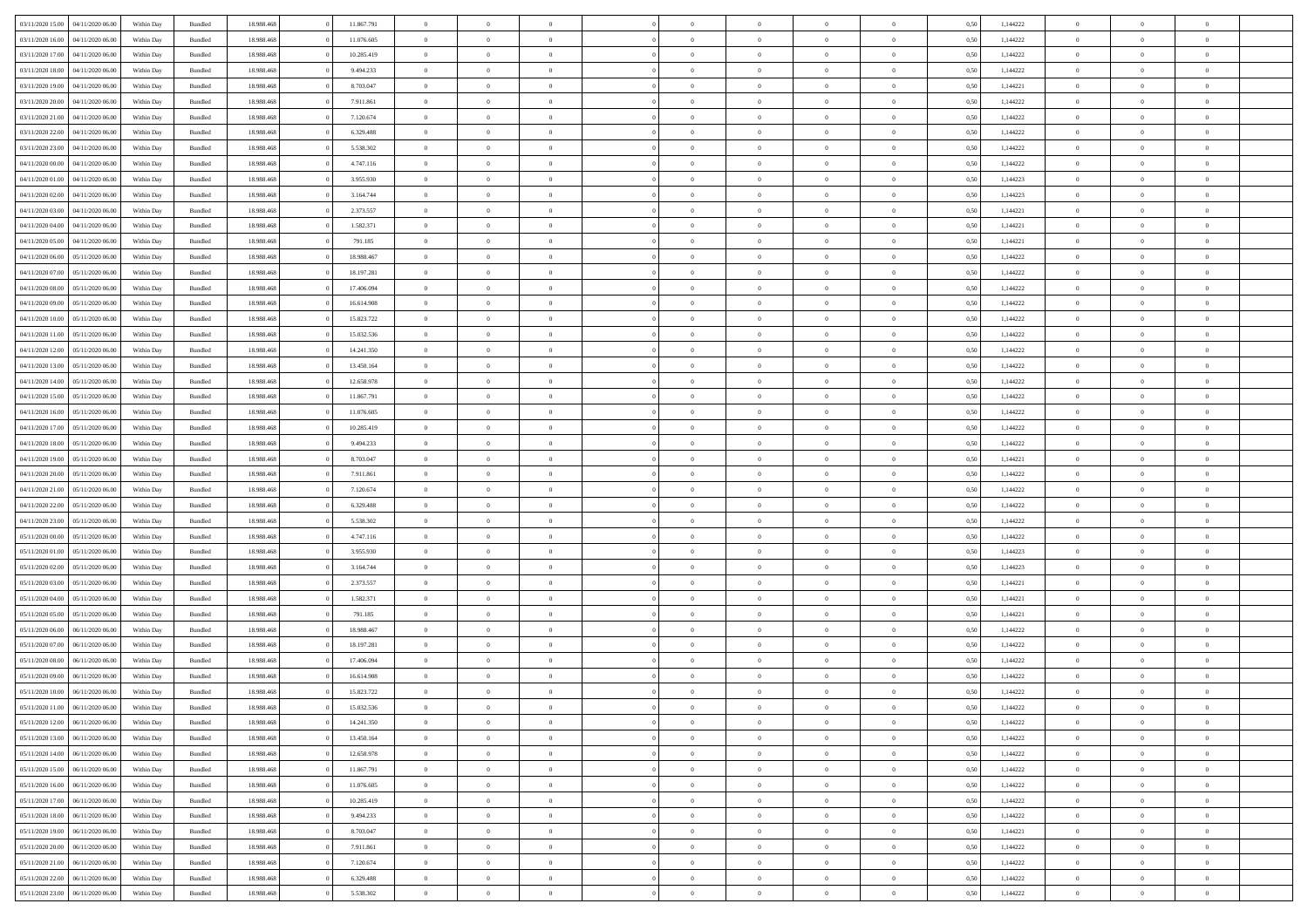| 06/11/2020 00:00 06/11/2020 06:00    | Within Day | Bundled            | 18.988.468 | 4.747.116  | $\overline{0}$ | $\overline{0}$ | $\Omega$       | $\Omega$       | $\Omega$       |                | $\overline{0}$ | 0,50 | 1,144222 | $\mathbf{0}$   | $\Omega$       | $\Omega$       |  |
|--------------------------------------|------------|--------------------|------------|------------|----------------|----------------|----------------|----------------|----------------|----------------|----------------|------|----------|----------------|----------------|----------------|--|
| 06/11/2020 01:00<br>06/11/2020 06.00 | Within Day | Bundled            | 18.988.468 | 3.955.930  | $\bf{0}$       | $\overline{0}$ | $\theta$       | $\theta$       | $\overline{0}$ | $\overline{0}$ | $\,$ 0         | 0,50 | 1,144223 | $\theta$       | $\theta$       | $\bf{0}$       |  |
| 06/11/2020 02:00<br>06/11/2020 06.00 | Within Day | Bundled            | 18.988.468 | 3.164.744  | $\overline{0}$ | $\overline{0}$ | $\overline{0}$ | $\bf{0}$       | $\bf{0}$       | $\overline{0}$ | $\mathbf{0}$   | 0,50 | 1,144223 | $\bf{0}$       | $\bf{0}$       | $\bf{0}$       |  |
| 06/11/2020 03:00<br>06/11/2020 06:00 | Within Day | Bundled            | 18.988.468 | 2.373.557  | $\overline{0}$ | $\overline{0}$ | $\overline{0}$ | $\overline{0}$ | $\overline{0}$ | $\Omega$       | $\overline{0}$ | 0.50 | 1,144221 | $\overline{0}$ | $\overline{0}$ | $\bf{0}$       |  |
| 06/11/2020 04:00<br>06/11/2020 06.00 | Within Day | $\mathbf B$ undled | 18.988.468 | 1.582.371  | $\bf{0}$       | $\overline{0}$ | $\theta$       | $\theta$       | $\overline{0}$ | $\overline{0}$ | $\bf{0}$       | 0,50 | 1,144221 | $\theta$       | $\theta$       | $\overline{0}$ |  |
| 06/11/2020 05:00<br>06/11/2020 06.00 | Within Day | Bundled            | 18.988.468 | 791.185    | $\overline{0}$ | $\overline{0}$ | $\overline{0}$ | $\bf{0}$       | $\overline{0}$ | $\overline{0}$ | $\overline{0}$ | 0,50 | 1,144221 | $\overline{0}$ | $\bf{0}$       | $\overline{0}$ |  |
| 06/11/2020 06:00<br>07/11/2020 06:00 | Within Day | Bundled            | 18.988.468 | 18.988.467 | $\overline{0}$ | $\overline{0}$ | $\overline{0}$ | $\overline{0}$ | $\overline{0}$ | $\overline{0}$ | $\overline{0}$ | 0.50 | 1,144222 | $\overline{0}$ | $\overline{0}$ | $\overline{0}$ |  |
|                                      |            |                    |            |            |                |                |                |                |                |                |                |      |          |                |                |                |  |
| 06/11/2020 07:00<br>07/11/2020 06.00 | Within Day | Bundled            | 18.988.468 | 18.197.281 | $\bf{0}$       | $\overline{0}$ | $\overline{0}$ | $\theta$       | $\overline{0}$ | $\overline{0}$ | $\bf{0}$       | 0,50 | 1,144222 | $\theta$       | $\theta$       | $\bf{0}$       |  |
| 06/11/2020 08:00<br>07/11/2020 06.00 | Within Day | Bundled            | 18.988.468 | 17.406.094 | $\overline{0}$ | $\overline{0}$ | $\bf{0}$       | $\bf{0}$       | $\bf{0}$       | $\overline{0}$ | $\bf{0}$       | 0,50 | 1,144222 | $\bf{0}$       | $\bf{0}$       | $\bf{0}$       |  |
| 06/11/2020 09:00<br>07/11/2020 06.00 | Within Day | Bundled            | 18.988.468 | 16.614.908 | $\overline{0}$ | $\overline{0}$ | $\overline{0}$ | $\overline{0}$ | $\overline{0}$ | $\overline{0}$ | $\overline{0}$ | 0.50 | 1,144222 | $\overline{0}$ | $\overline{0}$ | $\overline{0}$ |  |
| 06/11/2020 10:00<br>07/11/2020 06.00 | Within Day | $\mathbf B$ undled | 18.988.468 | 15.823.722 | $\bf{0}$       | $\overline{0}$ | $\theta$       | $\overline{0}$ | $\overline{0}$ | $\overline{0}$ | $\,$ 0         | 0,50 | 1,144222 | $\theta$       | $\theta$       | $\bf{0}$       |  |
| 06/11/2020 11:00<br>07/11/2020 06.00 | Within Day | Bundled            | 18.988.468 | 15.032.536 | $\overline{0}$ | $\overline{0}$ | $\bf{0}$       | $\bf{0}$       | $\bf{0}$       | $\overline{0}$ | $\mathbf{0}$   | 0,50 | 1,144222 | $\bf{0}$       | $\bf{0}$       | $\bf{0}$       |  |
| 06/11/2020 12:00<br>07/11/2020 06:00 | Within Day | Bundled            | 18.988.468 | 14.241.350 | $\overline{0}$ | $\overline{0}$ | $\overline{0}$ | $\overline{0}$ | $\overline{0}$ | $\overline{0}$ | $\overline{0}$ | 0.50 | 1,144222 | $\mathbf{0}$   | $\overline{0}$ | $\bf{0}$       |  |
| 06/11/2020 13:00<br>07/11/2020 06.00 | Within Day | $\mathbf B$ undled | 18.988.468 | 13.450.164 | $\bf{0}$       | $\overline{0}$ | $\theta$       | $\theta$       | $\overline{0}$ | $\overline{0}$ | $\,$ 0         | 0,50 | 1,144222 | $\theta$       | $\theta$       | $\overline{0}$ |  |
| 06/11/2020 14:00<br>07/11/2020 06.00 | Within Day | Bundled            | 18.988.468 | 12.658.978 | $\overline{0}$ | $\overline{0}$ | $\overline{0}$ | $\bf{0}$       | $\overline{0}$ | $\overline{0}$ | $\overline{0}$ | 0,50 | 1,144222 | $\bf{0}$       | $\bf{0}$       | $\overline{0}$ |  |
| 06/11/2020 15:00<br>07/11/2020 06:00 | Within Day | Bundled            | 18.988.468 | 11.867.791 | $\overline{0}$ | $\overline{0}$ | $\overline{0}$ | $\overline{0}$ | $\overline{0}$ | $\overline{0}$ | $\overline{0}$ | 0.50 | 1,144222 | $\overline{0}$ | $\overline{0}$ | $\overline{0}$ |  |
| 06/11/2020 16:00<br>07/11/2020 06.00 | Within Day | Bundled            | 18.988.468 | 11.076.605 | $\bf{0}$       | $\overline{0}$ | $\overline{0}$ | $\theta$       | $\overline{0}$ | $\overline{0}$ | $\bf{0}$       | 0,50 | 1,144222 | $\theta$       | $\theta$       | $\bf{0}$       |  |
| 06/11/2020 17:00<br>07/11/2020 06.00 | Within Day | Bundled            | 18.988.468 | 10.285.419 | $\overline{0}$ | $\overline{0}$ | $\bf{0}$       | $\bf{0}$       | $\bf{0}$       | $\overline{0}$ | $\bf{0}$       | 0,50 | 1,144222 | $\bf{0}$       | $\bf{0}$       | $\bf{0}$       |  |
| 06/11/2020 18:00<br>07/11/2020 06:00 | Within Day | Bundled            | 18.988.468 | 9.494.233  | $\overline{0}$ | $\overline{0}$ | $\overline{0}$ | $\overline{0}$ | $\overline{0}$ | $\overline{0}$ | $\overline{0}$ | 0.50 | 1,144222 | $\overline{0}$ | $\overline{0}$ | $\overline{0}$ |  |
|                                      |            |                    |            |            |                |                |                |                |                |                |                |      |          |                |                |                |  |
| 06/11/2020 19:00<br>07/11/2020 06.00 | Within Day | $\mathbf B$ undled | 18.988.468 | 8.703.047  | $\bf{0}$       | $\overline{0}$ | $\overline{0}$ | $\theta$       | $\overline{0}$ | $\overline{0}$ | $\,$ 0         | 0,50 | 1,144221 | $\theta$       | $\theta$       | $\bf{0}$       |  |
| 06/11/2020 20:00<br>07/11/2020 06.00 | Within Day | Bundled            | 18.988.468 | 7.911.861  | $\overline{0}$ | $\overline{0}$ | $\overline{0}$ | $\bf{0}$       | $\bf{0}$       | $\overline{0}$ | $\mathbf{0}$   | 0,50 | 1,144222 | $\bf{0}$       | $\bf{0}$       | $\bf{0}$       |  |
| 06/11/2020 21:00<br>07/11/2020 06:00 | Within Day | Bundled            | 18.988.468 | 7.120.674  | $\overline{0}$ | $\overline{0}$ | $\overline{0}$ | $\overline{0}$ | $\overline{0}$ | $\overline{0}$ | $\overline{0}$ | 0.50 | 1,144222 | $\overline{0}$ | $\overline{0}$ | $\bf{0}$       |  |
| 06/11/2020 22.00<br>07/11/2020 06.00 | Within Day | $\mathbf B$ undled | 18.988.468 | 6.329.488  | $\bf{0}$       | $\overline{0}$ | $\theta$       | $\theta$       | $\overline{0}$ | $\overline{0}$ | $\,$ 0         | 0,50 | 1,144222 | $\mathbf{0}$   | $\theta$       | $\bf{0}$       |  |
| 06/11/2020 23.00<br>07/11/2020 06.00 | Within Day | Bundled            | 18.988.468 | 5.538.302  | $\overline{0}$ | $\overline{0}$ | $\overline{0}$ | $\bf{0}$       | $\overline{0}$ | $\overline{0}$ | $\overline{0}$ | 0,50 | 1,144222 | $\overline{0}$ | $\bf{0}$       | $\overline{0}$ |  |
| 07/11/2020 00:00<br>07/11/2020 06:00 | Within Day | Bundled            | 18.988.468 | 4.747.116  | $\overline{0}$ | $\overline{0}$ | $\overline{0}$ | $\overline{0}$ | $\overline{0}$ | $\overline{0}$ | $\overline{0}$ | 0.50 | 1,144222 | $\overline{0}$ | $\overline{0}$ | $\overline{0}$ |  |
| 07/11/2020 01:00<br>07/11/2020 06.00 | Within Day | Bundled            | 18.988.468 | 3.955.930  | $\bf{0}$       | $\overline{0}$ | $\overline{0}$ | $\overline{0}$ | $\overline{0}$ | $\overline{0}$ | $\bf{0}$       | 0,50 | 1,144223 | $\theta$       | $\theta$       | $\bf{0}$       |  |
| 07/11/2020 02.00<br>07/11/2020 06.00 | Within Day | Bundled            | 18.988.468 | 3.164.744  | $\overline{0}$ | $\overline{0}$ | $\bf{0}$       | $\bf{0}$       | $\bf{0}$       | $\overline{0}$ | $\bf{0}$       | 0,50 | 1,144223 | $\bf{0}$       | $\,$ 0         | $\bf{0}$       |  |
| 07/11/2020 03:00<br>07/11/2020 06.00 | Within Day | Bundled            | 18.988.468 | 2.373.557  | $\overline{0}$ | $\overline{0}$ | $\overline{0}$ | $\overline{0}$ | $\overline{0}$ | $\overline{0}$ | $\overline{0}$ | 0.50 | 1,144221 | $\overline{0}$ | $\overline{0}$ | $\overline{0}$ |  |
| 07/11/2020 04:00<br>07/11/2020 06.00 | Within Day | Bundled            | 18.988.468 | 1.582.371  | $\bf{0}$       | $\overline{0}$ | $\overline{0}$ | $\overline{0}$ | $\overline{0}$ | $\overline{0}$ | $\,$ 0         | 0,50 | 1,144221 | $\theta$       | $\theta$       | $\bf{0}$       |  |
| 07/11/2020 05.00<br>07/11/2020 06.00 | Within Day | Bundled            | 18.988.468 | 791.185    | $\overline{0}$ | $\overline{0}$ | $\bf{0}$       | $\bf{0}$       | $\bf{0}$       | $\overline{0}$ | $\mathbf{0}$   | 0,50 | 1,144221 | $\bf{0}$       | $\bf{0}$       | $\bf{0}$       |  |
| 07/11/2020 06:00<br>08/11/2020 06.00 | Within Day | Bundled            | 18.988.468 | 18.988.467 | $\overline{0}$ | $\overline{0}$ | $\overline{0}$ | $\overline{0}$ | $\overline{0}$ | $\Omega$       | $\overline{0}$ | 0,50 | 1,144222 | $\bf{0}$       | $\Omega$       | $\Omega$       |  |
| 07/11/2020 07:00<br>08/11/2020 06:00 | Within Day | Bundled            | 18.988.468 | 18.197.281 | $\bf{0}$       | $\overline{0}$ | $\overline{0}$ | $\theta$       | $\overline{0}$ | $\overline{0}$ | $\,$ 0         | 0,50 | 1,144222 | $\theta$       | $\theta$       | $\bf{0}$       |  |
|                                      |            |                    |            |            |                |                |                |                |                |                |                |      |          |                |                |                |  |
| 07/11/2020 08:00<br>08/11/2020 06.00 | Within Day | Bundled            | 18.988.468 | 17.406.094 | $\overline{0}$ | $\overline{0}$ | $\overline{0}$ | $\bf{0}$       | $\overline{0}$ | $\overline{0}$ | $\overline{0}$ | 0,50 | 1,144222 | $\overline{0}$ | $\bf{0}$       | $\overline{0}$ |  |
| 07/11/2020 09:00<br>08/11/2020 06:00 | Within Day | Bundled            | 18,988,468 | 16.614.908 | $\overline{0}$ | $\overline{0}$ | $\Omega$       | $\overline{0}$ | $\overline{0}$ | $\Omega$       | $\overline{0}$ | 0.50 | 1,144222 | $\overline{0}$ | $\Omega$       | $\Omega$       |  |
| 07/11/2020 10:00<br>08/11/2020 06:00 | Within Day | Bundled            | 18.988.468 | 15.823.722 | $\bf{0}$       | $\overline{0}$ | $\overline{0}$ | $\overline{0}$ | $\overline{0}$ | $\overline{0}$ | $\bf{0}$       | 0,50 | 1,144222 | $\theta$       | $\theta$       | $\bf{0}$       |  |
| 07/11/2020 11:00<br>08/11/2020 06.00 | Within Day | Bundled            | 18.988.468 | 15.032.536 | $\overline{0}$ | $\overline{0}$ | $\bf{0}$       | $\bf{0}$       | $\bf{0}$       | $\overline{0}$ | $\bf{0}$       | 0,50 | 1,144222 | $\bf{0}$       | $\bf{0}$       | $\bf{0}$       |  |
| 07/11/2020 12:00<br>08/11/2020 06.00 | Within Day | Bundled            | 18,988,468 | 14.241.350 | $\overline{0}$ | $\overline{0}$ | $\Omega$       | $\overline{0}$ | $\overline{0}$ | $\Omega$       | $\theta$       | 0.50 | 1,144222 | $\overline{0}$ | $\Omega$       | $\Omega$       |  |
| 07/11/2020 13:00<br>08/11/2020 06:00 | Within Day | Bundled            | 18.988.468 | 13.450.164 | $\bf{0}$       | $\overline{0}$ | $\bf{0}$       | $\theta$       | $\overline{0}$ | $\overline{0}$ | $\,$ 0         | 0,50 | 1,144222 | $\theta$       | $\theta$       | $\bf{0}$       |  |
| 07/11/2020 14:00<br>08/11/2020 06.00 | Within Day | Bundled            | 18.988.468 | 12.658.978 | $\overline{0}$ | $\overline{0}$ | $\bf{0}$       | $\bf{0}$       | $\bf{0}$       | $\overline{0}$ | $\mathbf{0}$   | 0,50 | 1,144222 | $\bf{0}$       | $\bf{0}$       | $\bf{0}$       |  |
| 07/11/2020 15:00<br>08/11/2020 06.00 | Within Day | Bundled            | 18.988.468 | 11.867.791 | $\overline{0}$ | $\overline{0}$ | $\overline{0}$ | $\overline{0}$ | $\overline{0}$ | $\Omega$       | $\overline{0}$ | 0,50 | 1,144222 | $\overline{0}$ | $\Omega$       | $\Omega$       |  |
| 07/11/2020 16:00<br>08/11/2020 06:00 | Within Day | Bundled            | 18.988.468 | 11.076.605 | $\bf{0}$       | $\overline{0}$ | $\overline{0}$ | $\overline{0}$ | $\overline{0}$ | $\overline{0}$ | $\,$ 0         | 0,50 | 1,144222 | $\overline{0}$ | $\theta$       | $\bf{0}$       |  |
| 07/11/2020 17:00<br>08/11/2020 06.00 | Within Day | Bundled            | 18.988.468 | 10.285.419 | $\overline{0}$ | $\overline{0}$ | $\overline{0}$ | $\bf{0}$       | $\overline{0}$ | $\overline{0}$ | $\overline{0}$ | 0,50 | 1,144222 | $\overline{0}$ | $\bf{0}$       | $\bf{0}$       |  |
| 07/11/2020 18:00<br>08/11/2020 06.00 | Within Day | Bundled            | 18,988,468 | 9.494.233  | $\overline{0}$ | $\theta$       | $\Omega$       | $\overline{0}$ | $\overline{0}$ | $\Omega$       | $\overline{0}$ | 0.50 | 1,144222 | $\overline{0}$ | $\Omega$       | $\Omega$       |  |
| 07/11/2020 19:00<br>08/11/2020 06:00 | Within Day | Bundled            | 18.988.468 | 8.703.047  | $\bf{0}$       | $\overline{0}$ | $\overline{0}$ | $\bf{0}$       | $\bf{0}$       | $\overline{0}$ | $\,$ 0 $\,$    | 0,50 | 1,144221 | $\bf{0}$       | $\,$ 0         | $\,$ 0         |  |
| 07/11/2020 20.00 08/11/2020 06.00    | Within Day | Bundled            | 18.988.468 | 7.911.861  | $\bf{0}$       | $\bf{0}$       |                | $\bf{0}$       |                |                | $\bf{0}$       | 0,50 | 1,144222 | $\bf{0}$       | $\bf{0}$       |                |  |
| 07/11/2020 21.00  08/11/2020 06:00   | Within Day | Bundled            | 18.988.468 | 7.120.674  | $\overline{0}$ | $\overline{0}$ | $\theta$       | $\overline{0}$ | $\overline{0}$ | $\theta$       | $\mathbf{0}$   | 0,50 | 1,144222 | $\overline{0}$ | $\overline{0}$ | $\Omega$       |  |
|                                      |            |                    |            |            |                |                |                |                |                |                |                |      |          |                |                |                |  |
| 07/11/2020 22.00<br>08/11/2020 06:00 | Within Day | Bundled            | 18.988.468 | 6.329.488  | $\overline{0}$ | $\overline{0}$ | $\overline{0}$ | $\bf{0}$       | $\overline{0}$ | $\overline{0}$ | $\mathbf{0}$   | 0,50 | 1,144222 | $\,$ 0 $\,$    | $\overline{0}$ | $\,$ 0 $\,$    |  |
| 07/11/2020 23.00<br>08/11/2020 06.00 | Within Day | Bundled            | 18.988.468 | 5.538.302  | $\overline{0}$ | $\overline{0}$ | $\overline{0}$ | $\bf{0}$       | $\overline{0}$ | $\overline{0}$ | $\overline{0}$ | 0,50 | 1,144222 | $\overline{0}$ | $\overline{0}$ | $\overline{0}$ |  |
| 08/11/2020 00:00<br>08/11/2020 06:00 | Within Day | Bundled            | 18.988.468 | 4.747.116  | $\overline{0}$ | $\overline{0}$ | $\overline{0}$ | $\overline{0}$ | $\bf{0}$       | $\overline{0}$ | $\bf{0}$       | 0,50 | 1,144222 | $\overline{0}$ | $\overline{0}$ | $\overline{0}$ |  |
| 08/11/2020 01:00<br>08/11/2020 06:00 | Within Day | Bundled            | 18.988.468 | 3.955.930  | $\overline{0}$ | $\overline{0}$ | $\overline{0}$ | $\overline{0}$ | $\overline{0}$ | $\overline{0}$ | $\,$ 0 $\,$    | 0,50 | 1,144223 | $\,$ 0 $\,$    | $\theta$       | $\bf{0}$       |  |
| 08/11/2020 02.00<br>08/11/2020 06:00 | Within Day | Bundled            | 18.988.468 | 3.164.744  | $\overline{0}$ | $\overline{0}$ | $\overline{0}$ | $\bf{0}$       | $\overline{0}$ | $\overline{0}$ | $\mathbf{0}$   | 0,50 | 1,144223 | $\overline{0}$ | $\overline{0}$ | $\overline{0}$ |  |
| 08/11/2020 03:00<br>08/11/2020 06.00 | Within Day | Bundled            | 18.988.468 | 2.373.557  | $\overline{0}$ | $\overline{0}$ | $\overline{0}$ | $\overline{0}$ | $\overline{0}$ | $\overline{0}$ | $\overline{0}$ | 0.50 | 1,144221 | $\overline{0}$ | $\overline{0}$ | $\overline{0}$ |  |
| 08/11/2020 04:00<br>08/11/2020 06:00 | Within Day | Bundled            | 18.988.468 | 1.582.371  | $\overline{0}$ | $\overline{0}$ | $\overline{0}$ | $\bf{0}$       | $\bf{0}$       | $\overline{0}$ | $\,$ 0 $\,$    | 0,50 | 1,144221 | $\,$ 0 $\,$    | $\theta$       | $\,$ 0         |  |
| 08/11/2020 05:00<br>08/11/2020 06:00 | Within Day | Bundled            | 18.988.468 | 791.185    | $\overline{0}$ | $\overline{0}$ | $\overline{0}$ | $\bf{0}$       | $\overline{0}$ | $\overline{0}$ | $\overline{0}$ | 0,50 | 1,144221 | $\bf{0}$       | $\bf{0}$       | $\overline{0}$ |  |
| 08/11/2020 06.00<br>09/11/2020 06.00 | Within Day | Bundled            | 18,988,468 | 18,988,467 | $\overline{0}$ | $\overline{0}$ | $\overline{0}$ | $\overline{0}$ | $\overline{0}$ | $\overline{0}$ | $\overline{0}$ | 0,50 | 1,144222 | $\overline{0}$ | $\overline{0}$ | $\overline{0}$ |  |
| 08/11/2020 07:00<br>09/11/2020 06.00 | Within Day | Bundled            | 18.988.468 | 18.197.281 | $\overline{0}$ | $\overline{0}$ | $\overline{0}$ | $\bf{0}$       | $\bf{0}$       | $\bf{0}$       | $\,$ 0 $\,$    | 0,50 | 1,144222 | $\,$ 0 $\,$    | $\,0\,$        | $\,$ 0         |  |
| 08/11/2020 08:00 09/11/2020 06:00    | Within Day | Bundled            | 18.988.468 | 17.406.094 | $\overline{0}$ | $\overline{0}$ | $\overline{0}$ | $\bf{0}$       | $\overline{0}$ | $\overline{0}$ | $\overline{0}$ | 0,50 | 1,144222 | $\overline{0}$ | $\bf{0}$       | $\overline{0}$ |  |
|                                      |            |                    |            |            |                |                |                |                |                |                |                |      |          |                |                |                |  |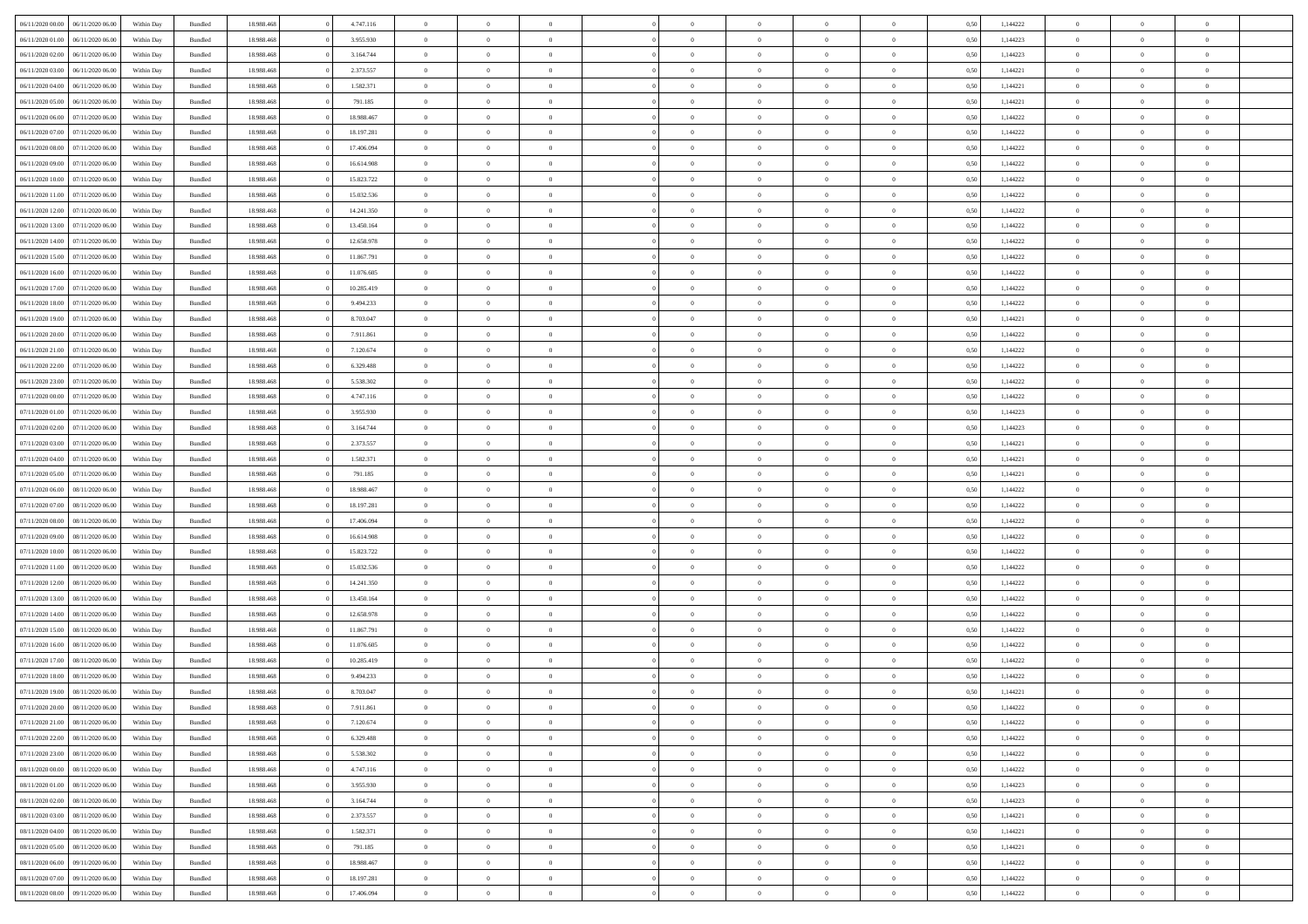| 08/11/2020 10:00 | 09/11/2020 06.00 | Within Dav | Bundled            | 18.988.468 | 15.823.722 | $\overline{0}$ | $\theta$       |                | $\Omega$       | $\Omega$       | $\Omega$       | $\theta$       | 0.50 | 1,144222 | $\theta$       | $\overline{0}$ | $\theta$       |  |
|------------------|------------------|------------|--------------------|------------|------------|----------------|----------------|----------------|----------------|----------------|----------------|----------------|------|----------|----------------|----------------|----------------|--|
|                  |                  |            |                    |            |            |                |                |                |                |                |                |                |      |          |                |                |                |  |
| 08/11/2020 11:00 | 09/11/2020 06.00 | Within Day | Bundled            | 18.988.468 | 15.032.536 | $\overline{0}$ | $\theta$       | $\overline{0}$ | $\overline{0}$ | $\bf{0}$       | $\overline{0}$ | $\overline{0}$ | 0,50 | 1,144222 | $\theta$       | $\overline{0}$ | $\overline{0}$ |  |
| 08/11/2020 12:00 | 09/11/2020 06.00 | Within Day | Bundled            | 18.988.468 | 14.241.350 | $\overline{0}$ | $\overline{0}$ | $\overline{0}$ | $\overline{0}$ | $\bf{0}$       | $\overline{0}$ | $\bf{0}$       | 0,50 | 1,144222 | $\bf{0}$       | $\overline{0}$ | $\overline{0}$ |  |
| 08/11/2020 13:00 | 09/11/2020 06:00 | Within Dav | Bundled            | 18.988.468 | 13.450.164 | $\overline{0}$ | $\theta$       | $\overline{0}$ | $\overline{0}$ | $\bf{0}$       | $\overline{0}$ | $\overline{0}$ | 0.50 | 1,144222 | $\theta$       | $\theta$       | $\overline{0}$ |  |
|                  |                  |            |                    |            |            |                |                |                |                |                |                |                |      |          |                |                |                |  |
| 08/11/2020 14:00 | 09/11/2020 06.00 | Within Day | Bundled            | 18.988.468 | 12.658.978 | $\overline{0}$ | $\theta$       | $\overline{0}$ | $\overline{0}$ | $\bf{0}$       | $\overline{0}$ | $\bf{0}$       | 0,50 | 1,144222 | $\theta$       | $\theta$       | $\overline{0}$ |  |
| 08/11/2020 15.00 | 09/11/2020 06.00 | Within Day | Bundled            | 18.988.468 | 11.867.791 | $\overline{0}$ | $\bf{0}$       | $\overline{0}$ | $\overline{0}$ | $\overline{0}$ | $\overline{0}$ | $\mathbf{0}$   | 0,50 | 1,144222 | $\bf{0}$       | $\overline{0}$ | $\bf{0}$       |  |
| 08/11/2020 16:00 | 09/11/2020 06:00 | Within Dav | Bundled            | 18.988.468 | 11.076.605 | $\overline{0}$ | $\overline{0}$ | $\overline{0}$ | $\overline{0}$ | $\bf{0}$       | $\overline{0}$ | $\overline{0}$ | 0.50 | 1,144222 | $\theta$       | $\overline{0}$ | $\overline{0}$ |  |
| 08/11/2020 17.00 | 09/11/2020 06.00 | Within Day | Bundled            | 18.988.468 | 10.285.419 | $\overline{0}$ | $\theta$       | $\overline{0}$ | $\overline{0}$ | $\bf{0}$       | $\overline{0}$ | $\bf{0}$       | 0,50 | 1,144222 | $\theta$       | $\theta$       | $\overline{0}$ |  |
| 08/11/2020 18:00 | 09/11/2020 06.00 | Within Day | Bundled            | 18.988.468 | 9.494.233  | $\overline{0}$ | $\overline{0}$ | $\overline{0}$ | $\bf{0}$       | $\bf{0}$       | $\bf{0}$       | $\bf{0}$       | 0,50 | 1,144222 | $\,0\,$        | $\overline{0}$ | $\overline{0}$ |  |
|                  |                  |            |                    |            |            |                |                |                |                |                |                |                |      |          |                |                |                |  |
| 08/11/2020 19:00 | 09/11/2020 06:00 | Within Dav | Bundled            | 18.988.468 | 8.703.047  | $\overline{0}$ | $\overline{0}$ | $\overline{0}$ | $\overline{0}$ | $\overline{0}$ | $\overline{0}$ | $\overline{0}$ | 0.50 | 1,144221 | $\theta$       | $\overline{0}$ | $\overline{0}$ |  |
| 08/11/2020 20.00 | 09/11/2020 06.00 | Within Day | Bundled            | 18.988.468 | 7.911.861  | $\overline{0}$ | $\theta$       | $\overline{0}$ | $\overline{0}$ | $\bf{0}$       | $\overline{0}$ | $\bf{0}$       | 0,50 | 1,144222 | $\,$ 0 $\,$    | $\theta$       | $\overline{0}$ |  |
| 08/11/2020 21.00 | 09/11/2020 06.00 | Within Day | Bundled            | 18.988.468 | 7.120.674  | $\overline{0}$ | $\overline{0}$ | $\overline{0}$ | $\bf{0}$       | $\bf{0}$       | $\bf{0}$       | $\bf{0}$       | 0,50 | 1,144222 | $\bf{0}$       | $\overline{0}$ | $\overline{0}$ |  |
| 08/11/2020 22.00 | 09/11/2020 06:00 | Within Day | Bundled            | 18.988.468 | 6.329.488  | $\overline{0}$ | $\overline{0}$ | $\overline{0}$ | $\overline{0}$ | $\bf{0}$       | $\overline{0}$ | $\overline{0}$ | 0.50 | 1,144222 | $\theta$       | $\theta$       | $\overline{0}$ |  |
| 08/11/2020 23.00 | 09/11/2020 06.00 | Within Day | Bundled            | 18.988.468 | 5.538.302  | $\overline{0}$ | $\theta$       | $\overline{0}$ | $\overline{0}$ | $\bf{0}$       | $\overline{0}$ | $\overline{0}$ | 0,50 | 1,144222 | $\theta$       | $\theta$       | $\overline{0}$ |  |
|                  |                  |            |                    |            |            |                |                |                |                |                |                |                |      |          |                |                |                |  |
| 09/11/2020 00:00 | 09/11/2020 06.00 | Within Day | Bundled            | 18.988.468 | 4.747.116  | $\overline{0}$ | $\overline{0}$ | $\overline{0}$ | $\bf{0}$       | $\overline{0}$ | $\overline{0}$ | $\mathbf{0}$   | 0,50 | 1,144222 | $\bf{0}$       | $\overline{0}$ | $\bf{0}$       |  |
| 09/11/2020 01:00 | 09/11/2020 06:00 | Within Dav | Bundled            | 18.988.468 | 3.955.930  | $\overline{0}$ | $\overline{0}$ | $\overline{0}$ | $\overline{0}$ | $\bf{0}$       | $\overline{0}$ | $\overline{0}$ | 0.50 | 1,144223 | $\theta$       | $\overline{0}$ | $\overline{0}$ |  |
| 09/11/2020 02.00 | 09/11/2020 06.00 | Within Day | Bundled            | 18.988.468 | 3.164.744  | $\overline{0}$ | $\theta$       | $\overline{0}$ | $\overline{0}$ | $\bf{0}$       | $\overline{0}$ | $\bf{0}$       | 0,50 | 1,144223 | $\theta$       | $\theta$       | $\overline{0}$ |  |
| 09/11/2020 03:00 | 09/11/2020 06.00 | Within Day | Bundled            | 18.988.468 | 2.373.557  | $\overline{0}$ | $\overline{0}$ | $\overline{0}$ | $\bf{0}$       | $\bf{0}$       | $\bf{0}$       | $\bf{0}$       | 0,50 | 1,144221 | $\,0\,$        | $\overline{0}$ | $\overline{0}$ |  |
| 09/11/2020 04:00 | 09/11/2020 06:00 | Within Day | Bundled            | 18.988.468 | 1.582.371  | $\overline{0}$ | $\overline{0}$ | $\overline{0}$ | $\overline{0}$ | $\overline{0}$ | $\overline{0}$ | $\overline{0}$ | 0.50 | 1,144221 | $\theta$       | $\overline{0}$ | $\overline{0}$ |  |
|                  |                  |            |                    |            |            |                |                |                |                |                |                |                |      |          |                |                |                |  |
| 09/11/2020 05.00 | 09/11/2020 06.00 | Within Day | Bundled            | 18.988.468 | 791.185    | $\overline{0}$ | $\theta$       | $\overline{0}$ | $\overline{0}$ | $\bf{0}$       | $\overline{0}$ | $\bf{0}$       | 0,50 | 1,144221 | $\theta$       | $\theta$       | $\overline{0}$ |  |
| 09/11/2020 06.00 | 10/11/2020 06.00 | Within Day | Bundled            | 18.988.468 | 18.988.467 | $\overline{0}$ | $\overline{0}$ | $\overline{0}$ | $\bf{0}$       | $\bf{0}$       | $\bf{0}$       | $\bf{0}$       | 0,50 | 1,144222 | $\,0\,$        | $\overline{0}$ | $\overline{0}$ |  |
| 09/11/2020 07.00 | 10/11/2020 06:00 | Within Day | Bundled            | 18.988.468 | 18.197.281 | $\overline{0}$ | $\overline{0}$ | $\overline{0}$ | $\overline{0}$ | $\bf{0}$       | $\overline{0}$ | $\overline{0}$ | 0.50 | 1,144222 | $\theta$       | $\theta$       | $\overline{0}$ |  |
| 09/11/2020 08:00 | 10/11/2020 06.00 | Within Day | Bundled            | 18.988.468 | 17.406.094 | $\overline{0}$ | $\theta$       | $\overline{0}$ | $\overline{0}$ | $\bf{0}$       | $\overline{0}$ | $\bf{0}$       | 0,50 | 1,144222 | $\,$ 0 $\,$    | $\overline{0}$ | $\overline{0}$ |  |
| 09/11/2020 09:00 | 10/11/2020 06.00 | Within Day | Bundled            | 18.988.468 | 16.614.908 | $\overline{0}$ | $\overline{0}$ | $\overline{0}$ | $\bf{0}$       | $\overline{0}$ | $\overline{0}$ | $\mathbf{0}$   | 0,50 | 1,144222 | $\overline{0}$ | $\overline{0}$ | $\bf{0}$       |  |
|                  |                  |            |                    |            |            |                |                |                |                |                |                |                |      |          |                |                |                |  |
| 09/11/2020 10:00 | 10/11/2020 06:00 | Within Dav | Bundled            | 18.988.468 | 15.823.722 | $\overline{0}$ | $\overline{0}$ | $\overline{0}$ | $\overline{0}$ | $\overline{0}$ | $\overline{0}$ | $\overline{0}$ | 0.50 | 1,144222 | $\theta$       | $\theta$       | $\overline{0}$ |  |
| 09/11/2020 11:00 | 10/11/2020 06.00 | Within Day | Bundled            | 18.988.468 | 15.032.536 | $\overline{0}$ | $\theta$       | $\overline{0}$ | $\overline{0}$ | $\bf{0}$       | $\overline{0}$ | $\bf{0}$       | 0,50 | 1,144222 | $\theta$       | $\theta$       | $\overline{0}$ |  |
| 09/11/2020 12:00 | 10/11/2020 06.00 | Within Day | Bundled            | 18.988.468 | 14.241.350 | $\overline{0}$ | $\overline{0}$ | $\overline{0}$ | $\bf{0}$       | $\bf{0}$       | $\bf{0}$       | $\bf{0}$       | 0,50 | 1,144222 | $\,0\,$        | $\overline{0}$ | $\overline{0}$ |  |
| 09/11/2020 13:00 | 10/11/2020 06.00 | Within Day | Bundled            | 18.988.468 | 13.450.164 | $\overline{0}$ | $\overline{0}$ | $\overline{0}$ | $\overline{0}$ | $\overline{0}$ | $\overline{0}$ | $\overline{0}$ | 0.50 | 1,144222 | $\theta$       | $\overline{0}$ | $\overline{0}$ |  |
| 09/11/2020 14:00 | 10/11/2020 06.00 | Within Day | Bundled            | 18.988.468 | 12.658.978 | $\overline{0}$ | $\theta$       | $\overline{0}$ | $\overline{0}$ | $\bf{0}$       | $\overline{0}$ | $\bf{0}$       | 0,50 | 1,144222 | $\,$ 0 $\,$    | $\theta$       | $\overline{0}$ |  |
|                  |                  |            |                    |            |            |                |                |                |                |                |                |                |      |          |                |                |                |  |
| 09/11/2020 15:00 | 10/11/2020 06.00 | Within Day | Bundled            | 18.988.468 | 11.867.791 | $\overline{0}$ | $\overline{0}$ | $\overline{0}$ | $\bf{0}$       | $\bf{0}$       | $\bf{0}$       | $\bf{0}$       | 0,50 | 1,144222 | $\overline{0}$ | $\overline{0}$ | $\overline{0}$ |  |
| 09/11/2020 16:00 | 10/11/2020 06.00 | Within Day | Bundled            | 18.988.468 | 11.076.605 | $\overline{0}$ | $\Omega$       | $\Omega$       | $\Omega$       | $\Omega$       | $\overline{0}$ | $\overline{0}$ | 0.50 | 1,144222 | $\,0\,$        | $\theta$       | $\theta$       |  |
| 09/11/2020 17.00 | 10/11/2020 06.00 | Within Day | Bundled            | 18.988.468 | 10.285.419 | $\overline{0}$ | $\theta$       | $\overline{0}$ | $\overline{0}$ | $\bf{0}$       | $\overline{0}$ | $\bf{0}$       | 0,50 | 1,144222 | $\theta$       | $\theta$       | $\overline{0}$ |  |
| 09/11/2020 18:00 | 10/11/2020 06.00 | Within Day | Bundled            | 18.988.468 | 9.494.233  | $\overline{0}$ | $\bf{0}$       | $\overline{0}$ | $\bf{0}$       | $\bf{0}$       | $\overline{0}$ | $\mathbf{0}$   | 0,50 | 1,144222 | $\overline{0}$ | $\overline{0}$ | $\bf{0}$       |  |
| 09/11/2020 19:00 | 10/11/2020 06:00 | Within Day | Bundled            | 18.988.468 | 8,703,047  | $\overline{0}$ | $\Omega$       | $\Omega$       | $\Omega$       | $\bf{0}$       | $\overline{0}$ | $\overline{0}$ | 0.50 | 1,144221 | $\,0\,$        | $\theta$       | $\theta$       |  |
|                  |                  |            |                    |            |            |                |                |                |                |                |                |                |      |          |                |                |                |  |
| 09/11/2020 20.00 | 10/11/2020 06.00 | Within Day | Bundled            | 18.988.468 | 7.911.861  | $\overline{0}$ | $\theta$       | $\overline{0}$ | $\overline{0}$ | $\bf{0}$       | $\overline{0}$ | $\bf{0}$       | 0,50 | 1,144222 | $\theta$       | $\theta$       | $\overline{0}$ |  |
| 09/11/2020 21.00 | 10/11/2020 06.00 | Within Day | Bundled            | 18.988.468 | 7.120.674  | $\overline{0}$ | $\overline{0}$ | $\overline{0}$ | $\bf{0}$       | $\bf{0}$       | $\bf{0}$       | $\bf{0}$       | 0,50 | 1,144222 | $\bf{0}$       | $\overline{0}$ | $\overline{0}$ |  |
| 09/11/2020 22.00 | 10/11/2020 06:00 | Within Day | Bundled            | 18.988.468 | 6.329.488  | $\overline{0}$ | $\Omega$       | $\Omega$       | $\Omega$       | $\Omega$       | $\theta$       | $\overline{0}$ | 0.50 | 1,144222 | $\theta$       | $\theta$       | $\theta$       |  |
| 09/11/2020 23.00 | 10/11/2020 06.00 | Within Day | Bundled            | 18.988.468 | 5.538.302  | $\overline{0}$ | $\theta$       | $\overline{0}$ | $\overline{0}$ | $\bf{0}$       | $\overline{0}$ | $\bf{0}$       | 0,50 | 1,144222 | $\,$ 0 $\,$    | $\theta$       | $\overline{0}$ |  |
| 10/11/2020 00:00 | 10/11/2020 06.00 | Within Day | Bundled            | 18.988.468 | 4.747.116  | $\overline{0}$ | $\overline{0}$ | $\overline{0}$ | $\bf{0}$       | $\bf{0}$       | $\bf{0}$       | $\bf{0}$       | 0,50 | 1,144222 | $\bf{0}$       | $\overline{0}$ | $\overline{0}$ |  |
|                  |                  |            |                    |            |            | $\overline{0}$ | $\Omega$       | $\Omega$       | $\Omega$       | $\Omega$       | $\overline{0}$ | $\overline{0}$ | 0.50 |          | $\,0\,$        | $\theta$       | $\theta$       |  |
| 10/11/2020 01:00 | 10/11/2020 06.00 | Within Day | Bundled            | 18.988.468 | 3.955.930  |                |                |                |                |                |                |                |      | 1,144223 |                |                |                |  |
| 10/11/2020 02.00 | 10/11/2020 06.00 | Within Day | Bundled            | 18.988.468 | 3.164.744  | $\overline{0}$ | $\theta$       | $\overline{0}$ | $\overline{0}$ | $\bf{0}$       | $\overline{0}$ | $\bf{0}$       | 0,50 | 1,144223 | $\,$ 0 $\,$    | $\theta$       | $\overline{0}$ |  |
| 10/11/2020 03:00 | 10/11/2020 06.00 | Within Day | Bundled            | 18.988.468 | 2.373.557  | $\overline{0}$ | $\overline{0}$ | $\overline{0}$ | $\bf{0}$       | $\bf{0}$       | $\bf{0}$       | $\mathbf{0}$   | 0,50 | 1,144221 | $\overline{0}$ | $\overline{0}$ | $\bf{0}$       |  |
| 10/11/2020 04:00 | 10/11/2020 06.00 | Within Day | Bundled            | 18.988.468 | 1.582.371  | $\overline{0}$ | $\Omega$       | $\Omega$       | $\Omega$       | $\Omega$       | $\Omega$       | $\overline{0}$ | 0.50 | 1,144221 | $\theta$       | $\theta$       | $\theta$       |  |
| 10/11/2020 05:00 | 10/11/2020 06.00 | Within Day | Bundled            | 18.988.468 | 791.185    | $\overline{0}$ | $\,$ 0 $\,$    | $\overline{0}$ | $\bf{0}$       | $\,$ 0         | $\overline{0}$ | $\bf{0}$       | 0,50 | 1,144221 | $\,0\,$        | $\overline{0}$ | $\overline{0}$ |  |
| 10/11/2020 06:00 | 11/11/2020 06.00 | Within Day | $\mathbf B$ undled |            |            |                |                |                |                |                |                |                |      |          |                |                |                |  |
|                  |                  |            |                    | 18.988.468 | 18.988.467 | $\bf{0}$       | $\bf{0}$       |                |                | $\bf{0}$       |                |                | 0,50 | 1,144222 | $\bf{0}$       | $\overline{0}$ |                |  |
| 10/11/2020 07.00 | 11/11/2020 06:00 | Within Day | Bundled            | 18,988,468 | 18.197.281 | $\overline{0}$ | $\overline{0}$ | $\overline{0}$ | $\Omega$       | $\theta$       | $\overline{0}$ | $\overline{0}$ | 0,50 | 1,144222 | $\theta$       | $\theta$       | $\theta$       |  |
| 10/11/2020 08:00 | 11/11/2020 06.00 | Within Day | Bundled            | 18.988.468 | 17.406.094 | $\overline{0}$ | $\,$ 0         | $\overline{0}$ | $\overline{0}$ | $\,$ 0 $\,$    | $\overline{0}$ | $\mathbf{0}$   | 0,50 | 1,144222 | $\,$ 0 $\,$    | $\overline{0}$ | $\,$ 0         |  |
| 10/11/2020 09:00 | 11/11/2020 06.00 | Within Day | Bundled            | 18.988.468 | 16.614.908 | $\overline{0}$ | $\overline{0}$ | $\overline{0}$ | $\overline{0}$ | $\overline{0}$ | $\overline{0}$ | $\mathbf{0}$   | 0,50 | 1,144222 | $\overline{0}$ | $\overline{0}$ | $\bf{0}$       |  |
| 10/11/2020 10:00 | 11/11/2020 06:00 | Within Day | Bundled            | 18.988.468 | 15.823.722 | $\overline{0}$ | $\theta$       | $\overline{0}$ | $\Omega$       | $\theta$       | $\overline{0}$ | $\bf{0}$       | 0,50 | 1,144222 | $\bf{0}$       | $\theta$       | $\overline{0}$ |  |
| 10/11/2020 11:00 | 11/11/2020 06.00 | Within Day | Bundled            | 18.988.468 | 15.032.536 | $\overline{0}$ | $\,$ 0         | $\overline{0}$ | $\overline{0}$ | $\overline{0}$ | $\overline{0}$ | $\bf{0}$       | 0,50 | 1,144222 | $\,$ 0 $\,$    | $\overline{0}$ | $\overline{0}$ |  |
|                  |                  |            |                    |            |            |                |                |                |                |                |                |                |      |          |                |                |                |  |
| 10/11/2020 12:00 | 11/11/2020 06.00 | Within Day | Bundled            | 18.988.468 | 14.241.350 | $\overline{0}$ | $\overline{0}$ | $\overline{0}$ | $\overline{0}$ | $\overline{0}$ | $\overline{0}$ | $\mathbf{0}$   | 0,50 | 1,144222 | $\overline{0}$ | $\overline{0}$ | $\bf{0}$       |  |
| 10/11/2020 13:00 | 11/11/2020 06:00 | Within Day | Bundled            | 18.988.468 | 13.450.164 | $\overline{0}$ | $\overline{0}$ | $\overline{0}$ | $\Omega$       | $\overline{0}$ | $\overline{0}$ | $\bf{0}$       | 0.50 | 1,144222 | $\overline{0}$ | $\theta$       | $\overline{0}$ |  |
| 10/11/2020 14:00 | 11/11/2020 06.00 | Within Day | Bundled            | 18.988.468 | 12.658.978 | $\overline{0}$ | $\,$ 0         | $\overline{0}$ | $\bf{0}$       | $\bf{0}$       | $\bf{0}$       | $\bf{0}$       | 0,50 | 1,144222 | $\,$ 0 $\,$    | $\overline{0}$ | $\overline{0}$ |  |
| 10/11/2020 15:00 | 11/11/2020 06.00 | Within Day | Bundled            | 18.988.468 | 11.867.791 | $\overline{0}$ | $\bf{0}$       | $\overline{0}$ | $\bf{0}$       | $\overline{0}$ | $\bf{0}$       | $\mathbf{0}$   | 0,50 | 1,144222 | $\overline{0}$ | $\overline{0}$ | $\bf{0}$       |  |
| 10/11/2020 16:00 | 11/11/2020 06.00 | Within Day | Bundled            | 18,988,468 | 11.076.605 | $\overline{0}$ | $\overline{0}$ | $\overline{0}$ | $\Omega$       | $\overline{0}$ | $\overline{0}$ | $\bf{0}$       | 0.50 | 1,144222 | $\overline{0}$ | $\theta$       | $\overline{0}$ |  |
|                  |                  |            |                    |            |            |                |                |                |                |                |                |                |      |          |                |                |                |  |
| 10/11/2020 17:00 | 11/11/2020 06.00 | Within Day | Bundled            | 18.988.468 | 10.285.419 | $\overline{0}$ | $\,$ 0         | $\overline{0}$ | $\overline{0}$ | $\bf{0}$       | $\bf{0}$       | $\bf{0}$       | 0,50 | 1,144222 | $\,$ 0 $\,$    | $\,$ 0 $\,$    | $\overline{0}$ |  |
| 10/11/2020 18:00 | 11/11/2020 06:00 | Within Day | Bundled            | 18.988.468 | 9.494.233  | $\overline{0}$ | $\overline{0}$ | $\overline{0}$ | $\overline{0}$ | $\bf{0}$       | $\bf{0}$       | $\mathbf{0}$   | 0,50 | 1,144222 | $\overline{0}$ | $\bf{0}$       | $\bf{0}$       |  |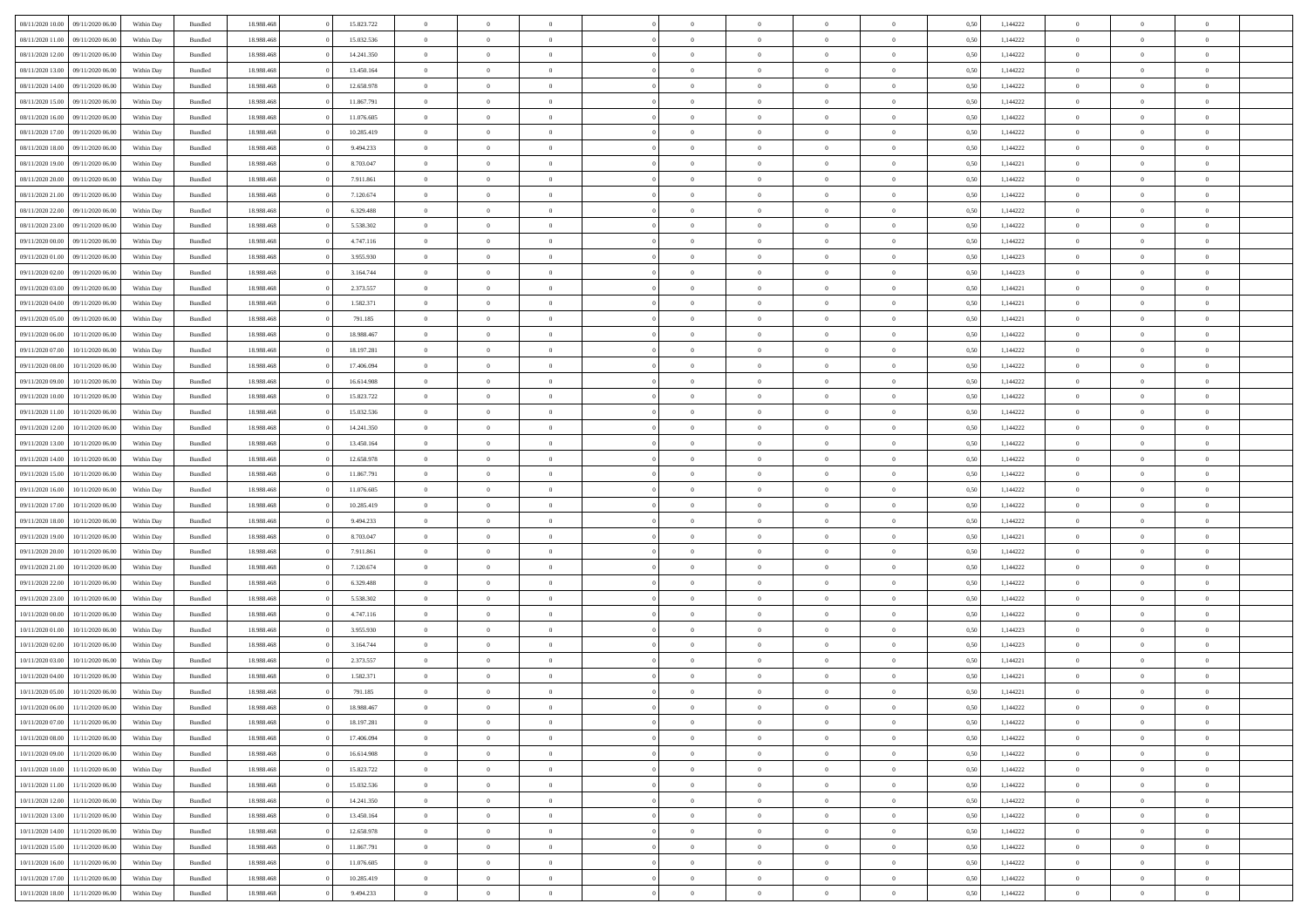| 10/11/2020 19:00 | 11/11/2020 06:00 | Within Dav | Bundled            | 18.988.468 | 8.703.047  | $\overline{0}$ | $\theta$       |                | $\Omega$       | $\Omega$       | $\Omega$       | $\theta$       | 0.50 | 1,144221 | $\theta$       | $\overline{0}$ | $\overline{0}$ |  |
|------------------|------------------|------------|--------------------|------------|------------|----------------|----------------|----------------|----------------|----------------|----------------|----------------|------|----------|----------------|----------------|----------------|--|
|                  |                  |            |                    |            |            |                |                |                |                |                |                |                |      |          |                |                |                |  |
| 10/11/2020 20.00 | 11/11/2020 06.00 | Within Day | Bundled            | 18.988.468 | 7.911.861  | $\overline{0}$ | $\theta$       | $\overline{0}$ | $\overline{0}$ | $\bf{0}$       | $\overline{0}$ | $\overline{0}$ | 0,50 | 1,144222 | $\theta$       | $\overline{0}$ | $\overline{0}$ |  |
| 10/11/2020 21:00 | 11/11/2020 06.00 | Within Day | Bundled            | 18.988.468 | 7.120.674  | $\overline{0}$ | $\overline{0}$ | $\overline{0}$ | $\bf{0}$       | $\bf{0}$       | $\bf{0}$       | $\bf{0}$       | 0,50 | 1,144222 | $\bf{0}$       | $\overline{0}$ | $\overline{0}$ |  |
| 10/11/2020 22.00 | 11/11/2020 06:00 | Within Dav | Bundled            | 18.988.468 | 6.329.488  | $\overline{0}$ | $\overline{0}$ | $\overline{0}$ | $\overline{0}$ | $\bf{0}$       | $\overline{0}$ | $\overline{0}$ | 0.50 | 1,144222 | $\theta$       | $\theta$       | $\overline{0}$ |  |
| 10/11/2020 23.00 | 11/11/2020 06.00 | Within Day | Bundled            | 18.988.468 | 5.538.302  | $\overline{0}$ | $\theta$       | $\overline{0}$ | $\overline{0}$ | $\bf{0}$       | $\overline{0}$ | $\bf{0}$       | 0,50 | 1,144222 | $\theta$       | $\theta$       | $\overline{0}$ |  |
| 11/11/2020 00:00 | 11/11/2020 06.00 | Within Day | Bundled            | 18.988.468 | 4.747.116  | $\overline{0}$ | $\bf{0}$       | $\overline{0}$ | $\bf{0}$       | $\overline{0}$ | $\overline{0}$ | $\mathbf{0}$   | 0,50 | 1,144222 | $\overline{0}$ | $\overline{0}$ | $\bf{0}$       |  |
|                  |                  |            |                    |            |            |                |                |                |                | $\bf{0}$       |                |                |      |          | $\theta$       | $\overline{0}$ | $\overline{0}$ |  |
| 11/11/2020 01:00 | 11/11/2020 06.00 | Within Dav | Bundled            | 18.988.468 | 3.955.930  | $\overline{0}$ | $\overline{0}$ | $\overline{0}$ | $\overline{0}$ |                | $\overline{0}$ | $\overline{0}$ | 0.50 | 1,144223 |                |                |                |  |
| 11/11/2020 02.00 | 11/11/2020 06.00 | Within Day | Bundled            | 18.988.468 | 3.164.744  | $\overline{0}$ | $\theta$       | $\overline{0}$ | $\overline{0}$ | $\bf{0}$       | $\overline{0}$ | $\bf{0}$       | 0,50 | 1,144223 | $\theta$       | $\theta$       | $\overline{0}$ |  |
| 11/11/2020 03:00 | 11/11/2020 06.00 | Within Day | Bundled            | 18.988.468 | 2.373.557  | $\overline{0}$ | $\overline{0}$ | $\overline{0}$ | $\bf{0}$       | $\bf{0}$       | $\bf{0}$       | $\bf{0}$       | 0,50 | 1,144221 | $\,0\,$        | $\overline{0}$ | $\overline{0}$ |  |
| 11/11/2020 04:00 | 11/11/2020 06:00 | Within Dav | Bundled            | 18.988.468 | 1.582.371  | $\overline{0}$ | $\overline{0}$ | $\overline{0}$ | $\overline{0}$ | $\overline{0}$ | $\overline{0}$ | $\overline{0}$ | 0.50 | 1,144221 | $\theta$       | $\overline{0}$ | $\overline{0}$ |  |
| 11/11/2020 05:00 | 11/11/2020 06.00 | Within Day | Bundled            | 18.988.468 | 791.185    | $\overline{0}$ | $\theta$       | $\overline{0}$ | $\overline{0}$ | $\bf{0}$       | $\overline{0}$ | $\bf{0}$       | 0,50 | 1,144221 | $\,$ 0 $\,$    | $\theta$       | $\overline{0}$ |  |
| 11/11/2020 06:00 | 12/11/2020 06.00 | Within Day | Bundled            | 18.988.468 | 18.988.467 | $\overline{0}$ | $\overline{0}$ | $\overline{0}$ | $\bf{0}$       | $\bf{0}$       | $\bf{0}$       | $\bf{0}$       | 0,50 | 1,144222 | $\bf{0}$       | $\overline{0}$ | $\overline{0}$ |  |
| 11/11/2020 07.00 | 12/11/2020 06:00 | Within Day | Bundled            | 18.988.468 | 18.197.281 | $\overline{0}$ | $\overline{0}$ | $\overline{0}$ | $\overline{0}$ | $\bf{0}$       | $\overline{0}$ | $\overline{0}$ | 0.50 | 1,144222 | $\theta$       | $\theta$       | $\overline{0}$ |  |
|                  |                  |            |                    |            |            | $\overline{0}$ | $\theta$       | $\overline{0}$ | $\overline{0}$ | $\bf{0}$       | $\overline{0}$ |                |      |          | $\theta$       | $\theta$       | $\overline{0}$ |  |
| 11/11/2020 08:00 | 12/11/2020 06.00 | Within Day | Bundled            | 18.988.468 | 17.406.094 |                |                |                |                |                |                | $\bf{0}$       | 0,50 | 1,144222 |                |                |                |  |
| 11/11/2020 09:00 | 12/11/2020 06.00 | Within Day | Bundled            | 18.988.468 | 16.614.908 | $\overline{0}$ | $\overline{0}$ | $\overline{0}$ | $\bf{0}$       | $\overline{0}$ | $\overline{0}$ | $\mathbf{0}$   | 0,50 | 1,144222 | $\overline{0}$ | $\overline{0}$ | $\bf{0}$       |  |
| 11/11/2020 10:00 | 12/11/2020 06.00 | Within Dav | Bundled            | 18.988.468 | 15.823.722 | $\overline{0}$ | $\overline{0}$ | $\overline{0}$ | $\overline{0}$ | $\overline{0}$ | $\overline{0}$ | $\overline{0}$ | 0.50 | 1,144222 | $\theta$       | $\overline{0}$ | $\overline{0}$ |  |
| 11/11/2020 11:00 | 12/11/2020 06.00 | Within Day | Bundled            | 18.988.468 | 15.032.536 | $\overline{0}$ | $\theta$       | $\overline{0}$ | $\overline{0}$ | $\bf{0}$       | $\overline{0}$ | $\bf{0}$       | 0,50 | 1,144222 | $\theta$       | $\theta$       | $\overline{0}$ |  |
| 11/11/2020 12:00 | 12/11/2020 06.00 | Within Day | Bundled            | 18.988.468 | 14.241.350 | $\overline{0}$ | $\overline{0}$ | $\overline{0}$ | $\bf{0}$       | $\bf{0}$       | $\bf{0}$       | $\bf{0}$       | 0,50 | 1,144222 | $\bf{0}$       | $\overline{0}$ | $\overline{0}$ |  |
| 11/11/2020 13:00 | 12/11/2020 06:00 | Within Day | Bundled            | 18.988.468 | 13.450.164 | $\overline{0}$ | $\overline{0}$ | $\overline{0}$ | $\overline{0}$ | $\overline{0}$ | $\overline{0}$ | $\overline{0}$ | 0.50 | 1,144222 | $\theta$       | $\overline{0}$ | $\overline{0}$ |  |
| 11/11/2020 14:00 | 12/11/2020 06.00 | Within Day | Bundled            | 18.988.468 | 12.658.978 | $\overline{0}$ | $\theta$       | $\overline{0}$ | $\overline{0}$ | $\bf{0}$       | $\overline{0}$ | $\bf{0}$       | 0,50 | 1,144222 | $\,$ 0 $\,$    | $\theta$       | $\overline{0}$ |  |
|                  |                  |            |                    |            |            |                |                |                |                |                |                |                |      |          |                |                |                |  |
| 11/11/2020 15:00 | 12/11/2020 06.00 | Within Day | Bundled            | 18.988.468 | 11.867.791 | $\overline{0}$ | $\overline{0}$ | $\overline{0}$ | $\overline{0}$ | $\bf{0}$       | $\overline{0}$ | $\bf{0}$       | 0,50 | 1,144222 | $\,0\,$        | $\overline{0}$ | $\overline{0}$ |  |
| 11/11/2020 16.00 | 12/11/2020 06:00 | Within Day | Bundled            | 18.988.468 | 11.076.605 | $\overline{0}$ | $\overline{0}$ | $\overline{0}$ | $\overline{0}$ | $\bf{0}$       | $\overline{0}$ | $\overline{0}$ | 0.50 | 1,144222 | $\theta$       | $\theta$       | $\overline{0}$ |  |
| 11/11/2020 17.00 | 12/11/2020 06.00 | Within Day | Bundled            | 18.988.468 | 10.285.419 | $\overline{0}$ | $\theta$       | $\overline{0}$ | $\overline{0}$ | $\bf{0}$       | $\overline{0}$ | $\bf{0}$       | 0,50 | 1,144222 | $\,$ 0 $\,$    | $\overline{0}$ | $\overline{0}$ |  |
| 11/11/2020 18.00 | 12/11/2020 06.00 | Within Day | Bundled            | 18.988.468 | 9.494.233  | $\overline{0}$ | $\overline{0}$ | $\overline{0}$ | $\overline{0}$ | $\overline{0}$ | $\overline{0}$ | $\mathbf{0}$   | 0,50 | 1,144222 | $\bf{0}$       | $\overline{0}$ | $\bf{0}$       |  |
| 11/11/2020 19:00 | 12/11/2020 06.00 | Within Dav | Bundled            | 18.988.468 | 8.703.047  | $\overline{0}$ | $\overline{0}$ | $\overline{0}$ | $\overline{0}$ | $\overline{0}$ | $\overline{0}$ | $\overline{0}$ | 0.50 | 1,144221 | $\theta$       | $\overline{0}$ | $\overline{0}$ |  |
| 11/11/2020 20.00 | 12/11/2020 06.00 | Within Day | Bundled            | 18.988.468 | 7.911.861  | $\overline{0}$ | $\theta$       | $\overline{0}$ | $\overline{0}$ | $\bf{0}$       | $\overline{0}$ | $\bf{0}$       | 0,50 | 1,144222 | $\theta$       | $\theta$       | $\overline{0}$ |  |
| 11/11/2020 21.00 | 12/11/2020 06.00 | Within Day | Bundled            | 18.988.468 | 7.120.674  | $\overline{0}$ | $\overline{0}$ | $\overline{0}$ | $\overline{0}$ | $\bf{0}$       | $\overline{0}$ | $\bf{0}$       | 0,50 | 1,144222 | $\,0\,$        | $\overline{0}$ | $\overline{0}$ |  |
| 11/11/2020 22.00 | 12/11/2020 06:00 |            | Bundled            | 18.988.468 | 6.329.488  | $\overline{0}$ | $\overline{0}$ | $\overline{0}$ | $\overline{0}$ | $\overline{0}$ | $\overline{0}$ | $\overline{0}$ | 0.50 | 1,144222 | $\theta$       | $\overline{0}$ | $\overline{0}$ |  |
|                  |                  | Within Day |                    |            |            |                |                |                |                |                |                |                |      |          |                |                |                |  |
| 11/11/2020 23.00 | 12/11/2020 06.00 | Within Day | Bundled            | 18.988.468 | 5.538.302  | $\overline{0}$ | $\theta$       | $\overline{0}$ | $\overline{0}$ | $\bf{0}$       | $\overline{0}$ | $\bf{0}$       | 0,50 | 1,144222 | $\,$ 0 $\,$    | $\theta$       | $\overline{0}$ |  |
| 12/11/2020 00:00 | 12/11/2020 06.00 | Within Day | Bundled            | 18.988.468 | 4.747.116  | $\overline{0}$ | $\overline{0}$ | $\overline{0}$ | $\bf{0}$       | $\bf{0}$       | $\bf{0}$       | $\bf{0}$       | 0,50 | 1,144222 | $\overline{0}$ | $\overline{0}$ | $\overline{0}$ |  |
| 12/11/2020 01:00 | 12/11/2020 06.00 | Within Day | Bundled            | 18.988.468 | 3.955.930  | $\overline{0}$ | $\Omega$       | $\Omega$       | $\Omega$       | $\Omega$       | $\overline{0}$ | $\overline{0}$ | 0,50 | 1,144223 | $\,0\,$        | $\theta$       | $\theta$       |  |
| 12/11/2020 02.00 | 12/11/2020 06.00 | Within Day | Bundled            | 18.988.468 | 3.164.744  | $\overline{0}$ | $\theta$       | $\overline{0}$ | $\overline{0}$ | $\bf{0}$       | $\overline{0}$ | $\bf{0}$       | 0,50 | 1,144223 | $\theta$       | $\theta$       | $\overline{0}$ |  |
| 12/11/2020 03:00 | 12/11/2020 06.00 | Within Day | Bundled            | 18.988.468 | 2.373.557  | $\overline{0}$ | $\bf{0}$       | $\overline{0}$ | $\bf{0}$       | $\bf{0}$       | $\overline{0}$ | $\mathbf{0}$   | 0,50 | 1,144221 | $\overline{0}$ | $\overline{0}$ | $\bf{0}$       |  |
| 12/11/2020 04:00 | 12/11/2020 06.00 | Within Day | Bundled            | 18.988.468 | 1.582.371  | $\overline{0}$ | $\Omega$       | $\Omega$       | $\Omega$       | $\bf{0}$       | $\overline{0}$ | $\overline{0}$ | 0.50 | 1,144221 | $\,0\,$        | $\theta$       | $\theta$       |  |
| 12/11/2020 05:00 | 12/11/2020 06.00 | Within Day | Bundled            | 18.988.468 | 791.185    | $\overline{0}$ | $\theta$       | $\overline{0}$ | $\overline{0}$ | $\bf{0}$       | $\overline{0}$ | $\bf{0}$       | 0,50 | 1,144221 | $\,$ 0 $\,$    | $\theta$       | $\overline{0}$ |  |
|                  |                  |            |                    |            |            |                |                |                |                |                |                |                |      |          |                |                |                |  |
| 12/11/2020 06:00 | 13/11/2020 06.00 | Within Day | Bundled            | 18.988.468 | 18.988.467 | $\overline{0}$ | $\overline{0}$ | $\overline{0}$ | $\bf{0}$       | $\bf{0}$       | $\bf{0}$       | $\bf{0}$       | 0,50 | 1,144222 | $\bf{0}$       | $\overline{0}$ | $\overline{0}$ |  |
| 12/11/2020 07:00 | 13/11/2020 06.00 | Within Day | Bundled            | 18.988.468 | 18.197.281 | $\overline{0}$ | $\Omega$       | $\Omega$       | $\Omega$       | $\Omega$       | $\theta$       | $\overline{0}$ | 0.50 | 1,144222 | $\,0\,$        | $\theta$       | $\theta$       |  |
| 12/11/2020 08:00 | 13/11/2020 06.00 | Within Day | Bundled            | 18.988.468 | 17.406.094 | $\overline{0}$ | $\theta$       | $\overline{0}$ | $\overline{0}$ | $\bf{0}$       | $\overline{0}$ | $\bf{0}$       | 0,50 | 1,144222 | $\,$ 0 $\,$    | $\theta$       | $\overline{0}$ |  |
| 12/11/2020 09:00 | 13/11/2020 06.00 | Within Day | Bundled            | 18.988.468 | 16.614.908 | $\overline{0}$ | $\overline{0}$ | $\overline{0}$ | $\bf{0}$       | $\bf{0}$       | $\bf{0}$       | $\bf{0}$       | 0,50 | 1,144222 | $\bf{0}$       | $\overline{0}$ | $\overline{0}$ |  |
| 12/11/2020 10:00 | 13/11/2020 06.00 | Within Day | Bundled            | 18.988.468 | 15.823.722 | $\overline{0}$ | $\Omega$       | $\Omega$       | $\Omega$       | $\Omega$       | $\overline{0}$ | $\overline{0}$ | 0.50 | 1,144222 | $\,0\,$        | $\theta$       | $\theta$       |  |
| 12/11/2020 11:00 | 13/11/2020 06.00 | Within Day | Bundled            | 18.988.468 | 15.032.536 | $\overline{0}$ | $\theta$       | $\overline{0}$ | $\overline{0}$ | $\bf{0}$       | $\overline{0}$ | $\bf{0}$       | 0,50 | 1,144222 | $\,$ 0 $\,$    | $\theta$       | $\overline{0}$ |  |
| 12/11/2020 12:00 | 13/11/2020 06.00 | Within Day | Bundled            | 18.988.468 | 14.241.350 | $\overline{0}$ | $\overline{0}$ | $\overline{0}$ | $\bf{0}$       | $\bf{0}$       | $\bf{0}$       | $\mathbf{0}$   | 0,50 | 1,144222 | $\overline{0}$ | $\overline{0}$ | $\bf{0}$       |  |
| 12/11/2020 13:00 | 13/11/2020 06.00 |            | Bundled            | 18.988.468 | 13.450.164 | $\overline{0}$ | $\Omega$       | $\Omega$       | $\Omega$       | $\Omega$       | $\Omega$       | $\overline{0}$ | 0.50 | 1,144222 | $\theta$       | $\theta$       | $\theta$       |  |
|                  |                  | Within Day |                    |            |            |                |                |                |                |                |                |                |      |          |                |                |                |  |
| 12/11/2020 14:00 | 13/11/2020 06.00 | Within Day | Bundled            | 18.988.468 | 12.658.978 | $\overline{0}$ | $\,$ 0 $\,$    | $\overline{0}$ | $\bf{0}$       | $\,$ 0         | $\bf{0}$       | $\bf{0}$       | 0,50 | 1,144222 | $\,0\,$        | $\overline{0}$ | $\overline{0}$ |  |
| 12/11/2020 15:00 | 13/11/2020 06.00 | Within Day | $\mathbf B$ undled | 18.988.468 | 11.867.791 | $\bf{0}$       | $\bf{0}$       |                |                | $\bf{0}$       |                |                | 0,50 | 1,144222 | $\bf{0}$       | $\overline{0}$ |                |  |
| 12/11/2020 16:00 | 13/11/2020 06:00 | Within Day | Bundled            | 18,988,468 | 11.076.605 | $\overline{0}$ | $\overline{0}$ | $\overline{0}$ | $\Omega$       | $\theta$       | $\overline{0}$ | $\overline{0}$ | 0,50 | 1,144222 | $\theta$       | $\theta$       | $\theta$       |  |
| 12/11/2020 17.00 | 13/11/2020 06.00 | Within Day | Bundled            | 18.988.468 | 10.285.419 | $\overline{0}$ | $\,$ 0         | $\overline{0}$ | $\bf{0}$       | $\,$ 0 $\,$    | $\overline{0}$ | $\mathbf{0}$   | 0,50 | 1,144222 | $\,$ 0 $\,$    | $\,$ 0 $\,$    | $\,$ 0         |  |
| 12/11/2020 18:00 | 13/11/2020 06.00 | Within Day | Bundled            | 18.988.468 | 9.494.233  | $\overline{0}$ | $\overline{0}$ | $\overline{0}$ | $\overline{0}$ | $\overline{0}$ | $\overline{0}$ | $\mathbf{0}$   | 0,50 | 1,144222 | $\overline{0}$ | $\bf{0}$       | $\bf{0}$       |  |
| 12/11/2020 19:00 | 13/11/2020 06.00 | Within Day | Bundled            | 18.988.468 | 8.703.047  | $\overline{0}$ | $\theta$       | $\overline{0}$ | $\Omega$       | $\overline{0}$ | $\overline{0}$ | $\bf{0}$       | 0,50 | 1,144221 | $\overline{0}$ | $\overline{0}$ | $\overline{0}$ |  |
| 12/11/2020 20.00 | 13/11/2020 06.00 | Within Day | Bundled            | 18.988.468 | 7.911.861  | $\overline{0}$ | $\,$ 0         | $\overline{0}$ | $\overline{0}$ | $\overline{0}$ | $\overline{0}$ | $\bf{0}$       | 0,50 | 1,144222 | $\,$ 0 $\,$    | $\overline{0}$ | $\overline{0}$ |  |
|                  |                  |            |                    |            |            |                |                |                |                |                |                |                |      |          |                |                |                |  |
| 12/11/2020 21.00 | 13/11/2020 06.00 | Within Day | Bundled            | 18.988.468 | 7.120.674  | $\overline{0}$ | $\overline{0}$ | $\overline{0}$ | $\overline{0}$ | $\overline{0}$ | $\overline{0}$ | $\mathbf{0}$   | 0,50 | 1,144222 | $\overline{0}$ | $\bf{0}$       | $\bf{0}$       |  |
| 12/11/2020 22.00 | 13/11/2020 06.00 | Within Day | Bundled            | 18.988.468 | 6.329.488  | $\overline{0}$ | $\overline{0}$ | $\overline{0}$ | $\Omega$       | $\overline{0}$ | $\overline{0}$ | $\bf{0}$       | 0.50 | 1,144222 | $\overline{0}$ | $\theta$       | $\overline{0}$ |  |
| 12/11/2020 23.00 | 13/11/2020 06.00 | Within Day | Bundled            | 18.988.468 | 5.538.302  | $\overline{0}$ | $\,$ 0         | $\overline{0}$ | $\bf{0}$       | $\bf{0}$       | $\bf{0}$       | $\bf{0}$       | 0,50 | 1,144222 | $\,$ 0 $\,$    | $\overline{0}$ | $\overline{0}$ |  |
| 13/11/2020 00:00 | 13/11/2020 06.00 | Within Day | Bundled            | 18.988.468 | 4.747.116  | $\overline{0}$ | $\bf{0}$       | $\overline{0}$ | $\overline{0}$ | $\overline{0}$ | $\bf{0}$       | $\mathbf{0}$   | 0,50 | 1,144222 | $\overline{0}$ | $\overline{0}$ | $\bf{0}$       |  |
| 13/11/2020 01:00 | 13/11/2020 06.00 | Within Day | Bundled            | 18,988,468 | 3.955.930  | $\overline{0}$ | $\overline{0}$ | $\overline{0}$ | $\Omega$       | $\overline{0}$ | $\overline{0}$ | $\bf{0}$       | 0.50 | 1,144223 | $\overline{0}$ | $\overline{0}$ | $\overline{0}$ |  |
| 13/11/2020 02:00 | 13/11/2020 06.00 | Within Day | Bundled            | 18.988.468 | 3.164.744  | $\overline{0}$ | $\bf{0}$       | $\overline{0}$ | $\overline{0}$ | $\bf{0}$       | $\bf{0}$       | $\mathbf{0}$   | 0,50 | 1,144223 | $\,$ 0 $\,$    | $\,$ 0 $\,$    | $\bf{0}$       |  |
| 13/11/2020 03:00 | 13/11/2020 06.00 | Within Day | Bundled            | 18.988.468 | 2.373.557  | $\overline{0}$ | $\overline{0}$ | $\overline{0}$ | $\overline{0}$ | $\bf{0}$       | $\bf{0}$       | $\mathbf{0}$   | 0,50 | 1,144221 | $\overline{0}$ | $\bf{0}$       | $\bf{0}$       |  |
|                  |                  |            |                    |            |            |                |                |                |                |                |                |                |      |          |                |                |                |  |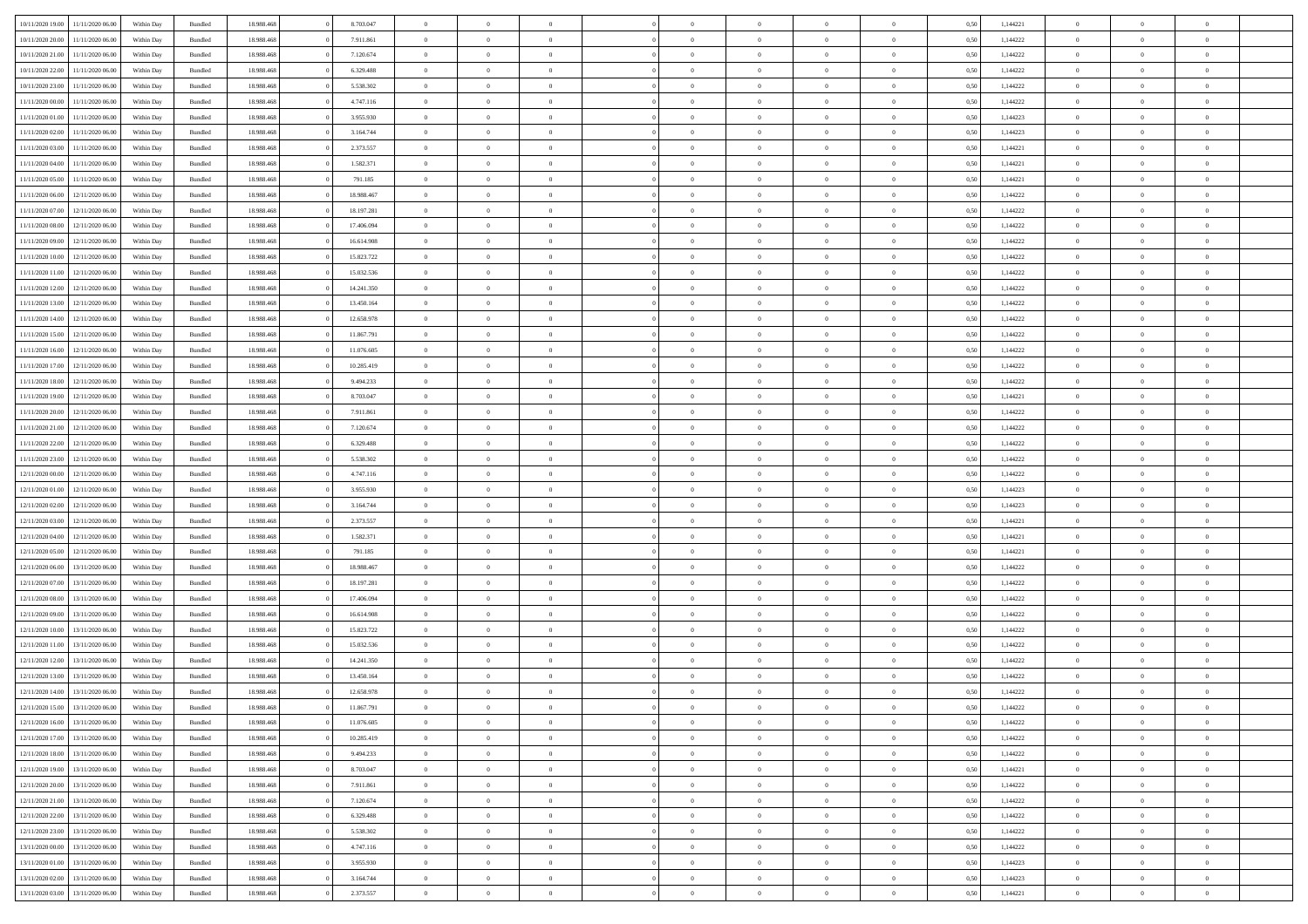| 13/11/2020 04:00 | 13/11/2020 06:00 | Within Dav | Bundled            | 18.988.468 | 1.582.371  | $\overline{0}$ | $\theta$       |                | $\Omega$       | $\Omega$       | $\Omega$       | $\theta$       | 0.50 | 1,144221 | $\theta$       | $\overline{0}$ | $\theta$       |  |
|------------------|------------------|------------|--------------------|------------|------------|----------------|----------------|----------------|----------------|----------------|----------------|----------------|------|----------|----------------|----------------|----------------|--|
|                  |                  |            |                    |            |            |                |                |                |                |                |                |                |      |          |                |                |                |  |
| 13/11/2020 05:00 | 13/11/2020 06.00 | Within Day | Bundled            | 18.988.468 | 791.185    | $\overline{0}$ | $\theta$       | $\overline{0}$ | $\overline{0}$ | $\bf{0}$       | $\overline{0}$ | $\overline{0}$ | 0,50 | 1,144221 | $\theta$       | $\overline{0}$ | $\overline{0}$ |  |
| 13/11/2020 06:00 | 14/11/2020 06.00 | Within Day | Bundled            | 18.988.468 | 18.988.467 | $\overline{0}$ | $\overline{0}$ | $\overline{0}$ | $\bf{0}$       | $\bf{0}$       | $\bf{0}$       | $\bf{0}$       | 0,50 | 1,144222 | $\bf{0}$       | $\overline{0}$ | $\overline{0}$ |  |
| 13/11/2020 07:00 | 14/11/2020 06:00 | Within Dav | Bundled            | 18.988.468 | 18.197.281 | $\overline{0}$ | $\theta$       | $\overline{0}$ | $\overline{0}$ | $\bf{0}$       | $\overline{0}$ | $\overline{0}$ | 0.50 | 1,144222 | $\theta$       | $\theta$       | $\overline{0}$ |  |
| 13/11/2020 08:00 | 14/11/2020 06.00 | Within Day | Bundled            | 18.988.468 | 17.406.094 | $\overline{0}$ | $\theta$       | $\overline{0}$ | $\overline{0}$ | $\bf{0}$       | $\overline{0}$ | $\bf{0}$       | 0,50 | 1,144222 | $\theta$       | $\theta$       | $\overline{0}$ |  |
| 13/11/2020 09:00 | 14/11/2020 06.00 | Within Day | Bundled            | 18.988.468 | 16.614.908 | $\overline{0}$ | $\overline{0}$ | $\overline{0}$ | $\bf{0}$       | $\overline{0}$ | $\overline{0}$ | $\mathbf{0}$   | 0,50 | 1,144222 | $\overline{0}$ | $\overline{0}$ | $\bf{0}$       |  |
|                  |                  |            |                    |            |            |                |                |                |                | $\bf{0}$       |                |                |      |          | $\theta$       | $\overline{0}$ | $\overline{0}$ |  |
| 13/11/2020 10:00 | 14/11/2020 06.00 | Within Dav | Bundled            | 18.988.468 | 15.823.722 | $\overline{0}$ | $\overline{0}$ | $\overline{0}$ | $\overline{0}$ |                | $\overline{0}$ | $\overline{0}$ | 0.50 | 1,144222 |                |                |                |  |
| 13/11/2020 11:00 | 14/11/2020 06.00 | Within Day | Bundled            | 18.988.468 | 15.032.536 | $\overline{0}$ | $\theta$       | $\overline{0}$ | $\overline{0}$ | $\bf{0}$       | $\overline{0}$ | $\bf{0}$       | 0,50 | 1,144222 | $\theta$       | $\theta$       | $\overline{0}$ |  |
| 13/11/2020 12:00 | 14/11/2020 06.00 | Within Day | Bundled            | 18.988.468 | 14.241.350 | $\overline{0}$ | $\overline{0}$ | $\overline{0}$ | $\bf{0}$       | $\bf{0}$       | $\bf{0}$       | $\bf{0}$       | 0,50 | 1,144222 | $\,0\,$        | $\overline{0}$ | $\overline{0}$ |  |
| 13/11/2020 13:00 | 14/11/2020 06.00 | Within Dav | Bundled            | 18.988.468 | 13.450.164 | $\overline{0}$ | $\overline{0}$ | $\overline{0}$ | $\overline{0}$ | $\overline{0}$ | $\overline{0}$ | $\overline{0}$ | 0.50 | 1,144222 | $\theta$       | $\overline{0}$ | $\overline{0}$ |  |
| 13/11/2020 14:00 | 14/11/2020 06.00 | Within Day | Bundled            | 18.988.468 | 12.658.978 | $\overline{0}$ | $\theta$       | $\overline{0}$ | $\overline{0}$ | $\bf{0}$       | $\overline{0}$ | $\bf{0}$       | 0,50 | 1,144222 | $\,$ 0 $\,$    | $\theta$       | $\overline{0}$ |  |
| 13/11/2020 15:00 | 14/11/2020 06.00 | Within Day | Bundled            | 18.988.468 | 11.867.791 | $\overline{0}$ | $\overline{0}$ | $\overline{0}$ | $\bf{0}$       | $\bf{0}$       | $\bf{0}$       | $\bf{0}$       | 0,50 | 1,144222 | $\bf{0}$       | $\overline{0}$ | $\overline{0}$ |  |
| 13/11/2020 16:00 | 14/11/2020 06:00 | Within Day | Bundled            | 18.988.468 | 11.076.605 | $\overline{0}$ | $\theta$       | $\overline{0}$ | $\overline{0}$ | $\bf{0}$       | $\overline{0}$ | $\overline{0}$ | 0.50 | 1,144222 | $\theta$       | $\theta$       | $\overline{0}$ |  |
|                  |                  |            |                    |            |            | $\overline{0}$ | $\theta$       |                |                |                |                |                |      |          | $\theta$       |                |                |  |
| 13/11/2020 17:00 | 14/11/2020 06.00 | Within Day | Bundled            | 18.988.468 | 10.285.419 |                |                | $\overline{0}$ | $\overline{0}$ | $\bf{0}$       | $\overline{0}$ | $\overline{0}$ | 0,50 | 1,144222 |                | $\theta$       | $\overline{0}$ |  |
| 13/11/2020 18:00 | 14/11/2020 06.00 | Within Day | Bundled            | 18.988.468 | 9.494.233  | $\overline{0}$ | $\overline{0}$ | $\overline{0}$ | $\bf{0}$       | $\overline{0}$ | $\overline{0}$ | $\mathbf{0}$   | 0,50 | 1,144222 | $\bf{0}$       | $\overline{0}$ | $\bf{0}$       |  |
| 13/11/2020 19:00 | 14/11/2020 06.00 | Within Dav | Bundled            | 18.988.468 | 8.703.047  | $\overline{0}$ | $\overline{0}$ | $\overline{0}$ | $\overline{0}$ | $\bf{0}$       | $\overline{0}$ | $\overline{0}$ | 0.50 | 1,144221 | $\theta$       | $\overline{0}$ | $\overline{0}$ |  |
| 13/11/2020 20.00 | 14/11/2020 06.00 | Within Day | Bundled            | 18.988.468 | 7.911.861  | $\overline{0}$ | $\theta$       | $\overline{0}$ | $\overline{0}$ | $\bf{0}$       | $\overline{0}$ | $\bf{0}$       | 0,50 | 1,144222 | $\theta$       | $\theta$       | $\overline{0}$ |  |
| 13/11/2020 21:00 | 14/11/2020 06.00 | Within Day | Bundled            | 18.988.468 | 7.120.674  | $\overline{0}$ | $\overline{0}$ | $\overline{0}$ | $\bf{0}$       | $\bf{0}$       | $\bf{0}$       | $\bf{0}$       | 0,50 | 1,144222 | $\,0\,$        | $\overline{0}$ | $\overline{0}$ |  |
| 13/11/2020 22.00 | 14/11/2020 06.00 | Within Day | Bundled            | 18.988.468 | 6.329.488  | $\overline{0}$ | $\overline{0}$ | $\overline{0}$ | $\overline{0}$ | $\overline{0}$ | $\overline{0}$ | $\overline{0}$ | 0.50 | 1,144222 | $\theta$       | $\overline{0}$ | $\overline{0}$ |  |
| 13/11/2020 23.00 | 14/11/2020 06.00 | Within Day | Bundled            | 18.988.468 | 5.538.302  | $\overline{0}$ | $\theta$       | $\overline{0}$ | $\overline{0}$ | $\bf{0}$       | $\overline{0}$ | $\bf{0}$       | 0,50 | 1,144222 | $\theta$       | $\theta$       | $\overline{0}$ |  |
|                  |                  |            |                    |            |            |                |                |                |                |                |                |                |      |          |                |                |                |  |
| 14/11/2020 00:00 | 14/11/2020 06.00 | Within Day | Bundled            | 18.988.468 | 4.747.116  | $\overline{0}$ | $\overline{0}$ | $\overline{0}$ | $\bf{0}$       | $\bf{0}$       | $\bf{0}$       | $\bf{0}$       | 0,50 | 1,144222 | $\,0\,$        | $\overline{0}$ | $\overline{0}$ |  |
| 14/11/2020 01:00 | 14/11/2020 06:00 | Within Day | Bundled            | 18.988.468 | 3.955.930  | $\overline{0}$ | $\overline{0}$ | $\overline{0}$ | $\overline{0}$ | $\bf{0}$       | $\overline{0}$ | $\overline{0}$ | 0.50 | 1,144223 | $\theta$       | $\theta$       | $\overline{0}$ |  |
| 14/11/2020 02.00 | 14/11/2020 06.00 | Within Day | Bundled            | 18.988.468 | 3.164.744  | $\overline{0}$ | $\theta$       | $\overline{0}$ | $\overline{0}$ | $\bf{0}$       | $\overline{0}$ | $\bf{0}$       | 0,50 | 1,144223 | $\,$ 0 $\,$    | $\overline{0}$ | $\overline{0}$ |  |
| 14/11/2020 03.00 | 14/11/2020 06.00 | Within Day | Bundled            | 18.988.468 | 2.373.557  | $\overline{0}$ | $\overline{0}$ | $\overline{0}$ | $\bf{0}$       | $\overline{0}$ | $\bf{0}$       | $\mathbf{0}$   | 0,50 | 1,144221 | $\overline{0}$ | $\overline{0}$ | $\bf{0}$       |  |
| 14/11/2020 04.00 | 14/11/2020 06.00 | Within Dav | Bundled            | 18.988.468 | 1.582.371  | $\overline{0}$ | $\overline{0}$ | $\overline{0}$ | $\overline{0}$ | $\overline{0}$ | $\overline{0}$ | $\overline{0}$ | 0.50 | 1,144221 | $\theta$       | $\overline{0}$ | $\overline{0}$ |  |
| 14/11/2020 05:00 | 14/11/2020 06.00 | Within Day | Bundled            | 18.988.468 | 791.185    | $\overline{0}$ | $\theta$       | $\overline{0}$ | $\overline{0}$ | $\bf{0}$       | $\overline{0}$ | $\bf{0}$       | 0,50 | 1,144221 | $\theta$       | $\theta$       | $\overline{0}$ |  |
| 14/11/2020 06:00 | 15/11/2020 06.00 | Within Day | Bundled            | 18.988.468 | 18.988.467 | $\overline{0}$ | $\overline{0}$ | $\overline{0}$ | $\bf{0}$       | $\bf{0}$       | $\bf{0}$       | $\bf{0}$       | 0,50 | 1,144222 | $\,0\,$        | $\overline{0}$ | $\overline{0}$ |  |
|                  | 15/11/2020 06:00 |            | Bundled            | 18.988.468 | 18.197.281 | $\overline{0}$ | $\overline{0}$ | $\overline{0}$ | $\overline{0}$ | $\overline{0}$ | $\overline{0}$ | $\overline{0}$ | 0.50 | 1,144222 | $\theta$       | $\overline{0}$ | $\overline{0}$ |  |
| 14/11/2020 07.00 |                  | Within Day |                    |            |            |                |                |                |                |                |                |                |      |          |                |                |                |  |
| 14/11/2020 08:00 | 15/11/2020 06.00 | Within Day | Bundled            | 18.988.468 | 17.406.094 | $\overline{0}$ | $\theta$       | $\overline{0}$ | $\overline{0}$ | $\bf{0}$       | $\overline{0}$ | $\bf{0}$       | 0,50 | 1,144222 | $\,$ 0 $\,$    | $\theta$       | $\overline{0}$ |  |
| 14/11/2020 09:00 | 15/11/2020 06.00 | Within Day | Bundled            | 18.988.468 | 16.614.908 | $\overline{0}$ | $\overline{0}$ | $\overline{0}$ | $\bf{0}$       | $\bf{0}$       | $\bf{0}$       | $\bf{0}$       | 0,50 | 1,144222 | $\overline{0}$ | $\overline{0}$ | $\overline{0}$ |  |
| 14/11/2020 10:00 | 15/11/2020 06.00 | Within Day | Bundled            | 18.988.468 | 15.823.722 | $\overline{0}$ | $\Omega$       | $\Omega$       | $\Omega$       | $\Omega$       | $\overline{0}$ | $\overline{0}$ | 0,50 | 1,144222 | $\,0\,$        | $\theta$       | $\theta$       |  |
| 14/11/2020 11:00 | 15/11/2020 06.00 | Within Day | Bundled            | 18.988.468 | 15.032.536 | $\overline{0}$ | $\theta$       | $\overline{0}$ | $\overline{0}$ | $\bf{0}$       | $\overline{0}$ | $\bf{0}$       | 0,50 | 1,144222 | $\theta$       | $\theta$       | $\overline{0}$ |  |
| 14/11/2020 12:00 | 15/11/2020 06.00 | Within Day | Bundled            | 18.988.468 | 14.241.350 | $\overline{0}$ | $\overline{0}$ | $\overline{0}$ | $\bf{0}$       | $\bf{0}$       | $\overline{0}$ | $\mathbf{0}$   | 0,50 | 1,144222 | $\overline{0}$ | $\overline{0}$ | $\bf{0}$       |  |
| 14/11/2020 13:00 | 15/11/2020 06.00 | Within Day | Bundled            | 18.988.468 | 13.450.164 | $\overline{0}$ | $\Omega$       | $\Omega$       | $\Omega$       | $\bf{0}$       | $\overline{0}$ | $\overline{0}$ | 0.50 | 1,144222 | $\,0\,$        | $\theta$       | $\theta$       |  |
| 14/11/2020 14:00 | 15/11/2020 06.00 | Within Day | Bundled            | 18.988.468 | 12.658.978 | $\overline{0}$ | $\theta$       | $\overline{0}$ | $\overline{0}$ | $\bf{0}$       | $\overline{0}$ | $\bf{0}$       | 0,50 | 1,144222 | $\theta$       | $\theta$       | $\overline{0}$ |  |
|                  |                  |            |                    |            |            |                |                |                |                |                |                |                |      |          |                |                |                |  |
| 14/11/2020 15:00 | 15/11/2020 06.00 | Within Day | Bundled            | 18.988.468 | 11.867.791 | $\overline{0}$ | $\overline{0}$ | $\overline{0}$ | $\bf{0}$       | $\bf{0}$       | $\bf{0}$       | $\bf{0}$       | 0,50 | 1,144222 | $\,0\,$        | $\overline{0}$ | $\overline{0}$ |  |
| 14/11/2020 16:00 | 15/11/2020 06.00 | Within Day | Bundled            | 18.988.468 | 11.076.605 | $\overline{0}$ | $\Omega$       | $\Omega$       | $\Omega$       | $\Omega$       | $\theta$       | $\overline{0}$ | 0.50 | 1,144222 | $\theta$       | $\theta$       | $\theta$       |  |
| 14/11/2020 17.00 | 15/11/2020 06.00 | Within Day | Bundled            | 18.988.468 | 10.285.419 | $\overline{0}$ | $\theta$       | $\overline{0}$ | $\overline{0}$ | $\bf{0}$       | $\overline{0}$ | $\bf{0}$       | 0,50 | 1,144222 | $\,$ 0 $\,$    | $\theta$       | $\overline{0}$ |  |
| 14/11/2020 18:00 | 15/11/2020 06.00 | Within Day | Bundled            | 18.988.468 | 9.494.233  | $\overline{0}$ | $\overline{0}$ | $\overline{0}$ | $\bf{0}$       | $\bf{0}$       | $\bf{0}$       | $\bf{0}$       | 0,50 | 1,144222 | $\bf{0}$       | $\overline{0}$ | $\overline{0}$ |  |
| 14/11/2020 19:00 | 15/11/2020 06.00 | Within Day | Bundled            | 18.988.468 | 8.703.047  | $\overline{0}$ | $\Omega$       | $\Omega$       | $\Omega$       | $\Omega$       | $\overline{0}$ | $\overline{0}$ | 0,50 | 1,144221 | $\,0\,$        | $\theta$       | $\theta$       |  |
| 14/11/2020 20.00 | 15/11/2020 06.00 | Within Day | Bundled            | 18.988.468 | 7.911.861  | $\overline{0}$ | $\theta$       | $\overline{0}$ | $\overline{0}$ | $\bf{0}$       | $\overline{0}$ | $\bf{0}$       | 0,50 | 1,144222 | $\,$ 0 $\,$    | $\theta$       | $\overline{0}$ |  |
| 14/11/2020 21.00 | 15/11/2020 06.00 | Within Day | Bundled            | 18.988.468 | 7.120.674  | $\overline{0}$ | $\overline{0}$ | $\overline{0}$ | $\bf{0}$       | $\bf{0}$       | $\bf{0}$       | $\mathbf{0}$   | 0,50 | 1,144222 | $\overline{0}$ | $\overline{0}$ | $\bf{0}$       |  |
|                  | 15/11/2020 06.00 |            | Bundled            | 18.988.468 | 6.329.488  | $\overline{0}$ | $\Omega$       | $\Omega$       | $\Omega$       | $\Omega$       | $\Omega$       | $\overline{0}$ | 0.50 | 1,144222 | $\theta$       | $\theta$       | $\theta$       |  |
| 14/11/2020 22.00 |                  | Within Day |                    |            |            |                |                |                |                |                |                |                |      |          |                |                |                |  |
| 14/11/2020 23.00 | 15/11/2020 06.00 | Within Day | Bundled            | 18.988.468 | 5.538.302  | $\overline{0}$ | $\,$ 0 $\,$    | $\overline{0}$ | $\bf{0}$       | $\,$ 0         | $\bf{0}$       | $\bf{0}$       | 0,50 | 1,144222 | $\,0\,$        | $\overline{0}$ | $\overline{0}$ |  |
| 15/11/2020 00:00 | 15/11/2020 06.00 | Within Day | $\mathbf B$ undled | 18.988.468 | 4.747.116  | $\bf{0}$       | $\bf{0}$       |                |                | $\bf{0}$       |                |                | 0,50 | 1,144222 | $\bf{0}$       | $\overline{0}$ |                |  |
| 15/11/2020 01:00 | 15/11/2020 06:00 | Within Day | Bundled            | 18,988,468 | 3.955.930  | $\overline{0}$ | $\overline{0}$ | $\overline{0}$ | $\Omega$       | $\theta$       | $\overline{0}$ | $\overline{0}$ | 0,50 | 1,144223 | $\theta$       | $\theta$       | $\theta$       |  |
| 15/11/2020 02.00 | 15/11/2020 06.00 | Within Day | Bundled            | 18.988.468 | 3.164.744  | $\overline{0}$ | $\,$ 0         | $\overline{0}$ | $\overline{0}$ | $\,$ 0 $\,$    | $\overline{0}$ | $\mathbf{0}$   | 0,50 | 1,144223 | $\,$ 0 $\,$    | $\,$ 0 $\,$    | $\,$ 0         |  |
| 15/11/2020 03:00 | 15/11/2020 06.00 | Within Day | Bundled            | 18.988.468 | 2.373.557  | $\overline{0}$ | $\overline{0}$ | $\overline{0}$ | $\overline{0}$ | $\overline{0}$ | $\overline{0}$ | $\mathbf{0}$   | 0,50 | 1,144221 | $\overline{0}$ | $\bf{0}$       | $\bf{0}$       |  |
| 15/11/2020 04:00 | 15/11/2020 06.00 | Within Day | Bundled            | 18.988.468 | 1.582.371  | $\overline{0}$ | $\theta$       | $\overline{0}$ | $\Omega$       | $\overline{0}$ | $\overline{0}$ | $\bf{0}$       | 0,50 | 1,144221 | $\overline{0}$ | $\theta$       | $\overline{0}$ |  |
| 15/11/2020 05:00 | 15/11/2020 06.00 | Within Day | Bundled            | 18.988.468 | 791.185    | $\overline{0}$ | $\,$ 0         | $\overline{0}$ | $\overline{0}$ | $\overline{0}$ | $\overline{0}$ | $\bf{0}$       | 0,50 | 1,144221 | $\,$ 0 $\,$    | $\overline{0}$ | $\overline{0}$ |  |
|                  |                  |            |                    |            |            |                |                |                |                |                |                |                |      |          |                |                |                |  |
| 15/11/2020 06.00 | 16/11/2020 06.00 | Within Day | Bundled            | 18.988.468 | 18.988.467 | $\overline{0}$ | $\overline{0}$ | $\overline{0}$ | $\overline{0}$ | $\overline{0}$ | $\overline{0}$ | $\mathbf{0}$   | 0,50 | 1,144222 | $\overline{0}$ | $\bf{0}$       | $\bf{0}$       |  |
| 15/11/2020 07.00 | 16/11/2020 06:00 | Within Day | Bundled            | 18.988.468 | 18.197.281 | $\overline{0}$ | $\overline{0}$ | $\overline{0}$ | $\Omega$       | $\overline{0}$ | $\overline{0}$ | $\bf{0}$       | 0.50 | 1,144222 | $\overline{0}$ | $\theta$       | $\overline{0}$ |  |
| 15/11/2020 08:00 | 16/11/2020 06.00 | Within Day | Bundled            | 18.988.468 | 17.406.094 | $\overline{0}$ | $\,$ 0         | $\overline{0}$ | $\bf{0}$       | $\bf{0}$       | $\bf{0}$       | $\bf{0}$       | 0,50 | 1,144222 | $\,$ 0 $\,$    | $\overline{0}$ | $\overline{0}$ |  |
| 15/11/2020 10:00 | 16/11/2020 06.00 | Within Day | Bundled            | 18.988.468 | 15.823.722 | $\overline{0}$ | $\bf{0}$       | $\overline{0}$ | $\overline{0}$ | $\overline{0}$ | $\bf{0}$       | $\mathbf{0}$   | 0,50 | 1,144222 | $\overline{0}$ | $\overline{0}$ | $\bf{0}$       |  |
| 15/11/2020 11:00 | 16/11/2020 06.00 | Within Day | Bundled            | 18,988,468 | 15.032.536 | $\overline{0}$ | $\overline{0}$ | $\overline{0}$ | $\Omega$       | $\overline{0}$ | $\overline{0}$ | $\bf{0}$       | 0.50 | 1,144222 | $\overline{0}$ | $\overline{0}$ | $\overline{0}$ |  |
| 15/11/2020 12:00 | 16/11/2020 06.00 | Within Day | Bundled            | 18.988.468 | 14.241.350 | $\overline{0}$ | $\bf{0}$       | $\overline{0}$ | $\overline{0}$ | $\bf{0}$       | $\bf{0}$       | $\mathbf{0}$   | 0,50 | 1,144222 | $\,$ 0 $\,$    | $\,$ 0 $\,$    | $\bf{0}$       |  |
| 15/11/2020 13:00 | 16/11/2020 06.00 | Within Day | Bundled            | 18.988.468 | 13.450.164 | $\overline{0}$ | $\overline{0}$ | $\overline{0}$ | $\overline{0}$ | $\bf{0}$       | $\bf{0}$       | $\mathbf{0}$   | 0,50 | 1,144222 | $\overline{0}$ | $\bf{0}$       | $\bf{0}$       |  |
|                  |                  |            |                    |            |            |                |                |                |                |                |                |                |      |          |                |                |                |  |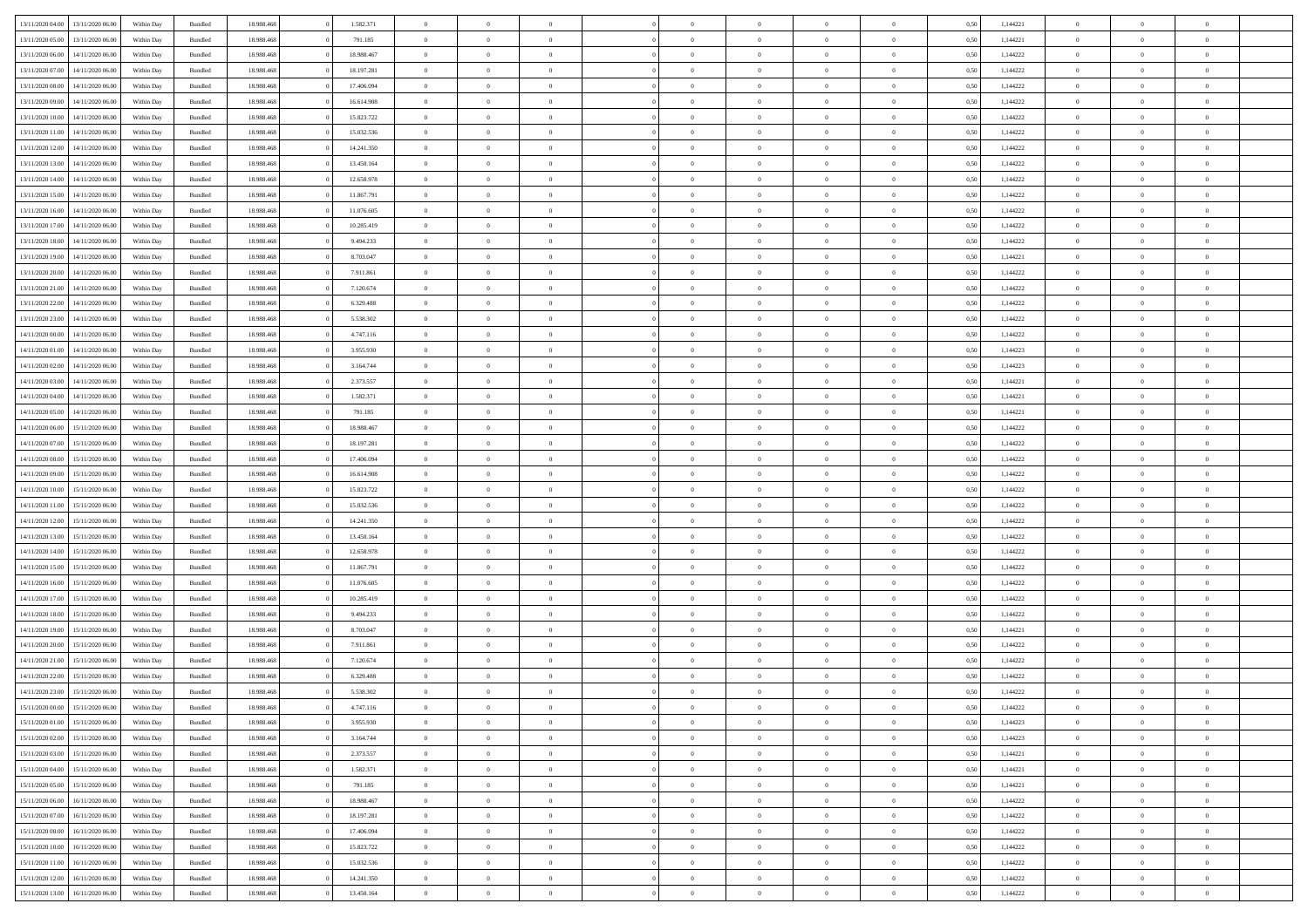|                  |                  |            |                    |            |            | $\overline{0}$ |                |                |                | $\Omega$       | $\Omega$       | $\theta$       |      |          | $\theta$       | $\overline{0}$ | $\theta$       |  |
|------------------|------------------|------------|--------------------|------------|------------|----------------|----------------|----------------|----------------|----------------|----------------|----------------|------|----------|----------------|----------------|----------------|--|
| 15/11/2020 14:00 | 16/11/2020 06:00 | Within Dav | Bundled            | 18.988.468 | 12.658.978 |                | $\theta$       |                | $\Omega$       |                |                |                | 0.50 | 1,144222 |                |                |                |  |
| 15/11/2020 15:00 | 16/11/2020 06.00 | Within Day | Bundled            | 18.988.468 | 11.867.791 | $\overline{0}$ | $\theta$       | $\overline{0}$ | $\overline{0}$ | $\bf{0}$       | $\overline{0}$ | $\overline{0}$ | 0,50 | 1,144222 | $\theta$       | $\overline{0}$ | $\overline{0}$ |  |
| 15/11/2020 16:00 | 16/11/2020 06.00 | Within Day | Bundled            | 18.988.468 | 11.076.605 | $\overline{0}$ | $\overline{0}$ | $\overline{0}$ | $\bf{0}$       | $\bf{0}$       | $\bf{0}$       | $\bf{0}$       | 0,50 | 1,144222 | $\bf{0}$       | $\overline{0}$ | $\overline{0}$ |  |
| 15/11/2020 17.00 | 16/11/2020 06:00 | Within Dav | Bundled            | 18.988.468 | 10.285.419 | $\overline{0}$ | $\overline{0}$ | $\overline{0}$ | $\overline{0}$ | $\bf{0}$       | $\overline{0}$ | $\overline{0}$ | 0.50 | 1,144222 | $\theta$       | $\theta$       | $\overline{0}$ |  |
|                  |                  |            |                    |            |            |                |                |                |                |                |                |                |      |          |                |                |                |  |
| 15/11/2020 18:00 | 16/11/2020 06.00 | Within Day | Bundled            | 18.988.468 | 9.494.233  | $\overline{0}$ | $\theta$       | $\overline{0}$ | $\overline{0}$ | $\bf{0}$       | $\overline{0}$ | $\bf{0}$       | 0,50 | 1,144222 | $\theta$       | $\theta$       | $\overline{0}$ |  |
| 15/11/2020 19:00 | 16/11/2020 06.00 | Within Day | Bundled            | 18.988.468 | 8.703.047  | $\overline{0}$ | $\bf{0}$       | $\overline{0}$ | $\bf{0}$       | $\overline{0}$ | $\overline{0}$ | $\mathbf{0}$   | 0,50 | 1,144221 | $\overline{0}$ | $\overline{0}$ | $\bf{0}$       |  |
| 15/11/2020 20.00 | 16/11/2020 06:00 | Within Dav | Bundled            | 18.988.468 | 7.911.861  | $\overline{0}$ | $\overline{0}$ | $\overline{0}$ | $\overline{0}$ | $\bf{0}$       | $\overline{0}$ | $\overline{0}$ | 0.50 | 1,144222 | $\theta$       | $\overline{0}$ | $\overline{0}$ |  |
| 15/11/2020 21.00 | 16/11/2020 06.00 | Within Day | Bundled            | 18.988.468 | 7.120.674  | $\overline{0}$ | $\theta$       | $\overline{0}$ | $\overline{0}$ | $\bf{0}$       | $\overline{0}$ | $\bf{0}$       | 0,50 | 1,144222 | $\theta$       | $\theta$       | $\overline{0}$ |  |
| 15/11/2020 22.00 | 16/11/2020 06.00 | Within Day | Bundled            | 18.988.468 | 6.329.488  | $\overline{0}$ | $\overline{0}$ | $\overline{0}$ | $\bf{0}$       | $\bf{0}$       | $\bf{0}$       | $\bf{0}$       | 0,50 | 1,144222 | $\,0\,$        | $\overline{0}$ | $\overline{0}$ |  |
|                  |                  |            |                    |            |            |                | $\overline{0}$ |                |                | $\overline{0}$ |                |                |      |          | $\theta$       | $\overline{0}$ | $\overline{0}$ |  |
| 15/11/2020 23.00 | 16/11/2020 06.00 | Within Dav | Bundled            | 18.988.468 | 5.538.302  | $\overline{0}$ |                | $\overline{0}$ | $\overline{0}$ |                | $\overline{0}$ | $\overline{0}$ | 0.50 | 1,144222 |                |                |                |  |
| 16/11/2020 00.00 | 16/11/2020 06.00 | Within Day | Bundled            | 18.988.468 | 4.747.116  | $\overline{0}$ | $\theta$       | $\overline{0}$ | $\overline{0}$ | $\bf{0}$       | $\overline{0}$ | $\bf{0}$       | 0,50 | 1,144222 | $\,$ 0 $\,$    | $\theta$       | $\overline{0}$ |  |
| 16/11/2020 01:00 | 16/11/2020 06.00 | Within Day | Bundled            | 18.988.468 | 3.955.930  | $\overline{0}$ | $\overline{0}$ | $\overline{0}$ | $\bf{0}$       | $\bf{0}$       | $\bf{0}$       | $\bf{0}$       | 0,50 | 1,144223 | $\bf{0}$       | $\overline{0}$ | $\overline{0}$ |  |
| 16/11/2020 02.00 | 16/11/2020 06:00 | Within Day | Bundled            | 18.988.468 | 3.164.744  | $\overline{0}$ | $\overline{0}$ | $\overline{0}$ | $\overline{0}$ | $\bf{0}$       | $\overline{0}$ | $\overline{0}$ | 0.50 | 1,144223 | $\theta$       | $\theta$       | $\overline{0}$ |  |
| 16/11/2020 03.00 | 16/11/2020 06.00 | Within Day | Bundled            | 18.988.468 | 2.373.557  | $\overline{0}$ | $\theta$       | $\overline{0}$ | $\overline{0}$ | $\bf{0}$       | $\overline{0}$ | $\bf{0}$       | 0,50 | 1,144221 | $\theta$       | $\theta$       | $\overline{0}$ |  |
|                  |                  |            |                    |            |            |                |                |                |                |                |                |                |      |          |                |                |                |  |
| 16/11/2020 04:00 | 16/11/2020 06.00 | Within Day | Bundled            | 18.988.468 | 1.582.371  | $\overline{0}$ | $\overline{0}$ | $\overline{0}$ | $\bf{0}$       | $\overline{0}$ | $\overline{0}$ | $\mathbf{0}$   | 0,50 | 1,144221 | $\overline{0}$ | $\overline{0}$ | $\bf{0}$       |  |
| 16/11/2020 05:00 | 16/11/2020 06:00 | Within Dav | Bundled            | 18.988.468 | 791.185    | $\overline{0}$ | $\overline{0}$ | $\overline{0}$ | $\overline{0}$ | $\overline{0}$ | $\overline{0}$ | $\overline{0}$ | 0.50 | 1,144221 | $\theta$       | $\overline{0}$ | $\overline{0}$ |  |
| 16/11/2020 06.00 | 17/11/2020 06.00 | Within Day | Bundled            | 18.988.468 | 18.988.467 | $\overline{0}$ | $\theta$       | $\overline{0}$ | $\overline{0}$ | $\bf{0}$       | $\overline{0}$ | $\bf{0}$       | 0,50 | 1,144222 | $\theta$       | $\theta$       | $\overline{0}$ |  |
| 16/11/2020 07:00 | 17/11/2020 06.00 | Within Day | Bundled            | 18.988.468 | 18.197.281 | $\overline{0}$ | $\overline{0}$ | $\overline{0}$ | $\bf{0}$       | $\bf{0}$       | $\bf{0}$       | $\bf{0}$       | 0,50 | 1,144222 | $\,0\,$        | $\overline{0}$ | $\overline{0}$ |  |
| 16/11/2020 08:00 | 17/11/2020 06.00 | Within Day | Bundled            | 18.988.468 | 17.406.094 | $\overline{0}$ | $\overline{0}$ | $\overline{0}$ | $\overline{0}$ | $\overline{0}$ | $\overline{0}$ | $\overline{0}$ | 0.50 | 1,144222 | $\theta$       | $\overline{0}$ | $\overline{0}$ |  |
| 16/11/2020 09:00 | 17/11/2020 06.00 | Within Day | Bundled            | 18.988.468 | 16.614.908 | $\overline{0}$ | $\theta$       | $\overline{0}$ | $\overline{0}$ | $\bf{0}$       | $\overline{0}$ | $\bf{0}$       | 0,50 | 1,144222 | $\,$ 0 $\,$    | $\theta$       | $\overline{0}$ |  |
|                  |                  |            |                    |            |            |                |                |                |                |                |                |                |      |          |                |                |                |  |
| 16/11/2020 10:00 | 17/11/2020 06.00 | Within Day | Bundled            | 18.988.468 | 15.823.722 | $\overline{0}$ | $\overline{0}$ | $\overline{0}$ | $\bf{0}$       | $\bf{0}$       | $\bf{0}$       | $\bf{0}$       | 0,50 | 1,144222 | $\,0\,$        | $\overline{0}$ | $\overline{0}$ |  |
| 16/11/2020 11:00 | 17/11/2020 06:00 | Within Day | Bundled            | 18.988.468 | 15.032.536 | $\overline{0}$ | $\overline{0}$ | $\overline{0}$ | $\overline{0}$ | $\bf{0}$       | $\overline{0}$ | $\overline{0}$ | 0.50 | 1,144222 | $\theta$       | $\theta$       | $\overline{0}$ |  |
| 16/11/2020 12:00 | 17/11/2020 06.00 | Within Day | Bundled            | 18.988.468 | 14.241.350 | $\overline{0}$ | $\theta$       | $\overline{0}$ | $\overline{0}$ | $\bf{0}$       | $\overline{0}$ | $\bf{0}$       | 0,50 | 1,144222 | $\,$ 0 $\,$    | $\overline{0}$ | $\overline{0}$ |  |
| 16/11/2020 13.00 | 17/11/2020 06.00 | Within Day | Bundled            | 18.988.468 | 13.450.164 | $\overline{0}$ | $\overline{0}$ | $\overline{0}$ | $\bf{0}$       | $\overline{0}$ | $\overline{0}$ | $\mathbf{0}$   | 0,50 | 1,144222 | $\overline{0}$ | $\overline{0}$ | $\bf{0}$       |  |
| 16/11/2020 14:00 | 17/11/2020 06.00 | Within Dav | Bundled            | 18.988.468 | 12.658.978 | $\overline{0}$ | $\overline{0}$ | $\overline{0}$ | $\overline{0}$ | $\overline{0}$ | $\overline{0}$ | $\overline{0}$ | 0.50 | 1,144222 | $\theta$       | $\overline{0}$ | $\overline{0}$ |  |
| 16/11/2020 15:00 | 17/11/2020 06.00 | Within Day | Bundled            | 18.988.468 | 11.867.791 | $\overline{0}$ | $\theta$       | $\overline{0}$ | $\overline{0}$ | $\bf{0}$       | $\overline{0}$ | $\bf{0}$       | 0,50 | 1,144222 | $\theta$       | $\theta$       | $\overline{0}$ |  |
|                  | 17/11/2020 06.00 | Within Day | Bundled            | 18.988.468 | 11.076.605 | $\overline{0}$ | $\overline{0}$ | $\overline{0}$ | $\bf{0}$       | $\bf{0}$       | $\bf{0}$       | $\bf{0}$       | 0,50 | 1,144222 | $\,0\,$        | $\overline{0}$ | $\overline{0}$ |  |
| 16/11/2020 16:00 |                  |            |                    |            |            |                |                |                |                |                |                |                |      |          |                |                |                |  |
| 16/11/2020 17.00 | 17/11/2020 06.00 | Within Day | Bundled            | 18.988.468 | 10.285.419 | $\overline{0}$ | $\overline{0}$ | $\overline{0}$ | $\overline{0}$ | $\overline{0}$ | $\overline{0}$ | $\overline{0}$ | 0.50 | 1,144222 | $\theta$       | $\overline{0}$ | $\overline{0}$ |  |
| 16/11/2020 18:00 | 17/11/2020 06.00 | Within Day | Bundled            | 18.988.468 | 9.494.233  | $\overline{0}$ | $\theta$       | $\overline{0}$ | $\overline{0}$ | $\bf{0}$       | $\overline{0}$ | $\bf{0}$       | 0,50 | 1,144222 | $\,$ 0 $\,$    | $\theta$       | $\overline{0}$ |  |
| 16/11/2020 19.00 | 17/11/2020 06.00 | Within Day | Bundled            | 18.988.468 | 8.703.047  | $\overline{0}$ | $\overline{0}$ | $\overline{0}$ | $\bf{0}$       | $\bf{0}$       | $\bf{0}$       | $\bf{0}$       | 0,50 | 1,144221 | $\overline{0}$ | $\overline{0}$ | $\overline{0}$ |  |
| 16/11/2020 20.00 | 17/11/2020 06.00 | Within Day | Bundled            | 18.988.468 | 7.911.861  | $\overline{0}$ | $\Omega$       | $\Omega$       | $\Omega$       | $\Omega$       | $\overline{0}$ | $\overline{0}$ | 0,50 | 1,144222 | $\,0\,$        | $\theta$       | $\theta$       |  |
| 16/11/2020 21.00 | 17/11/2020 06.00 | Within Day | Bundled            | 18.988.468 | 7.120.674  | $\overline{0}$ | $\theta$       | $\overline{0}$ | $\overline{0}$ | $\bf{0}$       | $\overline{0}$ | $\bf{0}$       | 0,50 | 1,144222 | $\theta$       | $\theta$       | $\overline{0}$ |  |
| 16/11/2020 22:00 | 17/11/2020 06.00 | Within Day | Bundled            | 18.988.468 | 6.329.488  | $\overline{0}$ | $\bf{0}$       | $\overline{0}$ | $\bf{0}$       | $\bf{0}$       | $\overline{0}$ | $\mathbf{0}$   | 0,50 | 1,144222 | $\overline{0}$ | $\overline{0}$ | $\bf{0}$       |  |
|                  |                  |            |                    |            |            |                |                |                |                |                |                |                |      |          |                |                |                |  |
| 16/11/2020 23.00 | 17/11/2020 06.00 | Within Day | Bundled            | 18.988.468 | 5.538.302  | $\overline{0}$ | $\Omega$       | $\Omega$       | $\Omega$       | $\bf{0}$       | $\overline{0}$ | $\overline{0}$ | 0.50 | 1,144222 | $\,0\,$        | $\theta$       | $\theta$       |  |
| 17/11/2020 00.00 | 17/11/2020 06.00 | Within Day | Bundled            | 18.988.468 | 4.747.116  | $\overline{0}$ | $\theta$       | $\overline{0}$ | $\overline{0}$ | $\bf{0}$       | $\overline{0}$ | $\bf{0}$       | 0,50 | 1,144222 | $\,$ 0 $\,$    | $\theta$       | $\overline{0}$ |  |
| 17/11/2020 01:00 | 17/11/2020 06.00 | Within Day | Bundled            | 18.988.468 | 3.955.930  | $\overline{0}$ | $\overline{0}$ | $\overline{0}$ | $\bf{0}$       | $\bf{0}$       | $\bf{0}$       | $\bf{0}$       | 0,50 | 1,144223 | $\bf{0}$       | $\overline{0}$ | $\overline{0}$ |  |
| 17/11/2020 02.00 | 17/11/2020 06.00 | Within Day | Bundled            | 18.988.468 | 3.164.744  | $\overline{0}$ | $\Omega$       | $\Omega$       | $\Omega$       | $\Omega$       | $\theta$       | $\overline{0}$ | 0.50 | 1,144223 | $\theta$       | $\theta$       | $\theta$       |  |
| 17/11/2020 03:00 | 17/11/2020 06.00 | Within Day | Bundled            | 18.988.468 | 2.373.557  | $\overline{0}$ | $\theta$       | $\overline{0}$ | $\overline{0}$ | $\bf{0}$       | $\overline{0}$ | $\bf{0}$       | 0,50 | 1,144221 | $\,$ 0 $\,$    | $\theta$       | $\overline{0}$ |  |
|                  |                  |            |                    |            |            |                | $\overline{0}$ |                |                | $\bf{0}$       |                |                |      |          | $\bf{0}$       | $\overline{0}$ | $\overline{0}$ |  |
| 17/11/2020 04:00 | 17/11/2020 06.00 | Within Day | Bundled            | 18.988.468 | 1.582.371  | $\overline{0}$ |                | $\overline{0}$ | $\bf{0}$       |                | $\bf{0}$       | $\bf{0}$       | 0,50 | 1,144221 |                |                |                |  |
| 17/11/2020 05:00 | 17/11/2020 06.00 | Within Day | Bundled            | 18.988.468 | 791.185    | $\overline{0}$ | $\Omega$       | $\Omega$       | $\Omega$       | $\Omega$       | $\overline{0}$ | $\overline{0}$ | 0.50 | 1,144221 | $\,0\,$        | $\theta$       | $\theta$       |  |
| 17/11/2020 06.00 | 18/11/2020 06.00 | Within Day | Bundled            | 18.988.468 | 18.988.467 | $\overline{0}$ | $\theta$       | $\overline{0}$ | $\overline{0}$ | $\bf{0}$       | $\overline{0}$ | $\bf{0}$       | 0,50 | 1,144222 | $\,$ 0 $\,$    | $\theta$       | $\overline{0}$ |  |
| 17/11/2020 07:00 | 18/11/2020 06.00 | Within Day | Bundled            | 18.988.468 | 18.197.281 | $\overline{0}$ | $\overline{0}$ | $\overline{0}$ | $\bf{0}$       | $\bf{0}$       | $\bf{0}$       | $\mathbf{0}$   | 0,50 | 1,144222 | $\bf{0}$       | $\overline{0}$ | $\bf{0}$       |  |
| 17/11/2020 08:00 | 18/11/2020 06.00 | Within Day | Bundled            | 18.988.468 | 17.406.094 | $\overline{0}$ | $\Omega$       | $\Omega$       | $\Omega$       | $\Omega$       | $\Omega$       | $\overline{0}$ | 0.50 | 1,144222 | $\theta$       | $\theta$       | $\theta$       |  |
| 17/11/2020 09:00 | 18/11/2020 06.00 | Within Day | Bundled            | 18.988.468 | 16.614.908 | $\overline{0}$ | $\,$ 0 $\,$    | $\overline{0}$ | $\bf{0}$       | $\,$ 0         | $\bf{0}$       | $\bf{0}$       | 0,50 | 1,144222 | $\,0\,$        | $\overline{0}$ | $\overline{0}$ |  |
| 17/11/2020 10:00 | 18/11/2020 06.00 | Within Day | $\mathbf B$ undled | 18.988.468 | 15.823.722 | $\bf{0}$       | $\bf{0}$       |                |                | $\bf{0}$       |                |                | 0,50 | 1,144222 | $\bf{0}$       | $\overline{0}$ |                |  |
|                  |                  |            |                    |            |            |                |                |                |                |                |                |                |      |          |                |                |                |  |
| 17/11/2020 11:00 | 18/11/2020 06:00 | Within Day | Bundled            | 18.988.468 | 15.032.536 | $\overline{0}$ | $\overline{0}$ | $\overline{0}$ | $\Omega$       | $\theta$       | $\overline{0}$ | $\overline{0}$ | 0,50 | 1,144222 | $\theta$       | $\theta$       | $\theta$       |  |
| 17/11/2020 12:00 | 18/11/2020 06.00 | Within Day | Bundled            | 18.988.468 | 14.241.350 | $\overline{0}$ | $\,$ 0         | $\overline{0}$ | $\bf{0}$       | $\,$ 0 $\,$    | $\overline{0}$ | $\mathbf{0}$   | 0,50 | 1,144222 | $\,$ 0 $\,$    | $\,$ 0 $\,$    | $\,$ 0         |  |
| 17/11/2020 13:00 | 18/11/2020 06:00 | Within Day | Bundled            | 18.988.468 | 13.450.164 | $\overline{0}$ | $\overline{0}$ | $\overline{0}$ | $\overline{0}$ | $\overline{0}$ | $\overline{0}$ | $\mathbf{0}$   | 0,50 | 1,144222 | $\overline{0}$ | $\bf{0}$       | $\bf{0}$       |  |
| 17/11/2020 14:00 | 18/11/2020 06:00 | Within Day | Bundled            | 18.988.468 | 12.658.978 | $\overline{0}$ | $\theta$       | $\overline{0}$ | $\Omega$       | $\overline{0}$ | $\overline{0}$ | $\bf{0}$       | 0,50 | 1,144222 | $\bf{0}$       | $\theta$       | $\overline{0}$ |  |
| 17/11/2020 15:00 | 18/11/2020 06.00 | Within Day | Bundled            | 18.988.468 | 11.867.791 | $\overline{0}$ | $\,$ 0         | $\overline{0}$ | $\overline{0}$ | $\overline{0}$ | $\overline{0}$ | $\bf{0}$       | 0,50 | 1,144222 | $\,$ 0 $\,$    | $\overline{0}$ | $\overline{0}$ |  |
| 17/11/2020 16.00 | 18/11/2020 06:00 | Within Day | Bundled            | 18.988.468 | 11.076.605 | $\overline{0}$ | $\overline{0}$ | $\overline{0}$ | $\overline{0}$ | $\overline{0}$ | $\overline{0}$ | $\mathbf{0}$   | 0,50 | 1,144222 | $\overline{0}$ | $\bf{0}$       | $\bf{0}$       |  |
|                  |                  |            |                    |            |            |                |                |                |                |                |                |                |      |          |                |                |                |  |
| 17/11/2020 17.00 | 18/11/2020 06:00 | Within Day | Bundled            | 18.988.468 | 10.285.419 | $\overline{0}$ | $\overline{0}$ | $\overline{0}$ | $\Omega$       | $\overline{0}$ | $\overline{0}$ | $\bf{0}$       | 0.50 | 1,144222 | $\overline{0}$ | $\theta$       | $\overline{0}$ |  |
| 17/11/2020 18:00 | 18/11/2020 06.00 | Within Day | Bundled            | 18.988.468 | 9.494.233  | $\overline{0}$ | $\,$ 0         | $\overline{0}$ | $\overline{0}$ | $\bf{0}$       | $\overline{0}$ | $\bf{0}$       | 0,50 | 1,144222 | $\,$ 0 $\,$    | $\overline{0}$ | $\overline{0}$ |  |
| 17/11/2020 19:00 | 18/11/2020 06:00 | Within Day | Bundled            | 18.988.468 | 8.703.047  | $\overline{0}$ | $\bf{0}$       | $\overline{0}$ | $\overline{0}$ | $\overline{0}$ | $\overline{0}$ | $\mathbf{0}$   | 0,50 | 1,144221 | $\overline{0}$ | $\overline{0}$ | $\bf{0}$       |  |
| 17/11/2020 20.00 | 18/11/2020 06:00 | Within Day | Bundled            | 18,988,468 | 7.911.861  | $\overline{0}$ | $\overline{0}$ | $\overline{0}$ | $\Omega$       | $\overline{0}$ | $\overline{0}$ | $\bf{0}$       | 0.50 | 1,144222 | $\overline{0}$ | $\theta$       | $\overline{0}$ |  |
| 17/11/2020 21.00 | 18/11/2020 06.00 | Within Day | Bundled            | 18.988.468 | 7.120.674  | $\overline{0}$ | $\bf{0}$       | $\overline{0}$ | $\overline{0}$ | $\bf{0}$       | $\bf{0}$       | $\bf{0}$       | 0,50 | 1,144222 | $\,$ 0 $\,$    | $\,$ 0 $\,$    | $\bf{0}$       |  |
| 17/11/2020 22.00 | 18/11/2020 06.00 | Within Day | Bundled            | 18.988.468 | 6.329.488  | $\overline{0}$ | $\overline{0}$ | $\overline{0}$ | $\overline{0}$ | $\bf{0}$       | $\bf{0}$       | $\mathbf{0}$   | 0,50 | 1,144222 | $\overline{0}$ | $\bf{0}$       | $\bf{0}$       |  |
|                  |                  |            |                    |            |            |                |                |                |                |                |                |                |      |          |                |                |                |  |